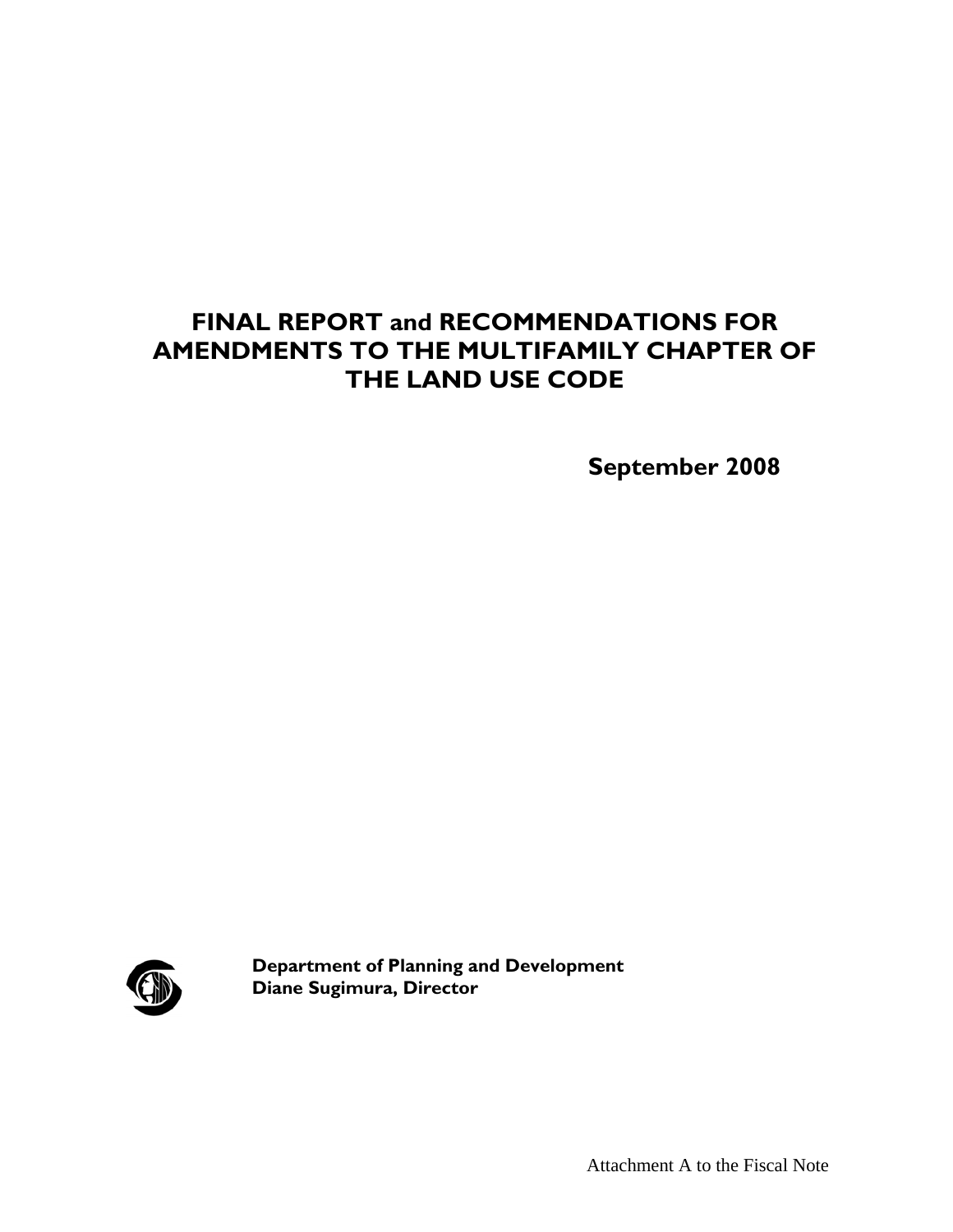## FINAL REPORT and RECOMMENDATIONS FOR AMENDMENTS TO THE MULTIFAMILY CHAPTER OF THE LAND USE CODE

## **Table of Contents**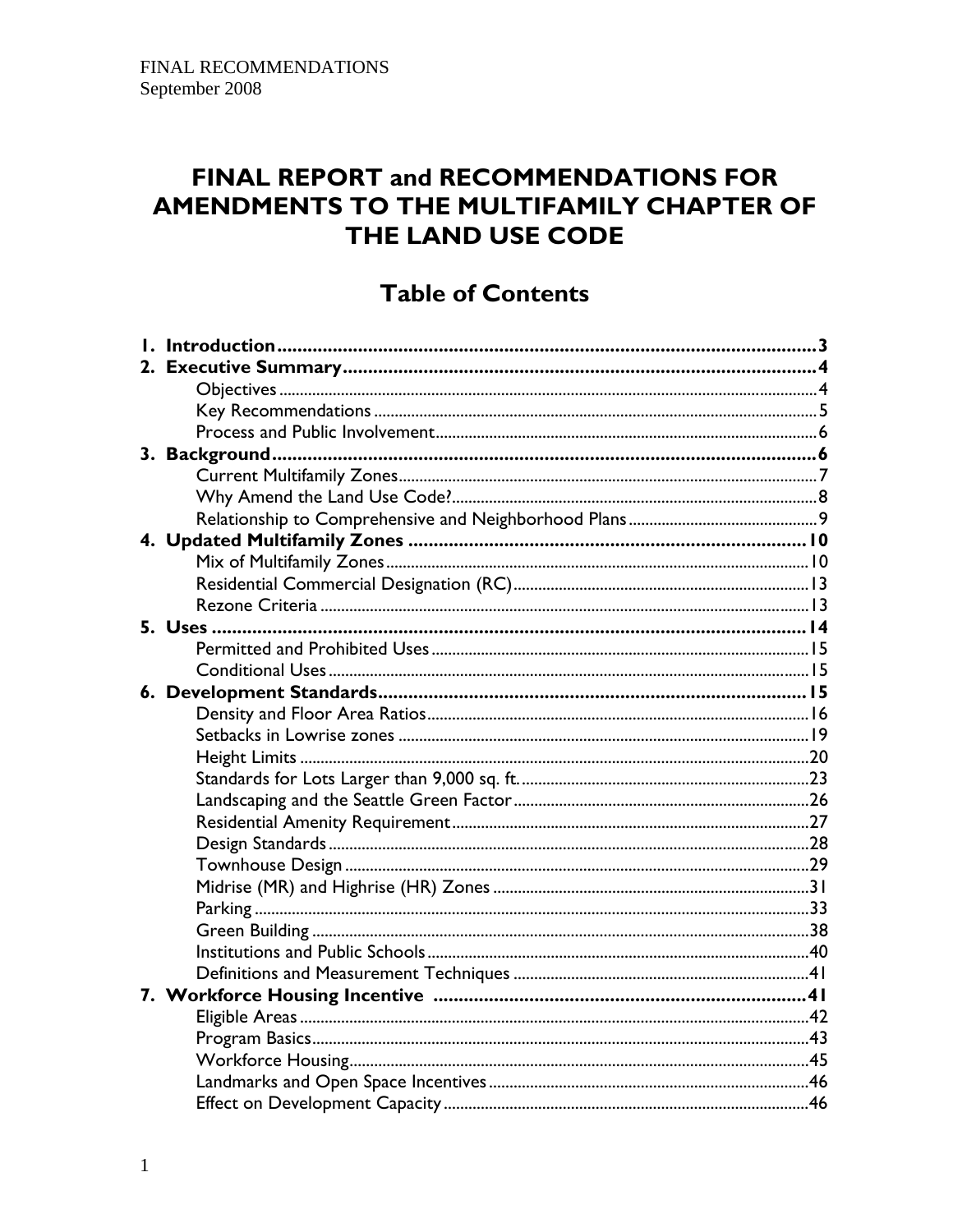|                                                                  | 50 |
|------------------------------------------------------------------|----|
|                                                                  |    |
|                                                                  |    |
| Charts Comparing Current Development Standards to the Proposal70 |    |
|                                                                  |    |
|                                                                  |    |
|                                                                  | 85 |
| 2007 - Amendments to Comprehensive Plan Multifamily Policies85   |    |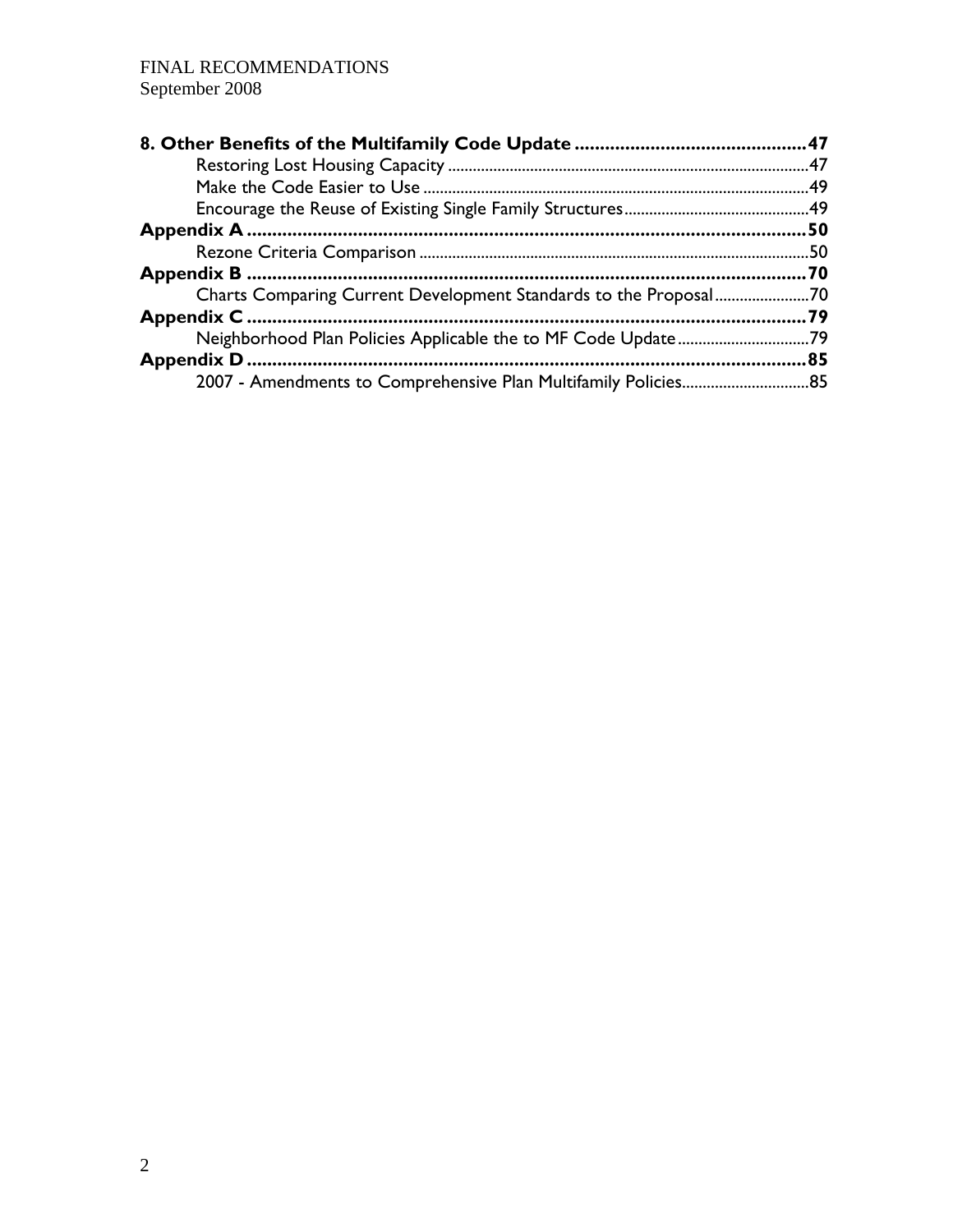# **1. Introduction**

Mayor Nickels is proposing amendments to the multifamily chapter of the City's Land Use Code, to promote smart growth, green housing and good design. The new Multifamily Code proposal advances the City's growth management objectives and better achieves the City's goals and policies for new development, and makes the code easier to use and understand.

Over the next 20 years, Seattle expects to add 100,000 residents and 84,000 jobs. In 2006, as part of the citywide effort to streamline and update development regulations, new zoning was adopted for downtown and neighborhood commercial areas. Multifamily zones are next in line as they also play an important role in the city's ability to accommodate this expected growth. In addition to achieving the objectives outlined below, this code update also presents the opportunity to address the important issues of climate change and the growing need for housing affordable to working people.

Climate disruption is an urgent threat to the environmental and economic health of the Seattle region. Many cities, in this country and abroad, already have strong local policies and programs in place to reduce global warming pollution, but more action is needed, including at the local level, to meet the challenge. To help Seattle do its part, Mayor Nickels convened a Green Ribbon Commission on Climate Protection. Among other measures, the commission identified actions that could be taken, including reducing energy use in homes. This is often referred to as 'reducing the carbon footprint.' The Mayor responded to the Commission's recommendations in September 2006 with a Climate Action Plan. The action plan has informed many of the recommendations in the Multifamily Code Update; in particular, Action #5 of the Climate Action Plan calls for creating compact, green urban neighborhoods -- where multifamily housing is close to transit and commercial areas.

In addition, housing costs have continued upward, to the point that middle-income wage earners have found themselves increasingly priced out of the market. The median price of new condominiums now exceeds \$350,000, requiring an income of more than \$74,000. Median-priced single family homes exceed \$500,000, requiring an income of more than \$100,000. Seattle has a long history of meeting the housing needs of the poor or lowincome earners. During the past 20 years, through the Housing Levy and other programs, nearly 10,000 homes have been created for those earning between zero and \$45,000 a year. A zoning incentive program, as part of the Multifamily Code Update, is proposed as a way to help provide for the middle-income wage earners. This program is consistent with City Council Resolution 30939, adopted by the Mayor and Council in December of 2006. This resolution expresses support for the use of zoning incentives for affordable housing and other public benefits. The incentive resolution was used in the formulation of the proposed incentive provisions developed as part of the Multifamily Code Update, with additional details expected to be included in separate legislation for the citywide incentive zoning program.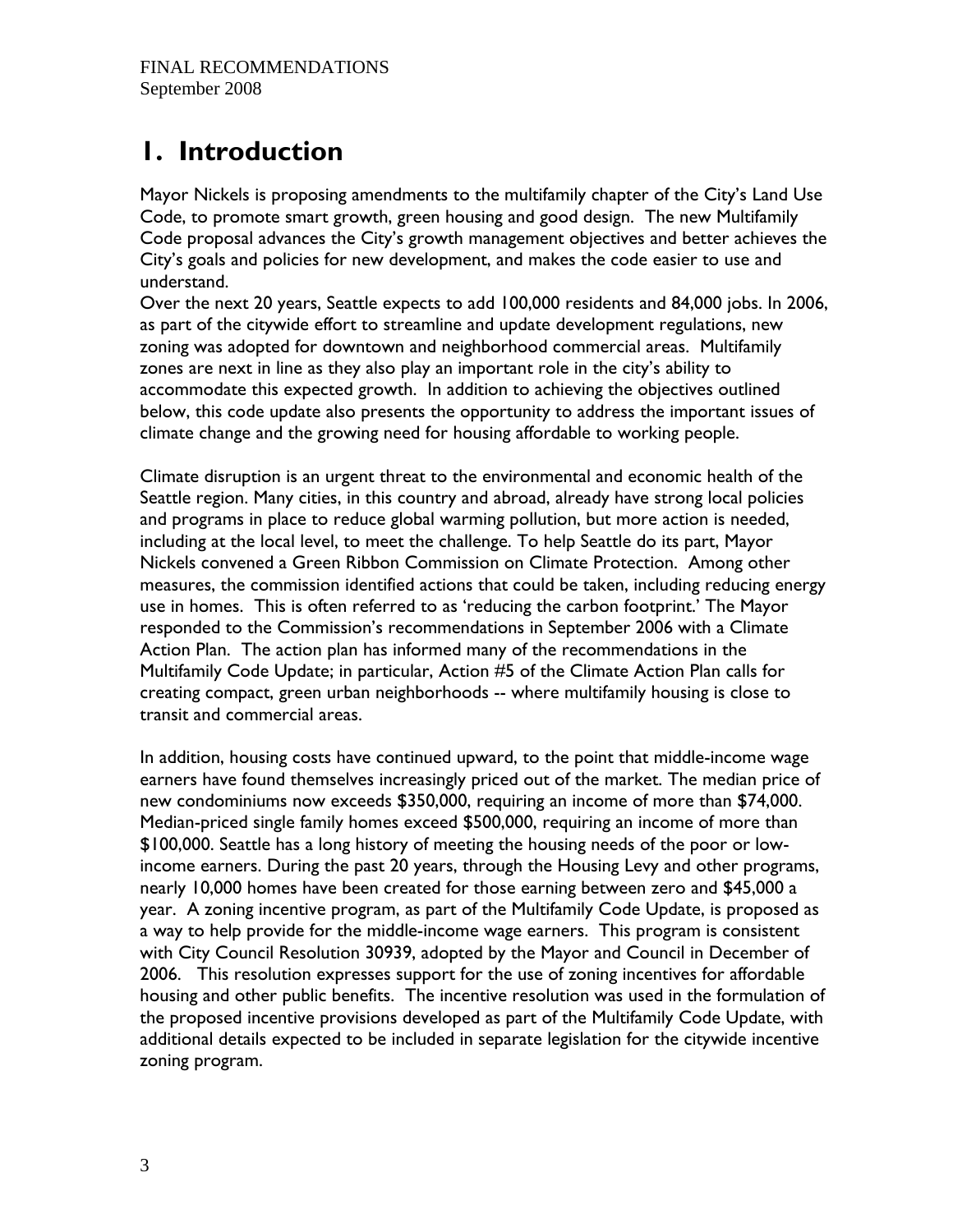Many of the recommendations for new multifamily zoning are consistent with goals to reduce the city's carbon footprint and provide zoning incentives for affordable housing. Proposed development standards would:

- Encourage growth where it is most appropriate and reduce development pressures on fragile natural environments and low-density, single-family areas;
- Promote housing affordability with zoning incentives;
- Incorporate green building practices;
- Emphasize the water-quality benefits of landscaping;
- Allow for more green roofs and wind and solar power generation on rooftops;
- Reduce automobile dependence by eliminating or reducing parking requirements based on local conditions.

As Mayor Nickels has recently said: "Every decision facing us today has a direct impact on climate change and our planet." As Seattle grows, we need to do it in a way that protects the environment and creates housing that working people can afford."

# **2. Executive Summary**

The Multifamily Code Update began in mid-2005. Milestones to date include the Multifamily Concept Recommendations, first published in April of 2006, that have guided the development of the proposed multifamily draft code provisions. The concepts for amending the City's multifamily zones were the product of extensive research and many years of experience in administering zoning provisions, meetings with neighborhood groups, development and design professionals, and a careful assessment of newly emergent issues and conditions in Seattle's multifamily neighborhoods.

Additional steps in the process of developing the Mayor's final recommendations for new multifamily zoning included public review and comment on draft code provisions and initial environmental review. These steps occurred at the end of 2007. Input received throughout the process was considered in the preparation of the final legislative documents. The City Council's review process will include additional opportunities for public participation, including a public hearing.

## *Objectives*

The objectives of the proposed Multifamily Code Update are to:

- 1. Help create high quality multifamily neighborhoods;
- 2. Support Comprehensive and Neighborhood Plan objectives;
- 3. Promote sustainable development;
- 4. Encourage new investment in a variety of housing types, including affordable housing;
- 5. Recognize special locational characteristics: urban centers and villages and light rail station areas; adjacency to single family zoned areas;
- 6. Foster creative design through development flexibility; and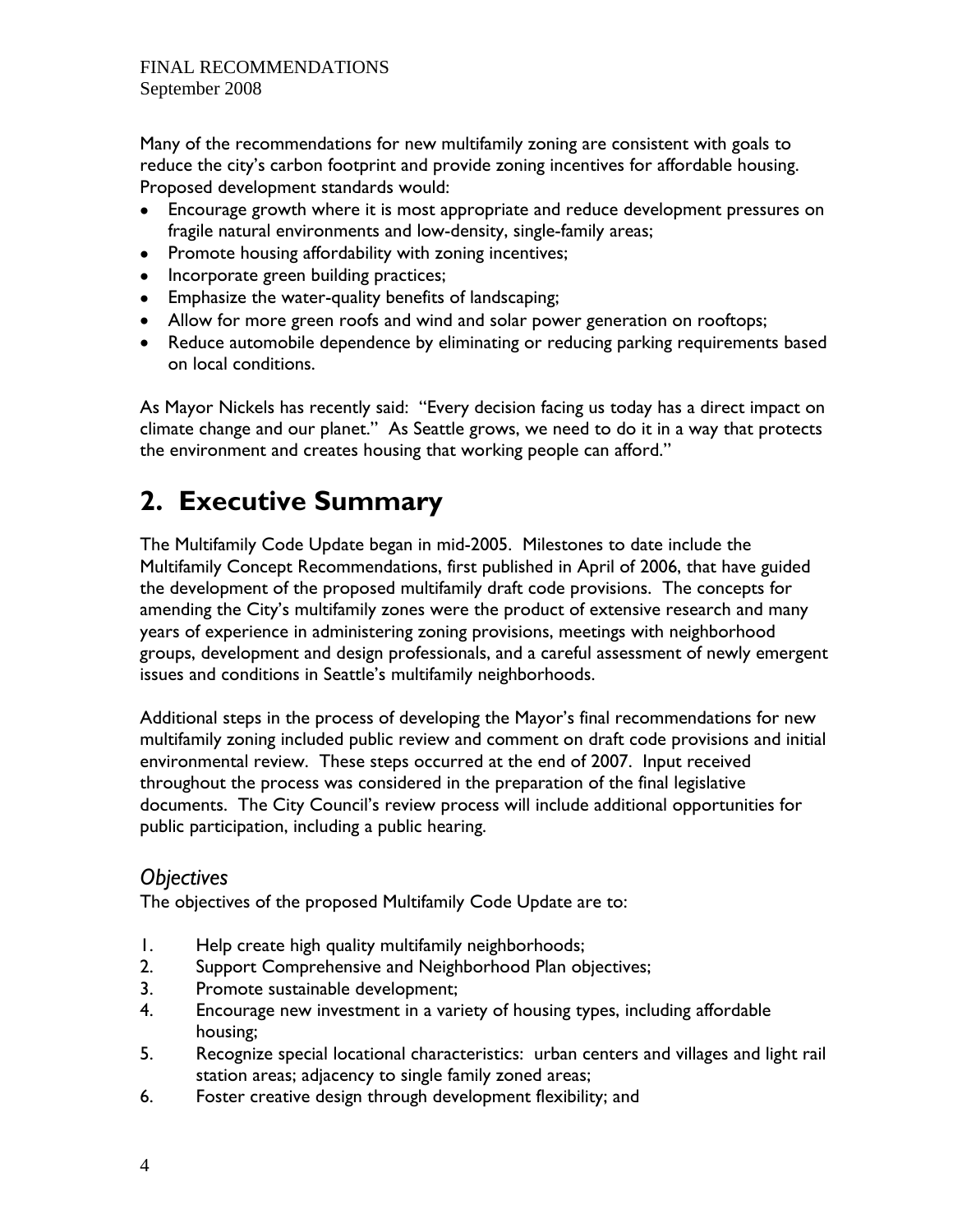7. Make the code easier to use and understand, complementing the adopted amendments to neighborhood commercial zoning.

## *Key Recommendations*

The proposal to amend multifamily zoning is summarized by the following list of key recommendations:

- 1. Maintain the current overall scale and density of most Lowrise zones.
- 2. Establish an incentive program for L3 (except portions of lots within 50 feet of single family zoned lots), MR and HR zones in urban centers, urban villages and station areas to encourage affordable housing in exchange for additional height and floor area.
- 3. Allow alternatives to overly prescriptive development standards "flexibility with limits," including:
	- use basic standards -- setbacks, floor are ratio and height limits -- on small (infill) lots;
	- apply additional standards lot coverage, structure width/depth limits on larger lots;
	- recognize local conditions to provide appropriate transitions, require greater structure setbacks from property lines on multifamily zoned lots abutting single family zoned lots;
	- replace current open space and landscaping requirements with residential amenity area and green factor requirements similar to provisions recently adopted in commercial zones.
- 4. Encourage landmark preservation and new open space amenities through floor area bonuses and the transfer of development potential (TDP) in HR.
- 5. Improve the appearance and function of townhouses with new design standards, and an Administrative Design Review (ADR) requirement (ADR addressed in related legislation).
- 6. Require green buildings when the incentive program is used in L3, MR and HR zones.
- 7. Eliminate parking requirements in urban centers and station areas, and reduce parking requirements in other areas (consistent with changes in commercial areas).
- 8. Update and organize regulations so they are easier to understand and use.

Recommendations to change multifamily code provisions apply only to land that is currently zoned for multifamily development. No remapping is proposed (no single family zoned areas would be rezoned).

A limited number of technical amendments, such as space requirements for garbage and recycling, apply to zones other than multifamily. Minor amendments are proposed to the standards for Residential Small Lot (RSL) zones to allow for features such as eaves and architectural features within setbacks areas, consistent with allowances in other residential zones. In addition, amendments are proposed for cottage housing, allowed in RSL and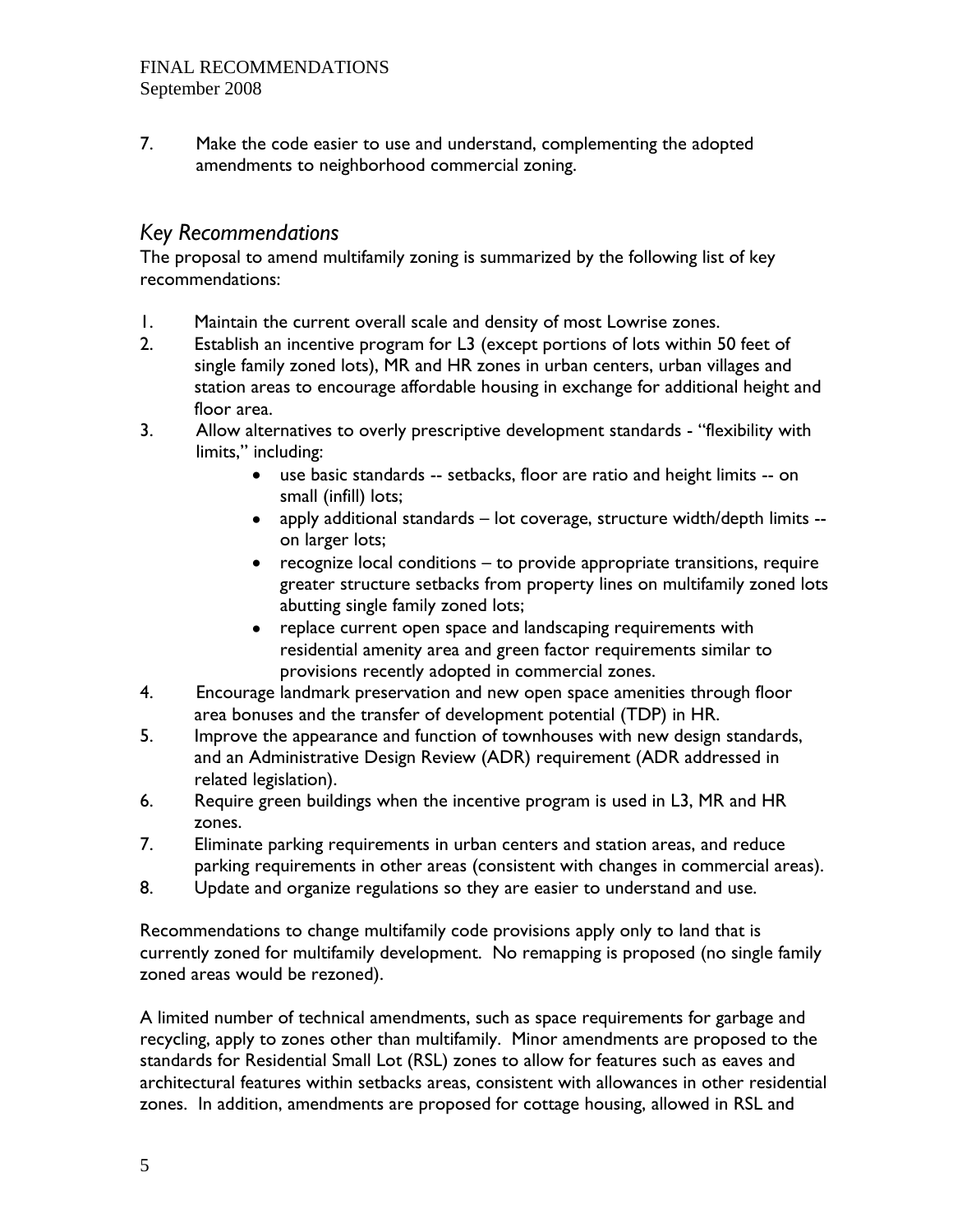multifamily zones, to clarify standards related to the permitted floor area of a cottage structure and open space requirements.

## *Process and Public Involvement*

After releasing the concept recommendations in May 2006, staff spent the next two years talking with more than 500 people at over 35 meetings of community groups, and design and development professionals about their issues and ideas and the concepts and process for updating the multifamily code. In addition, information and meeting minutes have been posted on the project website. Written comments have been received responding to the issues discussed at the various meetings and to the web-content. The public comments received from these various sources have influenced the proposed code amendments.

After the Mayor submits legislation to amend the Land Use Code to the City Council, additional opportunities for public participation will be available. The chart below outlines the public process:

| <b>Tasks</b><br><b>Completed</b>                                                                         | <b>Dates</b>                            |
|----------------------------------------------------------------------------------------------------------|-----------------------------------------|
| Multifamily process and background research underway                                                     | Mid 2005                                |
| Multifamily concept recommendations available for public review                                          | April 2006                              |
| Public meeting to discuss the concept recommendations                                                    | May 3, 2006                             |
| Public comments accepted on the concept recommendations                                                  | through August 2007                     |
| Meetings with community representatives and design and<br>development professionals                      | May '06 through March<br>2008           |
| Draft multifamily code amendments available for public review                                            | September 26 2007                       |
| Public meeting to discuss draft code recommendations                                                     | October 15 2007                         |
| 2 <sup>nd</sup> Public comment period on DRAFT code                                                      | September 26 through<br>October 31 2007 |
| <b>Publication of Environmental Determination</b>                                                        | November 2007                           |
| Republish Environmental Determination                                                                    | <b>July 2008</b>                        |
| Mayor submits legislation for new Multifamily Code provisions to<br>City Council for review and adoption | December 2008 or January<br>2009        |
| City Council consideration (to include additional public process)                                        | Anticipated to begin January<br>2009    |

# **3. Background**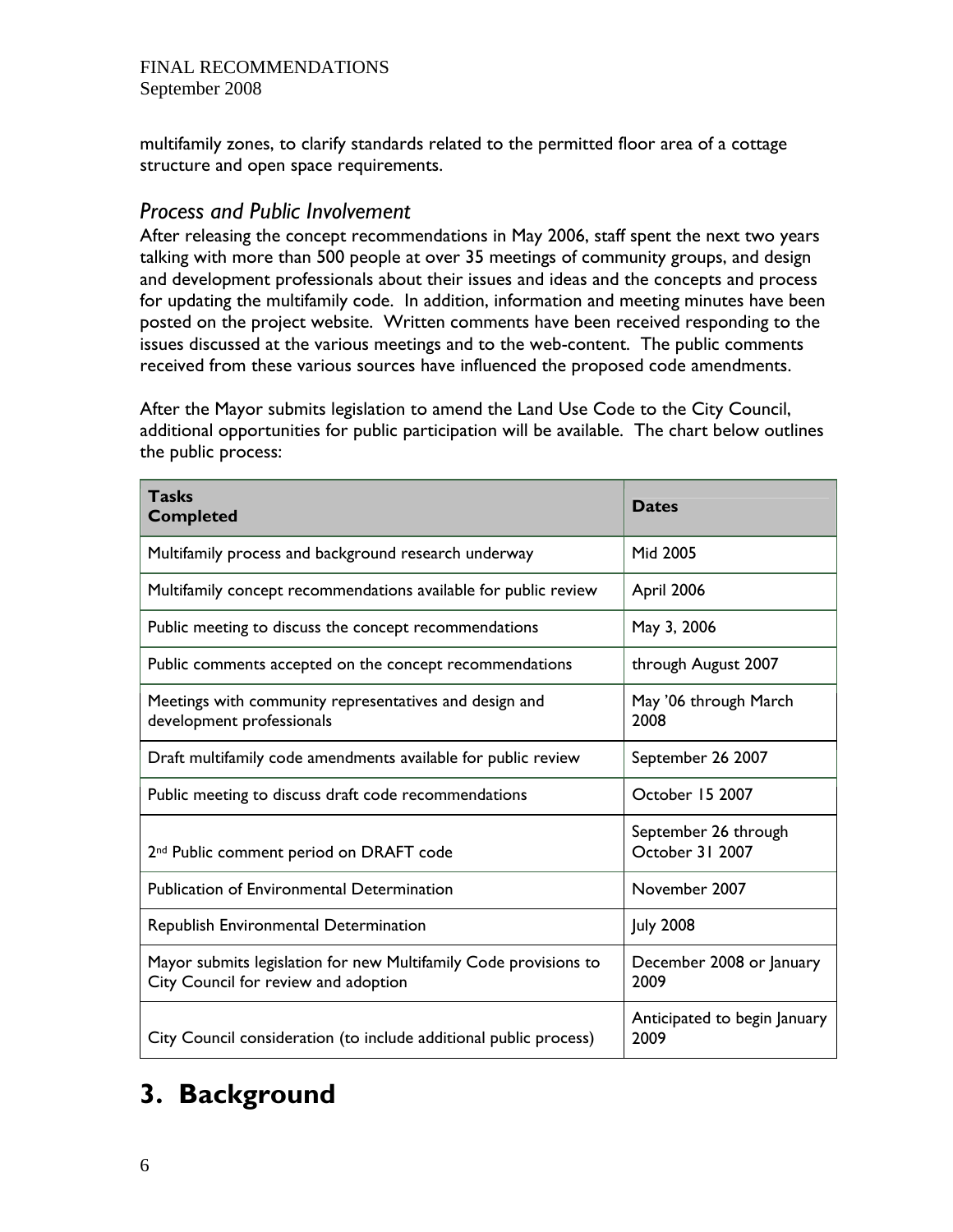## *Current Multifamily Zones*

The following chart summarizes the building types and standards in the current Multifamily Zones. For more detailed summaries see Appendix B.

Another source for information about existing multifamily zones are the "Zoning Charts" under the "Publications" menu at DPD's website: *http://www.cityofseattle.net/dpd/* 

The following chart provides a summary of the building types, key development standards and amount of parcel area zoned for each multifamily zone designation:

| Zone                  | <b>Primary</b><br><b>Building Type</b> | Height<br>Limit | <b>Height</b><br>Limit w/<br><b>Pitched</b><br><b>Roof</b> | <b>Density Limit</b> | <b>Parcel Area</b><br><b>Zoned MF/</b><br>% of Total MF<br><b>Zoned Parcel</b><br>Area*** |
|-----------------------|----------------------------------------|-----------------|------------------------------------------------------------|----------------------|-------------------------------------------------------------------------------------------|
| <b>Lowrise</b>        | Duplex or triplex                      | 25'             | 30' to 35 <sup>'*</sup>                                    | One unit per         | 318 acres/                                                                                |
| <b>Duplex/Triplex</b> | houses and                             |                 |                                                            | 2,000 sq. ft. of     | 8%                                                                                        |
| (LDT)                 | townhouses                             |                 |                                                            | lot area             |                                                                                           |
| Lowrise I (LI)        | Townhouses                             | 25'             | 30' to 35 <sup>'*</sup>                                    | One unit per         | 749 acres/                                                                                |
|                       |                                        |                 |                                                            | 1,600 sq. ft. of     | 18%                                                                                       |
|                       |                                        |                 |                                                            | lot area             |                                                                                           |
| Lowrise 2 (L2)        | 2 to 3 story                           | 25'             | 30' to 35 <sup>'*</sup>                                    | One unit per         | 882 acres/                                                                                |
|                       | apartment                              |                 |                                                            | 1,200 sq. ft. of     | 22%                                                                                       |
|                       | buildings or                           |                 |                                                            | lot area             |                                                                                           |
|                       | townhouses                             |                 |                                                            |                      |                                                                                           |
| Lowrise 3 (L3)        | 3 story apartment                      | 30'             | $\overline{35'}$                                           | One unit per         | $1,662$ acres/                                                                            |
|                       | buildings or                           |                 |                                                            | 800 sq. ft. of lot   | 40%                                                                                       |
|                       | townhouses                             |                 |                                                            | area                 |                                                                                           |
| Lowrise 4 (L4)        | 4 story apartment                      | 37'             | 42'                                                        | One unit per         | 168 acres/                                                                                |
|                       | buildings or                           |                 |                                                            | 600 sq. ft. of lot   | 4%                                                                                        |
|                       | townhouses                             |                 |                                                            | area                 |                                                                                           |
| <b>Midrise (MR)</b>   | $6$ or $8$ story                       | $60'$ or        | 65'                                                        | <b>NA</b>            | 302 acres/                                                                                |
|                       | apartment                              | 85'             | (NA in the                                                 |                      | 7%                                                                                        |
|                       | buildings, limited                     |                 | 85' zone)                                                  |                      |                                                                                           |
|                       | commercial uses                        |                 |                                                            |                      |                                                                                           |
|                       | permitted                              |                 |                                                            |                      |                                                                                           |
| <b>Highrise (HR)</b>  | <b>Residential towers</b>              | 160'/24         | $\overline{NA}$                                            | $\overline{NA}$      | 50 acres/                                                                                 |
|                       | up to 240' in                          | $0^{**}$        |                                                            |                      | 1%                                                                                        |
|                       | height, limited                        |                 |                                                            |                      |                                                                                           |
|                       | commercial uses                        |                 |                                                            |                      |                                                                                           |
|                       | permitted                              |                 |                                                            |                      |                                                                                           |

*\*In LDT, L1 and L2 zones, roofs with a 4:12 pitch (slope rises 4' for every 12' in length) may extend to 30' and to 35' with a 6:12 pitch.* 

*\*\*Height limit in HR zones when affordable housing or open space is provided or landmarks are preserved.* 

*\*\*\*Multifamily (MF) zoned land (4,131 acres excluding rights-of way and City-owned open space) applies to 12% of the total parcel area of the city (34,110 acres).*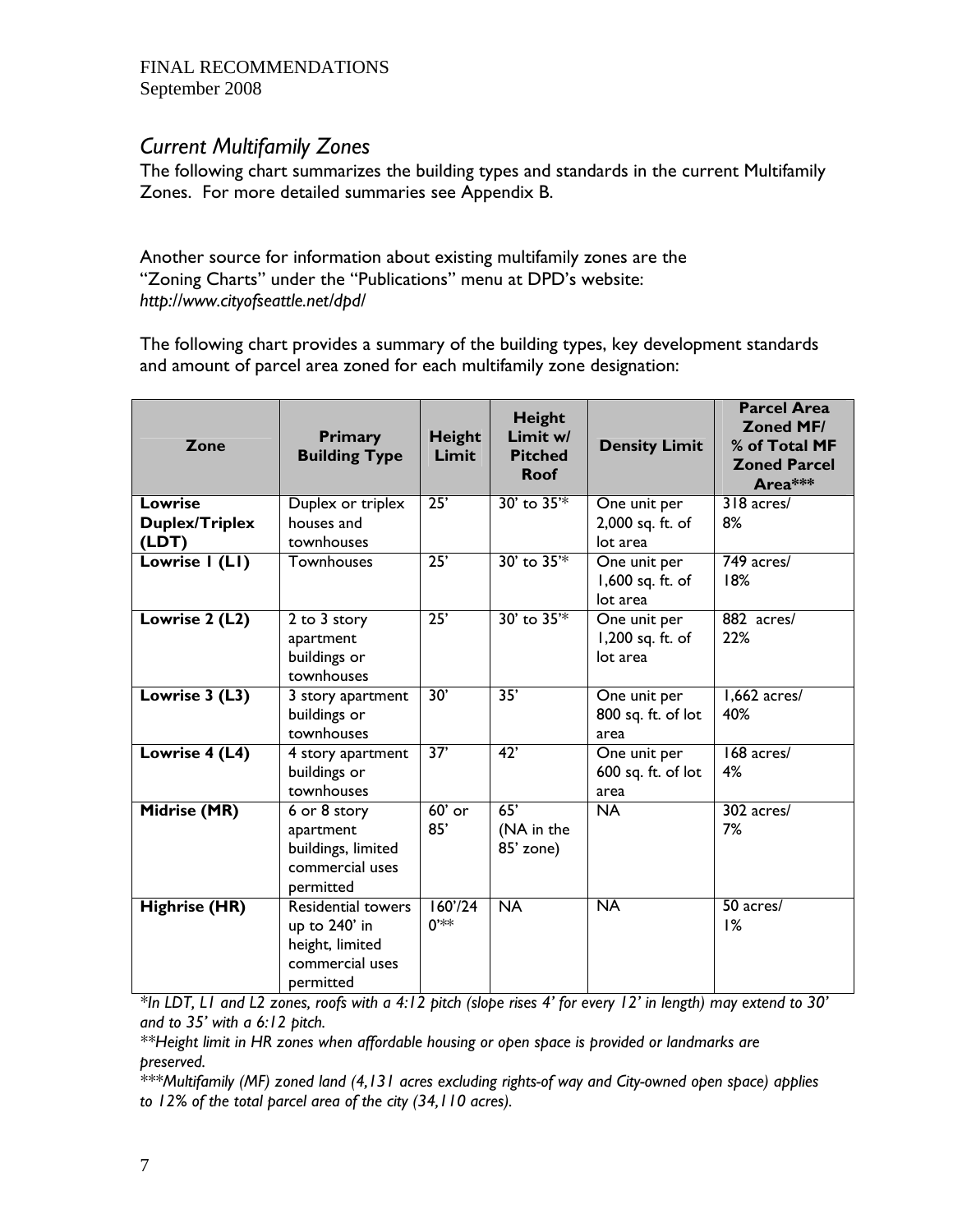## *Why Amend the Land Use Code?*

Seattle's Comprehensive Plan, adopted in 1994 and updated in 2004, establishes how the city will accommodate approximately 47,000 new households by 2024. Under the Comprehensive Plan, Seattle's growth management strategy directs growth to a system of urban centers and urban villages, where much of the city's development capacity exists. Multifamily zones play an important role in accommodating future growth by allowing structures that provide denser housing choices than single family zones. Seattle's Comprehensive Plan recognizes the role of multifamily residential areas as a means to "encourage the development and retention of a diversity of multifamily housing types to meet the diverse needs of Seattle's present and future populations."

Multifamily zones make up approximately ten percent of the total parcel area of the city. When combined with neighborhood commercial zones, which account for another eight percent of the city, these zones are expected to accommodate many more households than the more than 60 percent of the city's parcel area zoned for single family development. There are currently 97,000 housing units in multifamily zones or about 36 percent of the total 271,000 units in the city. Multifamily zones can provide many different housing options, such as townhouses, row houses, apartments and condominiums that are often more affordable than single family houses and better address the needs of Seattle's changing households.

Seattle's zoning is complex, and is often relied upon to accomplish many, often conflicting objectives. In order to implement Seattle's Comprehensive Plan and meet the goals established for managing future growth, it has become necessary to re-evaluate the City's zoning regulations. Modifying and improving multifamily zoning is the third major undertaking in updating the City's zoning requirements, following changes begun with the Mayor's Neighborhood Business District Strategy and Downtown zoning changes, both adopted in 2006.

The basis for our current multifamily zoning was originally adopted in 1982. Since that time, the zoning has been incrementally amended over the years such that some objectives may be obscured by added layers of requirements and process. Over time, many of these added layers of regulation have become redundant and unnecessary. They often add to the cost of development and can work against Comprehensive and Neighborhood Plan goals for affordable housing and quality design.

City staff, Planning Commissioners, applicants, neighborhood residents, and Design Review Board members, have identified many issues that impact the effectiveness of multifamily zone requirements. These issues include:

- the code Is old and out of date (and was developed before Design Review);
- could better reflect the Comprehensive Plan;
- the code is overly complex, which has been exacerbated by multiple amendments over time;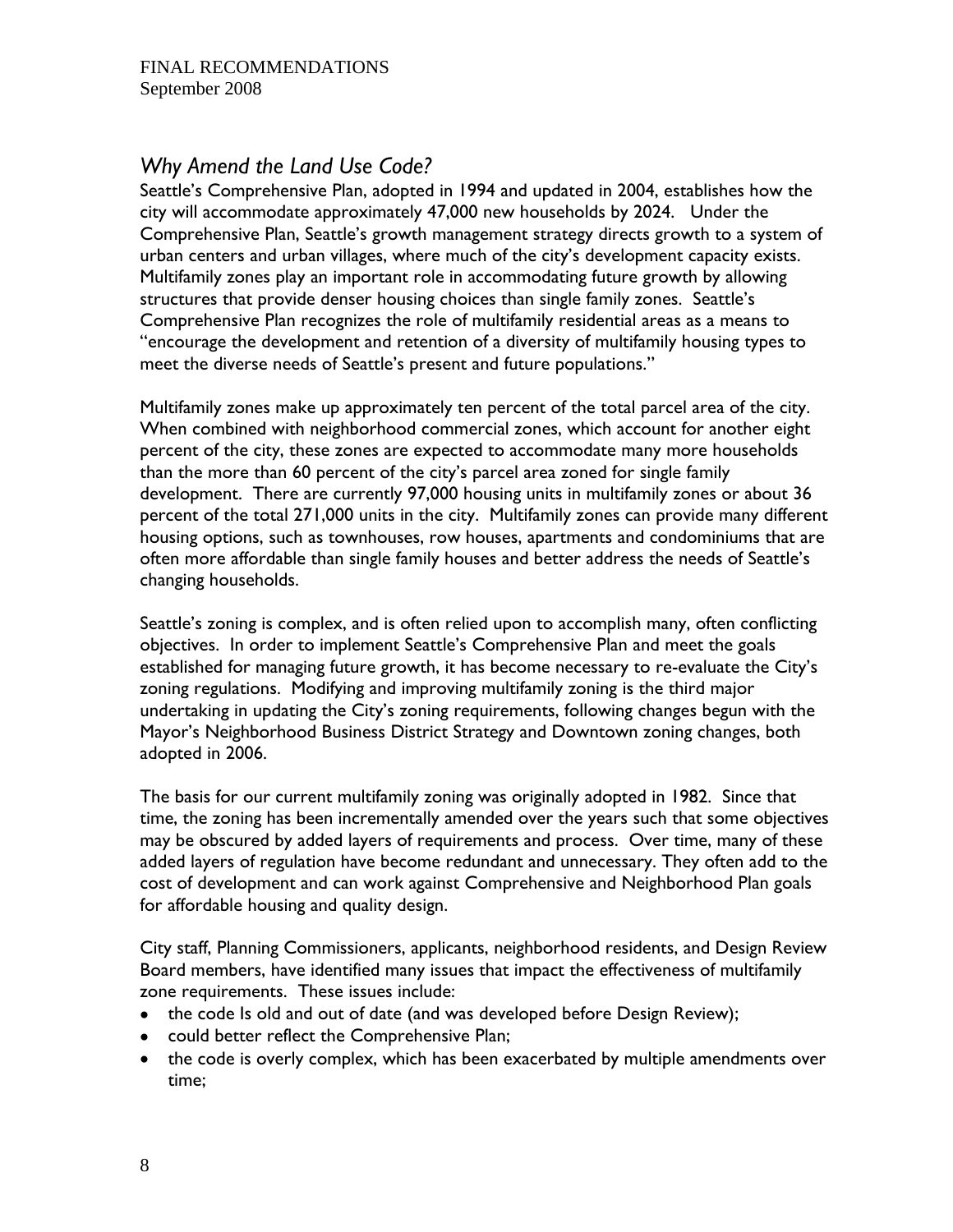- the code is not having the desired effect on neighborhood character (especially related to townhouse development); and
- the code does not effectively address climate change or the need for affordable housing.

Consequently, four key questions were considered in preparing the final recommendations:

> *How effective are the multifamily zones in accommodating a growing and changing population?*

*Do they encourage well-designed buildings that fit in with established neighborhoods?* 

*Does multifamily zoning help accomplish City and neighborhood goals without adding unnecessarily to the cost of building new housing?* 

*How can new multifamily development help protect the environment and provide housing that working people can afford?* 

## *Relationship to Comprehensive and Neighborhood Plans*

The goals and strategies laid out in the Comprehensive Plan's Urban Village, Land Use and Neighborhood Planning Elements were the basis for proposed changes to the multifamily zone requirements. The proposed changes will help to implement Land Use and Housing Element Goals and Policies and 67 Goals and Policies from 30 Neighborhood Plans (see Appendix C for a list).

Land Use and Housing Goals and Policies. The overarching goals for Multifamily Zones are to:

LUG11 -- *Encourage…a diversity of multifamily housing types to meet the diverse needs of Seattle's present and future populations.*

LUG12 -- *Promote a residential development pattern consistent with the urban village strategy, with increased availability of housing at densities that promote walking and transit use near employment concentrations, residential services and amenities.*

Not only are these two goals furthered by the proposed amendments to multifamily zones, but more specific policies about providing zoning incentives for affordable housing (adopted by the City Council in 2006) and protecting the environment (including responding to the impacts of climate change) are also advanced by proposed amendments to the multifamily code:

LU-5 (#2) -- *Seek opportunities to incorporate incentive programs for development of housing affordable to lower-income households into legislative rezones or changes in development regulations that increase development potential. Consider development regulations that condition*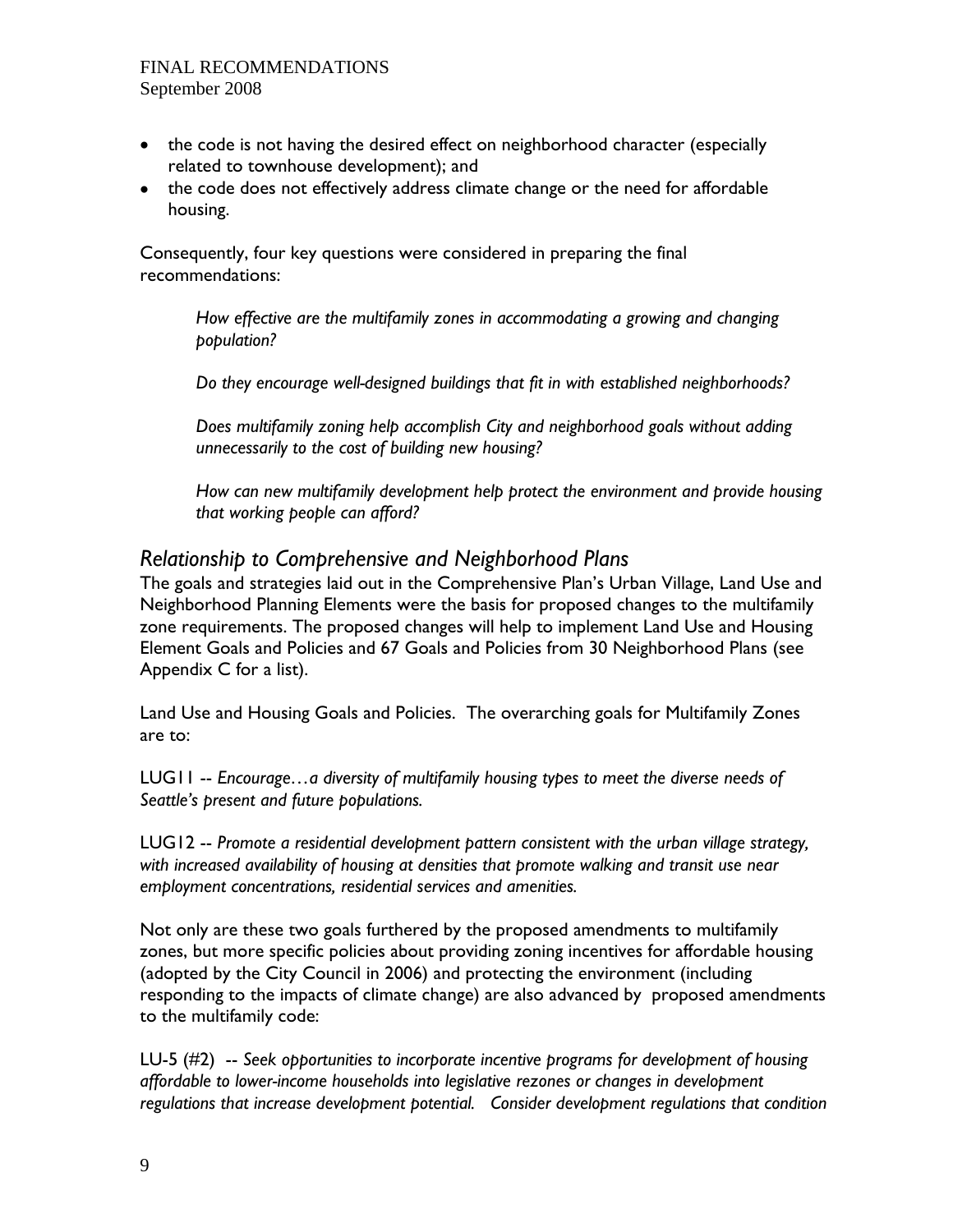*higher-density development on the provision of public benefits when such public benefits will help mitigate impacts of development attributable to increased development potential.* 

E1 – *Explore ways for City actions and decisions to have positive effects on the natural environment and human health, and to avoid or offset potential negative effects, including those caused by private projects permitted by the City.* 

The proposed amendments are consistent with land use, housing and environmental policies, including those most directly related to Multifamily Zones. These policies were adopted by the City Council as part of the Comprehensive Plan Update of 2007 and are listed in Appendix D to this report.

# **4. Updated Multifamily Zones**

Multifamily zoning should accommodate a range of housing choices to provide housing for current and future households making Seattle home. New rezone criteria should aid in predictable and rational use of these zones. This section of the report summarizes the proposed changes to development standards and rezone criteria that will enable the existing mix of zones, including a mixed-use zone designation – Residential Commercial (RC), to achieve these objectives.

## *Mix of Multifamily Zones*

Currently there are seven Multifamily zones. Five are intended for low-scale development, while the other two address mid-scale and highrise development. The low-scale zones tend to be located adjacent to single family zoned areas. Together, the multifamily zones are intended to provide for a wide range of housing choices and accommodate gradual transitions between zone designations allowing different intensities of development. Multifamily zones will continue to act as a transition from single family and lower intensity multifamily zones to more intense multifamily and mixed-use commercial zones.

The five existing Lowrise zones -- Lowrise Duplex/Triplex, and Lowrise 1, 2, 3, and 4 - are proposed to be retained as mapped throughout the city. However, for future use, only the first four of these lowrise zones will be available for mapping and would thus have rezone criteria. The L4 zone would be maintained, but new L4 zones would not be mapped in the future. This preserves current development potential and maintains an appropriate range of lower-intensity zones to accommodate desired housing types, including duplexes, triplexes, townhouse, row houses, and moderate density stacked flats (apartments and condominiums).

Four zones are recommended to replace the current five zones for future use to provide for a diversity of housing types as shown in the chart: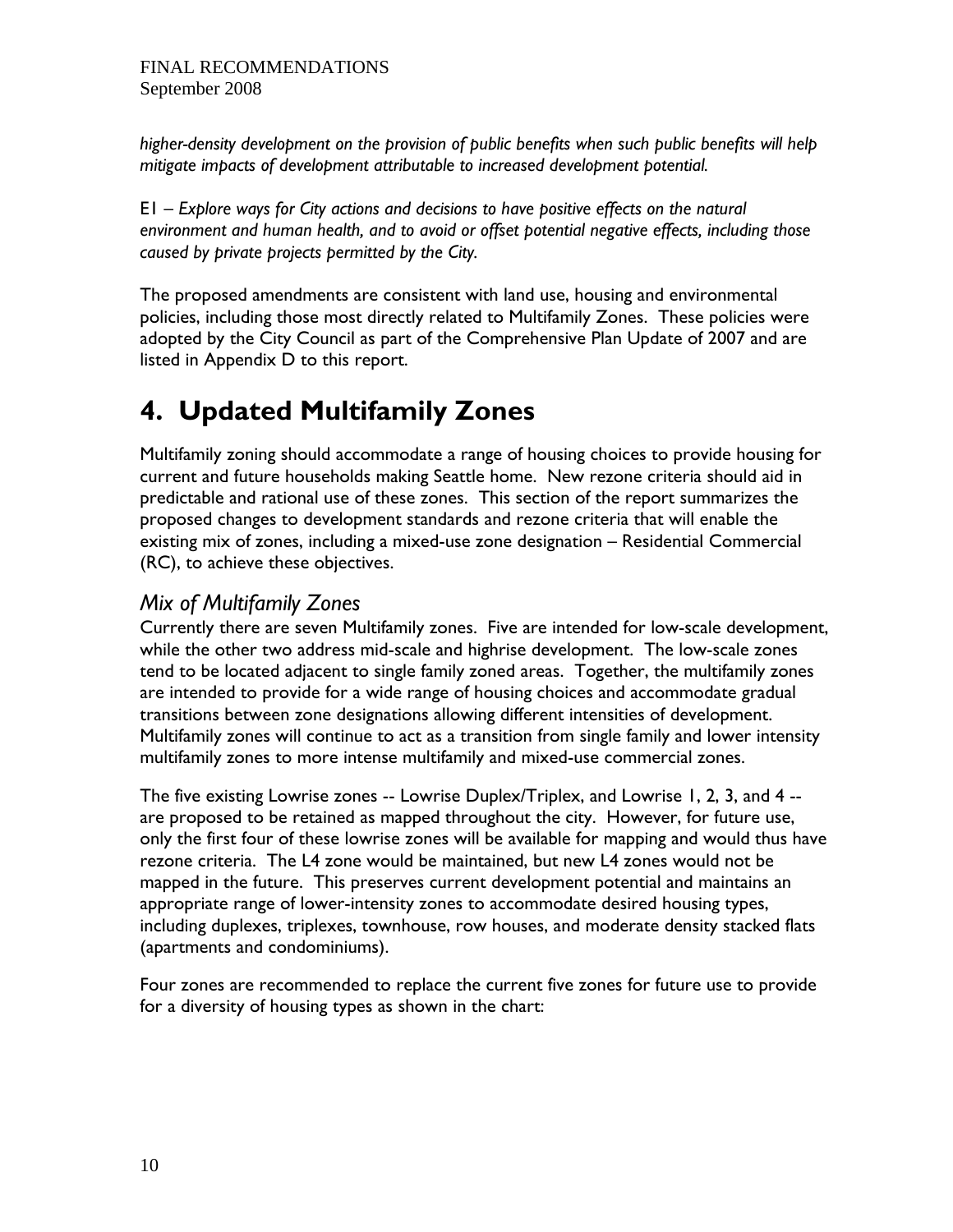| <b>New Zone</b>                                  | <b>Intended Primary Building Type*</b>                        |                                                                                                                |  |  |  |
|--------------------------------------------------|---------------------------------------------------------------|----------------------------------------------------------------------------------------------------------------|--|--|--|
|                                                  | <b>Current</b>                                                | <b>Proposed</b>                                                                                                |  |  |  |
| <b>Lowrise</b><br><b>Duplex/Triplex</b><br>(LDT) | 2 to 3 story duplexes, triplexes<br>and townhouses            | Same                                                                                                           |  |  |  |
| Lowrise I (LI)                                   | 2 to 3 story townhouses, row<br>houses or apartment buildings | Same                                                                                                           |  |  |  |
| Lowrise 2 (L2)                                   | 2 to 3 story townhouses, row<br>houses or apartment buildings | Same                                                                                                           |  |  |  |
| Lowrise 3 (L3)                                   | 3 story apartment buildings or<br>townhouses                  | 3 story apartment buildings or<br>townhouses;<br>4 <sup>th</sup> story when affordable<br>housing is provided. |  |  |  |
| Lowrise 4 (L4)                                   | 4 story apartment buildings or<br>townhouses**                | Same**                                                                                                         |  |  |  |

*\*The stated building type is primarily what is intended, although other types are allowed.* 

*\*\*4 floors may be accommodated in the L4 zone, where currently mapped, without providing affordable housing.* 

The Lowrise Duplex/Triplex (LDT) zone continues to be a zone allowing small multifamily structures in areas that generally abut single family zones. LDT zoning is intended to accommodate existing single family structures as well as duplexes and triplexes.

Initially, in formulating a concept for new multifamily zoning, consolidating L1 and L2 zones was considered, due in part to only a moderate difference in density and scale of development allowed in both zones. This recommendation was subsequently withdrawn in response to public comments in favor of maintaining both L1 and L2 zones to retain a diversity of scale and density in areas where a lower density neighborhood character or transition to single family areas would best be served.

Existing L1 and L2 zoned areas account for approximately 40% of the multifamily zoned land in the city, almost evenly split between the two zones. In addition, these areas are commonly located outside of urban village areas.

The L3 and L4 zones were intended to accommodate moderate-scaled, wood frame multifamily construction of three to four story apartment and condominium buildings, though townhouses are also common in both zones. The nature, density and scale of development in both zones are similar, with the primary difference being the ability to accommodate an additional floor in L4.

The revised L3 and existing L4 zones, with improved standards addressing the design of structures, will allow a moderate scale of multifamily development of three to four story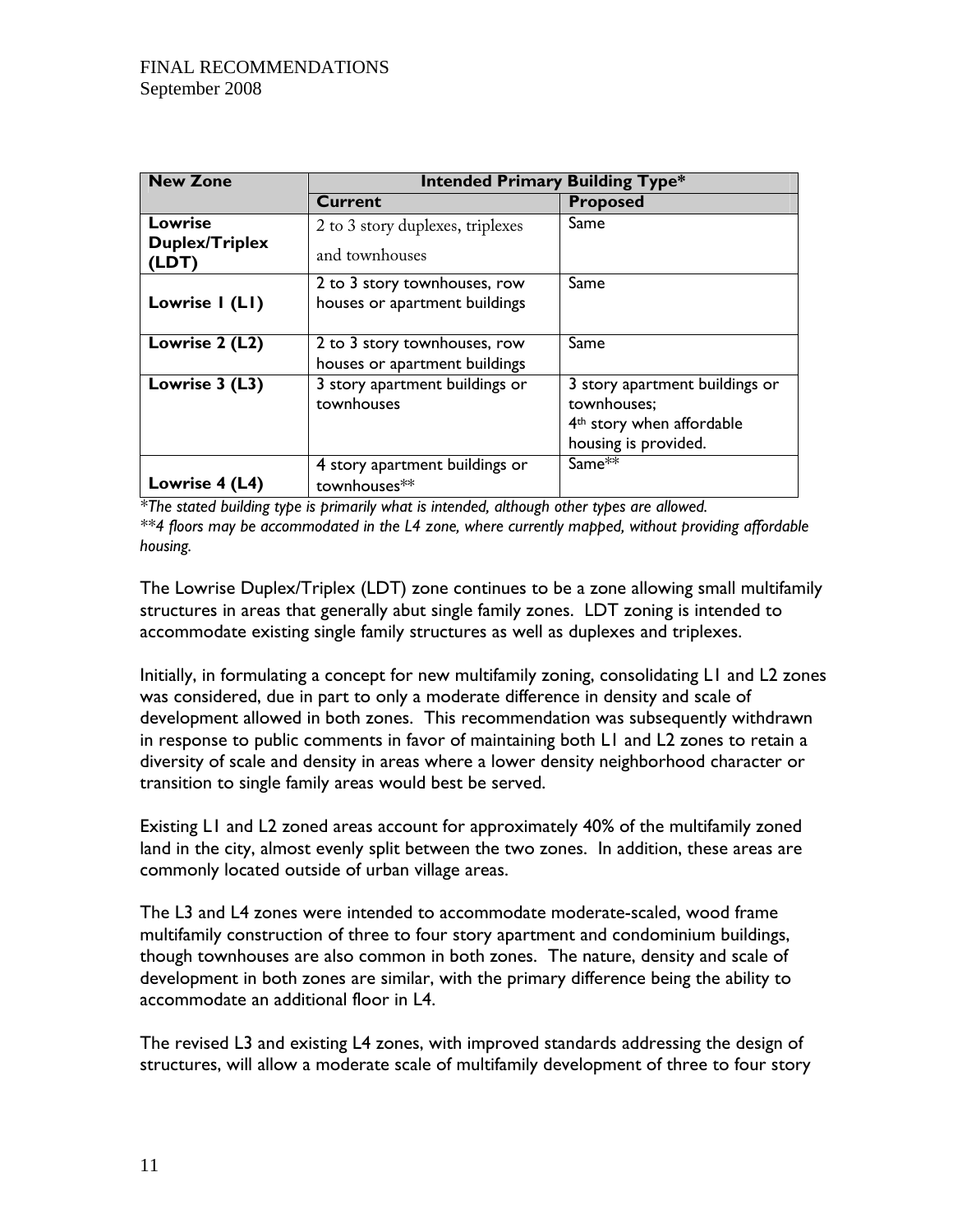apartments that are compatible with the scale and density of the surrounding neighborhood.

Under proposed changes for L3 zones, developers would have the choice to develop at standards similar to what is currently allowed in the L3 zone or, in specified locations, to use standards similar to current L4 if affordable housing is provided (for more on the affordable housing incentive program see Section 7).

## *Comprehensive Plan, Neighborhood Plan Element Policies: A-P4, EL-P14, MJ-P15, NN-P34, QA-P10, W-P7*

*The special L3 and L4 locational criteria for the evaluation of rezones to the L3 and L4 designations inside of urban villages, shall not apply in the Admiral, Eastlake, Lake City, Morgan Junction, Upper Queen Anne, or Wallingford Urban Village(s).* 

*When the Comprehensive Plan was adopted in 1994, the rezone criteria in the Land Use Code only allowed rezoning to L3 and L4 zones when the area to be rezoned already exhibits the scale and intensity of development permitted in these zones. To help implement the Comprehensive Plan, the City proposed a less restrictive approach to allow the use of L3 and L4 zones within urban villages. The City Council supplemented this proposal and adopted the above policy for the six neighborhoods listed.* 

*The policy can be interpreted as a prohibition on additional development potential for the L3 zone, as contemplated in the proposed incentive program. In deference to this existing policy, these areas are proposed to be excluded from the incentive zoning program, until such time as this policy is amended after appropriate community process. For more information, see Section 7 of the report on the incentive program.*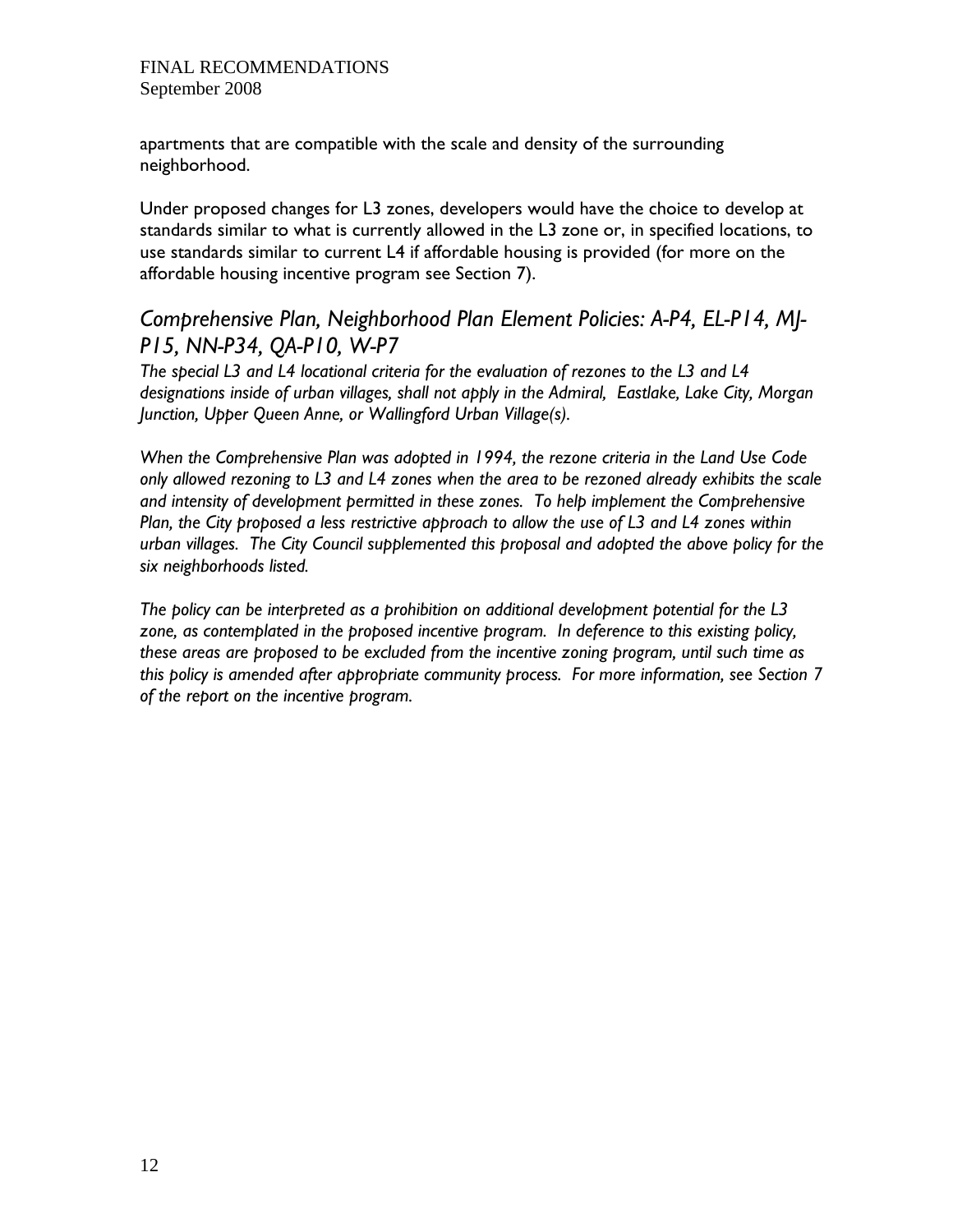## *Recommendations*

Maintain the existing multifamily zone designations (Lowrise Duplex/Triplex, Lowrise 1, 2, 3 and 4 (L1, L2, L3, and L4), Midrise (MR) and Highrise (HR) and the original intent for establishing these zones. The Lowrise 4 (L4) zone would remain essentially the same as it exists today, and would not be available for future rezones.

## *Residential Commercial Designation (RC)*

The Residential Commercial (RC) designation is combined as a suffix to a multifamily zone to allow limited non-residential uses in a mixed use structure (residential and commercial uses). The physical appearance and use of structures in RC zones is primarily residential in order to maintain compatibility with surrounding residential zoning. This designation is typically limited to areas adjacent to commercial zones.

## *Recommendation*

No changes are proposed to the RC zone.

## *Rezone Criteria*

Rezone criteria are used to guide decisions regarding the appropriate zone designation for a property proposed to be rezoned. Rezones might be proposed to carry out new City policies adopted as part of a planning process, or requested by a property owner or permit applicant as part of a development process. A rezone must be approved by the City Council.

Rezone criteria address general planning considerations, such as effective transitions between different zones, impacts that might result from different zoning scenarios; and specific criteria that help to decide what zone best fits the desired function and characteristics of an area.

When current multifamily zoning was adopted in 1982, new zones replaced zones first adopted in 1958. Criteria were developed to identify when a new zone designation was appropriate for a particular parcel of land. Generally, these criteria were written to recognize the existing character of an area, and to explain the mapping decisions made in 1982. For example, the criteria would conclude that an area characterized by highrise development be designated as Highrise.

Over the years, many rezones involving multifamily zones have occurred throughout the city. In some cases, this was necessary to accommodate new housing opportunities, especially for neighborhoods within urban centers and villages. Some rezones were proposed as part of a neighborhood planning process. However, the existing rezone criteria emphasize only allowing rezoning when the existing scale and character of the area already reflects the development that would be permitted under the new zoning designation. This diminishes the value of planning and rezoning as tools for shaping the future development of an area in ways that might further City and community goals.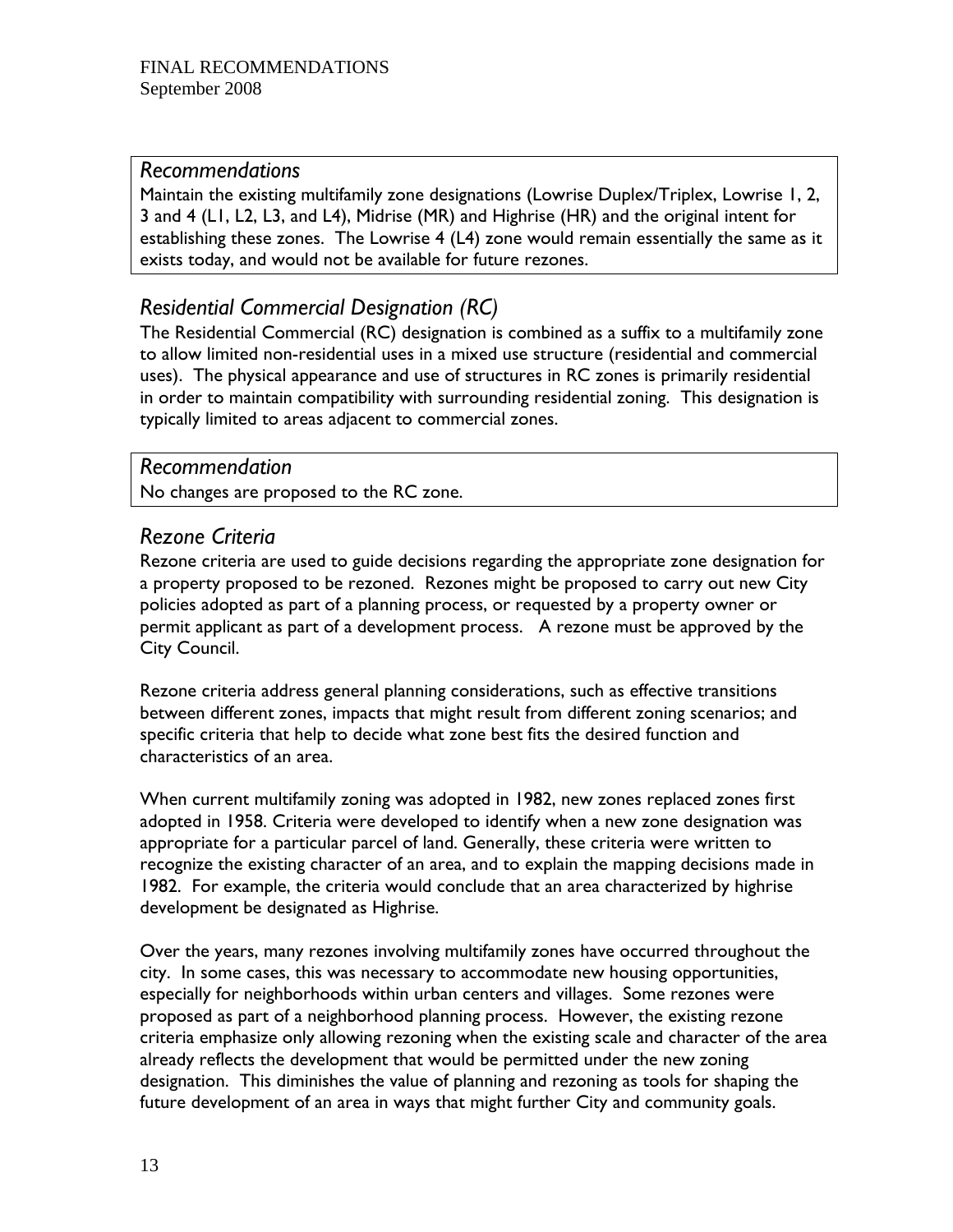## *Recommendations*

In order to support City policy and neighborhood plan goals and objectives that favor a range of housing types, compatible with existing neighborhoods, zone locational criteria are proposed to be amended. Proposed changes to zone locational criteria are found in Appendix A\*\*.

Generally, the revised criteria will:

- Allow flexibility to rezone property to better achieve the City and neighborhood goals.\*
- Strengthen the relationship between multifamily zones and the City's growth management strategy for directing future growth to urban centers and villages by linking the intensity of the multifamily zone to the intended development in urban villages and centers.

\*No changes are proposed to existing rezone criteria used to guide rezones for single family zones.

# **5. Uses**

Current multifamily zones are primarily residential in nature. In addition to the variety of housing types permitted, accessory uses that support the principal residential purpose of the zones are also permitted. Uses such as institutions (i.e. religious facilities, day cares, schools) that meet development standards are permitted outright. Institutions that do not meet development standards are permitted as conditional uses. A conditional use is a use permitted only after it is determined that it meets specific conditions.

Generally, under the proposal, the regulation of uses in multifamily zones is not proposed to change. As with current zoning, in Midrise and Highrise zones, ground floor nonresidential uses would continue to be permitted in limited circumstances.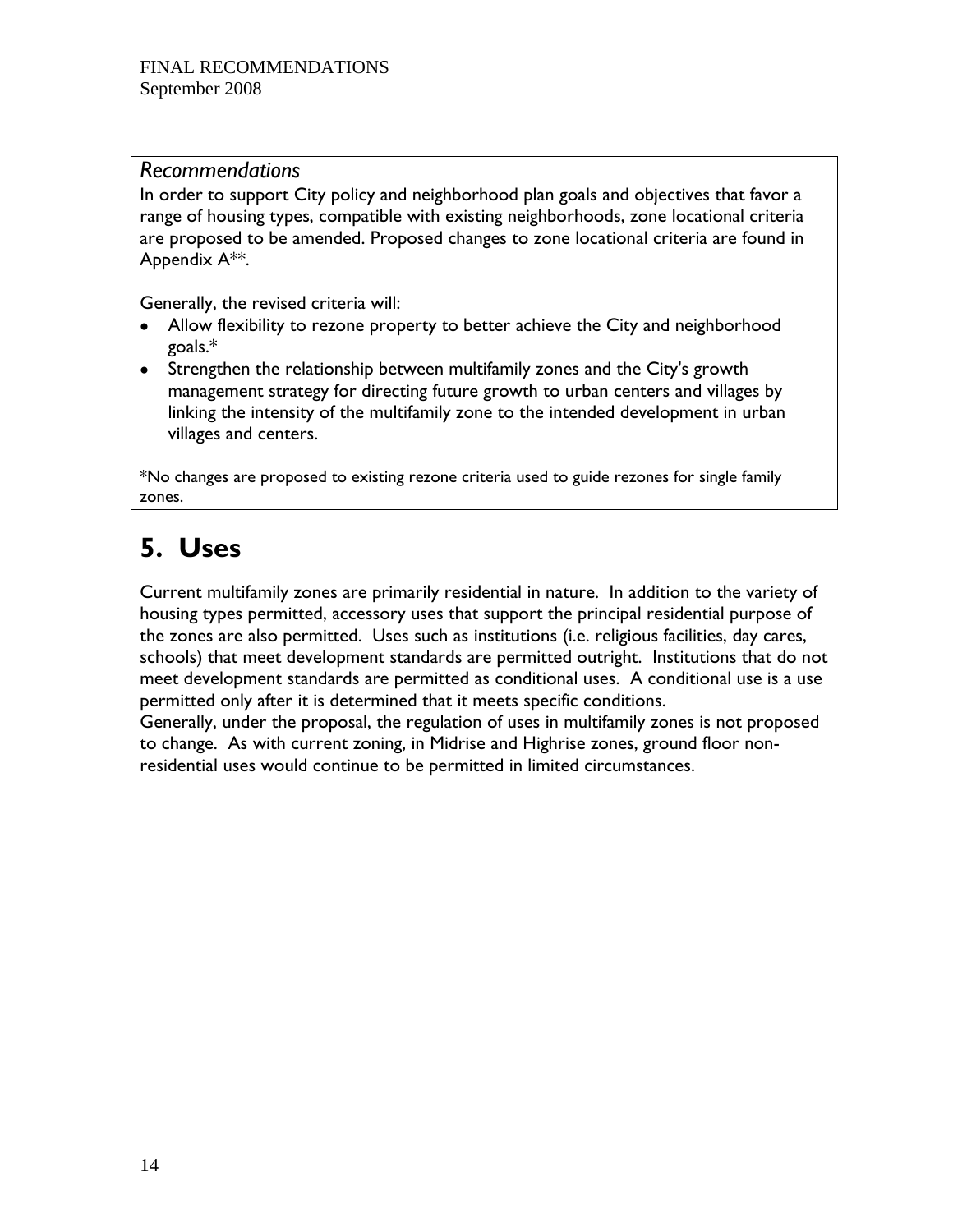## *Permitted and Prohibited Uses*

The proposed permitted and prohibited uses are organized on a chart for ease of use and understanding. Though substantively unchanged, organization of the code is changed so that provisions for approval of public facilities are relocated from various sections throughout the existing code to a new use section in the proposed new code, locating all use-related provisions in one place.

## *Conditional Uses*

Administrative conditional uses can be approved by the Director of DPD, subject to appeal to the Hearing Examiner; Council conditional uses must be approved by the City Council. Generally conditional uses must not be detrimental to the public welfare or surrounding properties. Amendments are proposed to organize general criteria applicable to conditional uses in all zones in one location in the Land Use Code. The current uses (institutions, other than public schools, that do not meet Multifamily development standards; uses not otherwise permitted in landmark structures; and park and pool and park and ride lots) would continue to be subject to conditional use approval in multifamily zones:

## *Recommendations*

No substantive changes are proposed to the treatment of uses in Multifamily zones. Use provisions would be consolidated to make them easier to find and understand. Conditional use criteria are simplified and consolidated in one location in the Land Use Code.

# **6. Development Standards**

To meet the objectives laid out in Section 1, the proposed changes to multifamily zoning should help to foster new development that: is cost-effective and sensible; is of quality design; fits into existing neighborhoods; promotes sustainable development and provides incentives for affordable housing. This section of the report presents the recommendations for development standards for multifamily zones.

Current multifamily zones are governed by standards that have been amended several times since their original adoption, and they predate the creation of the design review process, which, without an alternative approach, made it necessary to address design issues with prescriptive standards. Consequently, the standards can be redundant or overly prescriptive, resulting in development that is not responsive to neighborhood context or character, diminishing the quality of design in multifamily neighborhoods. An example is façade modulation, which is required without regard to overall composition of the façade design, articulation or division of the outside of the building to show that there are different units in a building. While the existing standards were intended to address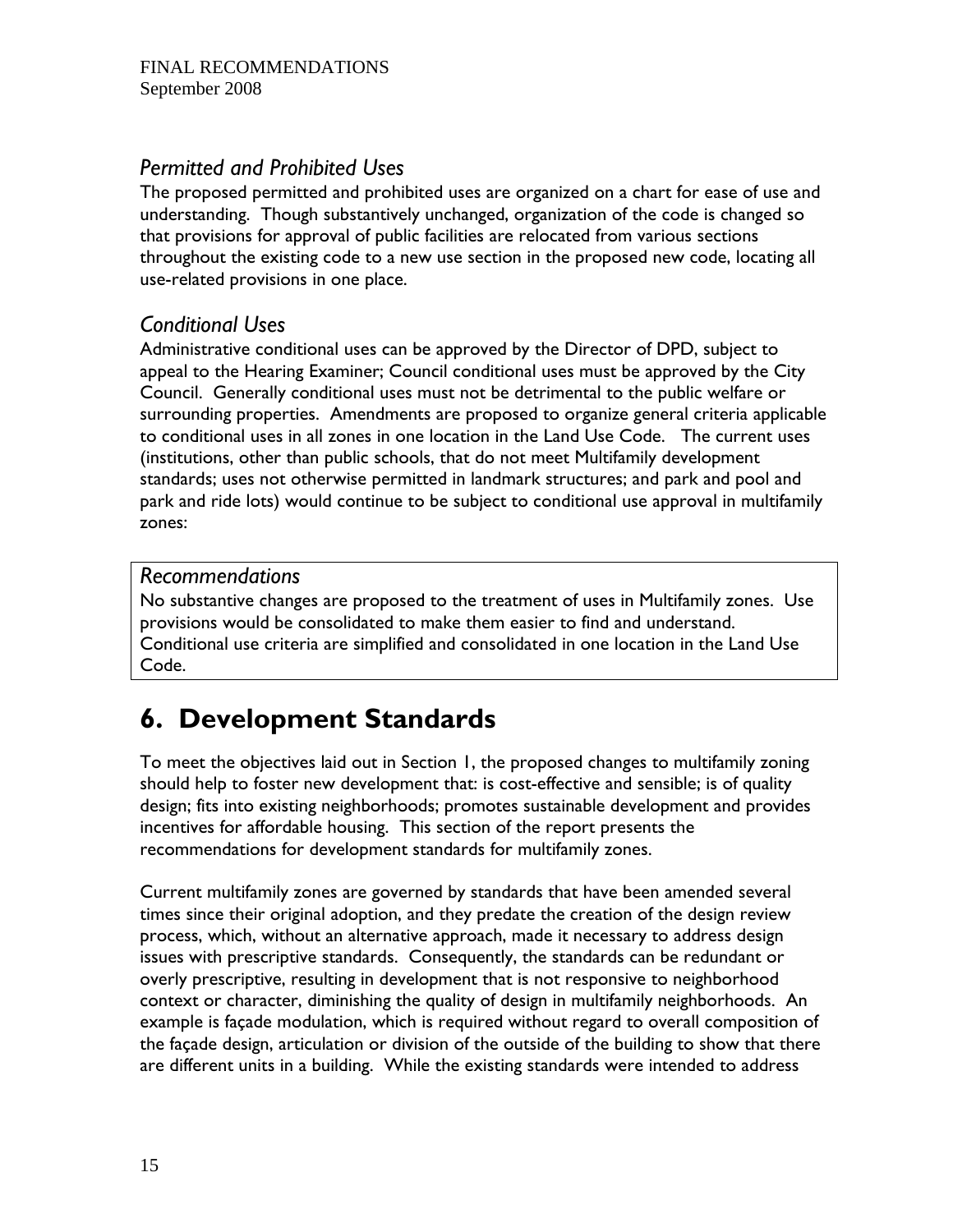design concerns, the lack of flexibility has made them an obstacle to design that responds to neighborhood or site specific conditions, which is critical to good design.

The concept of increased development flexibility within prescribed limits is based on the belief that simpler, less prescriptive code requirements can help new development better relate to local conditions. Development standards should focus on the objectives to be achieved.

The Design Review Program, initiated in 1994, is intended to help development fit better in the neighborhood. Development proposals with nine or more dwelling units in L3 and L4 zones and over 20 units in the Midrise and Highrise zones are subject to design review. In addition, applicants may volunteer for design review, in all multifamily zones.

Design review allows departures from development standards when a design solution is proposed that better meets the intent of the zone or when the strict application of development standards inhibits good design. For projects that are subject to design review, issues of compatibility and siting of development can be effectively addressed. A principal focus of design review is a project's context. Design guidelines direct designers and project reviewers to look closely at local conditions in order to ensure that new buildings fit in and enhance their surroundings.

For more information about the Design Review program, see DPD website: *http://www.cityofseattle.net/dpd/Planning/Design\_Review\_Program/Applicant's\_Toolbox/Design\_Guidelines/*

Flexibility must be guided with clear statements of policy intent – what is to be achieved. Standards would have limits, but allow for development projects to be designed in a way that is more responsive to the unique conditions of sites. Proposed standards are based on characteristics of different development sites. For example, the regulation of bulk and scale on smaller, infill sites of 9,000 square feet or less is accomplished with setback requirements, height limits and a floor area ratio ( $FAR$ )<sup>1</sup>. On larger sites, where the bulk of buildings is less constrained by the site size, additional requirements would apply, including maximum limits on structure width.

## *Density and Floor Area Ratios*

Density in a multifamily development generally refers to the number of dwelling units per square foot of lot area. Currently in Lowrise zones density is limited based on lot area. For example, in L3 zones, one dwelling unit is allowed for every 800 square feet of lot area. While the number of units in a development is often controlled by limits on bulk and scale, setbacks, open space and parking requirements, density limits provide predictability in terms of maximum number of units allowed. Existing density limits are proposed to be retained for LDT, L1 and L2 zones due to the location of these zones

 $\overline{a}$ 

 $^1$  FAR, or floor area ratio, is the ratio of gross floor area in a building to the total area of the land on which it *is built. If a one story building takes up the entire lot, the floor area ratio is 1:1 or 1.0 FAR. A two story building that occupies half of the lot also has a floor area ratio of 1:1 or 1.0 FAR*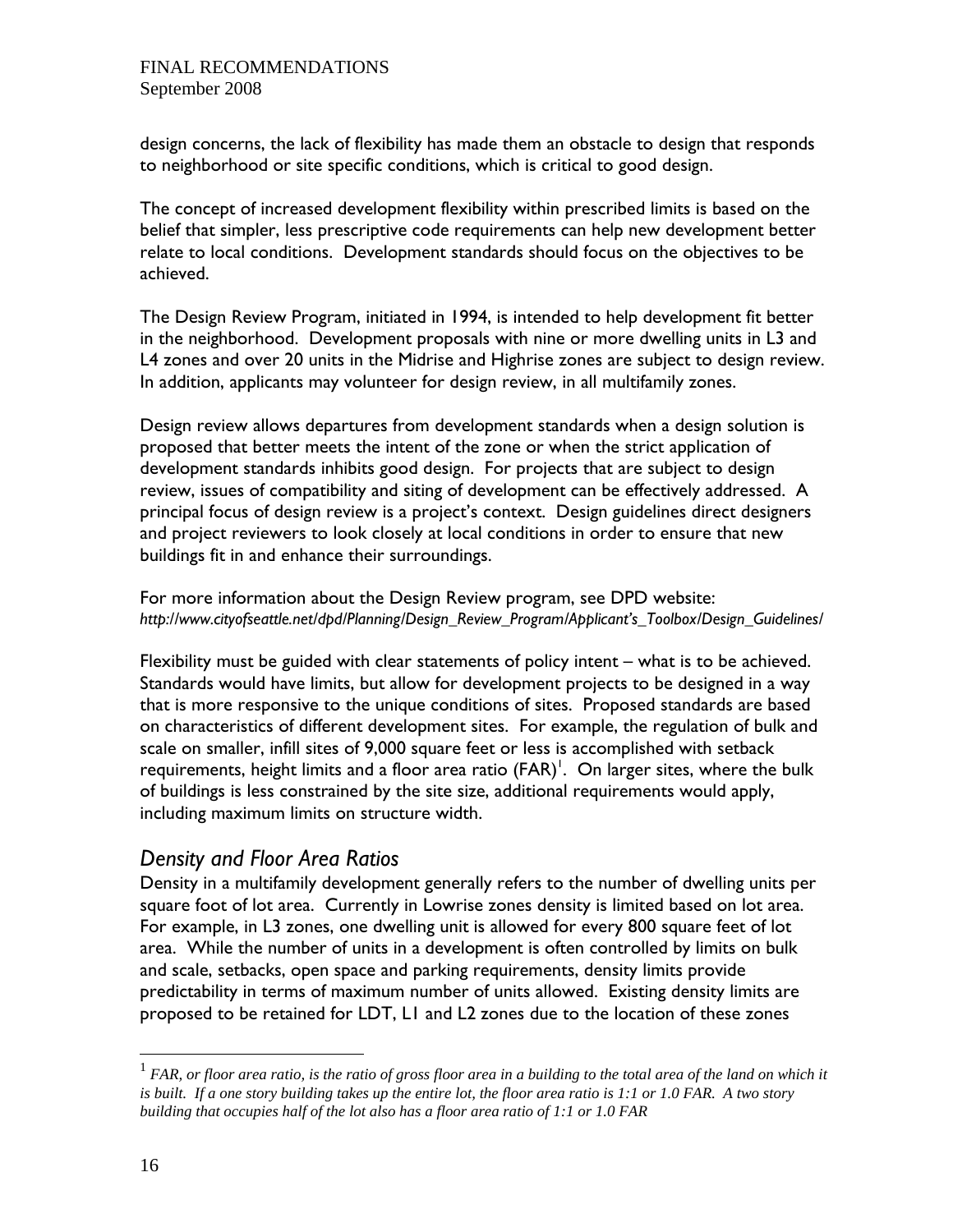generally outside of urban centers and villages and the proximity of these zones to lower density single family areas. This will retain existing capacity for new residential development in these zones.

|                                 | <b>LDT Zone</b>             | LI Zone                 | L <sub>2</sub> Zone     |
|---------------------------------|-----------------------------|-------------------------|-------------------------|
| <b>Density Limit</b> No change: | I unit/2,000 sq. ft. of lot | No change:              | No change:              |
|                                 | area (no more than 3 units  | I unit/1,600 sq. ft. of | I unit/1,200 sq. ft. of |
|                                 | per structure)              | lot area                | lot area                |

### **Density Limits for LDT, L1 and L2 Zones.**

Density limits regulate the number of units on a lot, not building bulk. Therefore, in addition, a Floor Area Ratio (FAR) is proposed to regulate building bulk in these zones*.*  FAR permits additional design flexibility. For example, if the massing of a project results in greater floor area at the lower levels of a building and lesser at higher levels, the result may be reduced shadows and more sunlight on surrounding properties, and less view blockage. Having more flexibility in the form of a structure may also allow for some savings in the cost of construction. The use of FAR to control bulk would allow more flexibility for how units are arranged on a site.

Without density limits, FAR is largely a bulk control; but still has a limiting effect on density. Since multifamily zones in urban centers and villages are generally L3, L4, MR and HR zones, the proposal is to use FAR to manage both bulk and density in these zones. Using FAR without a limit on units may increase housing capacity in areas intended to accommodate the greatest density, consistent with the City's growth management strategy. The following chart shows the amount of multifamily land area in an urban center, village or light rail station area. Unlike Lowrise zones, MR and HR zones are currently not subject to a density limit based on lot area.

|                                | Parcel area<br>inside an urban<br>center, village or | Parcel area<br>outside an urban<br>center, village or |                        |
|--------------------------------|------------------------------------------------------|-------------------------------------------------------|------------------------|
| <b>New Zone</b>                | station area                                         | station area                                          | Total*                 |
| <b>LDT</b>                     | 152                                                  | 166                                                   | 318                    |
|                                | 242                                                  | 507                                                   | 749                    |
| L2                             | 359                                                  | 523                                                   | 882                    |
| L <sub>3</sub> /L <sub>4</sub> | 959                                                  | 871                                                   | 1,830                  |
| <b>MR</b>                      | 192                                                  | l 10                                                  | 302                    |
| <b>HR</b>                      | 50                                                   | 0                                                     | 50                     |
| <b>TOTAL</b>                   | 1,955 acres<br>(47%)                                 | $2,176$ acres<br>(53%)                                | 4,131 acres<br>(100%)* |

#### **Inside/outside – Urban Centers, Urban Villages or Light Rail Station Areas.**

\*Total excludes lots with a Major Institution Overlay (MIO) designation, where no multifamily development is anticipated. Total parcel area of multifamily zones with a major institution overlay is 822 acres, with 289 acres in L1, 60 acres in L2, 166 acres in L3, 280 acres in MR, and 27 acres in HR.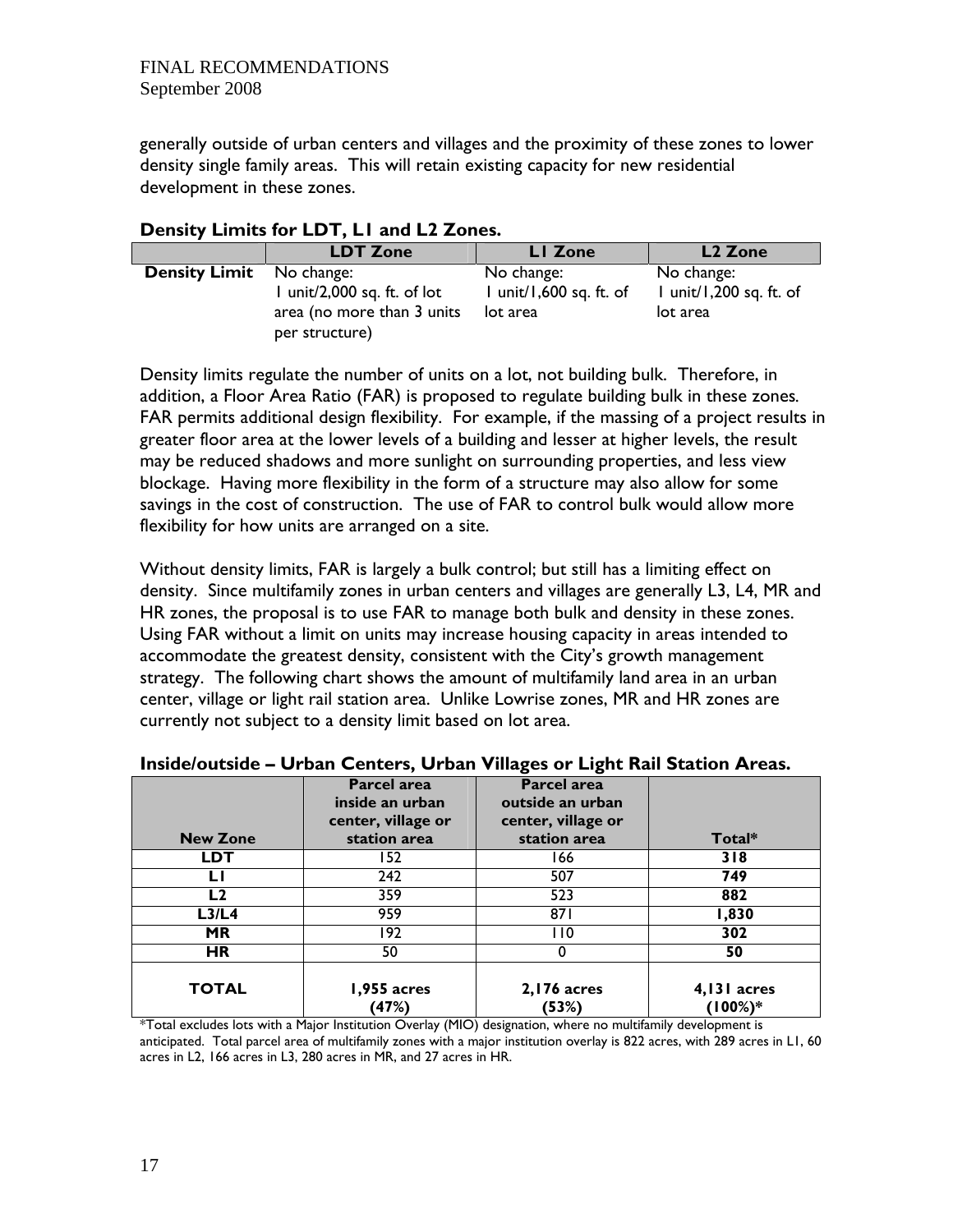Consistent with Comprehensive Plan policies that support accommodating additional height and density in urban centers, urban villages and light rail station areas, the proposal would allow for an increase in FAR in the L3, MR and HR multifamily zones located within these areas through the incentive program described in Section 7.

**How proposed FAR limits were derived.** Recent development trends and development prototypes using the current and proposed code were analyzed to establish preliminary recommendations for FAR limits in the new multifamily zones. Both types of analysis are helpful (comparing the FAR resulting from the prototypes to FARs resulting from actual development projects built between 1996 and 2006), due to the broad range of building types that are anticipated in Lowrise zones.

Proposed FAR limits are intended to approximate the development scale and capacity of current multifamily zones; allow for a range of housing types as contemplated for each zone; and allow for the introduction of an incentive zoning program in the L3, MR zones and continuation of an incentive program in the HR zone.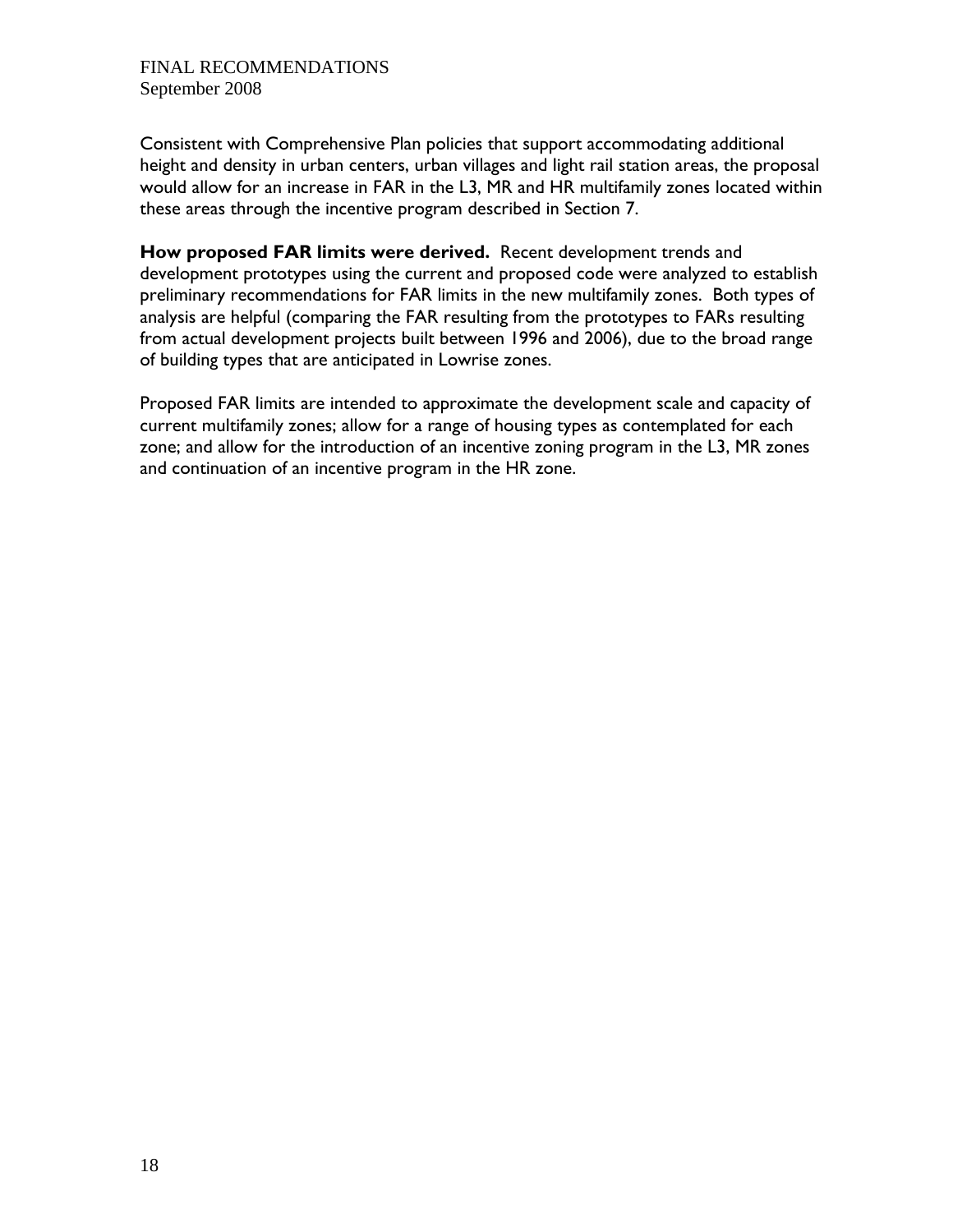#### **Proposed FAR Limits**

|                                                                                                    | LDT  |      |      |     | L4   | <b>MR</b> | <b>HR</b> |
|----------------------------------------------------------------------------------------------------|------|------|------|-----|------|-----------|-----------|
| <b>Permitted FAR</b>                                                                               | I .O | L.I  |      | ∣.4 | 2.0  | 3.2       | 7.0       |
| Maximum FAR,<br>when affordable<br>housing is<br>provided (or other<br>benefits in the HR<br>zone) | N.A. | N.A. | N.A. | 2.0 | N.A. | 4.0       |           |

As part of the proposal, a departure from FAR limits would not be allowed through Design Review.

When parking is provided within the structure at least partially underground (protruding not more than 4' above grade), it would not count toward the floor area used to calculate FAR. This encourages parking in below grade structures rather than on the surface.

#### *Recommendations*

- Use FAR to regulate building bulk in all zones.
- Maintain dwelling unit density limits tied to lot area in LDT, L1 and L2 zones.
- Rely upon FAR to manage density in L3, L4, MR and HR zones.
- Exempt parking from FAR in structures that do not rise more than 4' above grade.

## *Setbacks in Lowrise Zones*

Landscaped setbacks are important to maintain compatibility with surrounding residential development and add vegetation that is important for the environment. The current approach to setbacks in multifamily zones essentially follows a single family zone model where front and rear setbacks are relatively large (on the order of 15' to 20' from the property lines) and side setbacks are more modest (generally, 5' from the property lines).

Under the proposal, multifamily zoned lots that abut other multifamily or commercially zoned lots would be required to provide setbacks that provide for reasonable separation between structures for privacy and access to light and air, but need not mimic single family development. However, multifamily zoned lots that abut single family zoned lots are proposed to continue to provide setbacks similar to what is currently required to provide a transition. The amount of Lowrise zoned parcel area on edges abutting single family zoned lots is shown below.

#### **Setbacks in Lowrise Zones: Parcels on Edges of Single Family Zones**

| <b>New Zone</b> | <b>Parcel Area of Edge</b><br>Zones*<br><b>Maintain current front</b><br>or rear setback<br>requirements in | <b>Parcel Areas of</b><br><b>Non-Edge Zones*</b> | Total** |
|-----------------|-------------------------------------------------------------------------------------------------------------|--------------------------------------------------|---------|
|-----------------|-------------------------------------------------------------------------------------------------------------|--------------------------------------------------|---------|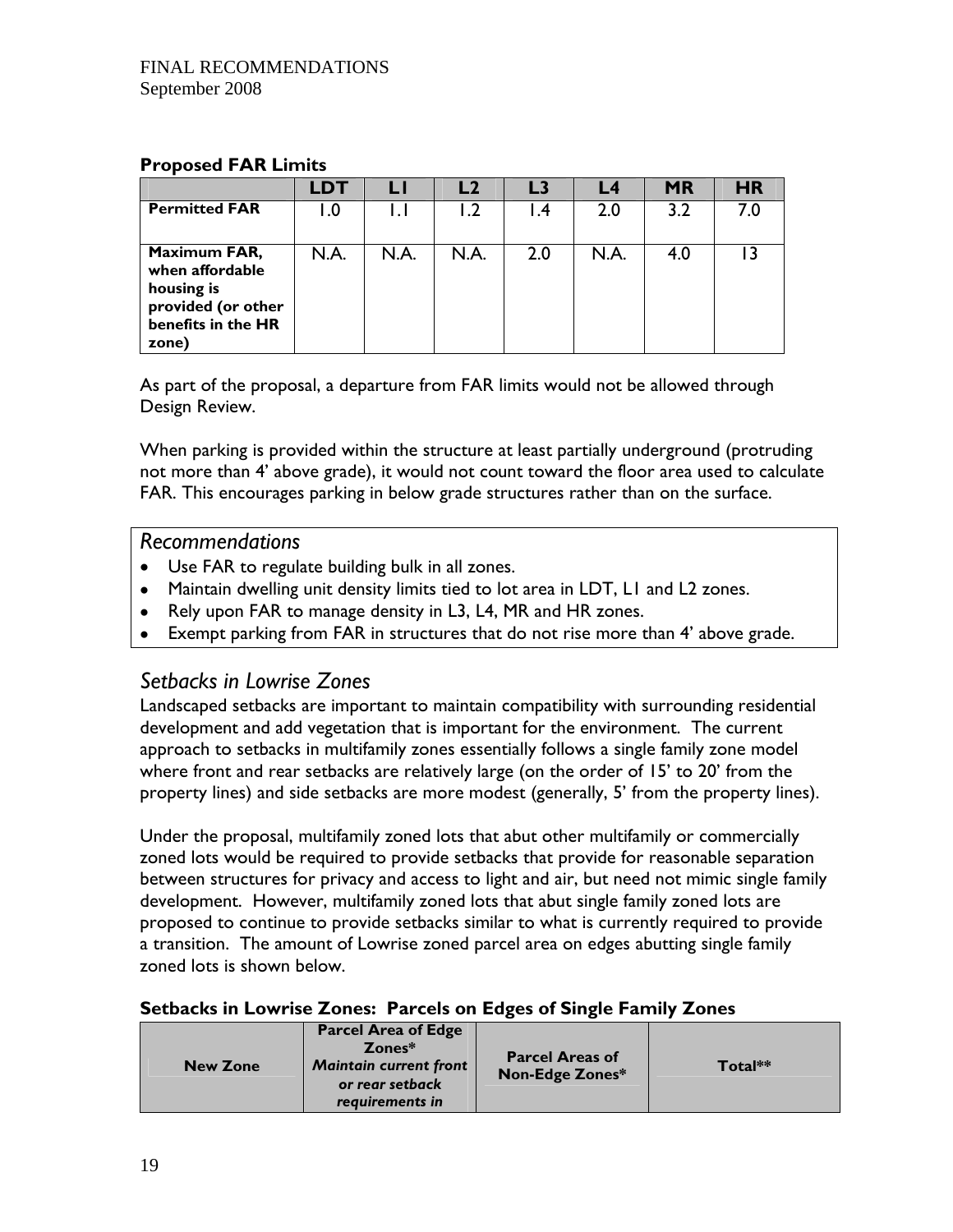|              | Lowrise zones for<br>transition. |                      |                         |
|--------------|----------------------------------|----------------------|-------------------------|
| <b>LDT</b>   | l 50                             | 168                  | 318                     |
|              | 445                              | 304                  | 749                     |
| ∟2           | 488                              | 394                  | 882                     |
| L3/L4        | 726                              | ,104                 | 1,830                   |
| <b>TOTAL</b> | 1,809 acres<br>(48%)             | 1,970 acres<br>(52%) | 3,779 acres<br>(100%)** |

\*Edge Zones = Multifamily zoned lots that abut or are across an alley or street from a Single Family zoned lot. \*\*Total excludes lots with a Major Institution Overlay (MIO) designation, where no multifamily development is anticipated.

Differentiating between these situations allows greater variety of site planning options for new multifamily development in areas abutting neighborhood business zones or surrounded by other multifamily areas. For the Lowrise zones, the following setbacks are proposed:

### *Recommendations*

- To provide transitions to lots zoned Single Family, required front or rear setbacks (up to 15' or 20', depending on the zone) would remain unchanged for Lowrise multifamily zones abutting single family zoned lots. Reduced setbacks would be allowed for multifamily zoned lots separated from single family zoned lots by a wide right-of-way.
- For Lowrise zoned lots that abut lots zoned multifamily or commercial, setbacks from all property lines must average 7 feet and in no case be less than 5 feet. Side setbacks would be 5 feet when facades facing side lot lines are no longer than 40 feet.
- Continue to allow rear lot line setbacks to be measured from the center line of alleys.

## *Height Limits*

Height limits are important to providing an appropriate transition between zones of greater and lesser intensity. Currently in LDT, L1 and L2 multifamily zones, structures are limited to a height of 25 feet. In L3 and L4 zones height limits are 30 and 37 feet, respectively. In all Lowrise zones an additional 5' is allowed for a roof with a pitch of 4:12 (the roof slope must rise 4' for every 12' of horizontal distance or run). In LDT, L1 and L2 zones, 10' is allowed above the height limit for a pitched roof with a minimum pitch of 6:12.

A height of 30' to 35' is generally needed to accommodate structures with at least three floors, which is common for townhouse and other multifamily structures, especially with structured parking at ground level. In addition, assessment of recently built projects in L3 zones where there is currently a 35' height limit, when a pitched roof is used, shows that there is more variety in roof designs, both contemporary and traditional. This also happens to be the height limit allowed in single family zones.

The existing 25' height limit would remain unchanged in LDT, L1 and L2 zones, except that additional height for pitched roofs would be limited to 10' for roofs with a minimum pitch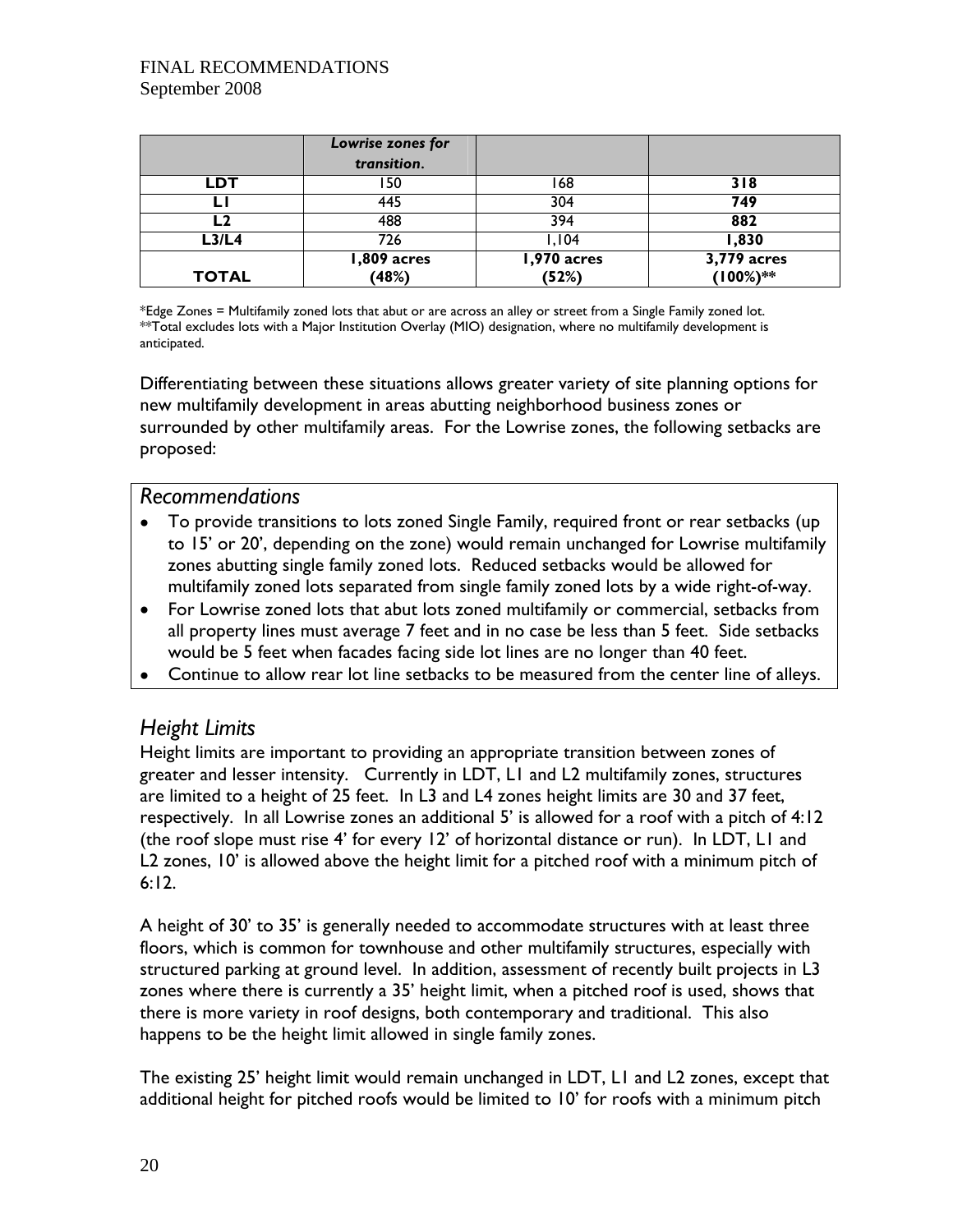of 6:12. An additional 5' in height would continue to be allowed in L3 and L4 zones for pitched roofs, but the minimum pitch required would be 6:12, rather than the current minimum of 4:12.

Dormers and clerestories are traditional architectural features located on roofs that can allow for more usable floor space within a roof-structure without visually increasing the appearance of building bulk, as would occur if an additional floor with vertical walls were allowed. Dormers and clerestories can also add to the visual interest of a roof. The proposal would allow limited dormers and clerestories within the height limit allowed for a pitched roof

In Highrise zones, in order to promote more interesting architectural treatment of the tops of residential towers, towers that comply with specific design conditions are permitted a 15% height increase. The added height is for architectural features and screening, and does not allow additional residential floor area.

**Pitched Roof Allowances.** At community meetings dissatisfaction was expressed over the appearance of structures with a shallow pitched roof, encouraged by the minimum requirements of 4:12 under the current code. It was widely believed that these roof pitches result in structures that do not fit in and can even detract from the neighborhood. In response, the proposal is to allow an additional 10' in height in LDT, L1 and L2 zones and an additional 5' in height in L3 and L4 zones as an incentive for pitched roofs, but in all cases to require a minimum roof pitch of 6:12.

**Height Incentive.** Consistent with Comprehensive Plan policies that support accommodating additional height and density in urban centers, urban villages and light rail station areas, the proposal would allow for an increase in height limits in the L3, MR and HR multifamily zones located within these specified areas. The height increase would only be allowed if public benefits—mainly affordable housing—were provided through the incentive program described in Section 7. In L3 and MR zones outside of these areas, and in all L4 zones, no change in maximum height is proposed

**Additional Height in HR Zone.** To promote thinner tower design, the proposal in the HR zone would allow maximum structure height to be increased from 240' up to 300' when the project includes affordable housing or other public benefits, and the following additional conditions are met:

- The average residential gross floor area per story above a height of 45' is limited to a footprint of 9,500 square feet;
- No parking may located above the ground floor, unless it is separated from all street frontages by another use; and
- A minimum of 25% of the lot area at ground level must be provided as a landscaped area with a minimum dimension of 10'; or a minimum of 20% if a landscaped, common recreation area at ground level is provided.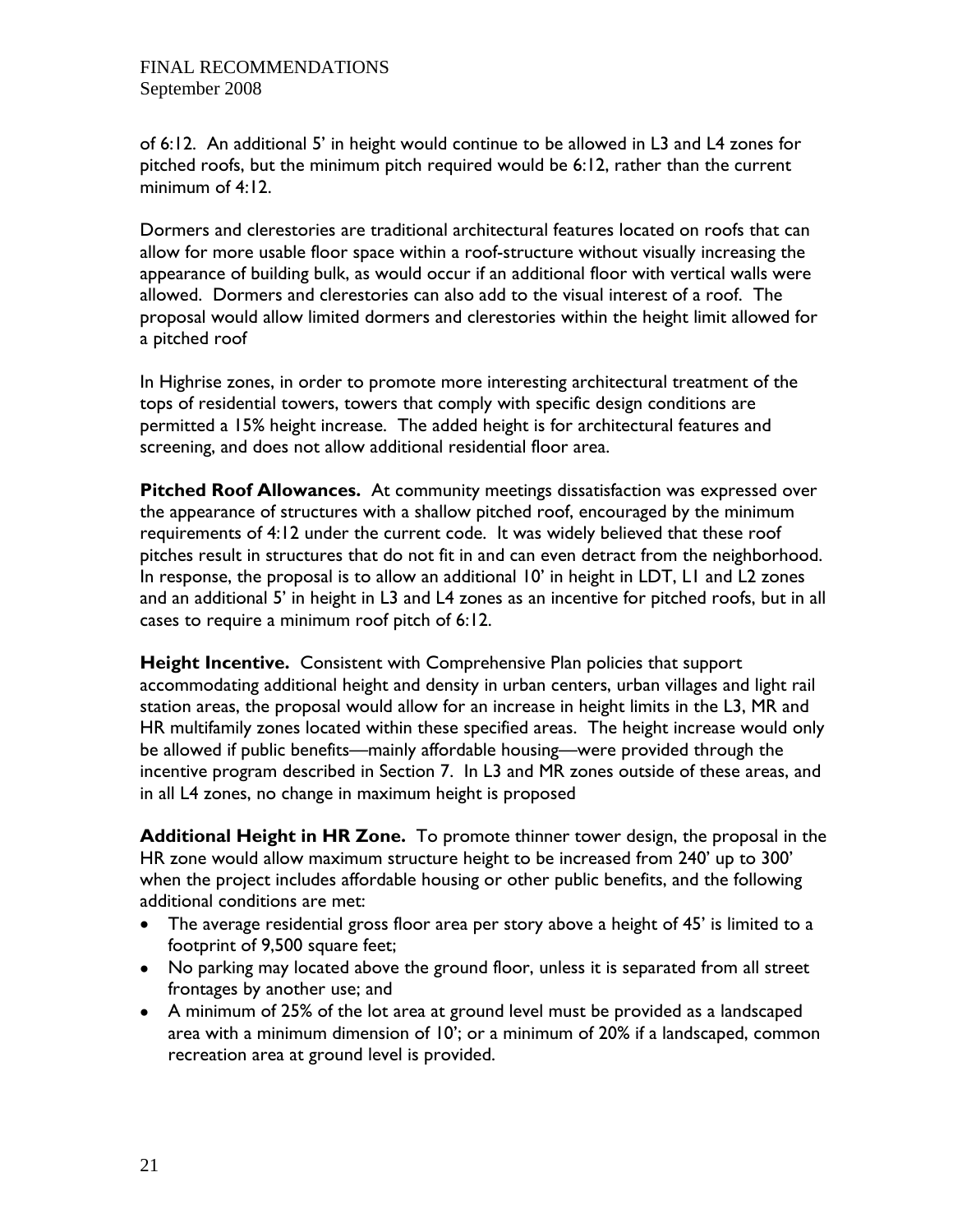**Allowances for Green Building Features.** For zones with height limits under 40', it is difficult to accommodate a green roof (roofs with soil and plants that help off-set heat gain and reduce climate impacts associated with buildings, as well as help filter impurities, improving the quality of storm water run-off). Green roofs require that the roof structure be engineered to support soil and plant materials. Often, the floor to ceiling height of floors must be reduced or floors potentially lost if a green roof is provided. This acts as a disincentive for green roofs. Therefore, the proposed multifamily code would allow up to 2 additional feet to accommodate a green roof that occupies at least 50% of the area of a roof.

New technology has produced new elevators that use up to 25% less energy than conventional elevators. The mechanical equipment of these elevators is such that the current elevator penthouse allowance of 10' above the height limit is not sufficient to accommodate these elevators. Therefore, an additional 6' to16' of height is proposed to be allowed in Lowrise and MR zones and up to 25' in HR zones when new, energy efficient elevators are proposed. The additional height needed to accommodate these elevators must be approved pursuant to administrative Design Review. Mechanical penthouses are allowed to cover up to 20% of the roof area when screened. No changes are proposed to the coverage allowance related to elevator equipment.

Wind–driven power generators placed on the rooftops of buildings are gaining in popularity. These generators can meet some or all of the power needs of a new building, without consuming fossil fuels and thereby reducing the carbon footprint of a building. In some cases, excess power generated can be sold to a public utility. A low profile type of wind generator can be placed on the rooftop of a building and extend no more than 10' above the surface of the roof. These horizontal wind generators look like coils that allow views through them, even when rotating. Therefore the proposal would allow rooftop wind generators to extend up to 10' above the height limit and exempts them from the rooftop coverage limits.

Solar collectors are allowed to extend above the height limit currently, but they are not allowed on top of penthouse structures on the roof. This is often an optimal location for solar collectors. Therefore, the proposal is to allow solar collectors not taller than 4' to be located on the roof of a penthouse in Lowrise zones and no taller than 7' in MR and HR zones.

In addition, the current allowance for sloping sites that allows an additional 5' of height, measured from the downhill side of a slope, on lots with a slope of 6% or greater, is retained.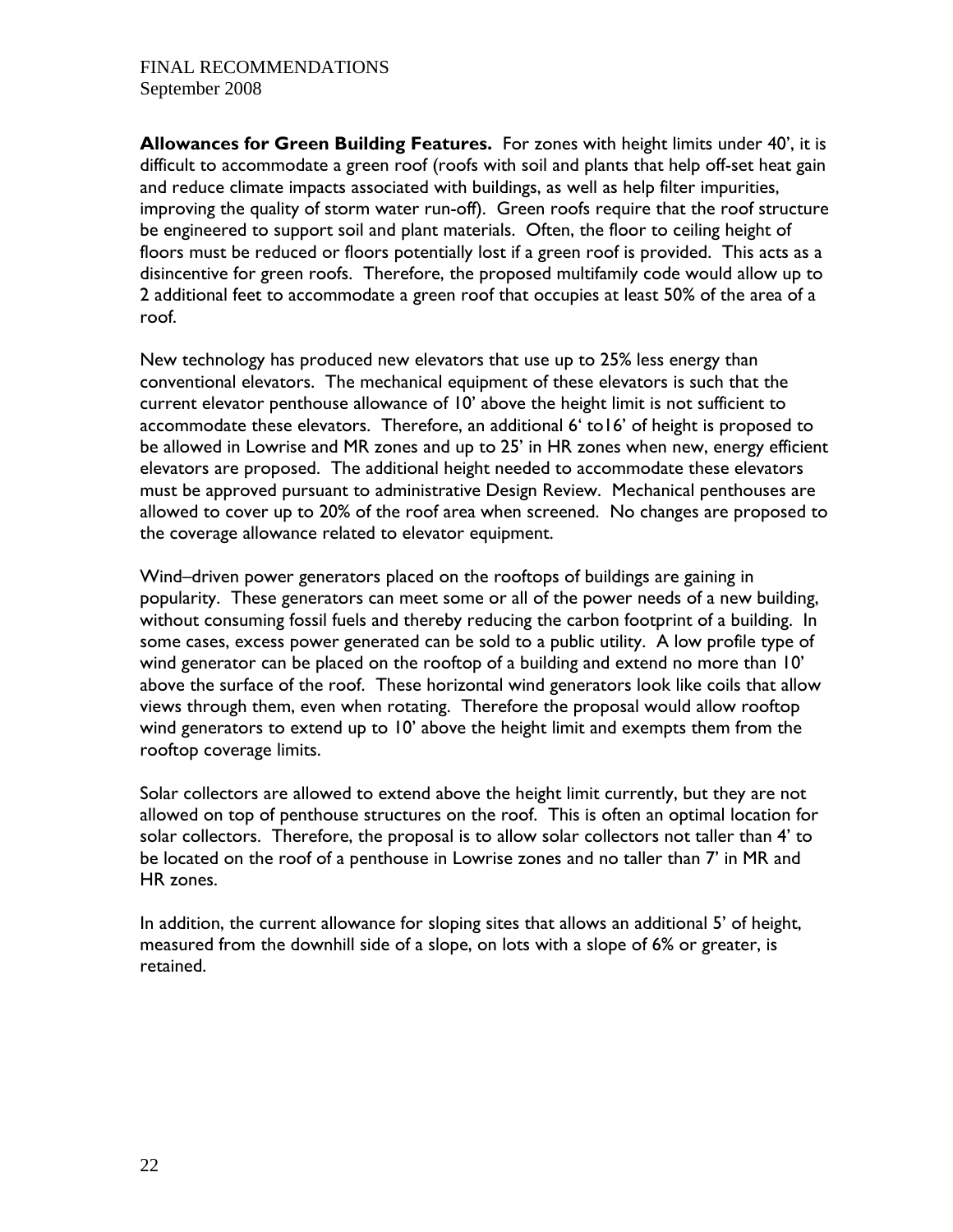## *Recommendations*

- No change to 25' height limit in LDT, L1 and L2 zones;
- Allow additional height in L3 (7' additional, for a total of 37'), MR (15' additional, for a total of 75') and HR (60' additional, for a total of 300'\*) in specified locations only when the incentive program for affordable housing is used;
- Allow 10' of additional height in LDT, L1 and L2 zones for pitched roofs, but only for roofs with a minimum pitch of 6:12, eliminate allowance for additional 5' for pitched roof with a minimum slope of 4:12;
- Continue to allow additional 5' of height in L3 and L4 zones, but only for roofs with a minimum pitch of 6:12, rather than the current minimum of 4:12;
- Allow up to 2' of additional height to accommodate a green roof that occupies at least 50% of the area of a roof.
- Subject to administrative Design Review, allow elevator penthouses to extend up to 16' above the height limit in L3, L4 and MR zones and 25' in HR zones to accommodate green (energy efficient) elevators.
- Allow solar collectors no more than 4' high to be located on a mechanical penthouse in LDT and L zones and no more than 7' in MR and HR zones.
- Allow horizontal wind generators to extend 10' above the height limit in all multifamily zones and exempt them from rooftop coverage limits.
- Retain existing provision for height of structure on sloping sites.
- Allow additional height of up to 15% above the 300' height limit in the HR zone to accommodate special treatment of the building top.

\*currently, in the HR zone, incentives are required for increases in height above 160' up to the maximum height of 240'. An additional 60' increase to 300' is proposed for projects participating in the bonus program and meeting specific design criteria.

## *Standards for Lots Larger than 9,000 sq. ft.*

In some neighborhoods, new structures are built on relatively small sites and add to the existing pattern of development at relatively similar bulk and scale. These developments are characteristic of more urban neighborhoods where lot aggregation may be difficult. In such circumstances it is recommended to distinguish these proposed developments from those that would occupy much larger sites and are more likely to alter or introduce a new character in an area.

Over time, historically platted lots have been combined, divided and reconfigured. This makes it difficult to predict the lot area and configuration of all future development projects. However, using increments of sample platted lots in the city's multifamily neighborhoods, a 9,000 square foot lot is proposed as an appropriate threshold for applying regulations that distinguish infill lots from larger lots.

On larger sites, height and FAR limits and setbacks are supplemented by other measures to further protect existing neighborhoods by helping new development to fit in with the surroundings. Consequently, on sites that are greater than 9,000 square feet, revised standards for lot coverage and structure width and depth limits are proposed to apply.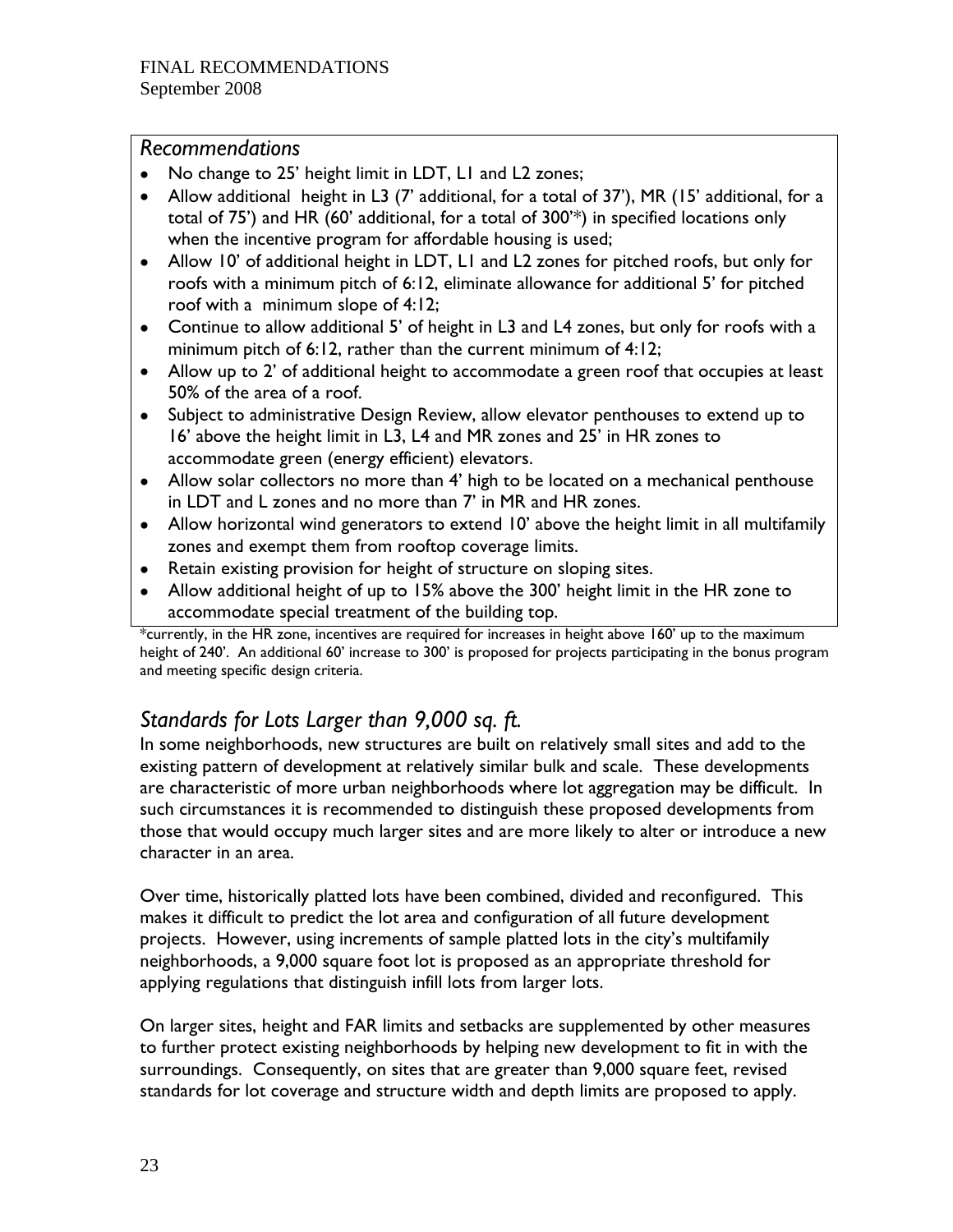**Lot coverage.** Lot coverage describes the maximum percentage of the lot that may be occupied by structures. Current code requirements allow greater coverage for townhouse structures. At the time the Code was written, there was only limited townhouse development, and it was believed desirable to encourage this type of development. Not only is this no longer necessary, it also adds unneeded complexity to the code. With the added benefit of a floor area ratio (FAR) limit, the proposal is to apply the greater lot coverage afforded townhouses to all structures to increase flexibility for the siting and design of structures.

| <b>Current lot coverage limits</b><br><b>Zones</b> |                   |                  | <b>Proposed lot</b><br>coverage limits* |
|----------------------------------------------------|-------------------|------------------|-----------------------------------------|
|                                                    | <b>Townhouses</b> | <b>All other</b> |                                         |
|                                                    |                   | structures       |                                         |
| <b>LDT</b>                                         | 45%               | 35%              | 45%                                     |
|                                                    | 50%               | 40%              | 50%                                     |
| l 2                                                | 50%               | 40%              | 50%                                     |
|                                                    | 50%               | 45% & 50%        | 50%                                     |

#### **Comparison of current and proposed lot coverage limits**

\*Applies to lots over 9,000 sq. ft. in area.

**Width and Depth Limits.** Width and depth limits are used to regulate the bulk of structures. The maximum width of structures applies to the facades extending between side lot lines, generally facing street and alley rights-of-way or front and rear setbacks. Maximum depth applies to facades that generally span the distance from the front to the rear of the lot.

Under current code requirements, width and depth limits differ depending on whether or not the structure includes a modulated facade and whether or not an entrance to the structure faces the street. As with lot coverage, current standards allow greater widths and depths for townhouse structures, and these are proposed to apply to all new development on sites greater than 9,000 sq. ft. In addition, depth limits are proposed to better match the setback requirements in that 75% of lot depth tends to be left over, once a front or rear property line setback is provided (for the transition setbacks for multifamily lots that abut single family zoned lots).

Development on larger lots will likely be large enough to trigger design review. The existing variable width and depth limits that can be increased to the maximum limits allowed through modulation are standards pre-dating design review. The design review process now provides a better approach than the prescribed modulation standards. The charts below compare current width and depth limits with proposed limits.

#### **Current Width/Depth Requirements for Lowrise Zones**

| <b>Current Zones</b> |           | Maximum Building   Maximum Building   Maximum Building |              |
|----------------------|-----------|--------------------------------------------------------|--------------|
|                      | Width w/o | Width w/                                               | <b>Depth</b> |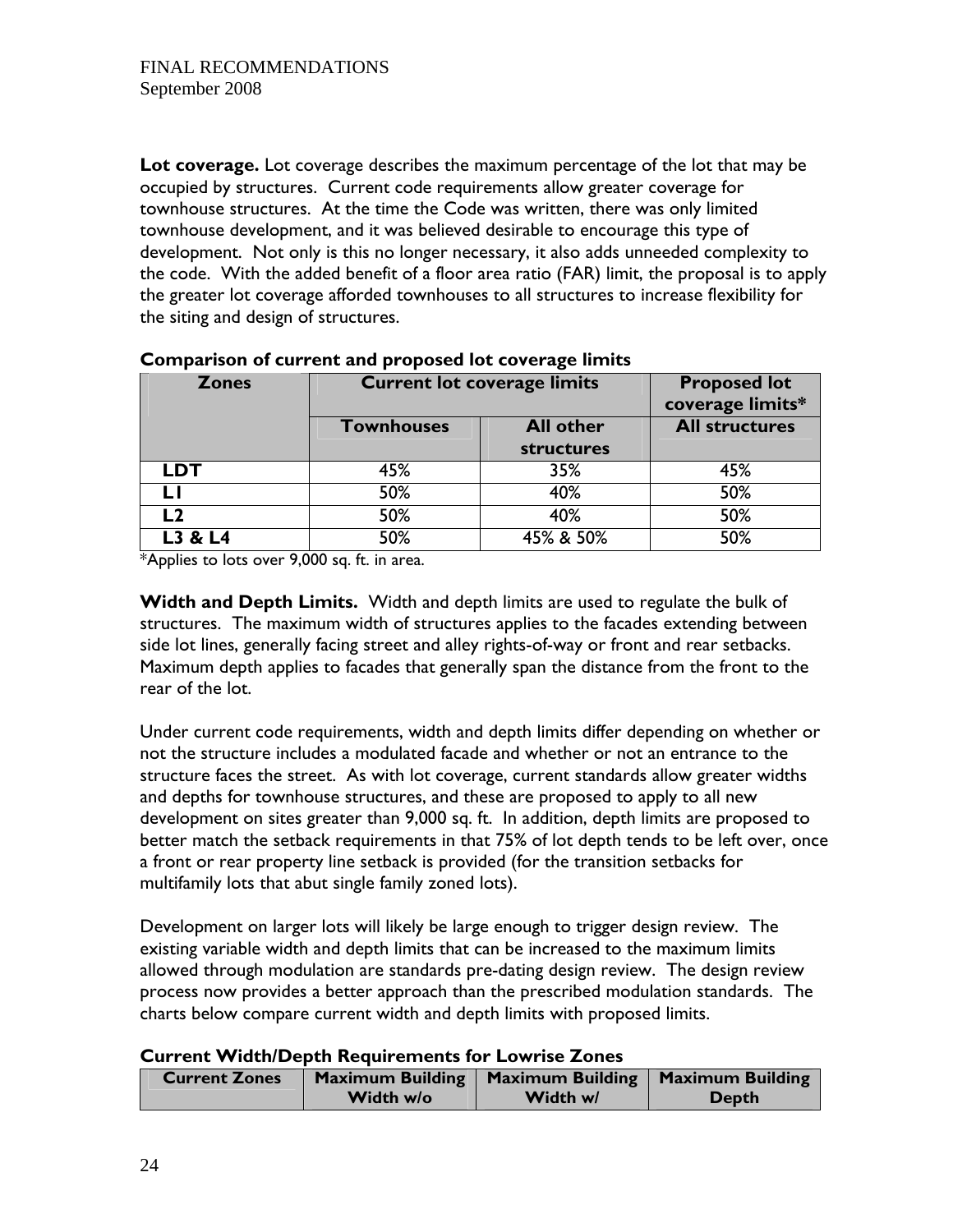|                | <b>Modulation</b> | <b>Modulation</b>                                                                           |                                                                                           |
|----------------|-------------------|---------------------------------------------------------------------------------------------|-------------------------------------------------------------------------------------------|
| <b>LDT</b>     | 30', 40' w/ an    | 45'                                                                                         | 60% of lot depth, not                                                                     |
|                | entrance facing a |                                                                                             | to exceed 65'                                                                             |
|                | street            |                                                                                             |                                                                                           |
| LI             | <b>SAME</b>       | 60'                                                                                         | 60% of lot depth                                                                          |
| L2             | <b>SAME</b>       | Apartments and<br>ground related<br>housing (except<br>townhouses): 50'                     | Apartments and<br>ground related<br>housing (except<br>townhouses): 60% of                |
|                |                   | Townhouses: 90'                                                                             | lot depth<br>Townhouses: 65% of<br>lot depth                                              |
| L <sub>3</sub> | <b>SAME</b>       | Apartments and<br>ground related<br>housing (except<br>townhouses): 75'<br>Townhouses: 120' | Apartments and<br>ground related<br>housing, including<br>townhouses: 65% of<br>lot depth |
| L <sub>4</sub> | <b>SAME</b>       | Apartments and<br>ground related<br>housing (except<br>townhouses): 90'<br>Townhouses: 150' | 65% of lot depth                                                                          |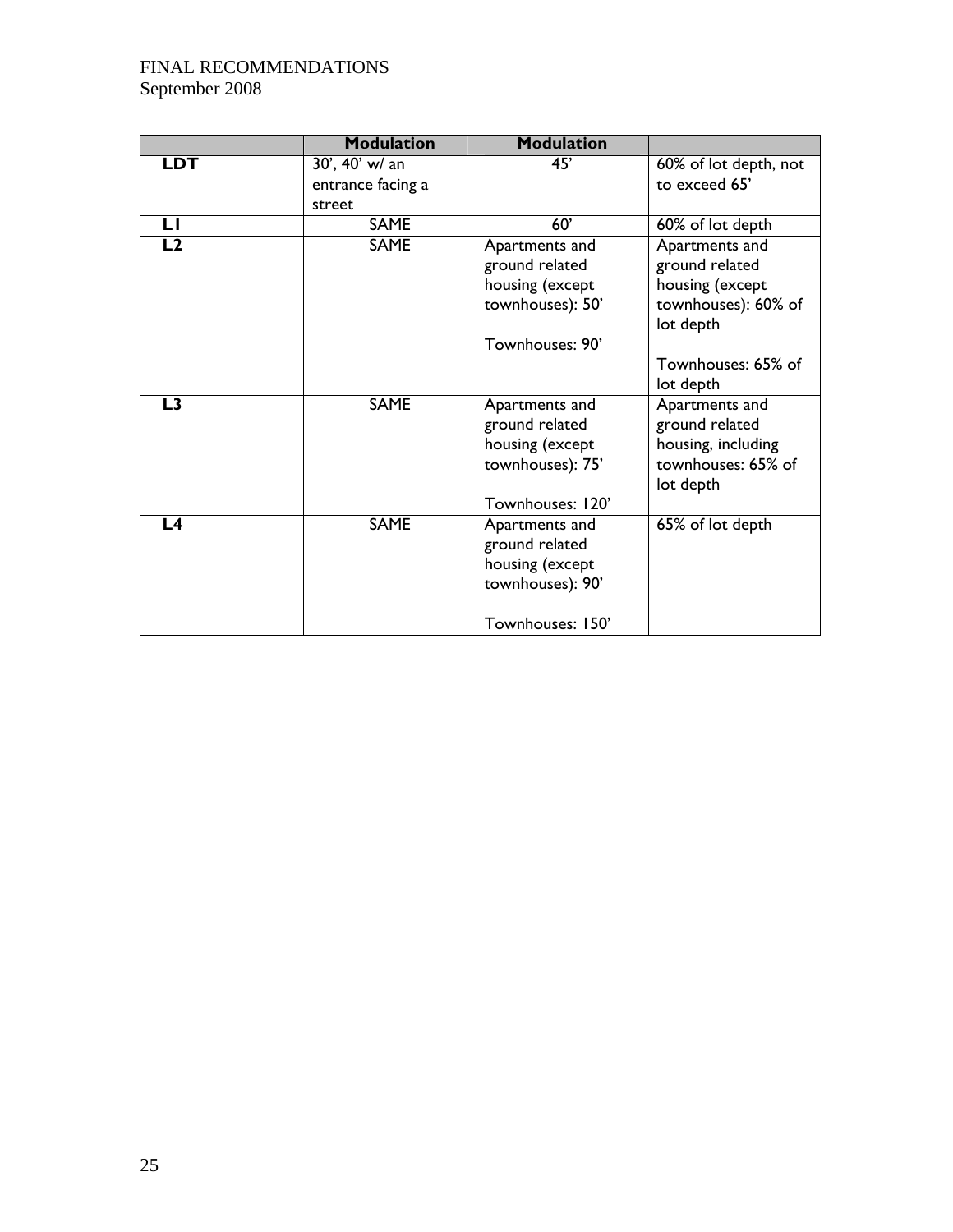| <b>Proposed Zones</b> | <b>Maximum Building Width</b> | <b>Maximum Building Depth</b> |
|-----------------------|-------------------------------|-------------------------------|
| דח                    |                               | 65% of lot depth              |
|                       |                               | 65% of lot depth              |
|                       | `ח                            | 75% of lot depth              |
| L3 & L4               | מרו                           | 75% of lot depth              |

#### **Proposed Width/Depth Requirements for Lowrise Zones**

#### *Recommendation*

- The proposal distinguishes between applicable development standards based on lot size to increase flexibility for small, in-fill lot development.
- Setbacks, height limits and FAR limits are proposed to regulate bulk and scale on smaller infill lots up to 9,000 sq. ft. in area, and would be further supplemented by new design standards (discussed on page 32) for projects below the threshold for design review.
- In addition to setbacks, height and FAR limits, lot coverage and structure width and depth limits would apply to development on sites over 9,000 sq. ft. in area.

## *Landscaping and the Seattle Green Factor*

Current multifamily code requirements include a landscaped area equivalent to three times the perimeter of lot, street trees as per SDOT standards, and screening of surface parking lots. The total amount of required landscaping depends on the size of the lot and the configuration of development on the lot. Under the proposal, new development will have to meet the Seattle Green Factor, a menu of landscaping strategies and corresponding scoring system.

The Green Factor is designed to increase the amount and quality of urban landscaping, while allowing increased flexibility for property owners to develop their property. Green Factor landscaping can add value and interest to new development and maximizes the functional benefits of landscaping on the environment, such as natural cooling and insulation, air quality, reduced runoff, and habitat.

Under the Green Factor requirement, and in addition to residential amenities, developers will be required to landscape an area that has the equivalent positive effect on water quality to landscaping on 60% of a lot (minimum Green Factor score  $= 0.6$ ).

Under the Green Factor scoring system, this landscaping may be provided through a variety of landscaping options, including trees and shrubs, pervious paving, green roofs, vegetated walls and approved water features. Each of these options is weighted differently, with high values or bonuses assigned to the following:

- Vegetation that is visible to pedestrians and passers-by;
- Preservation of existing trees;
- Trees that have larger canopies;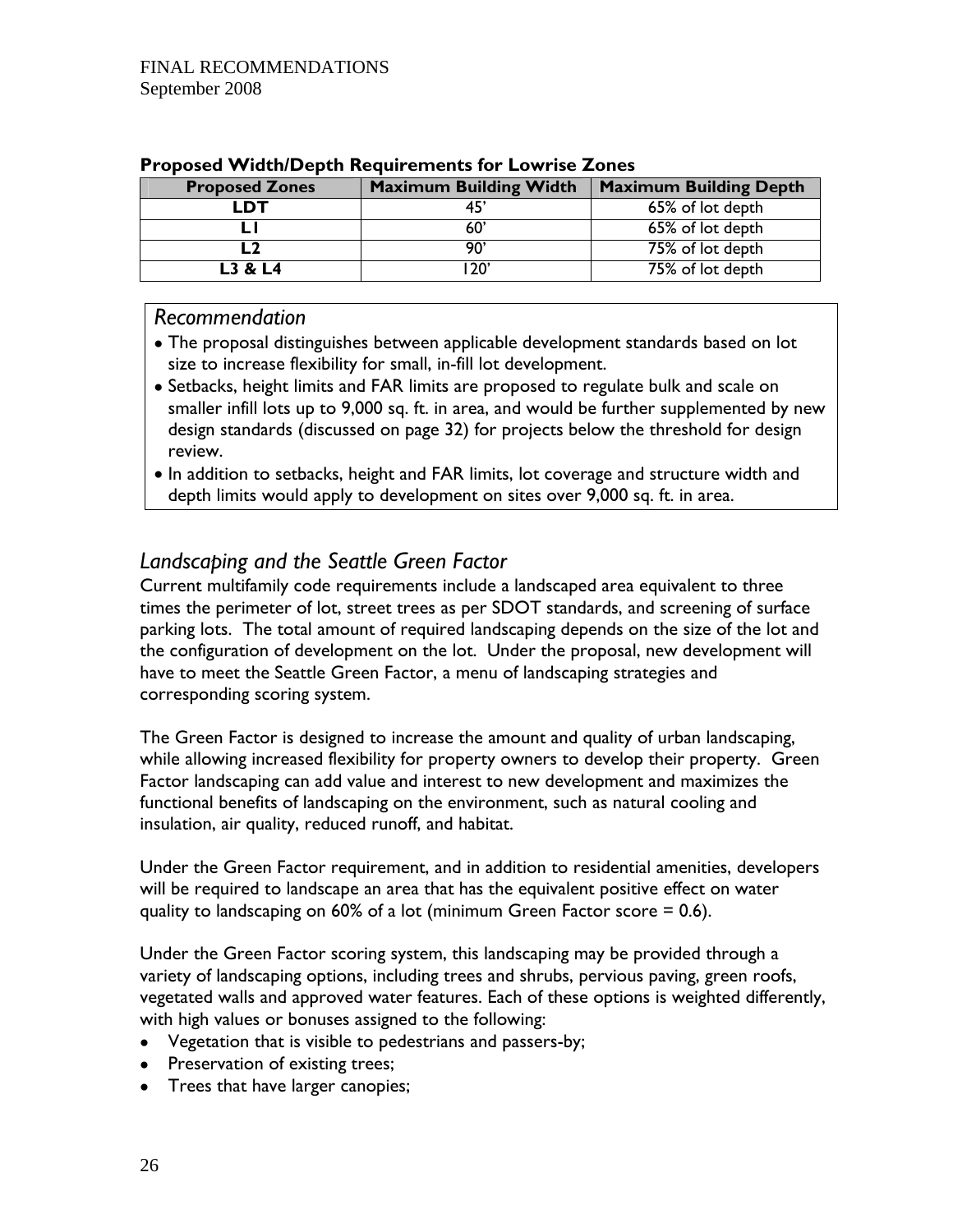- Landscaping that combines layers of plantings, increasing the environmental benefits of the landscaped area;
- Use of native or drought-tolerant plants;
- Edible gardens; and
- Rainwater harvesting.

As is the case in neighborhood business districts, the proposal for multifamily zones would allow landscaping provided in the right-of-way to count towards the Green Factor requirement. The Green Factor increases the ecological and aesthetic function of landscaped areas.

This ordinance uses the revised Green Factor scoring system that will be proposed in 2008 as an update for the program in place for commercial zones. Revisions are based on experience from the first year of implementation as well as a preliminary audit of projects permitted under the Green Factor. To add greater design flexibility, the revised scoring system includes several new categories, including shallower pervious paving and green roofs, native plants, structural soils, and food cultivation areas.

#### *Recommendations*

- The amount and type of plantings required for new development will be governed by the Seattle Green Factor.
- A Green Factor requirement of 0.6 is proposed (equivalent in function to vegetation covering 60% of the lot).
- Continue to require street trees (which count toward the green factor) and screening of surface parking.

## *Residential Amenity Requirement*

Current multifamily code requirements for open space, setbacks and screening and landscaping are complex. Standards stipulate minimum required areas, dimensions and percentages of allowed overlap (for example, a portion of required open space can, in some cases, count toward required landscaping). These standards vary by zone and by building type. "Open space" provided to meet these standards is intended to serve the needs of residents and is not public. In some cases, requirements can be met above ground, on balconies and rooftop decks.

Proposed amendments to open space requirements are intended to address amenities that provide for the recreational needs of residents. Residential amenity requirements in multifamily zones are proposed to replace all of the current open space requirements. The amount of residential amenity area required in a project is equivalent to five percent of the total gross floor area of residential use. Eligible amenities will include individual and shared spaces such as rooftop decks, balconies and ground level, landscaped spaces.

Current open space requirements in the multifamily zones do not effectively address the needs of residents in either amount or type of space provided and open space, as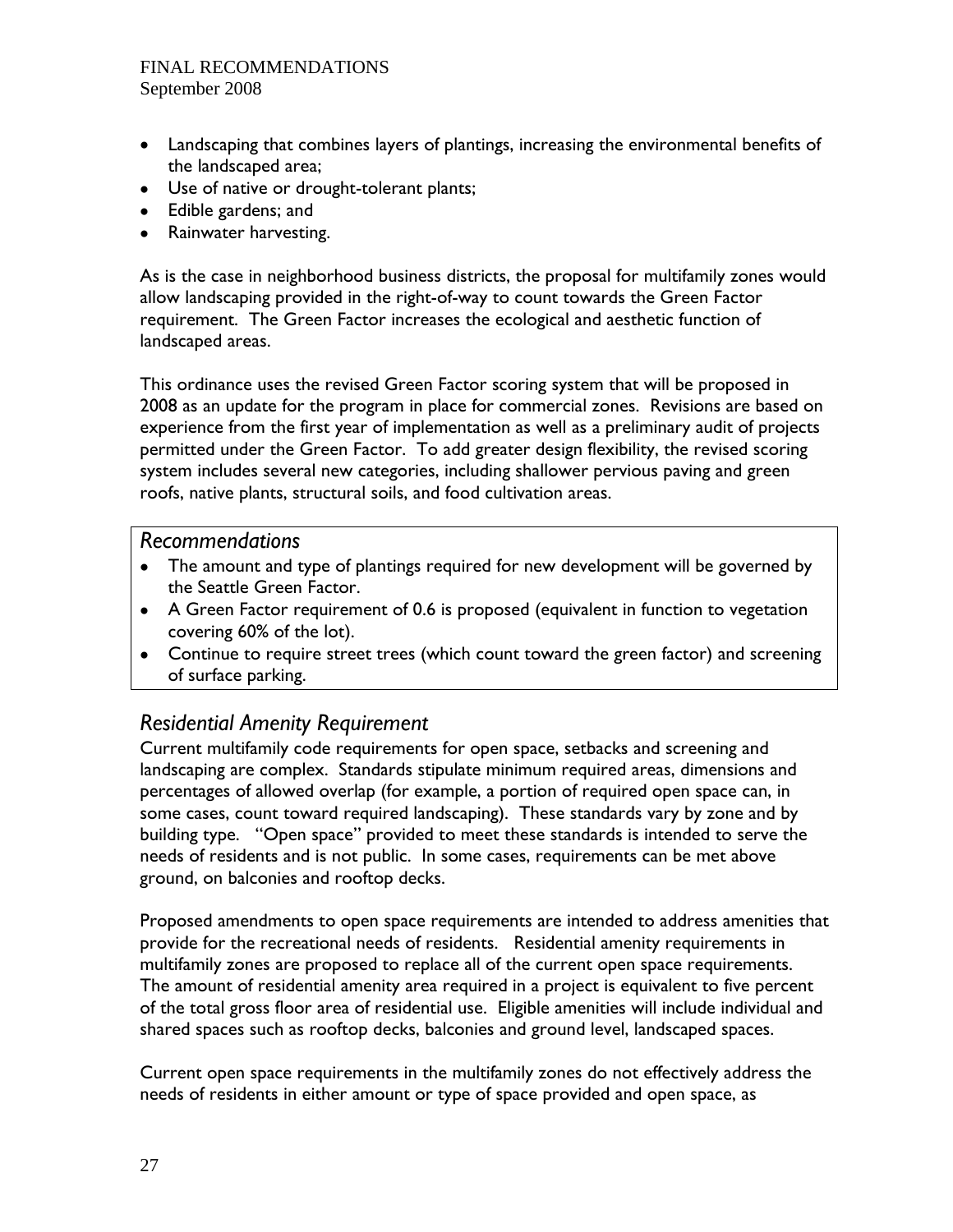currently defined, is often cited as adding unnecessarily to the cost of housing development. As of January 20, 2007, multifamily development in commercial areas must meet residential amenity requirements rather than "open space" requirements. The residential amenity requirements were adopted by the City Council as part of comprehensive amendments to the City's commercial areas zoning. The amount of required residential amenity area proposed for multifamily zones would be the same as the amount now required for multifamily development in commercial areas.

The proposed residential amenity requirement:

- Will meet the needs of residents;
- Allows more flexibility for amenities, including ground level open space, decks and balconies, and rooftop decks, which can be provided for individual or shared use; and
- Is equal to or exceeds what is required in other cities around the state.

#### *Recommendations*

- Amenity areas are proposed to be required in an amount equal to 5% of the total gross floor area of a structure in residential use
- All of the required amenity area must be outside, except in the Highrise zone where common amenity space located on a roof may be enclosed.
- Eligible residential amenity areas would include: shared and private ground level open spaces, decks and balconies, and rooftop decks.

## *Design Standards*

Strict adherence to standards that do not take into account site variability and local characteristics often produces a development that does not respond well to an established neighborhood character. In order to raise the level of design quality and architectural interest of new development that is not subject to the Design Review Program, simple design standards are proposed. Required architectural features are a relatively low cost way to provide visual interest without prescribing specific architectural styles. Other U.S. cities, such as Portland, Oregon, successfully include these types of requirements in their multifamily zoning.

Proposed design standards would apply to all multifamily development below the thresholds for design review. Applicants may volunteer for administrative Design Review to address the intent of each standard in a different manner.

#### *Recommendations*

Key design issues are addressed by these proposed standards:

1). Façades: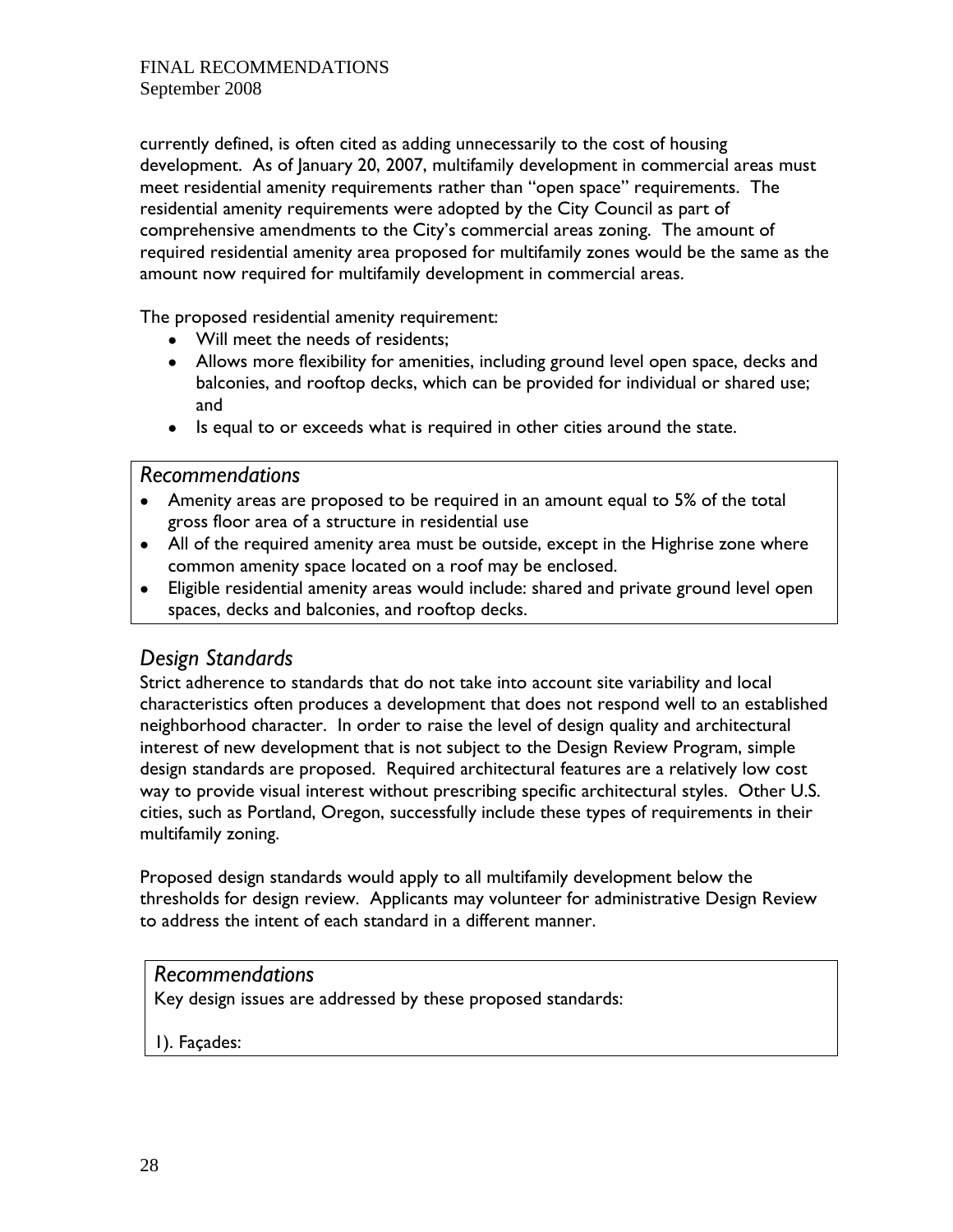a. Windows and/or doors must account for a minimum of 20% of the area of streetfacing facades to avoid the appearance of blank walls and help ensure "eyes on the street" (a public safety principle).

b. Facades over 750 sq. ft. in area must be divided into smaller areas by projections or recesses. This standard is proposed to provide visually interesting facades and prevent blank, monotonous walls, working in tandem with façade openings.

To allow more flexibility in meeting this design standard, the Director would be allowed to permit variations, such as changes in building materials, architectural features, or special landscaping elements to achieve the intent of the façade requirements and limit the impact of blank walls.

2). Building Entries. Ground-level townhouse units abutting a street must have a pedestrian entrance facing the street; or if apartments, there must be a primary entrance facing the street or a courtyard with access to the street. This design standard is proposed to foster a sense of community and create pedestrian connections between multifamily buildings and streets. It also helps to ensure "eyes on the streets" and promotes a sense of openness/access to light and air.

3). Appearance of Garage Entrances. Garages may not be closer to street lot lines than the remainder of the structures and street facing garage doors are limited to 75 sq. ft. in area. These standards are intended to help reinforce the pedestrian nature of multifamily neighborhoods.

4). Limit on Surface Parking Areas. Except when parking access is from an alley, and where permitted on the lot, surface parking areas would not be allowed to exceed six spaces unless separated by landscaping or screening from other surface parking areas (allowing a reasonable amount of surface parking, without overwhelming the development site).

5). Reduction in Height of Fences. The current 6' limit on fence height is proposed to be reduced to 4' in front setback areas to promote more pedestrian friendly street frontages.

## *Townhouse Design2*

Townhouses have been popular with homebuyers and townhouse construction can be observed in most multifamily neighborhoods. Almost all townhouse development takes place in the Lowrise zones, which are meant to accommodate a variety of housing types and densities. Lowrise zones often serve as a transition between single family zoned areas and commercial and mixed-use areas of greater density.

 $\overline{a}$ 

 $2$  Also applies to other small scale structures.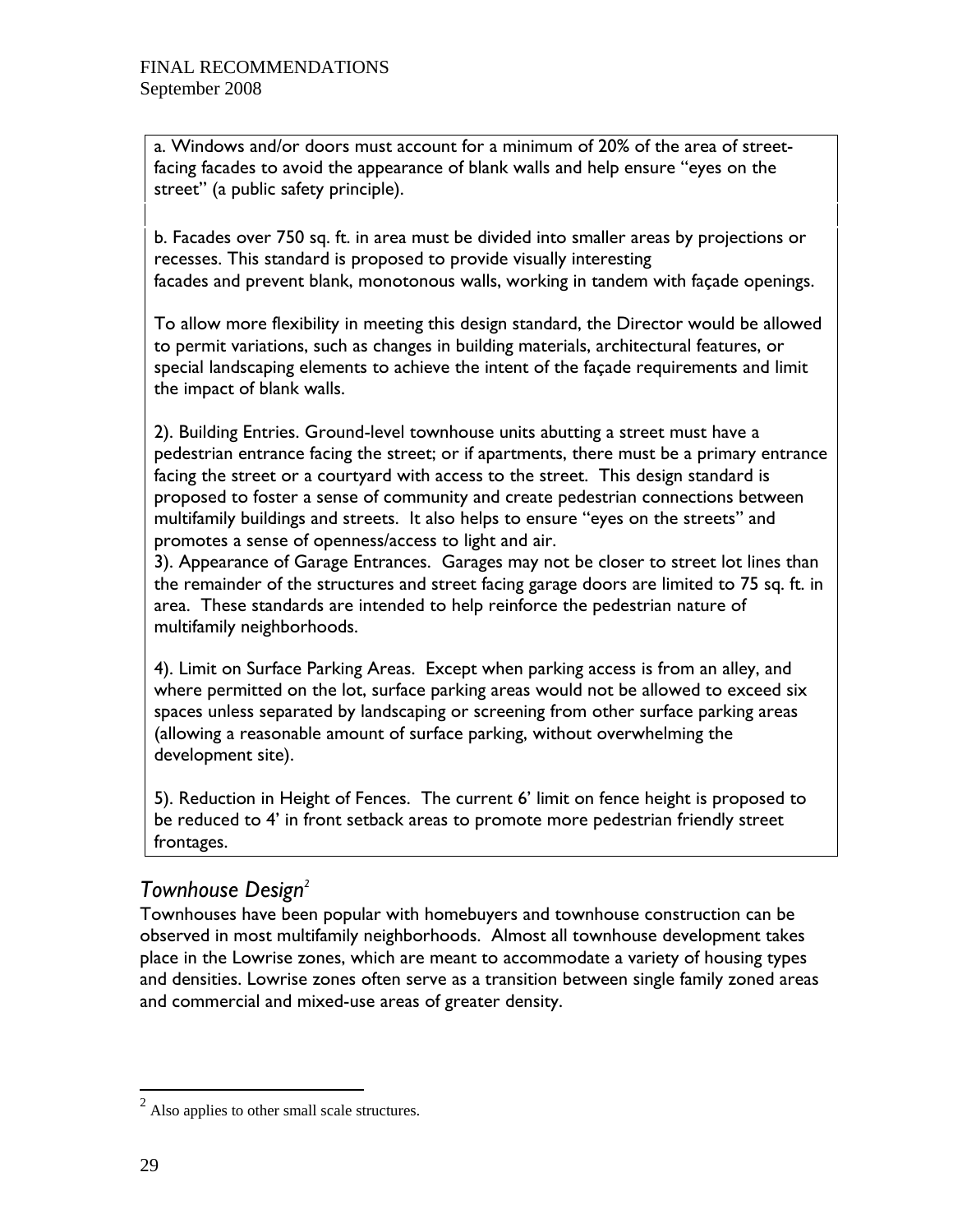The townhouses that are being built, while generally of a much higher design quality than the apartments of the 80s and early 90s, are both homogeneous and ubiquitous. The following characteristics are typical:

- Units sizes of 1,000 to 1,400 square feet
- 3 stories
- 4 to 8 units in duplex, triplex or quad structures with garage doors and main entrances oriented around a common auto courtyard
- One garage underneath each unit
- Small yards surrounded by 6' to 8' tall fencing

DPD held a series of workshops to examine the characteristics of townhouse design and develop recommendations for how to improve this important housing type. The workshops were attended by community representatives, designers, and developers. Based on these workshops and independent study of recent townhouse development, as well as feedback from the community, DPD is proposing new flexible standards intended to improve the design quality of townhouses.

The proposed design standards, discussed earlier in this report, and outlined below, would apply to townhouses and are intended to encourage creative design solutions to help ensure a better contextual fit in existing neighborhoods.

In addition, standards are proposed to:

- Limit the height of fences in a street facing setback to four feet (4') in height;
- Limit building overhangs over driveways and aisles to 3';
- Require wider (2' additional width) drives/aisles to facilitate maneuvering in the auto-courtyards;
- Require larger parking spaces for townhouses  $(8\frac{1}{2})$  feet wide by 19 feet deep); and
- Allow for more flexibility in how the driveway slope is configured to aid in accommodating shared, underground parking structures.

#### *Recommendations*

**Increased flexibility**. The concept of increased development flexibility, within prescribed limits, is integral to the Multifamily Code Update overall and is based on the belief that simpler, less prescriptive code requirements can help new development better relate to local conditions. Increased flexibility would be achieved by modifying existing standards and introducing new standards to improve townhouse design. These changes are summarized below and discussed in more detail in other sections of the report.

The following modifications to existing standards are proposed to address issues observed in recent townhouse developments:

• **Setbacks.** When multifamily zoned lots only abut multifamily or commercially zoned lots, new setbacks would allow more flexibility in site planning (as structures will no longer be pushed into the center of the lot).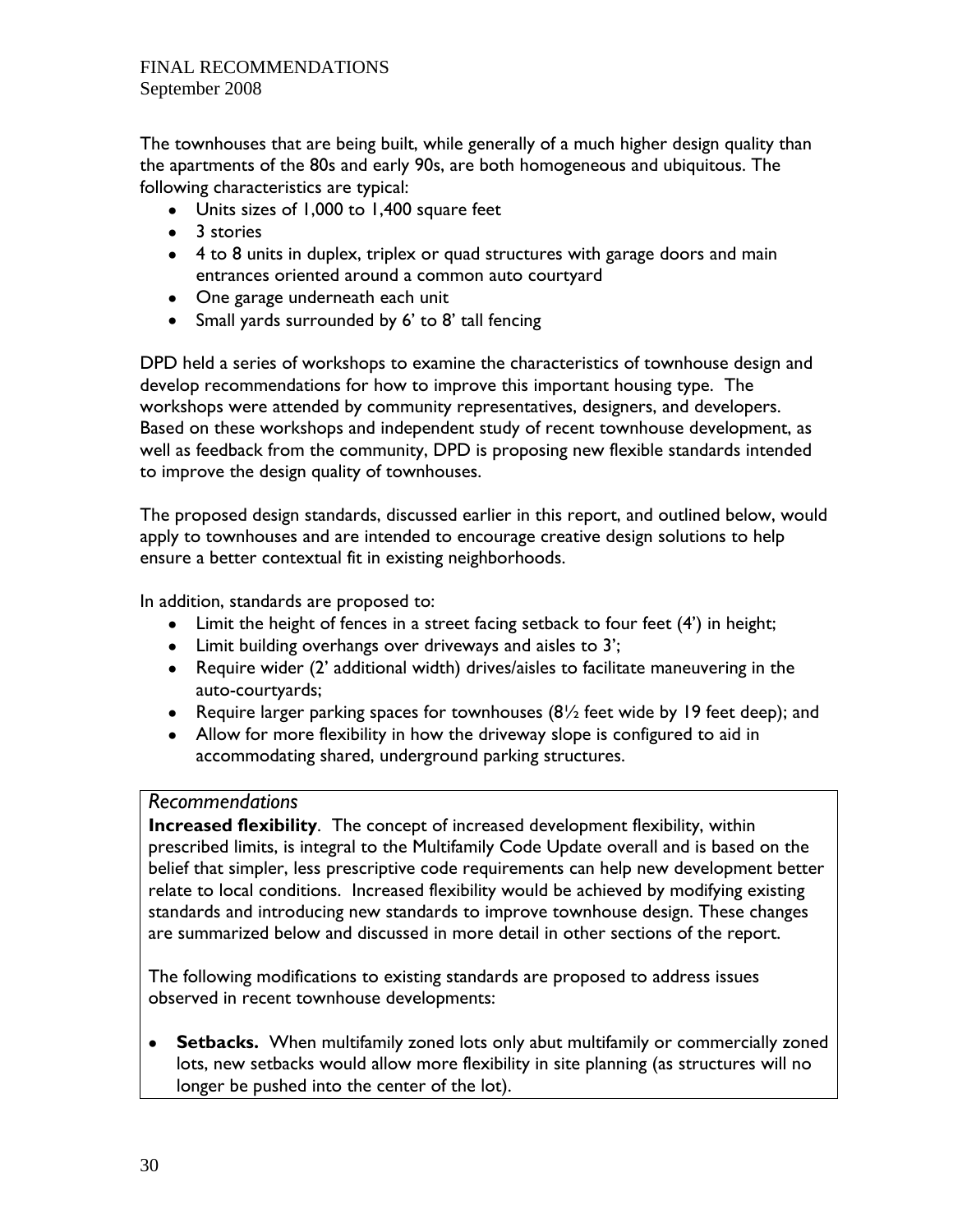Bay windows and eaves would be allowed to project into a required setback. In Lowrise zones, stoops and porches may come out to the property lines for street and alley facing facades. Larger setbacks would be required for front and rear yards to transition to single family zoned lots.

Required separation between structures on the same lot would be modified to limit the depth of portions of structures projecting above autocourts to improve the quality of these spaces.

- **Parking Requirements.** Parking quantity requirements would be eliminated in urban centers and station areas, reducing site and floor area used by cars.
- **Curb-cut location**. More flexibility is proposed so that curbcuts from streets may be acceptable, even when an alley is present. This will expand site plan options beyond the too-common auto-courtyard.
- **Improved on site parking conditions.** To improve vehicle access and maneuverability on site, the minimum size of garages for individual units and access parking aisle widths would be increased.

The following new standards are proposed to improve the quality of townhouse design:

• **Residential amenity area**. Residential amenity requirements are proposed to replace the current private open space requirement. Residential amenity space would be required in an amount equal to 5% of the total gross floor area of residential use.

This would replace current private open space requirements and allow options to provide individual and shared spaces such as rooftop decks, balconies and ground level, landscaped spaces.

- **Seattle Green Factor.** Existing landscaping requirements would be replaced with a Green Factor requirement, improving environmental benefits.
- **Fewer standards on small (in-fill) lots.** For the Multifamily code, fewer standards are needed to accommodate new development and help it fit into neighborhoods.

For example, on an infill lot, 9,000 sq. ft. or less, once basic standards like setbacks, height and density are applied, the building area is defined, making lot coverage and width and depth limits redundant. Additional standards would apply to larger sites.

• **Height and FAR measurements.** Rules for measuring height and FAR would provide incentives for common parking areas located at least partially below grade, allowing for additional open space and landscaping at grade.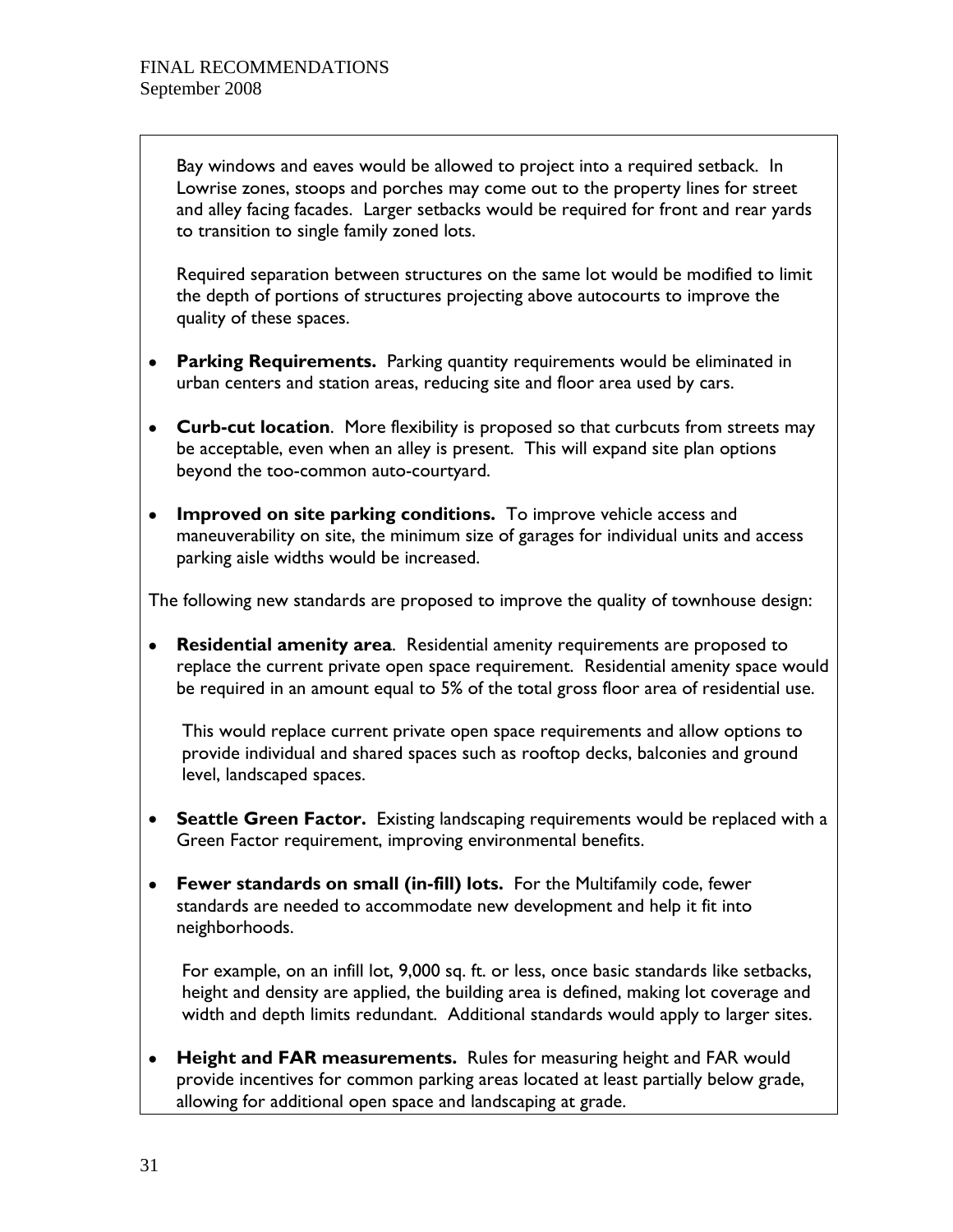## *Midrise (MR) and Highrise (HR) Zones*

MR and HR zones allow substantially denser and taller/bigger development than Lowrise zones. These zones are primarily located in urban centers, mostly where high density, walkable urban environments are already established. The Northgate, University District and First Hill/Capitol Hill Urban Centers contain the majority of MR zoning. The HR zone is mapped only within the First Hill Urban Center Village.

**Existing conditions.** Development in MR and HR zones is currently not subject to a density limit or a lot coverage limit, and in certain circumstances, nonresidential uses are allowed at street level. MR zones generally allow structures up to 60 feet in height, although there are limited areas of MR in Northgate with an 85 foot height limit. In the HR zone, buildings may achieve a height of 160 feet. However, when affordable housing, open space or historic structures are provided or preserved, additional height up to a maximum of 240 feet is possible. Development standards in MR and HR zones are proposed to be generally maintained, allowing current bulk and density of development. However, in addition to general consolidation of standards related to bulk and scale, rules governing height increases and an incentive program for affordable housing (and other amenities in HR) are also proposed to apply to MR and HR zones. The incentive program allowing increased height and density would be limited to MR and HR zones located within Urban Centers, Urban Villages, or light rail station areas.

#### *Recommendations*

- Generally, maintain MR and HR zone standards and requirements.
- For both MR and HR zones, the height and FAR limits will serve as the principal controls on bulk and scale. The transition to FAR as a bulk control will allow more flexibility in the massing and design of large structures to better adapt them to specific site conditions.
- Base FAR limits are proposed for the MR and HR zones that generally reflect the amount of development currently achievable under existing height and bulk standards.
- Current height limits are retained as base height limits, which can only be exceeded where participation in incentive programs is allowed (see Section 7).
- Update development incentives in Highrise zones. Landmark preservation and public open space improvements are maintained as amenities eligible for a bonus.
- Consolidate bulk and scale regulations. Setback requirements are relaxed and simplified. The required depth of setbacks distinguishes between setbacks from shared property lines and setbacks from streets and alleys, where the public rights-of-way serve to separate developments. Additional provisions also encourage courtyards on street frontages in MR zones and townhouses and ground level retail at the base of structures in HR zones. In MR zones, maximum width and depth limits only apply on large lots of over 9,000 square feet. A maximum tower width is retained for HR zones, but is slightly increased.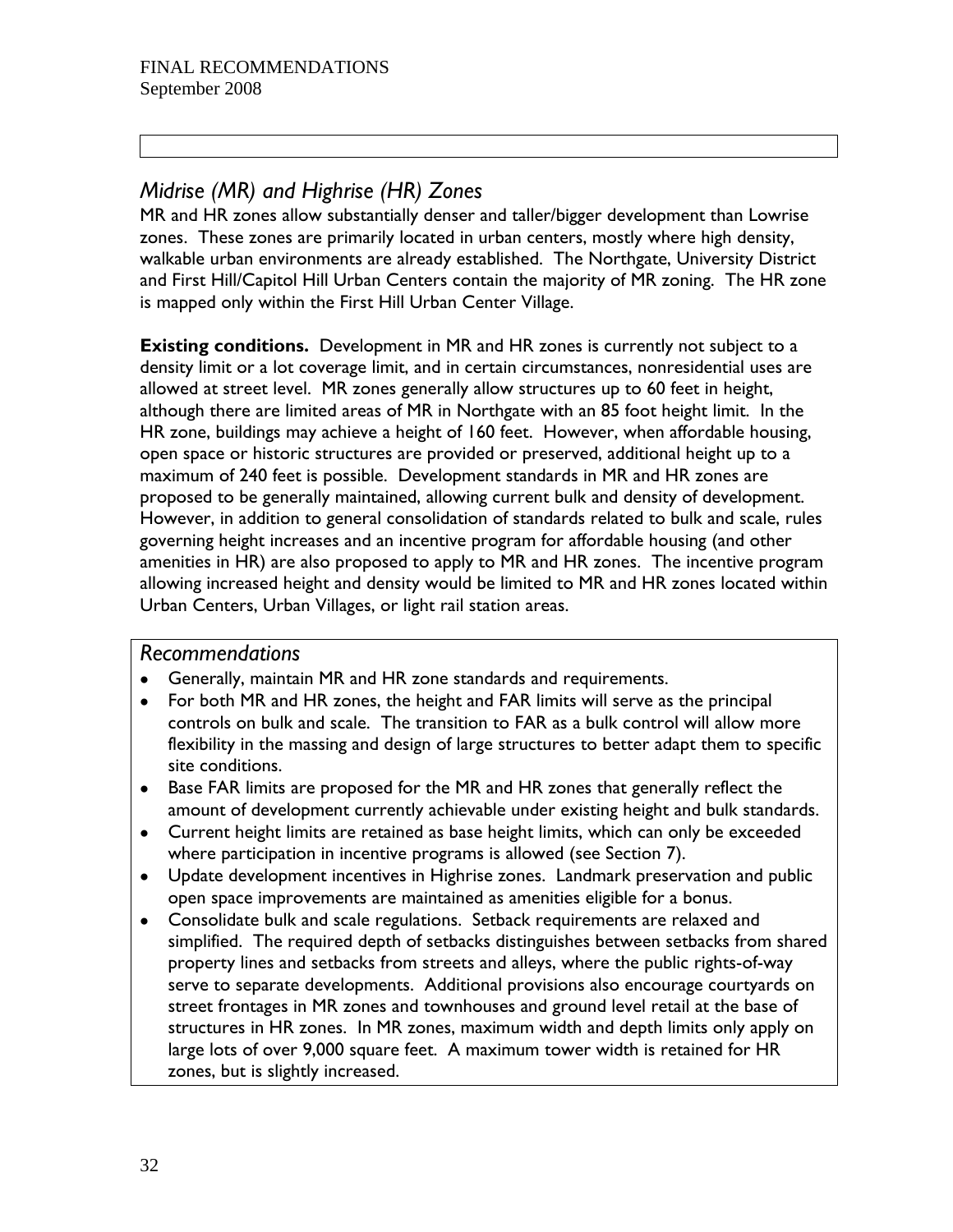- Residential amenity area is required at an amount equivalent to 5% of the total residential floor area in a building.
- Combined lot provisions are established for the HR zone to allow the transfer of density between lots on the same block.
- A Green Factor requirement of 0.6 is proposed for MR and HR zones (equivalent in function to vegetation covering 60% of the lot)

## *Parking*

In adopting revisions to development standards in commercial zones in 2006, the City Council concluded that it was reasonable to eliminate parking requirements for multifamily structures in commercial zones within urban centers and light rail station areas, and to align parking requirements with parking demand and automobile ownership elsewhere.

Seattle's parking requirements for residential use are intended, in part, to anticipate the amount of parking needed and to reflect automobile ownership patterns. As was true in commercial zones, current requirements for parking in multifamily zones are based on estimates of parking demand and automobile ownership established in the 1980's.

Comprehensive Plan goals and policies for parking support Seattle's public transportation investments, encourage transit use and discourage an over-supply of off-street parking. Appropriate off-street parking requirements, combined with more effective on-street parking space management, shared parking opportunities, improved bicycle and pedestrian ways and transit availability can help to make more efficient use of parking and further long-term goals for a more pedestrian-oriented city.

Recent studies of parking demand have shown that the Land Use Code often requires more parking than is needed in new development. This undermines the goals of the Comprehensive Plan and adds significantly to the cost of housing. Parking provided in a garage can cost upwards of \$30,000 per space to build.

To be consistent with the Comprehensive Plan and with recent Council actions, local data were examined to determine where parking requirements may exceed demand. Areas with similar characteristics, such as urban centers or high capacity transit areas, exhibit similar parking demand and behavior. Parking requirements are proposed to be differentiated according to these characteristics to better manage parking supply, without creating an oversupply of parking that could run counter to transportation and environmental policies. The City of Seattle, over the past few years, has been able to gather several data sets to use for analysis for parking code changes. This parking data helps to match real-life parking and traffic experiences to off-street parking regulations. This data were the basis for the Council-approved multifamily parking changes in 2007 as part of the Neighborhood Business District Strategy.

The following four data sources were used to perform this analysis: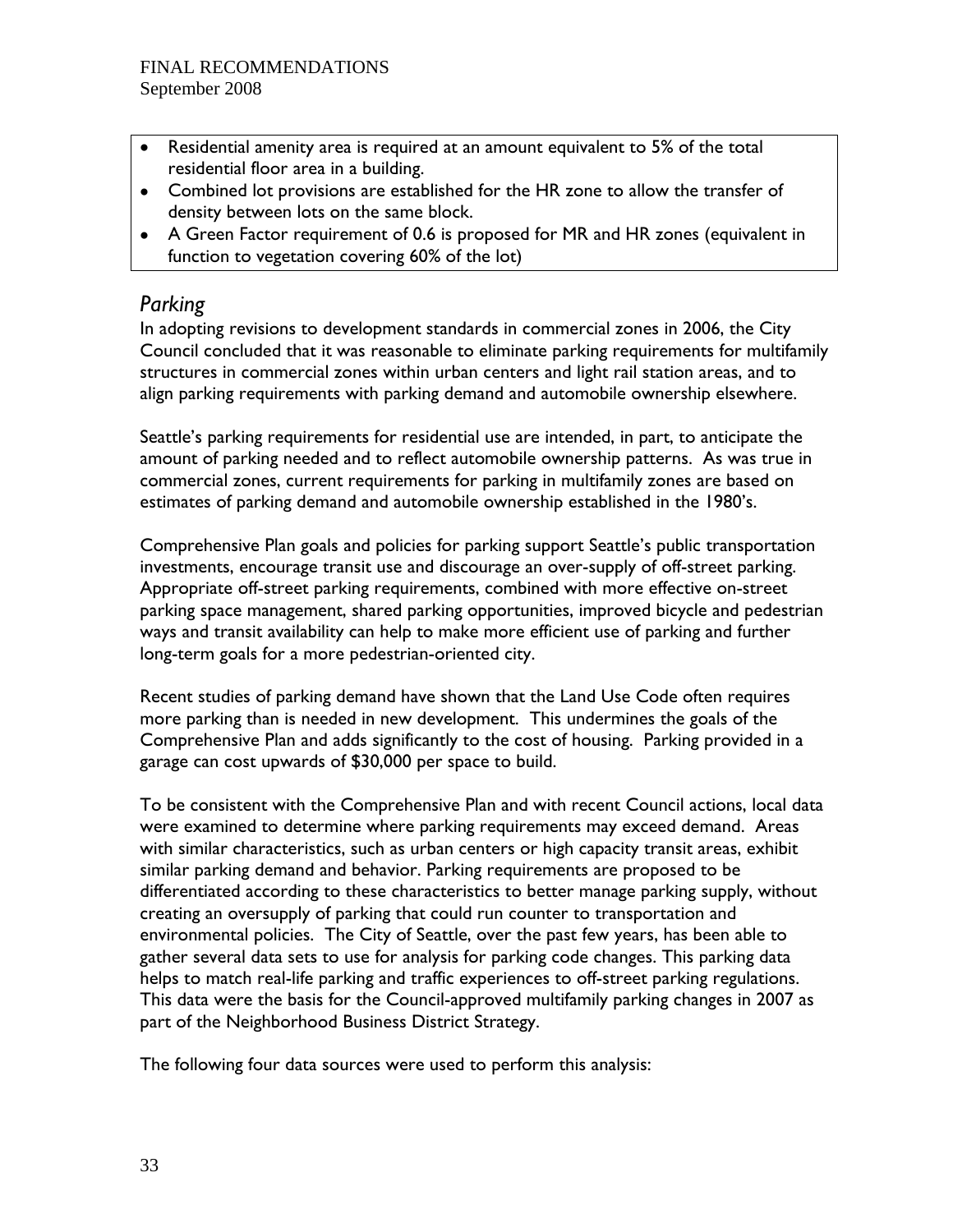- Comprehensive Neighborhood Parking Study (CNPS, City of Seattle Strategic Planning Office, 2000),
- Review of new residential development in Belltown where parking is not currently required,
- An urban village off-street parking study (City of Seattle, SDOT, 2004), and
- U.S. Census data regarding car ownership.

**Examining local conditions.** The current state of neighborhood parking conditions in Seattle — the supply and demand for off-street parking and the relationship between what is built and what is used– forms the basis of the recommended changes to the parking regulations.

The CNPS provides an understanding of actual parking demand in Seattle's multifamily zones. In 2000, this study collected on and off-street parking data in over 35 areas of Seattle neighborhoods outside of the downtown retail core. The results of the parking data highlighted the difficulty of establishing a single minimum requirement across the entire city that could minimize parking spillover on the one hand and discourage under used parking on the other. A single minimum requirement is not flexible enough to address the varied parking demands for different transportation and land use patterns across Seattle.

Another data source is found in downtown residential buildings where Seattle has no minimum parking requirements. In these areas, developers still provide parking. The amount of parking provided is more closely tailored to the anticipated building occupancy. Downtown condos with multiple bedrooms typically come with two parking spaces (although trends show a demand for fewer spaces), while small apartment buildings attractive to low-income singles may provide one parking space for every four units. The Seattle Department of Transportation (SDOT) also collected additional off-street parking data in eight Seattle neighborhood business districts (*Greenwood; Eastlake; Lake City; Columbia City; Madison-Miller; Admiral; Alaska Junction; and Ballard*) in the fall of 2004. The following table compares current parking requirements to the average parking demand for residential developments in these areas:

| <b>Multifamily</b><br><b>Development</b> | # of<br>sites | <b>Average</b><br># of<br>units | <b>Average</b><br># of<br>parking<br>spaces | <b>Parking</b><br>spaces/<br>unit | Weekday<br>parking<br>demand<br>per unit | <b>Parking</b><br>spaces<br>currently<br>required | <b>Requirement</b><br>> Demand? |
|------------------------------------------|---------------|---------------------------------|---------------------------------------------|-----------------------------------|------------------------------------------|---------------------------------------------------|---------------------------------|
| <b>Buildings with</b><br>$2 - 10$ units  | 16            |                                 |                                             | I.O                               | 0.85                                     | 0.93                                              | Yes                             |
| <b>Buildings with</b><br>$11 - 30$ units | 6             | 18                              | ۱9                                          |                                   | 0.60                                     | 0.84                                              | Yes                             |
| Total/Average                            | 22            | 10                              | 10                                          | I.O                               | 0.78                                     | 0.91                                              | Yes                             |

#### **Parking Demand from 8 Seattle Neighborhoods**

Two key points emerge from the demand data, consistent with the findings of the 2000 Comprehensive Neighborhood Parking Study: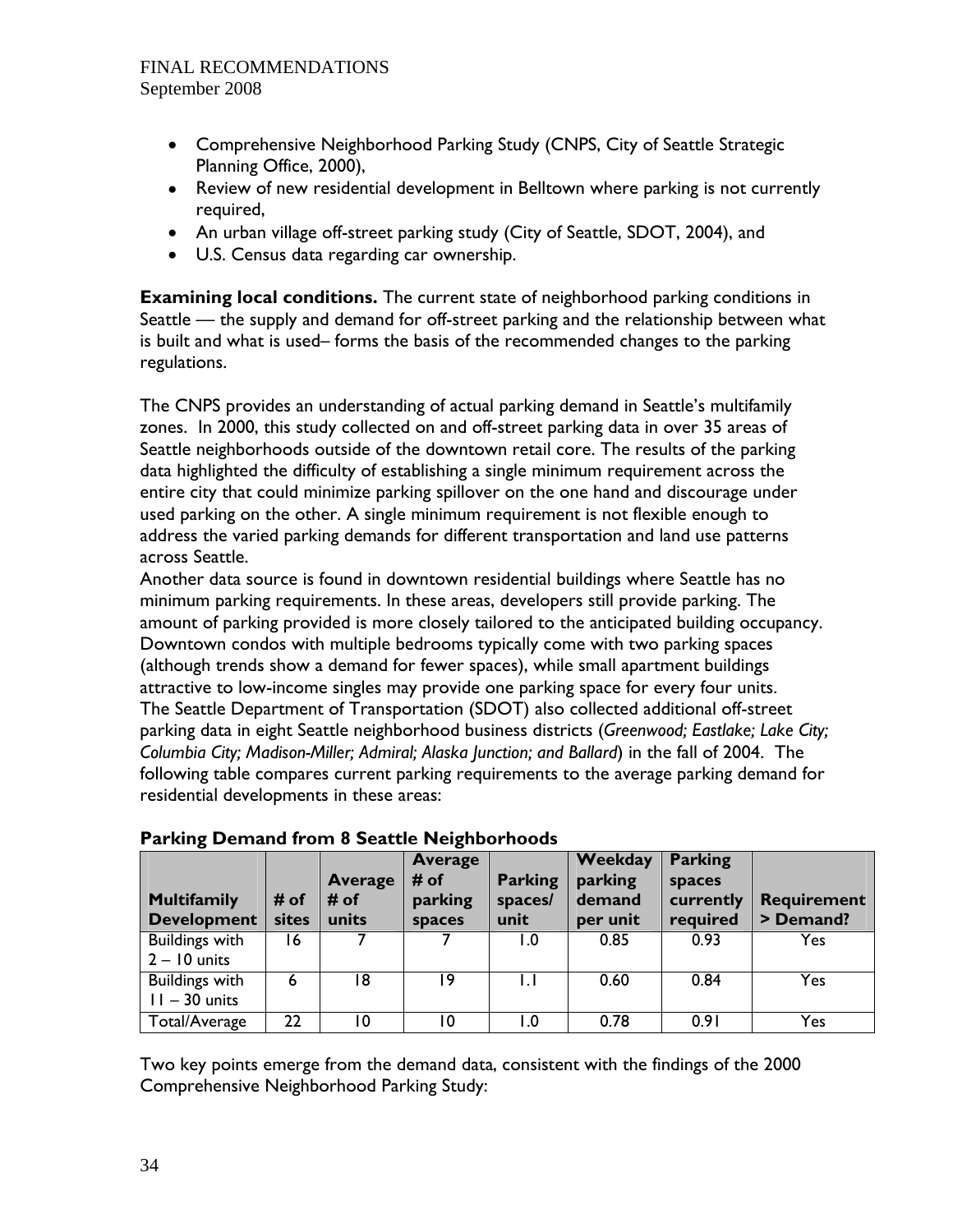- Seattle is currently requiring more parking spaces than are needed for many residential buildings.
- Buildings generally provide more parking spaces than are required. The result is parking lots that cost money to provide, but are not efficiently used much of the time.

The parking data illustrates another very important point, and addresses a concern expressed by neighborhood residents. No requirement or a lower minimum parking requirement does not mean that no on-site parking will be provided. The data show that most development will provide parking to meet anticipated demand. In fact, the amount of parking provided can even exceed the average and peak demand.

In addition to the parking demand analysis, the 2000 Census data on "vehicles available per household" offers another reliable way to measure residential parking demand. Citywide, on average, households have 1.34 vehicles. However, looking at the buildings that are most likely to be built in multifamily neighborhoods, one can see that Seattle's requirements of 1.1 to 1.5 generally provides more spaces than households in these areas typically need, see the table:

| $#$ of units in the         |                   | Cars      | <b>Cars per</b> | Current         |
|-----------------------------|-------------------|-----------|-----------------|-----------------|
| structure                   | <b>Households</b> | available | household       | requirement     |
| <b>Single Family Houses</b> | 138, 701          | 243,754   | l.8             |                 |
| Duplex/Triplex/Fourplex     | 22,448            | 27,480    | 2. ا            |                 |
| 5 to 19 units               | 42, 454           | 40,302    | 0.9             | $1.1$ to $1.5$  |
| 20 to 49 units              | 33,686            | 28,050    | 0.8             | $1.15$ to $1.2$ |
| 50 or more units            | 31,661            | 18,335    | 0.6             | 1.2 to 1.25     |

**Cars Available per Seattle Household Compared to Building Size** 

Source: 2000 US Census, 5-percent sample PUMS data, City of Seattle, SDOT Analysis, 2004

In buildings with 5 or more units, the average number of cars per household is 0.8, with a decreasing number of cars per household as the number of units goes up. Residents of larger buildings are more likely to have fewer cars than other residents of Seattle. While the figures vary slightly from neighborhood to neighborhood, in no area does the average number of cars available per household in multifamily structures exceed one space.

#### **Transportation Alternatives in Urban Centers and Light Rail Station Areas**.

These areas are all mixed-use neighborhoods with significant concentrations of both housing and jobs and improving transit service. With construction of light rail underway, "station areas" have been mapped around the future light rail stations. These station areas are the areas where residents are most likely to walk or bike to use the light rail system. It is Seattle's goal to encourage the continued development and redevelopment of urban centers and station areas into denser, mixed-use communities, with strong pedestrian, bike and transit facilities.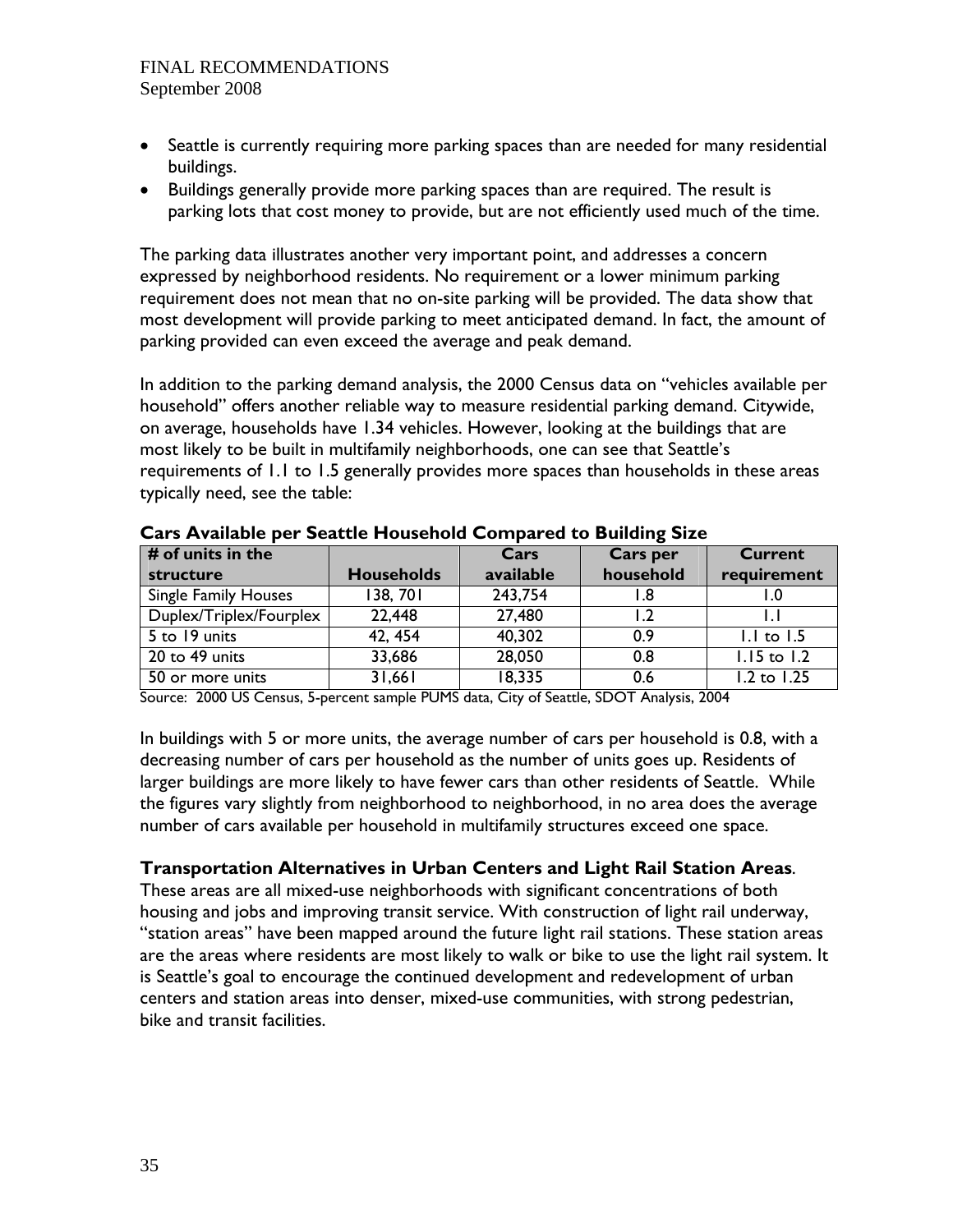Seattle's six urban centers are:

- Downtown Seattle (no Lowrise, MR or HR multifamily zoning)<sup>\*\*;</sup>
- First Hill/Capitol Hill;
- South Lake Union (no Lowrise, MR or HR multifamily zoning)<sup>\*\*;</sup>
- Uptown (Lower Queen Anne);
- University District; and
- Northgate.

Station areas\* with multifamily zoning are:

- Henderson;
- Othello;
- Edmunds;
- McClellan; and
- Beacon Hill.

*\*Multifamily and Commercially zoned land within the Station Area Overlay District. \*\*These areas having zoning specific to these locations that encourage high density, mixed use development.* 

Seattle's urban centers attract residents who enjoy excellent transit service and walking access to neighborhood shopping. They have high numbers of residents who do not use cars to get to work as shown in this table:

| <b>Urban Center</b>               | <b>Workers</b> | Drove alone<br>to work | % who drove<br>alone | Average # of<br>cars per<br>household |
|-----------------------------------|----------------|------------------------|----------------------|---------------------------------------|
| I <sup>st</sup> Hill/Capitol Hill | 22,009         | 6,778                  | 31%                  | 0.73                                  |
| Downtown                          | 8,929          | 2,480                  | 28%                  | 0.51                                  |
| Northgate                         | 2,475          | 1,229                  | 50%                  | 0.98                                  |
| South Lake Union                  | 697            | 275                    | 39%                  | 0.70                                  |
| <b>University Community</b>       | 10,468         | 3,104                  | 30%                  | 0.91                                  |
| <b>Uptown</b>                     | 3,285          | 1,350                  | 41%                  | 0.90                                  |
| <b>All Urban Centers</b>          | 47,863         | 15,216                 | 32%                  | 0.62                                  |
| City total                        | 316,493        | 191,326                | 60%                  | 1.35                                  |

#### **Transportation Choices of Urban Center Residents**

Source: 2000 US Census, City of Seattle, DPD Analysis, 2004

These residents are also likely to not use their cars to access local businesses. In each of the centers, the ratio of cars per household (including single-family households) is lower than the citywide average.

In addition, on-street parking in these areas is already or will be controlled using parking pay stations, parking meters and/or residential parking zones (RPZs), which limit nonresident, long-term, free parking. The South Lake Union, U-District, Capitol Hill, Pike/Pine, 12th Avenue, Lower Queen Anne and First Hill neighborhoods are, or will soon be,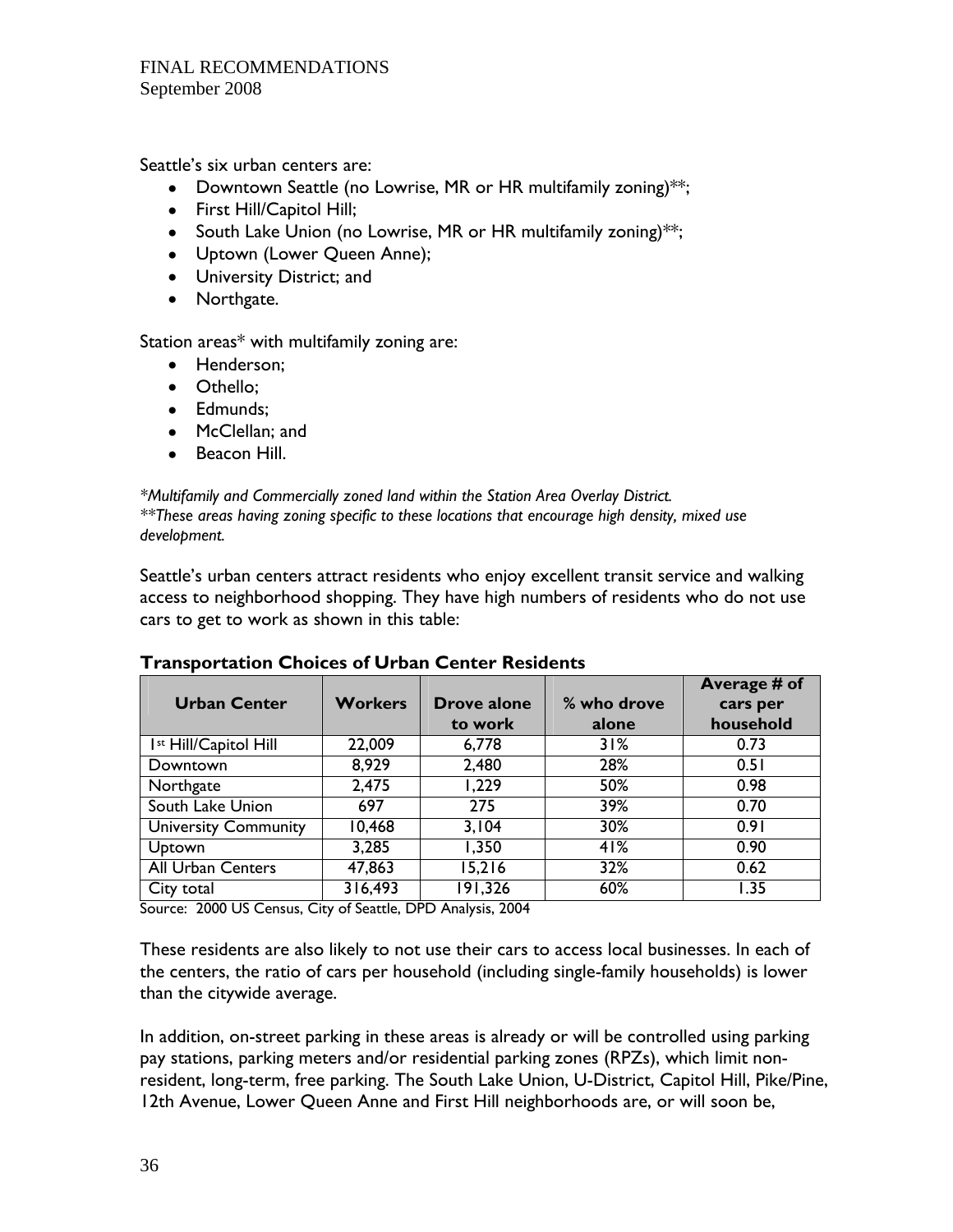regulated with paid on-street parking and RPZs. In 2008, SDOT will be working with station area communities to establish RPZs around light rail stations to discourage socalled hide-and-ride parking. RPZs will be established before the stations open.

**Impacts of parking on neighborhoods, health and the environment**. As noted, the City's parking demand analyses show that development in Seattle tends to supply more parking than is needed. These findings illustrate observations made by national parking experts about the negative traffic, environmental and land use effects of too much free on- and off-street parking. While most people have become accustomed to free parking in front of their homes, and elsewhere, such ease of access to parking impacts the natural environment, increases traffic, and decreases neighborhood quality of life.

Seattle Public Utilities and SDOT are currently working together on natural drainage systems that reduce impervious surfaces, provide green space in residential areas, and help Seattle meet new state Department of Ecology stormwater management regulations. Limiting surface parking can help to support that work as well. Runoff from surface parking lots contribute to polluted lakes and streams.

The environmental implications described above are exactly what the Seattle Comprehensive Plan is trying to address with policies that discourage automobile use and encourage transit, bicycling and walking. The proposed multifamily zone parking changes support other City and other government agency efforts to protect and enhance the environment. The City of Seattle is leading an effort for U.S. cities pledging to meet or exceed the Kyoto Protocol's emissions reduction goals to reduce climate change. The Seattle Climate Action Plan is the way Seattle will meet those goals and reduce greenhouse gas emissions to 7 percent below 1990 levels by 2012.

Many agencies and other groups in the Puget Sound region are making significant investments in rail transit with Sound Transit Light Rail and improved bus service. In addition, SDOT is now implementing the Seattle Transit Plan through the City's Bridging the Gap transportation funds and through King County Metro's Transit Now --- transit service improvements and bus rapid transit projects that better connect Seattle's urban centers and villages. All of these efforts will create additional ways to provide access to multifamily neighborhoods.

In recognition of these efforts, the proposal also would allow reductions in the amount of parking required for multifamily residential uses when transit and other alternatives to single-occupancy vehicles are available. This approach is currently allowed for nonresidential uses in commercial zones. The proposal is to extend this exception for multifamily use in both multifamily and commercial zones.

Promoting shared parking, for example making parking spaces available to residents in nearby buildings that may not have parking, can make more efficient use of the overall parking supply available in and around a multifamily neighborhood. This is proposed to be limited to parking for uses that are permitted in the multifamily zone and only parking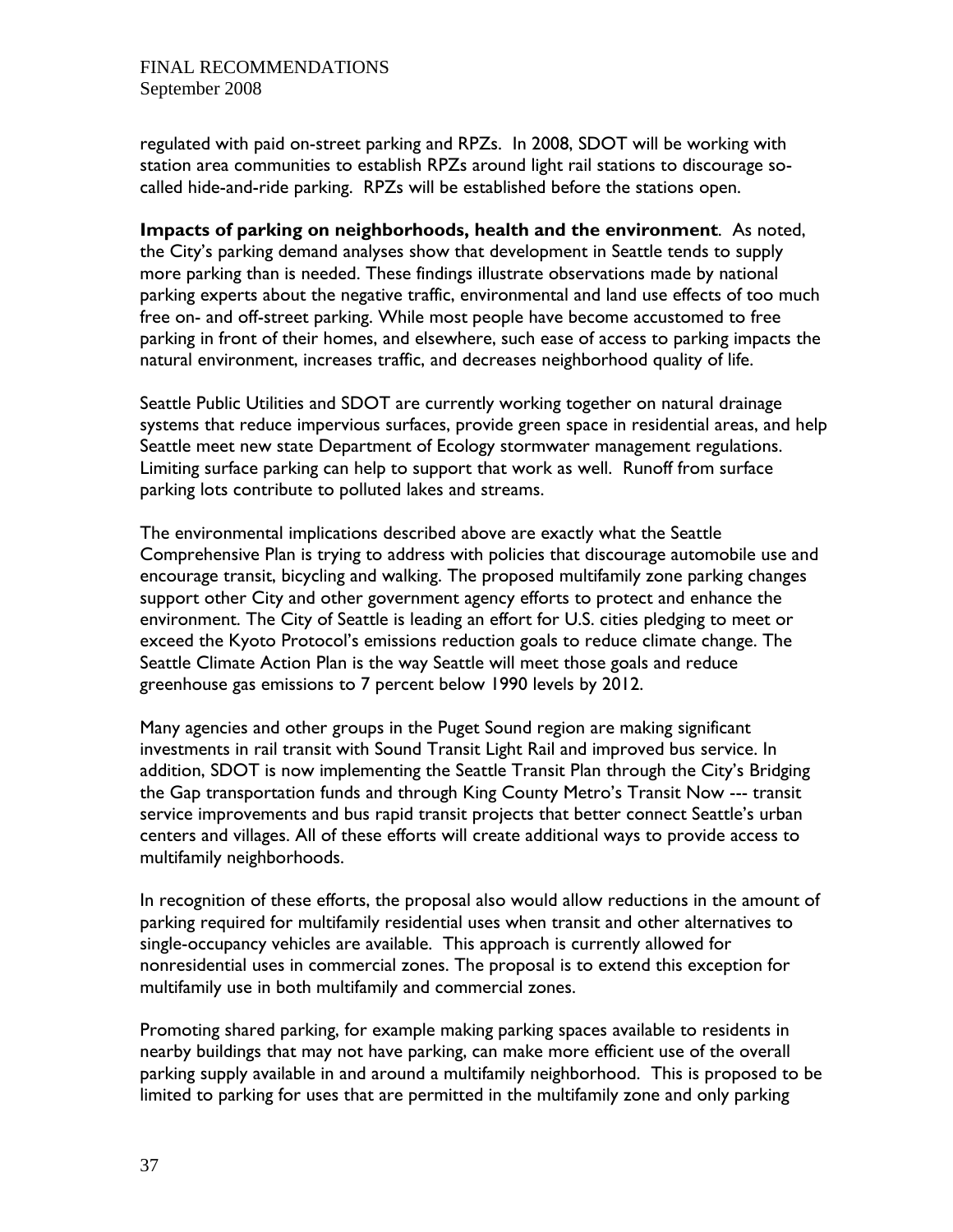spaces that are not needed to meet the parking requirement, if any, would be eligible to be used by neighboring uses.

**Coordinating Environmental Review Parking Policies.** Currently, the City's State Environmental Policy Act (SEPA) policies state that in Urban Centers, no additional parking may be required for impact mitigation. Consistent with the City's transportation goals, the proposal is to add light rail station areas, defined as commercially and residentially zoned land within the Light Rail Station Overlay District, to the list of areas where additional parking may not be required, beyond that required by the Land Use Code.

### *Recommendations*

- Require one parking space per dwelling unit in all multifamily zones outside of urban centers and Light Rail Station Areas.
- Eliminate minimum parking requirements in multifamily zones in urban centers and Light Rail Station Areas (to match the requirements for multifamily uses in commercial zones).
- Eliminate the ability to require more parking in Light Rail Station Areas pursuant to SEPA.
- Maintain the requirement for one bicycle parking space for every four dwelling units (adopted as part of the commercial code changes).
- Allow reductions in required parking when transit and alternative transportation is available (would apply to multifamily use whether in multifamily or commercial zones).

## *Green Building*

Green, or sustainable building, is an approach that applies principles of resource and energy efficiency, healthy buildings and materials, and ecologically and socially sensitive land-use to new development. Green building requires an integrated design process that considers the building's entire life-cycle (from planning, design and construction to operations and maintenance, renovation, and demolition and reuse). This process allows for the optimizing of building cost and performance.

Buildings and development affect water quality, air quality, and ecosystems, impacting human health and our quality of life. Investment in buildings represents more than 50% of the nation's wealth, and the U.S. construction market comprises 13% of Gross Domestic Product. The construction industry employs over 10 million people (2003 U.S. DOE Buildings Energy Databook). Green building is a way to address the environmental impacts of the nation's largest manufacturing sector, which is responsible for:

- 39% of total energy use
- 39% of municipal solid waste
- 40-45% of greenhouse gas emissions
- 40% of all raw materials use, including:
- 25% timber harvests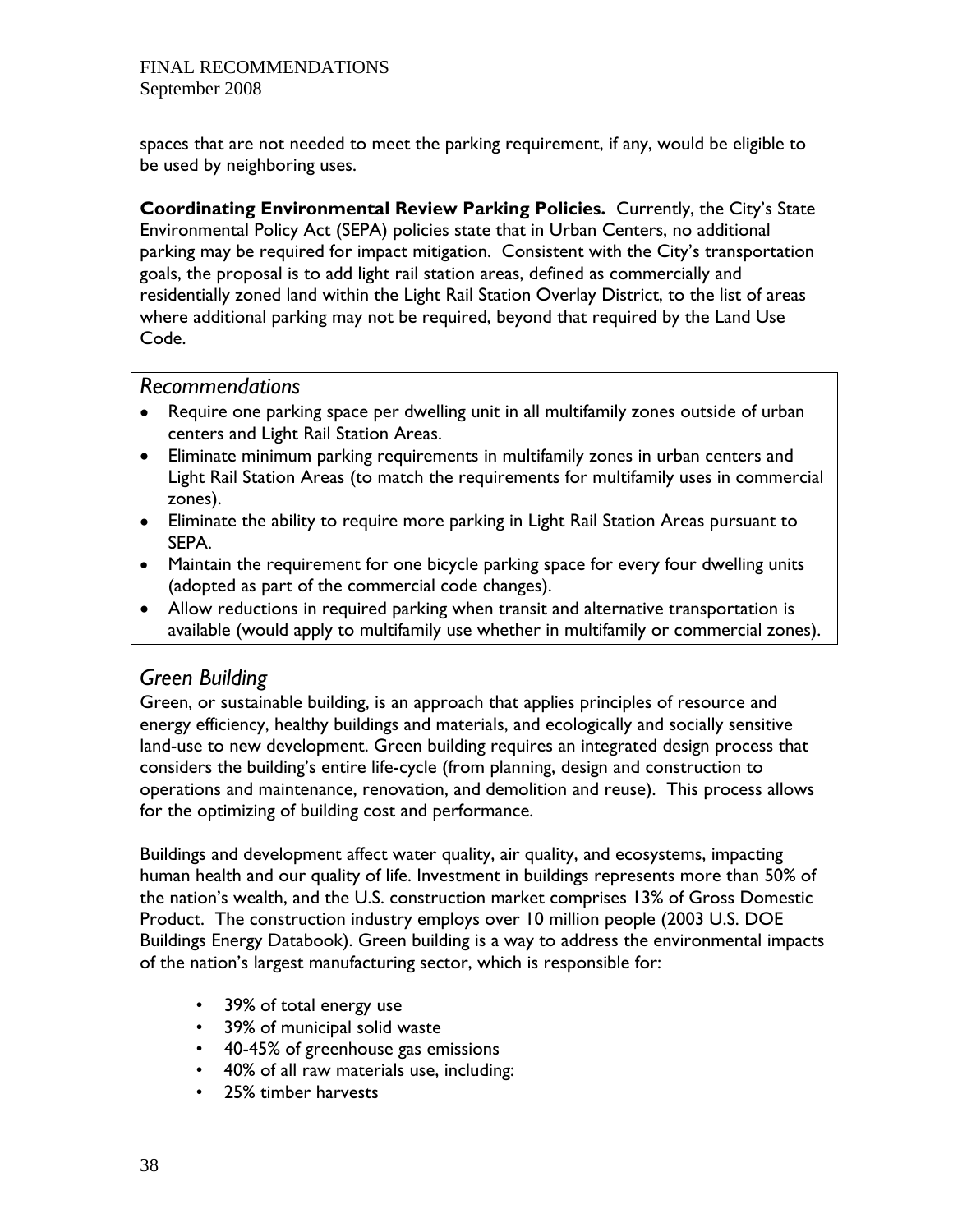• 12% of potable water withdrawal

Green building addresses these impacts and contributes toward the Mayor's environmental goals: Climate Protection, Restore our Waters, Sustainable Urban Forests, and Healthy People and Communities.

For single family, multifamily, and mixed-use residential projects, the City encourages the use of LEED™ or Built Green™. LEED (Leadership in Energy and Environmental Design Green Building Rating System™) is a nationally recognized green building standard developed by the US Green Building Council. Built Green™ is a green building program developed by the Master Builders Association of King and Snohomish Counties, in partnership with King County, Snohomish County and the City of Seattle.

Adoption of LEED™ and Built Green™ in the marketplace will also support many of the City's housing and environmental goals, including: infill development, alternative transportation choices, on-site stormwater management, water conservation, energy efficiency and use of renewable energy systems, construction waste recycling, use of local and resource efficient materials, and healthy indoor environments. The programs accomplish these goals by offering a menu of options that result in durable, high quality homes and multifamily projects that are more cost-effective to own and operate, healthier, safer, and more protective of the environment.

### *Recommendation*

Require a green building certification when floor area is added above either base height or FAR limits through incentives for affordable housing for new construction projects in L3, MR and HR zones in eligible areas. The proposal will allow applicants to select the most appropriate green building rating system for their project. Acceptable rating systems are:

- Built Green™ Single Family New Construction (4 Star rating or better)
- Built Green™ Multi-family (4 Star rating or better)
- LEED™ for Homes (Silver rating or better)
- LEED™ for New Construction (Silver rating or better)

In Seattle, builders and developers have rapidly adopted green building, helping to make Seattle one of the strongest green building markets in the nation. These builders and developers cite a number of reasons for adopting green building, from differentiating their projects in the marketplace and offering high quality homes to earning a higher return on their investment and protecting the value of the asset over time.

In 2006, nearly 25% of new residential units were Built Green™ certified. And as of July 2007, there were a total of 1,547 Built Green™ certified housing units in Seattle: 641 single family/duplex/townhouse and 11 other multifamily projects totaling 906 housing units. As of May, 2007, there were 28 LEED™ certified projects including residential mid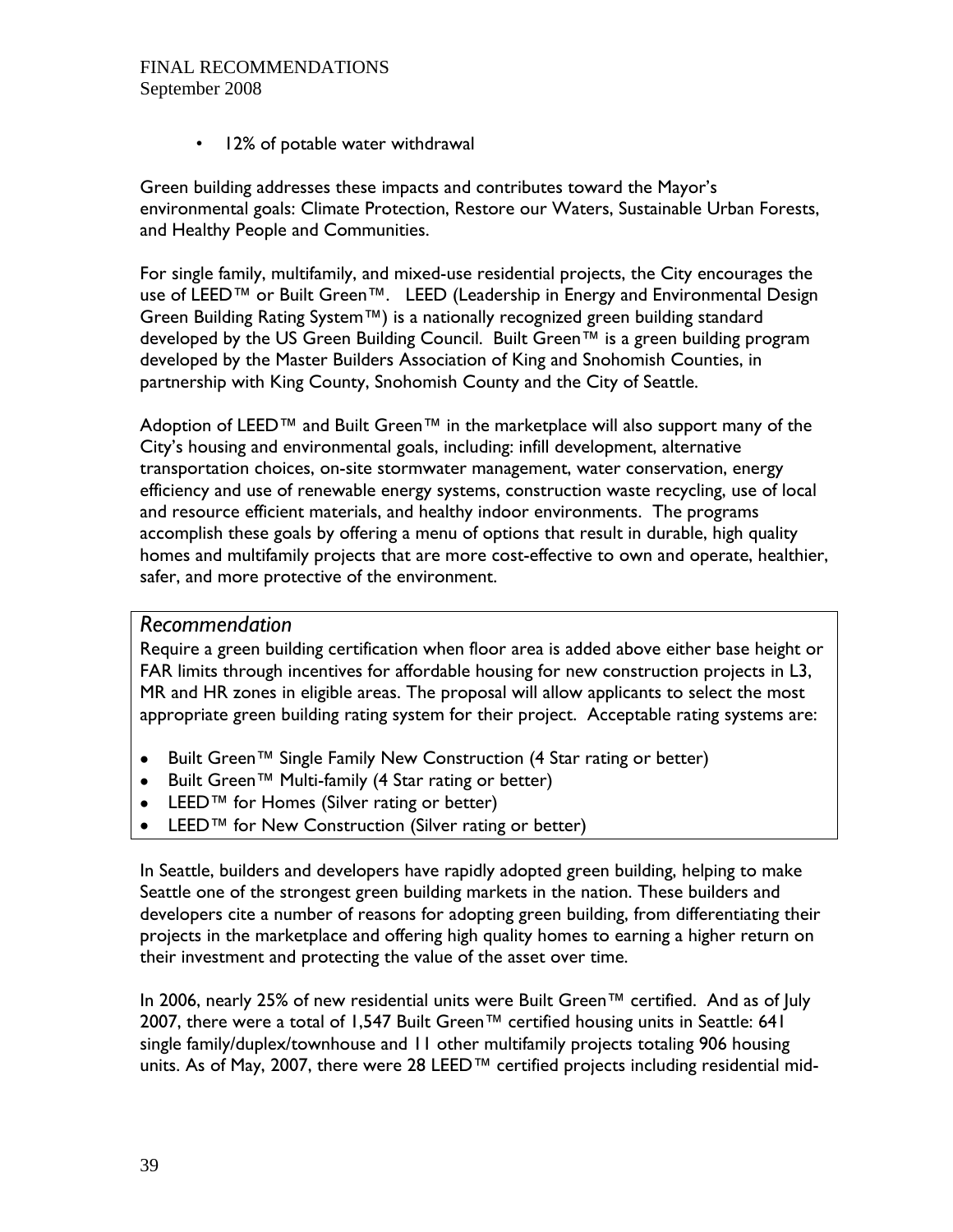rise buildings. In addition, there were 98 LEED™ registered projects in development, including nearly 30 LEED™ residential mid-rise and high-rise buildings.

| <u>I roposed green bununig ratings systems</u> |                                               |  |  |
|------------------------------------------------|-----------------------------------------------|--|--|
| Zone                                           | Green Building System and Rating*             |  |  |
| Lowrise Duplex Triplex (LDT)                   | <b>Built Green Single Family</b><br>$\bullet$ |  |  |
|                                                | <b>LEED-Homes</b>                             |  |  |
| Lowrise I (LI),                                | <b>Built Green Single Family</b>              |  |  |
| Lowrise 2 (L2)                                 | <b>Built Green Multi-family</b>               |  |  |
|                                                | LEED-Homes                                    |  |  |
| Lowrise 3 (L3) and Lowrise 4                   | <b>Built Green Multi-family</b><br>$\bullet$  |  |  |
| (L4)                                           | <b>LEED-New Construction</b>                  |  |  |
| Midrise (MR),                                  | <b>LEED-New Construction</b>                  |  |  |
| Highrise (HR)                                  |                                               |  |  |

### **Proposed green building ratings systems**

\*LEED: minimum Silver rating

Built Green: minimum 4 Star rating

To administer the green building condition, DPD recommends that the applicant meeting the following requirements:

- 1. Submit a letter of intent that communicates a commitment to meet the green building performance requirement prior to issuance of the Master Use Permit.
- 2. Demonstrate green building performance requirements have been met within 90 days of receiving final Certificate of Occupancy. Performance is demonstrated through an independent report from a third party. For projects using one of the Built Green programs the report will be produced by the Master Builders Association Built Green Program and submitted by the applicant to DPD. For projects using a LEED rating system, the report will be produced by the US Green Building Council and submitted by the applicant to DPD.

If performance requirements are not met, DPD will work with permit applicants to reach the performance level. If not successful, DPD would require the applicant to pay a penalty for non-performance. The penalty will be assessed based on a percentage of the construction value.

## *Institutions and Public Schools*

In addition to residential uses, institutions such as churches, day cares and private schools are permitted in multifamily zones as are public schools. Institutions are permitted outright when meeting the standards for institutions including: height, width and depth limits, setbacks, parking, access to parking and requirements for transportation plans. The proposal maintains these requirements while simplifying and reorganizing them. In addition, these provisions are relocated to a new Chapter devoted to institutions for all zones (provisions for other zones are to be relocated at a later date).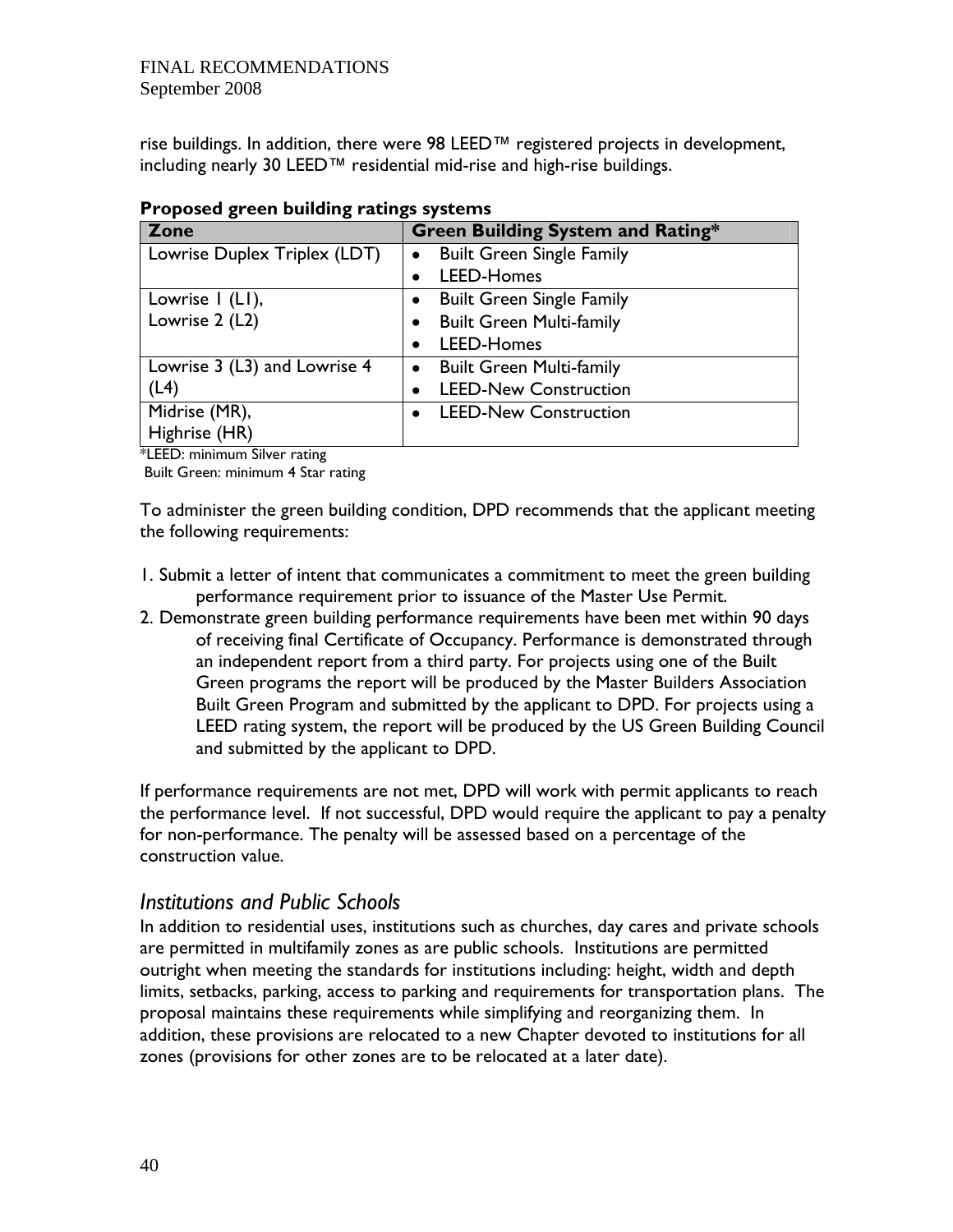Standards for public schools are also interspersed through out the different chapters of the Land Use Code. The proposal simplifies these provisions and relocates them to one new Chapter (other zones to be added at a later date).

## *Definitions and Measurement Techniques*

To aid understanding of the code, definitions are provided for words that are not commonly used or that are intended to be used in a specific way. Measurement techniques help DPD and permit applicants apply consistent approaches in how development standards are applied. Amendments are proposed to various definitions and measurement techniques to clarify meaning and to be consistent with new development standards.

Changes to three definitions are intended to help promote better townhouse development and are discussed further below:

- "Ground-related dwelling unit." This definition called out a type of housing, as distinct from others, when there is direct access to private ground related open-space. This definition was created in the late 1990s to help promote townhouse development, which was allowed to cover more of the lot and other more generous development standards than is allowed for stacked flats. As incentives for townhouse development are no longer desirable, this definition is no longer needed.
- "Townhouse." This overly restrictive definition only allows parking garages to be shared when they are underground. Making this definition more broad will allow developments that mix townhouse and stacked flat units and allow for shared garage structures separate from the townhouse units, which could result in housing development that is more like rowhouses seen in eastern U.S. cities.
- "Private usable open space." This definition is tied to the 'ground related' development discussed above. It is no longer needed, although private open space would still be permitted by the proposed new multifamily code.

# **7. Workforce Housing Incentive**

Washington State law (RCW 36.70A.540) provides an opportunity to broaden the application of incentive programs throughout the city, both to stimulate additional housing development and to ensure that a portion of it is affordable. In addition, the Mayor and Council adopted, as part of the 2007 amendments, a Comprehensive Plan policy to direct the use of incentive zoning when contemplating changes in zoning, such as the Multifamily Code Update. Density and height bonuses used in Seattle's downtown were updated in 2006. At that time, the Mayor and City Council directed that this type of program be expanded to more of the city. To that end, the Council adopted and the Mayor signed Resolution 30939 in December of 2006.

Incentive zoning programs for affordable housing operate by allowing a density bonus or other modification to regular zoning requirements that create increased development potential in exchange for the production of or payment for a certain number of housing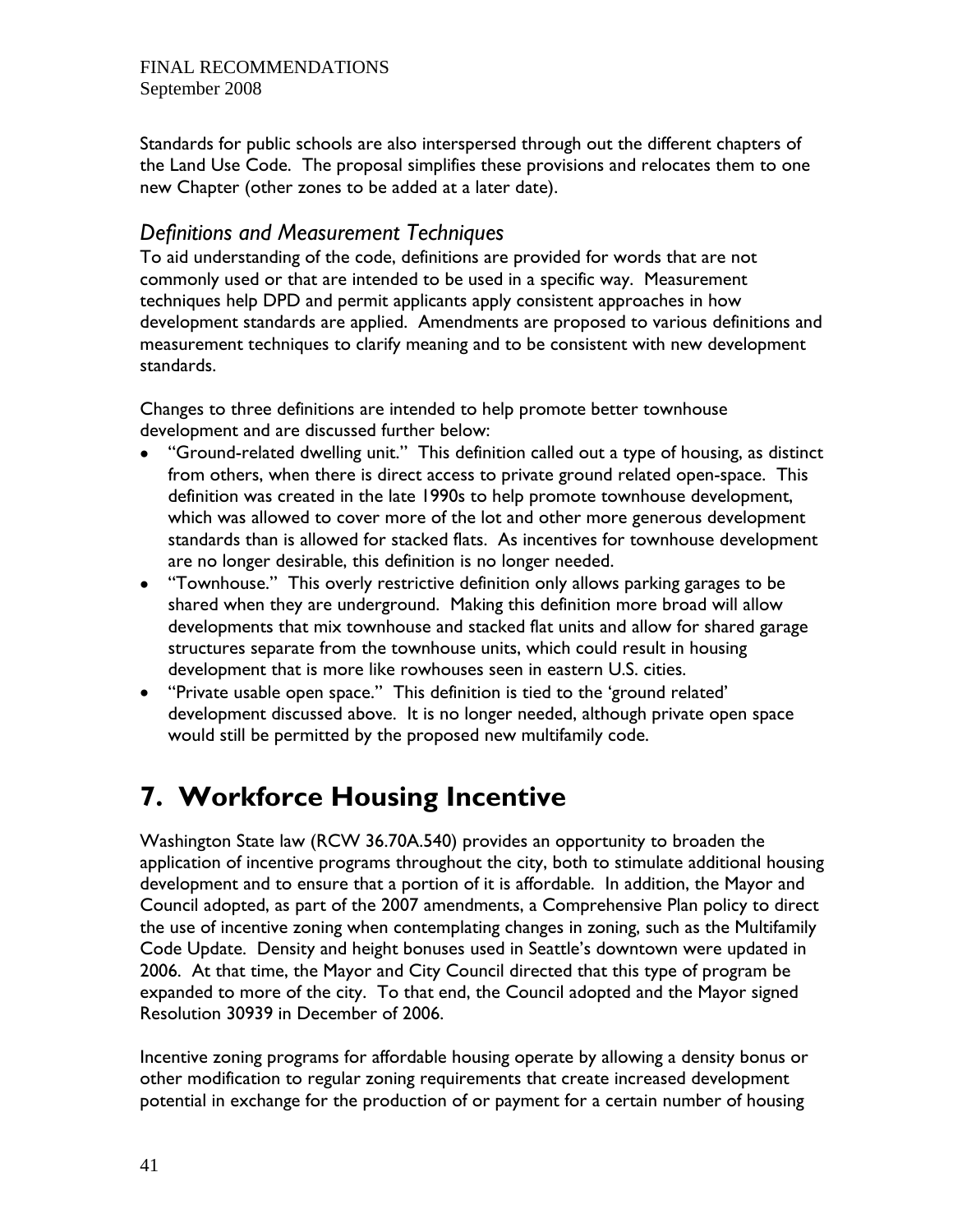units affordable to moderate wage workers. Incentive zoning can also be used to provide for other public benefits in addition to housing, if it can be clearly demonstrated that those benefits are directly related to mitigating any impacts that might be anticipated as a result of the additional density allowed.

Generally, all public benefits that are part of an incentive program relate to the additional development that would result from the bonus development potential. Under an incentive program, the public benefit would generally be accomplished by providing a specific feature in a project (performance option) or by making a payment (payment option) based on the economics of development (e.g. greater value of added density at a higher elevation). The actual cost of compliance with bonus conditions must be carefully balanced with the value of increased development potential, so there will be enough of an economic benefit to encourage use of the bonus incentive. This is a voluntary option.

## *Eligible Areas*

Comprehensive Plan and Neighborhood Plan policies support accommodating additional height and density in urban centers, urban villages and light rail station areas, provided development will fit into the surrounding neighborhoods. Consistent with these policies, eligible lots would include:

- L3, MR and HR zoned lots in urban centers, urban villages or light rail station areas.
- Except that portions of L3 zoned lots that are within 50' of single family zoned lots may not accommodate additional height to provide appropriate transition.

(NOTE: the HR zone currently is only located on First Hill, an urban center, and includes a bonus program that would be maintained and updated)

LDT, L1 and L2 zones are not considered appropriate for application of incentive programs due to general location outside of urban centers, villages or station areas. In addition, these zones tend to be located to help transition between more intensively zoned areas and zones of lesser intensity. The L4 zone already allows for a fourth floor and no changes are proposed for this zone, which is mapped in limited areas (for more on L4, see 'Mix of Zones' earlier in this report).

The following chart shows by percentage where the various multifamily zones are located: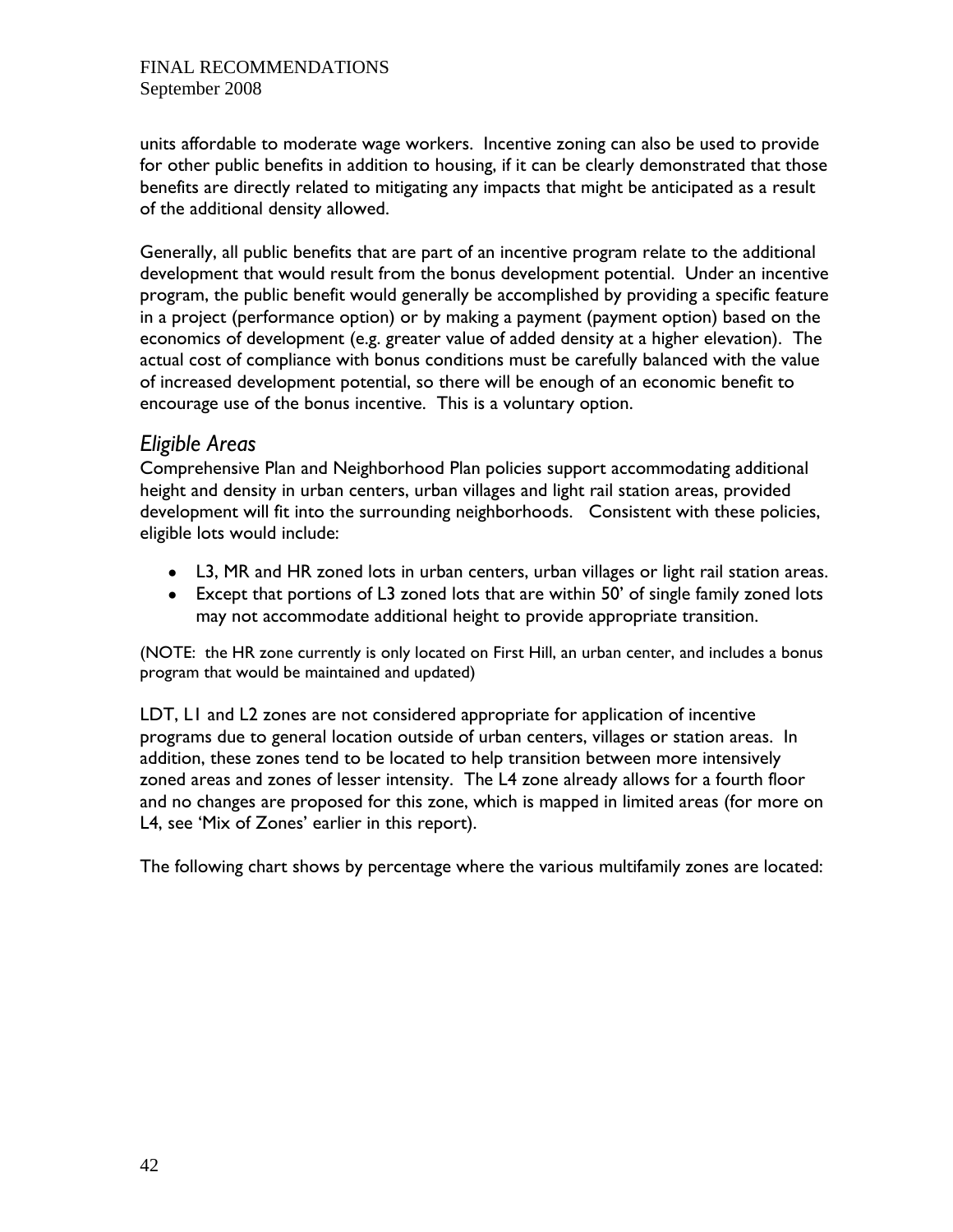|                                           | Non-Edge                                                             |                                                                          | Edge and non-                                                         |           |
|-------------------------------------------|----------------------------------------------------------------------|--------------------------------------------------------------------------|-----------------------------------------------------------------------|-----------|
|                                           | Zones* - Inside of<br>urban center,<br>village, or station<br>area** | Edge Zones* -<br>Inside an urban<br>center, village or<br>station area** | edge zones<br>outside of urban<br>center, village, or<br>station area |           |
|                                           | <b>Bonus for FAR and</b><br>height increases                         | <b>No bonus for FAR</b><br>and height                                    | <b>No bonus for FAR</b><br>and height                                 |           |
| <b>New Zone</b>                           |                                                                      | <i>increases</i>                                                         | <i>increases</i>                                                      | Total *** |
| L3 (includes<br>limited area<br>zoned L4) | 580 (33%)                                                            | 312                                                                      | 871                                                                   | 1,763     |
|                                           |                                                                      |                                                                          |                                                                       |           |
| <b>MR</b>                                 | 187 (62%)                                                            |                                                                          | l 10                                                                  | 302**     |
| <b>HR</b>                                 | 50 (100%)                                                            |                                                                          | 0                                                                     | 50        |

#### **Eligible for the Incentive Bonus**

\*Edge Zones  $=$  L3 zoned lots that may have portions of the lot within 50' of a Single Family zoned lot are assumed ineligible.

\*\*Excludes L3 zoned lot area in urban villages w/ a restrictive L3/L4 policy pursuant to certain neighborhood plans (see pages 14 & 15 of this report).

\*\*\*Excludes L3, MR and HR zones in Major Institution Overlay areas.

### *Program Basics*

The proposal is to apply an incentive zoning program to areas outside of downtown. Similar to the recently adopted downtown program, the incentive program for multifamily zones would be composed of the following elements:

- A portion of bonus floor area must be provided as housing affordable to moderate wage workers;
- The program would only apply where floor area and/or height above the base is used;
- Housing is the priority public benefit;
- Creation of housing units affordable to moderate wage workers is the goal of the housing program, payment to a fund in-lieu of providing the affordable units would also be allowed;
- In the HR zone, incentives also include open space, green street improvements, and preservation of designated landmark structures.

The public benefit incentive program would apply in multifamily zones as follows:

- LDT, L1 and L2: not eligible;
- Eligible L3 and MR zones: affordable housing only;
- HR: affordable housing, historic preservation, open space, and green street improvements.

Given the scale of development anticipated in each zone, the amount of bonus floor area and height is not believed to be sufficient to generate enough resources in the L3 and MR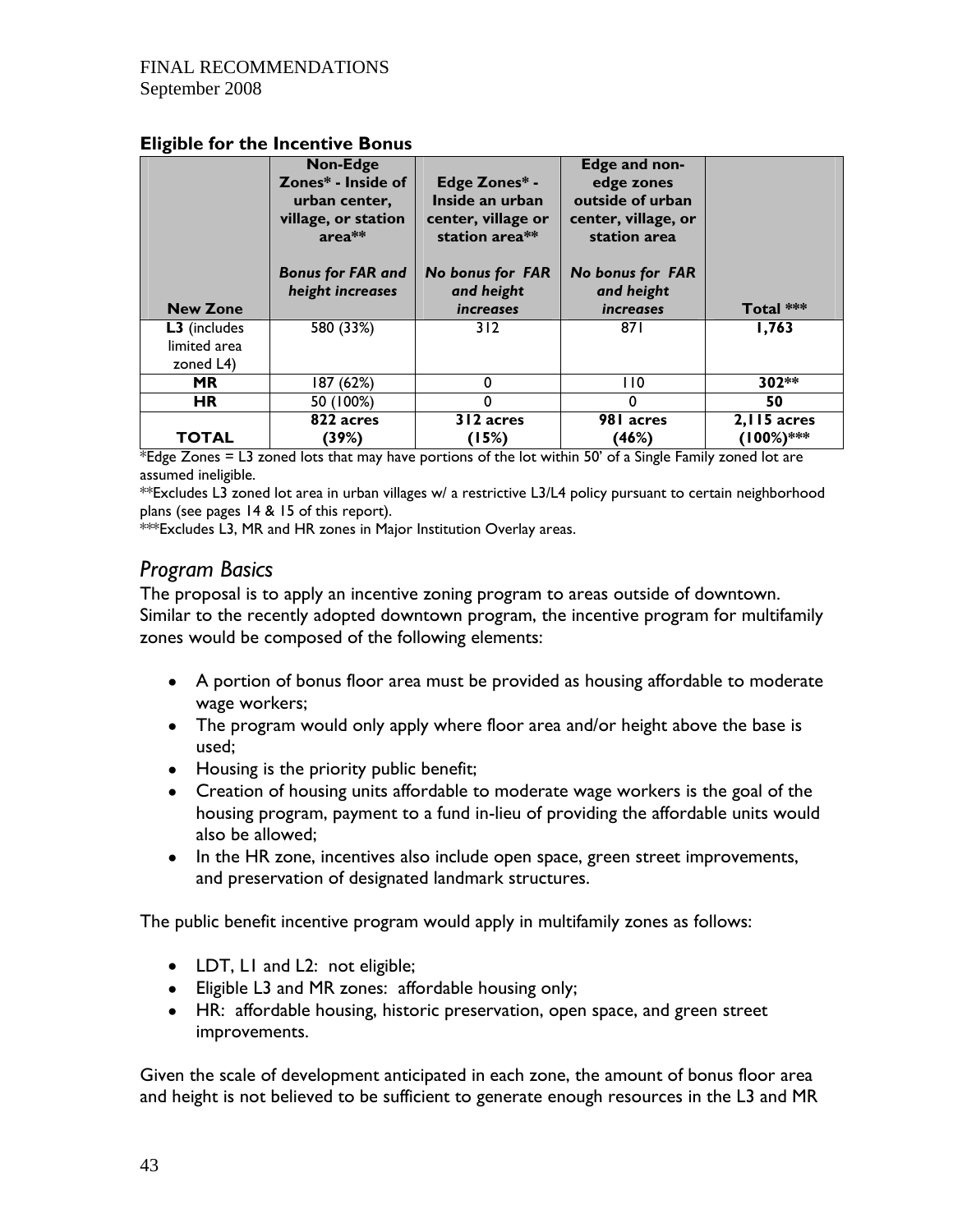zones to support other public benefits in addition to the priority housing benefit. The HR zone, mapped only in the First Hill Urban Center Village, allows for enough bonus development capacity to accommodate housing, open space, and historic preservation, which were confirmed at community meetings on First Hill to be important to that neighborhood.

The following chart shows the proposed base and bonus floor area and height allowances:

| Zone           | <b>Base</b><br>Height | <b>Height</b><br>with<br>incentive | <b>Base</b><br><b>FAR</b> | <b>Additional</b><br><b>FAR with</b><br>incentive | Incentive requirement<br>(based on the Mayor's proposed<br><b>Workforce Housing Incentive</b><br>ordinance, dated 9/9/08)                                                                                                                                                                                                                                                            |
|----------------|-----------------------|------------------------------------|---------------------------|---------------------------------------------------|--------------------------------------------------------------------------------------------------------------------------------------------------------------------------------------------------------------------------------------------------------------------------------------------------------------------------------------------------------------------------------------|
| L <sub>3</sub> | 30' $(35')^*$         | 37'<br>$(42^{\prime})^*$           | I.4 FAR                   | 0.6 FAR<br>$(2.0 \text{ max. } FAR)$              | 11% of total GFA*** bonus floor<br>area provided as housing<br>affordable to moderate wage<br>workers or cash contribution<br>based on total bonus GFA                                                                                                                                                                                                                               |
| <b>MR</b>      | 60'                   | 75'                                | <b>3.2 FAR</b>            | 0.8 FAR<br>$(4.0 \text{ max. } FAR)$              | Same as L3                                                                                                                                                                                                                                                                                                                                                                           |
| <b>HR</b>      | 160'                  | 240' or<br>300'**                  | <b>7.0 FAR</b>            | <b>6.0 FAR</b><br>$(13 \text{ max. } FAR)$        | For a minimum of 60% of total<br>GFA*** of bonus floor area, 11%<br>provided as housing affordable to<br>moderate wage workers in the<br>project or cash contribution<br>based on total bonus GFA.<br>Up to 40% of total GSF bonus<br>floor area may be gained by<br>providing open space or<br>preserving landmarks using a<br>bonus or transfer of development<br>potential (TDP). |

\*5' additional height allowed for pitched roof

 $**$  when participating in the incentive program, developers may choose to build to 240' or 300' when additional standards are met that promote a thinner tower \*\*\*Gross Floor Area (GFA)

To provide additional flexibility for accommodating bonus projects and public amenities in the HR zone, a combined lot provision is proposed that would allow lots located on the same block to transfer permitted density to other lots located on the same block. Under this provision, a project could add bonus floor area, and the ability to transfer density could increase opportunities for improving the massing of structures or accommodating such amenities as open space. While some lots on the block could, under this provision, gain more floor area than otherwise allowed, the increase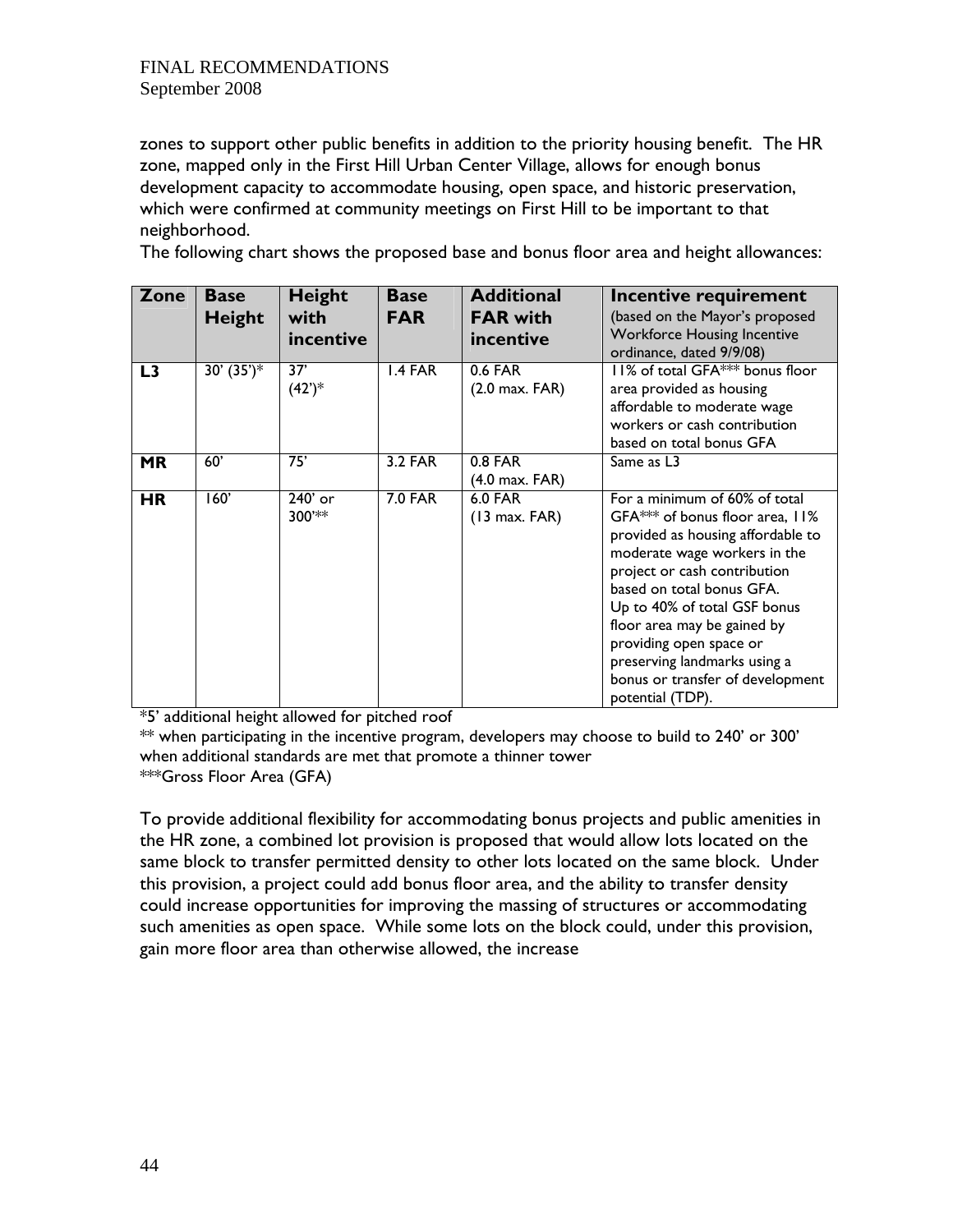would only occur through a reduction in the floor area allowed on other lots, thereby maintaining the same amount of permitted floor area for the block as a whole.

### *Workforce Housing*

In the spring of 2006, the State legislature passed House Bill 2984 (now codified as Washington State law, RCW 36.70A.540), which authorizes local jurisdictions to enact or expand incentive programs that encourage the development of housing units affordable to households with incomes at or below certain limits. The proposed multifamily code incentive program gives developers the option of exceeding base height and density limits in eligible L3, MR and HR zones if they include housing units that are affordable to moderate-wage workers in their developments. At the developer's discretion, a financial contribution may be made to a housing fund established for this purpose, in lieu of providing the housing.

The affordable housing obligation under the performance option totals 11% of a minimum of 60% of the gross bonus floor area. If a developer chooses to make a cash contribution in lieu of performance, it must equal an average minimum of \$15.00 per square foot and a maximum of \$18.94 per square foot of gross bonus floor area. Affordability requirements for units produced as part of the incentive program are as follows: less than 80% of area median income for rental apartments and less than 100% of area median income for condominiums or townhomes. The minimum term of affordability is 50 years. (The figures presented in this report are based on the Mayor's proposed Workforce Housing Incentive ordinance, dated September 9, 2008, available on DPD's website).

The developer may choose to provide the required affordable units either on- or off-site. Land donations may also be considered. Fee-in-lieu funds must be spent within five years of the date the payment is made. Affordable units produced with developer contributions would be built in the following areas, in order of priority as determined by the Director of the Office of Housing:

- Same neighborhood where the market-rate development is located;
- Within ½ mile of a major bus transit stop or light rail station; or
- In the sector of the city where the market-rate development is located.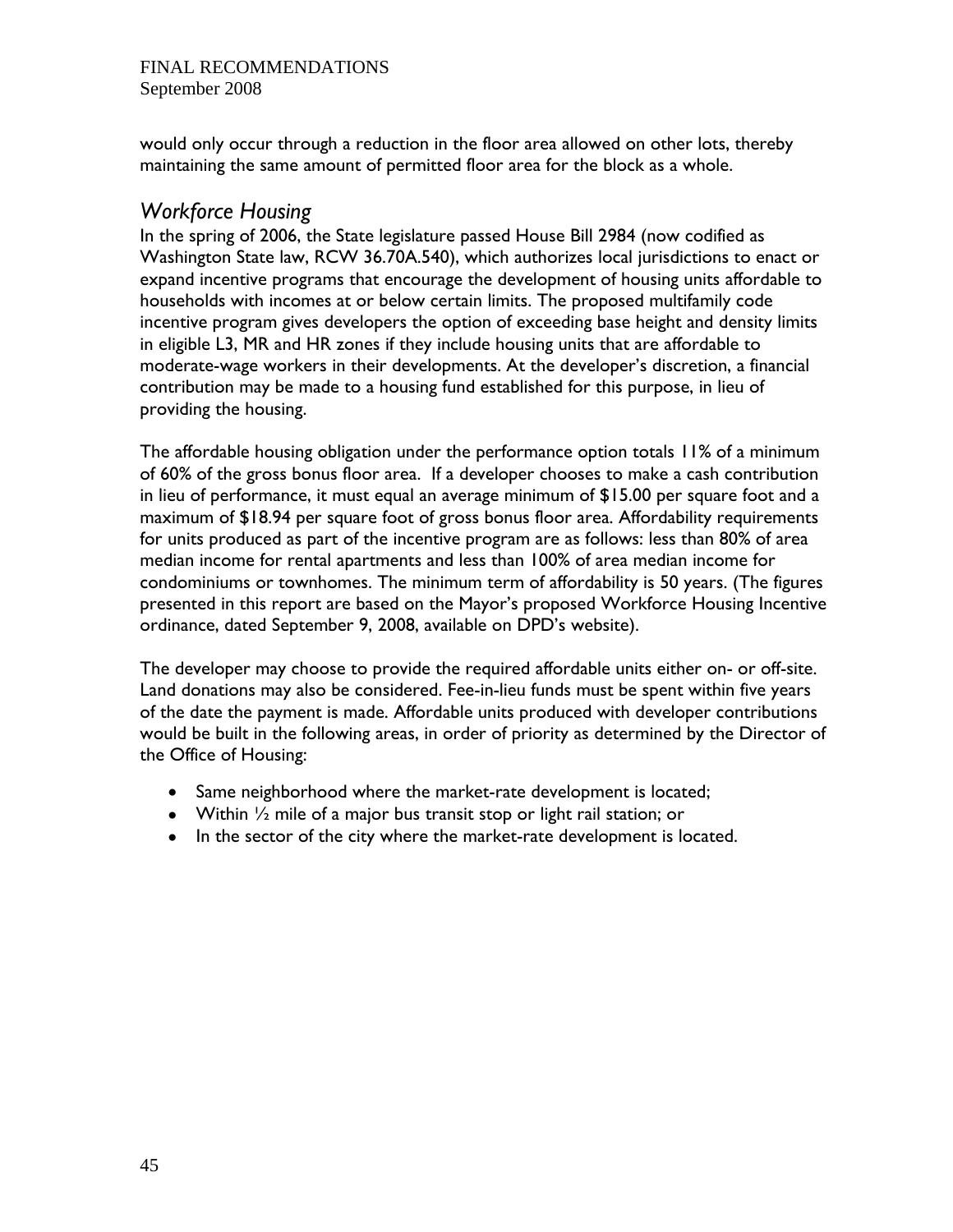## *Landmarks and Open Space Incentives*

As one of Seattle's first neighborhoods, First Hill, where the HR zone is located, has a number of designated landmarks and structures that may be eligible for designation as a landmark. Under the existing HR zone provisions, developers may build additional floors above the base height limit of 160', up to 240', when a landmark structure is preserved, among other options. This was intended to encourage the preservation of landmark structures either on the development site or nearby. The proposed changes to the HR zone would continue to allow a developer to gain additional development potential, but instead of simply preserving a landmark structure on site, or nearby, the developer would be required to transfer development rights from a designated landmark, thereby, more clearly tying the additional floor area to be gained to the landmark structure preserved.

In addition to protecting landmark structures, the current HR zone also allows up to 40' of additional structure height to be gained when open space, accessible to the public, is provided on the development site or in the immediate vicinity. The proposed multifamily code would continue to allow a floor area bonus for the provision of neighborhood open space, as well as allow floor area gains by acquiring development rights transferred from open space locations within the community, similar to the program for protecting landmark structures. Additional floor area could also be gained by improving a designated green street according to an adopted green street plan and by providing a publicly accessible landscaped setback abutting a designated green street.

## *Effect on Development Capacity*

Chapter 8 of this report contains analysis of the overall effect on development capacity that is anticipated to result from adoption of all of the proposals in the Multifamily Code Update. This section focuses on the number of affordable housing units that may be produced, assuming projects use the incentive program on all potential development sites in eligible areas:

| <b>Zone</b>  | <b>Bonus units</b> |
|--------------|--------------------|
| 13           | 324                |
| МR           | 134                |
| <b>HR</b>    | 387                |
| <b>TOTAL</b> | 845 units          |

### **Estimated Bonus (affordable) Units**

As mentioned in the Comprehensive Plan section of this report, certain neighborhoods would be excluded from eligibility in the incentive program due to existing neighborhood plan policies.

### *Recommendations*

• Allow additional height and FAR as development incentives in return for the production of workforce housing in HR and eligible L3 and MR zones.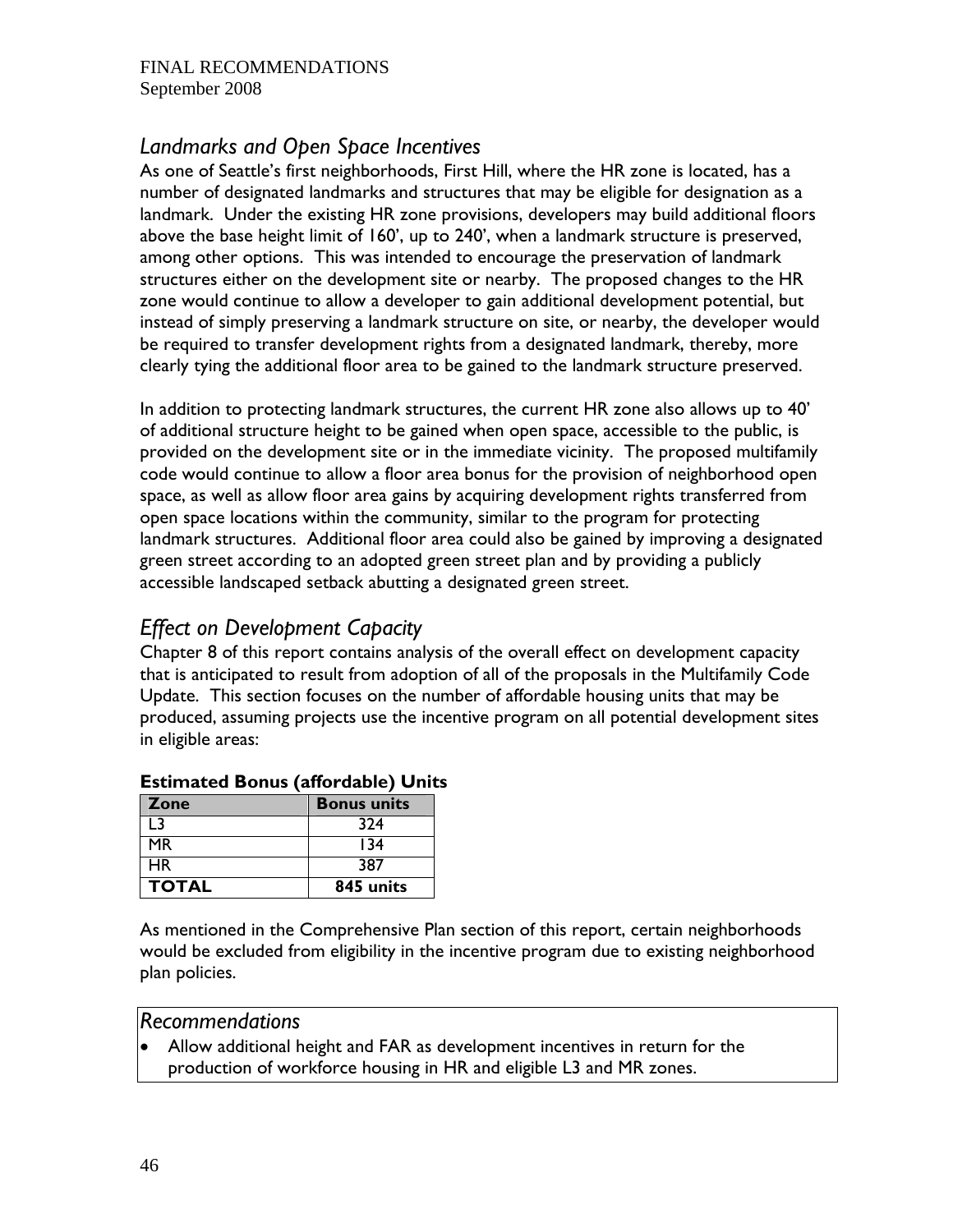- Increase height from 30' to 37' in L3 and from 60' to 75' in MR when affordable housing is provided.
- Maintain the current heights in the HR zone from 160' to 240' and allow increase in height to 300' when additional standards are followed to promote thinner towers than can be built up to 240'.

# **8. Other Benefits of the Multifamily Code Update**

## *Restoring Lost Housing Capacity*

Though improved design and simplification of the Code are the main impetus behind the amendments now under consideration, the changes also provide an opportunity to restore the capacity for additional multifamily development originally anticipated to be available in the MF zones when the last major amendments were adopted in 1989.

The chart below presents the estimated capacity for new units in the various multifamily zones under:

- A) Current conditions, with available land in the various zones developed at the densities observed in recent development in those zones;
- B) The capacity that would have been expected on available land in the various zones under the assumptions that were used to estimate capacity in the 1989 EIS when the current zoning was adopted, and
- C) The capacity expected on available land in the various zones developed at densities adjusted to reflect the proposed changes (for example, higher densities in some zones because of the increases in height and/or bulk proposed through incentives).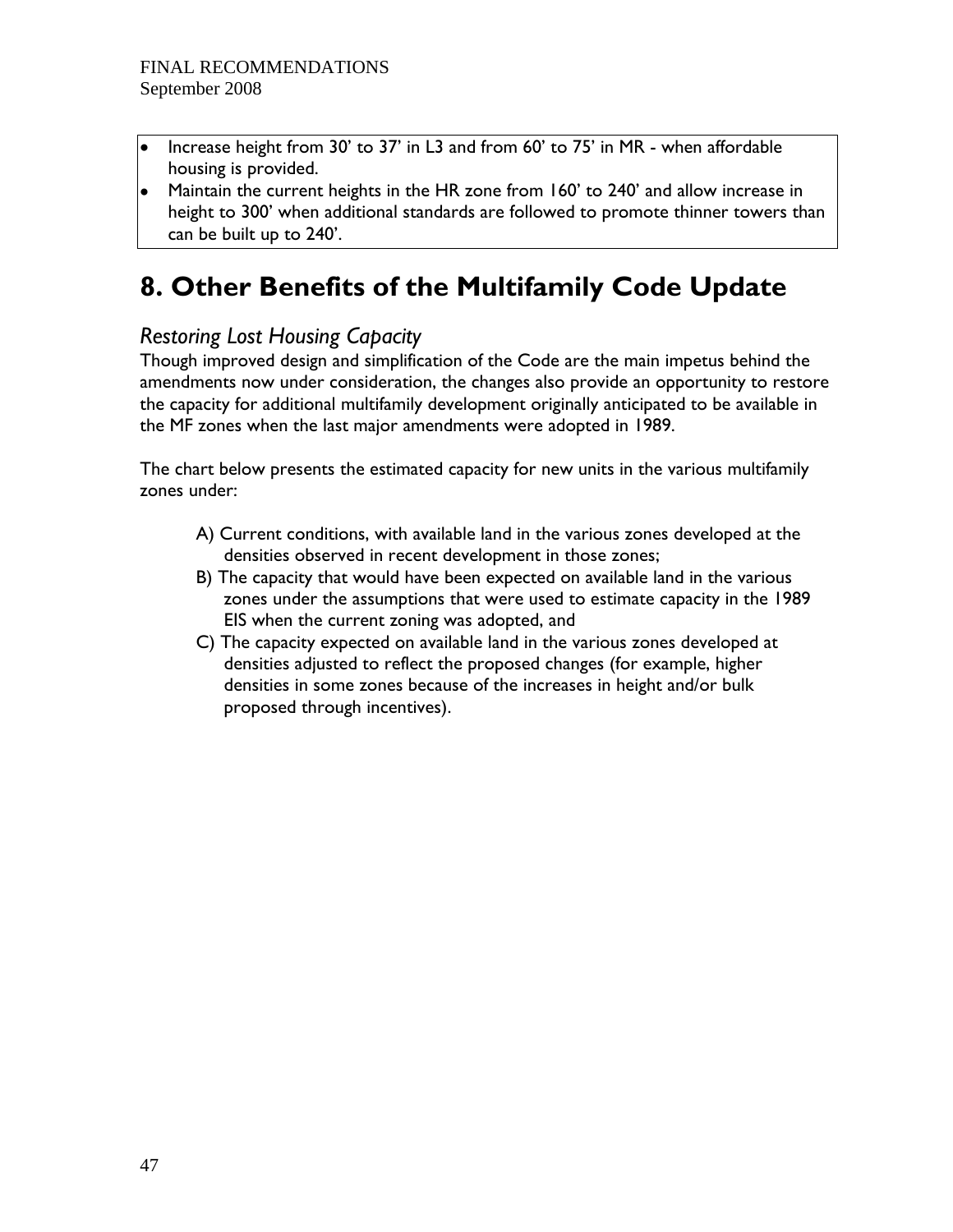|                                | A. Current Zoning and |          | B. Zoning adopted in 1989<br>C. Proposed Zoning and |                |          |                                |                |          |
|--------------------------------|-----------------------|----------|-----------------------------------------------------|----------------|----------|--------------------------------|----------------|----------|
| capacity based on densities of |                       |          | and capacity based on                               |                |          | capacity based on adjusted     |                |          |
|                                | observed development  |          | assumed densities in 1989 EIS                       |                |          | densities reflecting changes   |                |          |
| Zone                           | <b>Assumed</b>        | Capacity | Zone                                                | <b>Assumed</b> | Capacity | Zone                           | <b>Assumed</b> | Capacity |
|                                | Density*              |          |                                                     | Density*       |          |                                | Density*       |          |
| <b>LDT</b>                     | 1/2000                | 2,298    | <b>LDT</b>                                          | 1/2000         | 2,298    | <b>LDT</b>                     | 1/2000         | 2,298    |
|                                |                       |          |                                                     |                |          |                                |                |          |
| LI                             | 1/1800                | 5,881    | LI                                                  | 1/1600         | 6,697    | LI                             | <b>I/1700</b>  | 6,180    |
| L <sub>2</sub>                 | 1/1400                | 5,600    | L <sub>2</sub>                                      | 1/1200         | 6,616    | L2                             | 1/1300         | 5,987    |
| L3                             | 1/1100                | 12,449   | L <sub>3</sub>                                      | 1/800          | 17,573   | L <sub>3</sub> /L <sub>4</sub> | 1/800          | 15,575   |
| L4                             | 1/800                 | 540      | L <sub>4</sub>                                      | 1/500          | 880      |                                | $1/1000**$     |          |
| <b>MR</b>                      | 1/350                 | 6,416    | <b>MR</b>                                           | 1/350          | 6,416    | <b>MR</b>                      | 1/300          | 7,286    |
|                                |                       |          |                                                     |                |          |                                | $1/350**$      |          |
| <b>HR</b>                      | 1/150                 | 3,884    | <b>HR</b>                                           | 1/150          | 3,884    | <b>HR</b>                      | 1/150          | 3,884    |
|                                |                       |          |                                                     |                |          |                                |                |          |
| <b>TOTAL</b>                   |                       | 37,068   |                                                     |                | 44,364   |                                |                | 41,210   |

**Current zoning capacity (under current observed/actual densities and assumed densities in 1989) compared to proposed zoning** 

\* Density expressed as the amount of lot area in square feet for each unit. The assumed densities for Lowrise zones current conditions and the proposal are less than the actual density limits in the Code, since refinements in the methodology for capacity analysis have resulted in adjustments that reflect average densities achieved in real projects. \*\*Assumed density without bonus

In the LDT and HR zone, the available capacity remains the same for all three scenarios. However, in the other lowrise zones, there is less capacity under current observed conditions than was expected to be available using the 1989 Environmental Impact Statement (EIS) assumptions. This discrepancy is most significant in the L3 zone, where under observed densities, the capacity is almost 30% less than what was anticipated. Overall, the capacity under observed conditions is about 16% less (7,296 units) than what would have been expected under the assumptions used to estimate available capacity in the 1989.

Under the proposed changes, capacity in the L3, which for analysis purposes combines current L3 and L4 zones, would still fall short of what was estimated in the 1989 EIS for both of these zones, but the amount of the reduction would drop to 16% instead of the 30% shortfall under current conditions. The total estimated capacity under the proposal is about seven percent less than the estimated capacity in the 1989 EIS.

The MR zone is the only zone where capacity is increased appreciably under the proposed changes relative to what was anticipated in the 1989 EIS or observed since then. There were no interim changes to the original MR zone in 1989, and density assumptions have remained the same under current zoning. The increase in capacity under the proposal is due to the higher densities anticipated in MR projects in areas eligible for height and density increases through the incentive program. Similarly, the capacity in the L3 zone would also exceed the estimated combined capacity of the L3 and L4 zones under current conditions. The increase in L1 and L2 zone capacity is minimal.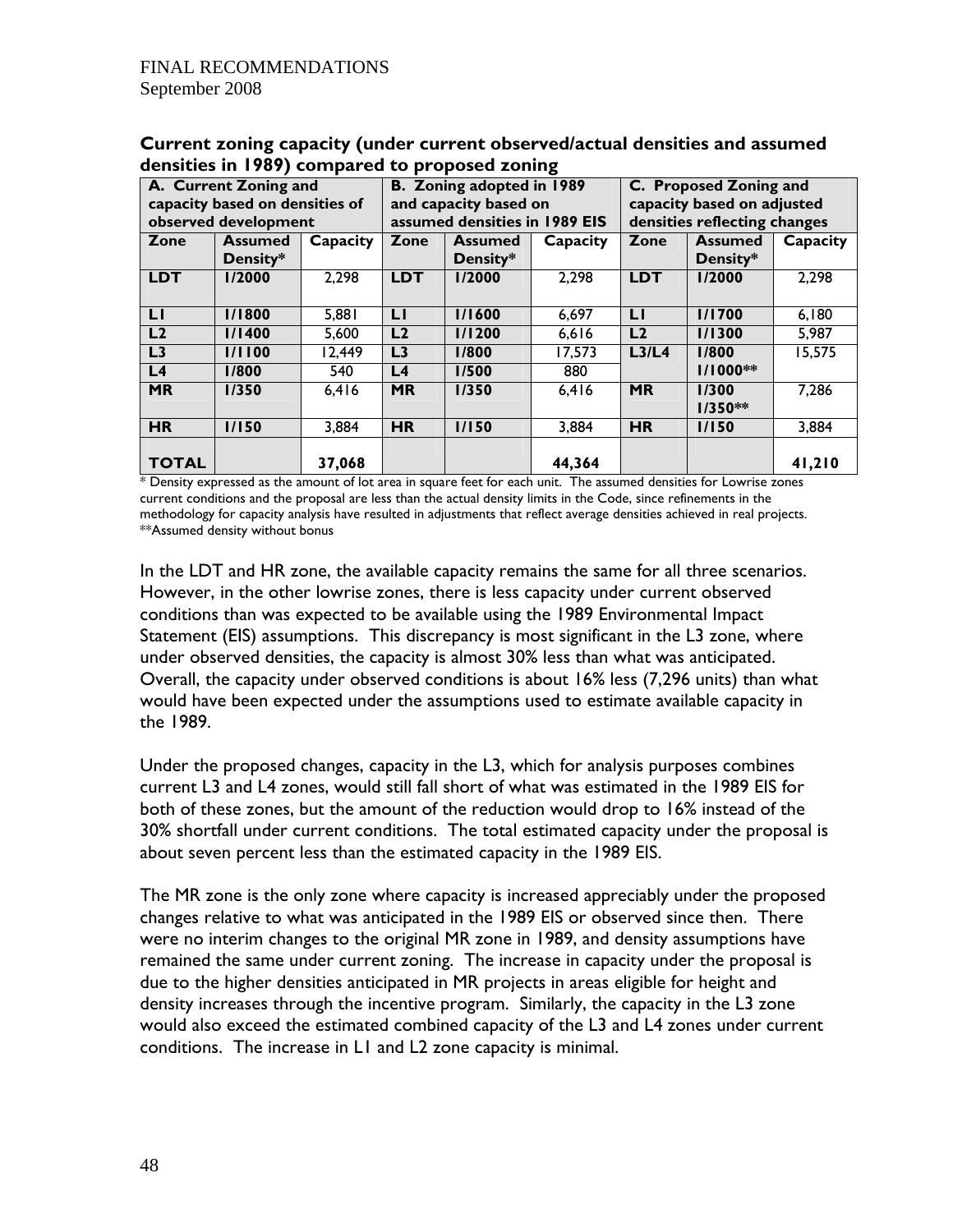The capacity regained under the proposal is largely due to the extra density that could be achieved through the height and FAR bonuses in the L3 and MR zones, which currently do not exist. However, even though the actual density limits in the Code do not change in the L2 zone, the assumed densities for the proposed L2 and L3 zones are higher than under current conditions because the increased flexibility is expected to allow more projects to achieve the allowed densities.

## *Make the Code Easier to Use*

The current code is overly reliant on text including complex requirements and layers of exceptions. New multifamily zoning will make better use of illustrations (e.g. drawings, maps and charts) and diagrams. Simple, straight forward sentence structure and language will help make the code easier to use. Fewer exceptions will be needed if regulations are less prescriptive.

## *Encourage the Reuse of Existing Single Family Structures*

In some cases, though property has been zoned for multifamily development for some time, single family structures remain. Some of these structures may be able to be incorporated into new development rather than being demolished and replaced with new development. Allowing existing structures to be incorporated into new development can have a positive effect on neighborhood character as well as environmental benefits (reuse of existing structures and less demolition material going to landfills). The proposal is to allow existing single family structures to be exempt from certain development standards including FAR, setbacks and, where applicable, width and depth limits and lot coverage, to allow more flexibility to accommodate additional development on the same site.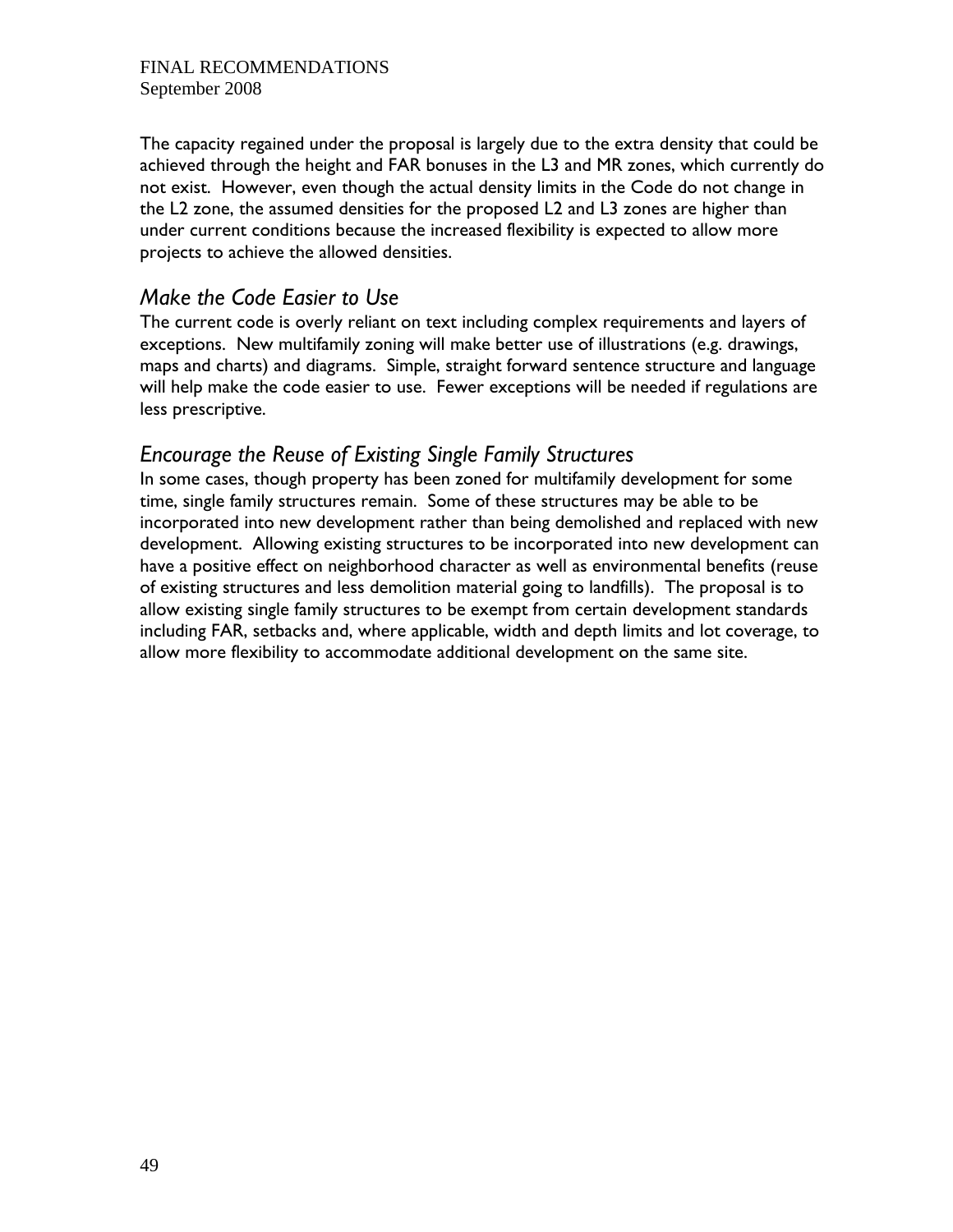# **Appendix A Rezone Criteria Comparison**

| <b>Existing Criteria</b>                                                                                                                                                                                               | <b>Proposed Criteria</b>                                                                                                                                                                                                                                                                                                                                                                                                                                                                                                                                                                                                                                                                                                                                                                                                                                                                                                                              | <b>Notes</b>                                                                                                                                                                                                                                      |  |  |
|------------------------------------------------------------------------------------------------------------------------------------------------------------------------------------------------------------------------|-------------------------------------------------------------------------------------------------------------------------------------------------------------------------------------------------------------------------------------------------------------------------------------------------------------------------------------------------------------------------------------------------------------------------------------------------------------------------------------------------------------------------------------------------------------------------------------------------------------------------------------------------------------------------------------------------------------------------------------------------------------------------------------------------------------------------------------------------------------------------------------------------------------------------------------------------------|---------------------------------------------------------------------------------------------------------------------------------------------------------------------------------------------------------------------------------------------------|--|--|
| 23.34.013 Designation of multifamily zones.                                                                                                                                                                            |                                                                                                                                                                                                                                                                                                                                                                                                                                                                                                                                                                                                                                                                                                                                                                                                                                                                                                                                                       |                                                                                                                                                                                                                                                   |  |  |
| An area zoned single family that<br>meets the criteria of Section<br>23.34.011 for single-family<br>designation, may not be rezoned to<br>a multifamily zone except as<br>otherwise provided in Section<br>23.34.010B. | A. An area zoned single family that<br>meets the criteria of Section<br>23.34.011 for single family<br>designation, may not be rezoned to<br>a multifamily zone except as<br>otherwise provided in Section<br>23.34.010 B.<br>B. Generally, reclassifications of<br>areas to L3, MR and HR zones are<br>appropriate in urban villages, urban<br>centers or areas served by regional<br>transit.<br>C. Multifamily zoning is<br>appropriate for areas that are<br>generally within one half (1/2) mile<br>of existing or projected facilities<br>and services used by residents,<br>including retail sales and services,<br>schools, parks and community<br>centers.<br>D. Land that is designated as an<br>environmentally critical area or is a<br>required buffer due to the<br>presence of a wetland, wildlife<br>habitat or corridor or riparian<br>corridor or is within a shoreline<br>environment is generally<br>considered inappropriate for | <b>New Subsections B</b><br>through G are relocated<br>from the criteria specific<br>to individual multifamily<br>zones. F clarifies that<br>while the L4 zone is<br>proposed to be<br>maintained, it is not<br>intended for future<br>remapping. |  |  |
|                                                                                                                                                                                                                        | reclassification from a less intensive<br>zone to a L3, MR or HR zone.<br>E. The arrangement of multifamily<br>zones in relation to other zones is<br>generally intended to provide for a                                                                                                                                                                                                                                                                                                                                                                                                                                                                                                                                                                                                                                                                                                                                                             |                                                                                                                                                                                                                                                   |  |  |
|                                                                                                                                                                                                                        | gradual transition in the scale and<br>intensity of development.                                                                                                                                                                                                                                                                                                                                                                                                                                                                                                                                                                                                                                                                                                                                                                                                                                                                                      |                                                                                                                                                                                                                                                   |  |  |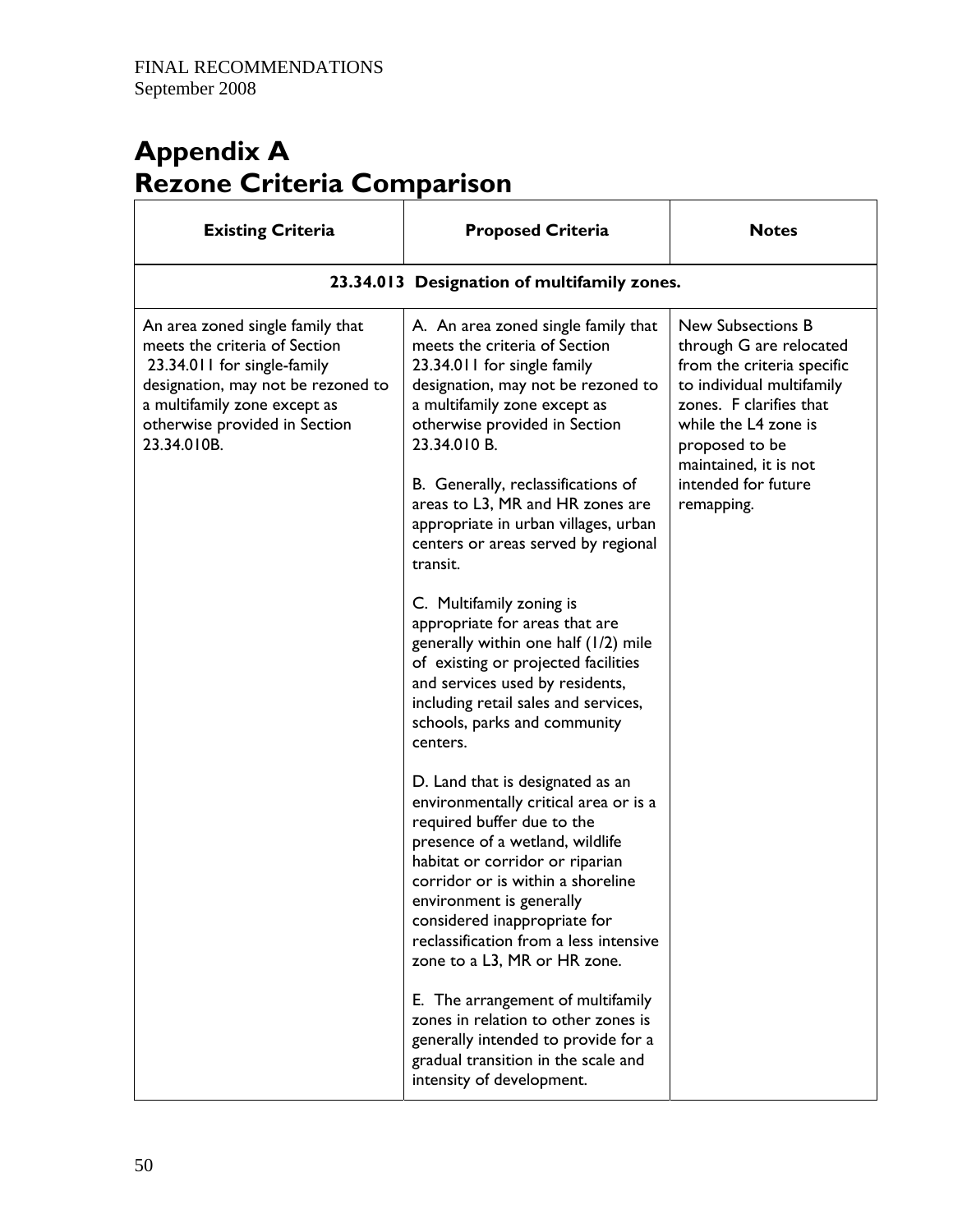| <b>Existing Criteria</b>                                                                                                                                                                                                                                                                                                                                                                                                                                                                                                        | <b>Proposed Criteria</b>                                                                                                                                                                                                                                                                                                                                                                                                                                                                                                              | <b>Notes</b>                                                                                                                                                                                                                                                                                                                                                                                                                                                           |
|---------------------------------------------------------------------------------------------------------------------------------------------------------------------------------------------------------------------------------------------------------------------------------------------------------------------------------------------------------------------------------------------------------------------------------------------------------------------------------------------------------------------------------|---------------------------------------------------------------------------------------------------------------------------------------------------------------------------------------------------------------------------------------------------------------------------------------------------------------------------------------------------------------------------------------------------------------------------------------------------------------------------------------------------------------------------------------|------------------------------------------------------------------------------------------------------------------------------------------------------------------------------------------------------------------------------------------------------------------------------------------------------------------------------------------------------------------------------------------------------------------------------------------------------------------------|
|                                                                                                                                                                                                                                                                                                                                                                                                                                                                                                                                 | F. No land may be redesignated to<br>Lowrise 4 (L4).                                                                                                                                                                                                                                                                                                                                                                                                                                                                                  |                                                                                                                                                                                                                                                                                                                                                                                                                                                                        |
|                                                                                                                                                                                                                                                                                                                                                                                                                                                                                                                                 |                                                                                                                                                                                                                                                                                                                                                                                                                                                                                                                                       |                                                                                                                                                                                                                                                                                                                                                                                                                                                                        |
|                                                                                                                                                                                                                                                                                                                                                                                                                                                                                                                                 | 23.34.014 Lowrise Duplex Triplex (LDT) zone                                                                                                                                                                                                                                                                                                                                                                                                                                                                                           |                                                                                                                                                                                                                                                                                                                                                                                                                                                                        |
| A. Function. An area that provides<br>opportunities for limited infill<br>housing development, both through<br>new construction and the<br>conversion of existing single-family<br>structures to duplexes and<br>triplexes, where, in order to<br>preserve the character of the<br>neighborhood, the recycling of<br>existing structures to a slightly<br>higher density and small-scale<br>infill development is preferable to<br>single-family zoning or to the<br>development of townhouses or<br>higher density apartments. | A. Function. To provide<br>opportunities for duplex and triplex<br>multifamily housing, primarily<br>through new infill development that<br>is similar to the scale of single<br>family structures permitted in single<br>family zones, or through the<br>conversion of existing single family<br>structures to duplexes and<br>triplexes.                                                                                                                                                                                            | Function statements are<br>updated to be consistent<br>with those for other<br>zones. Multifamily zone<br>functions are more<br>succinctly described and<br>the overall intent in<br>maintained.                                                                                                                                                                                                                                                                       |
| B. Locational Criteria. The Lowrise<br>Duplex/Triplex (LDT) zone<br>designation is most appropriate in<br>areas generally characterized by the<br>following:<br>I. Development Characteristics of<br>the Area.<br>a. Areas where structures of small<br>bulk and low heights, generally less<br>than thirty (30) feet, establish the<br>pattern of development; and<br>b. Areas with a mix of single-family<br>structures, small multifamily<br>structures, and single-family                                                   | B. Locational Criteria. The LDT<br>zone is most appropriate on land<br>that is generally characterized by<br>the following conditions:<br>1. A mix of single family structures,<br>or similarly scaled multifamily<br>structures thirty-five feet or less in<br>height, and single family structures<br>legally converted to multiple units<br>or well-suited to conversion;<br>2. Local access and circulation<br>conditions that can accommodate<br>this low density multifamily<br>designation;<br>3. Local access and circulation | Locational criteria are<br>updated to allow flexibility<br>to rezone property to<br>better achieve the City and<br>neighborhood goals, as<br>opposed to simply<br>reflecting existing<br>development. New text<br>also strengthens the<br>relationship between<br>multifamily zones and the<br>City's growth management<br>strategy directing future<br>growth to urban centers<br>and villages by linking the<br>intensity of the multifamily<br>zone to the intended |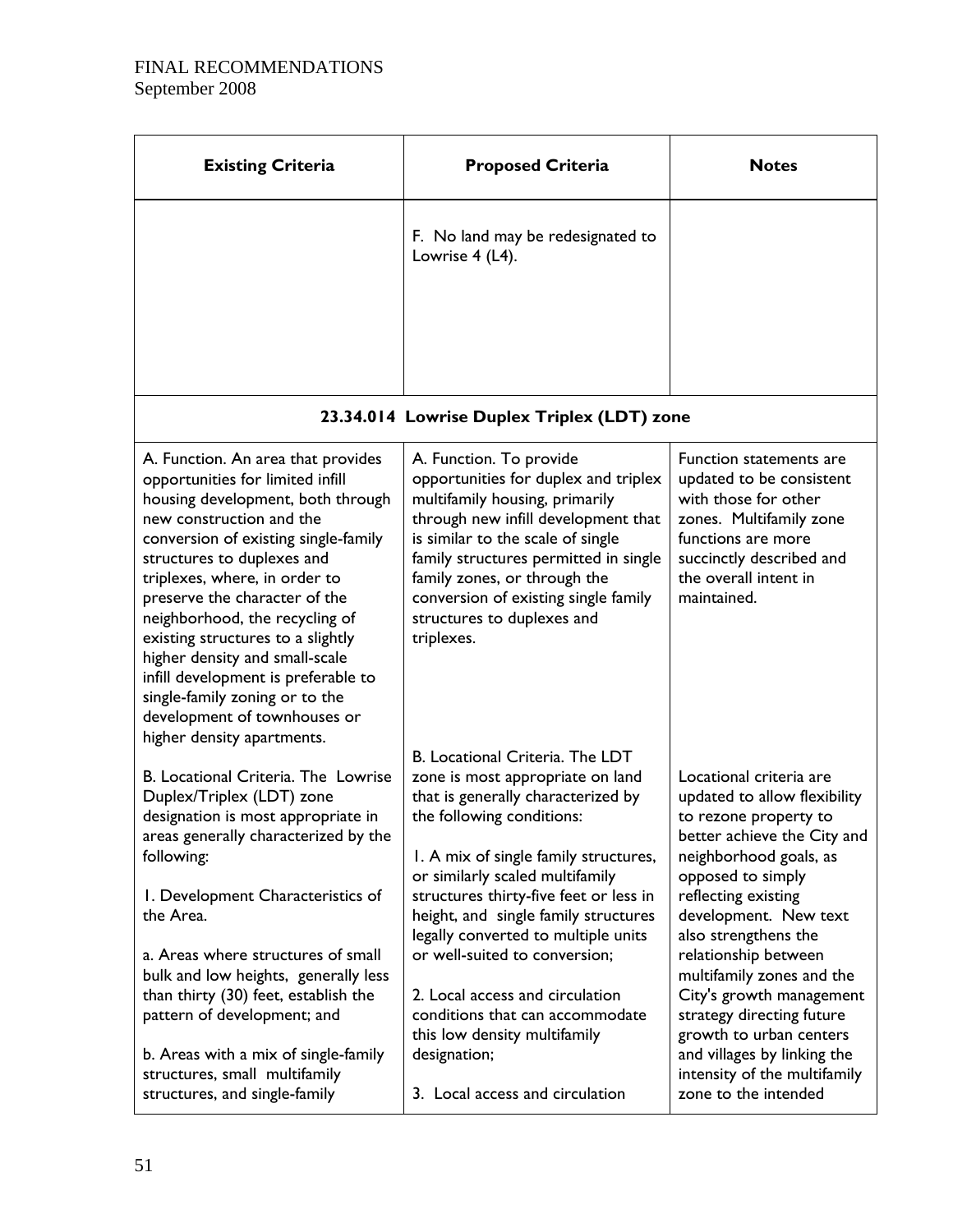| <b>Existing Criteria</b>                                                                                                                                                                                                                                                                                                                                                                                                                                                                                                                                                                                                         | <b>Proposed Criteria</b>                                                                                                                                                                                                                                                                                                                                                                                                                                                               | <b>Notes</b>                                                                                    |
|----------------------------------------------------------------------------------------------------------------------------------------------------------------------------------------------------------------------------------------------------------------------------------------------------------------------------------------------------------------------------------------------------------------------------------------------------------------------------------------------------------------------------------------------------------------------------------------------------------------------------------|----------------------------------------------------------------------------------------------------------------------------------------------------------------------------------------------------------------------------------------------------------------------------------------------------------------------------------------------------------------------------------------------------------------------------------------------------------------------------------------|-------------------------------------------------------------------------------------------------|
| structures legally converted into<br>multiple units where, because of the<br>type and quality of the existing<br>housing stock, it is desirable to limit<br>new development opportunities<br>to infill projects and conversions<br>that preserve the existing<br>character.<br>2. Relationship to the Surrounding<br>Area.<br>a. Areas that do not meet single-<br>family criteria, but are otherwise<br>similar in character and adjoin areas<br>zoned single-family or Lowrise I<br>without necessarily the presence of<br>a significant topographical break or<br>open space to provide a transition<br>to increased density; | conditions that are conducive to<br>multiple residential units, especially<br>in structures oriented to the<br>ground level and the street,<br>preferably in locations separated<br>from arterials;<br>4. Areas where a gradual transition<br>is appropriate between single family<br>zoned areas and multifamily or<br>neighborhood commercial zoned<br>areas;<br>5. Areas that are zoned single<br>family may be rezoned to LDT only<br>when the provisions of 23.34.010<br>are met. | development in urban<br>villages and centers and<br>other characteristics<br>where appropriate. |
| b. Areas where narrow streets, on-<br>street parking congestion, local<br>traffic congestion, lack of alleys, or<br>irregular street patterns<br>restrict local access and circulation;                                                                                                                                                                                                                                                                                                                                                                                                                                          |                                                                                                                                                                                                                                                                                                                                                                                                                                                                                        |                                                                                                 |
| c. Areas close to existing or<br>projected facilities and services used<br>by households with children,<br>including schools, parks and<br>community centers.                                                                                                                                                                                                                                                                                                                                                                                                                                                                    |                                                                                                                                                                                                                                                                                                                                                                                                                                                                                        |                                                                                                 |
| C. Areas zoned single family<br>meeting the locational criteria for a<br>single-family designation may be<br>rezoned to LDT only when the<br>provisions of Section 23.34.010 B<br>are met.                                                                                                                                                                                                                                                                                                                                                                                                                                       |                                                                                                                                                                                                                                                                                                                                                                                                                                                                                        |                                                                                                 |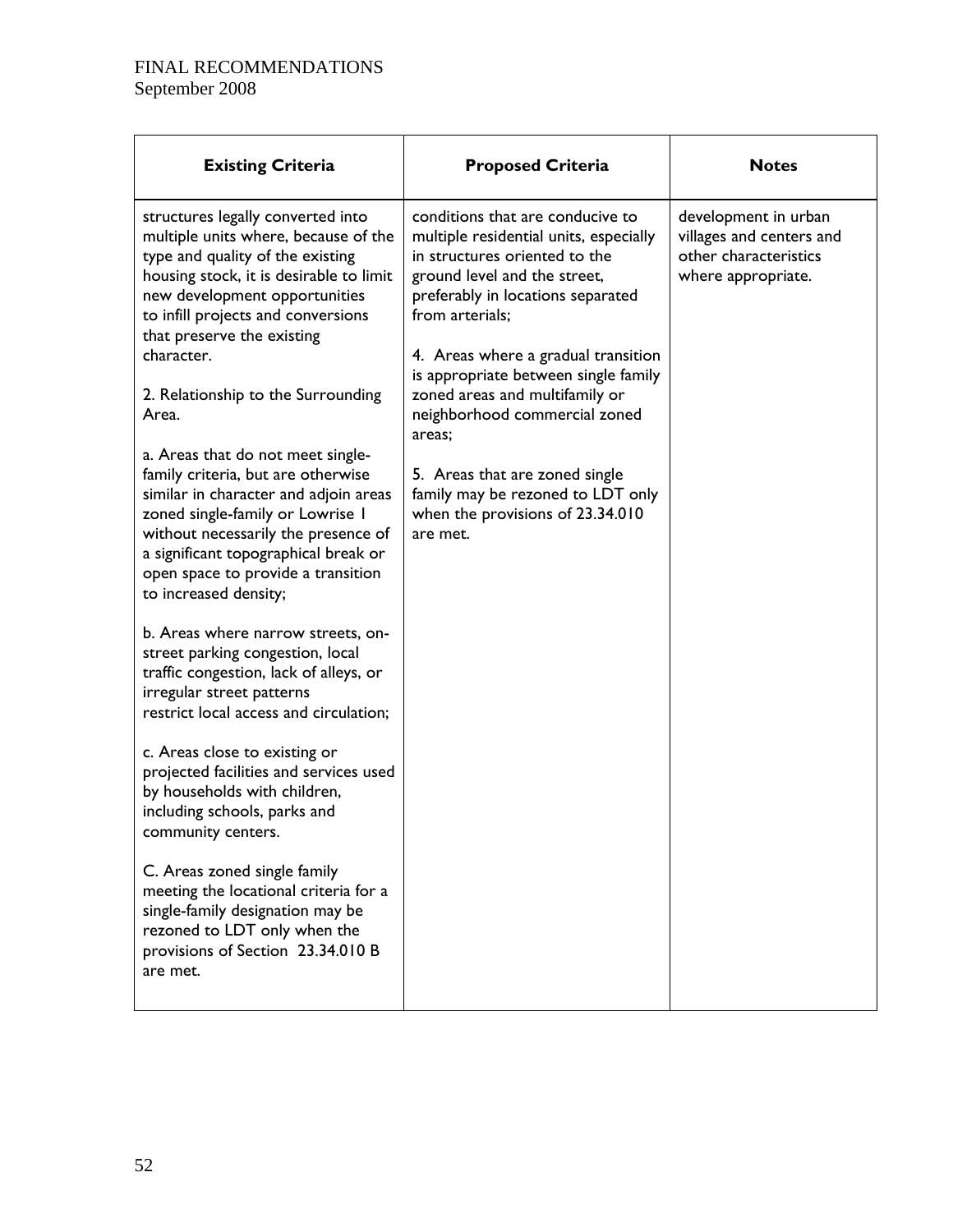| <b>Existing Criteria</b>                                                                                                               | <b>Proposed Criteria</b>                                                                                                                                                                                                                        | <b>Notes</b>                                                                                                                                                                                     |  |  |  |
|----------------------------------------------------------------------------------------------------------------------------------------|-------------------------------------------------------------------------------------------------------------------------------------------------------------------------------------------------------------------------------------------------|--------------------------------------------------------------------------------------------------------------------------------------------------------------------------------------------------|--|--|--|
| 23.34.016 Lowrise I (LI) zone, function and locational criteria.                                                                       |                                                                                                                                                                                                                                                 |                                                                                                                                                                                                  |  |  |  |
| A. Function. An area that provides<br>low density, primarily<br>ground-related multifamily housing<br>opportunities.                   | A. Function. To provide<br>opportunities for low density<br>multifamily housing, such as<br>townhouses, or to provide a<br>transition from SF or LDT zoned<br>areas to other higher density<br>multifamily or neighborhood<br>commercial zones. | Function statements are<br>updated to be consistent<br>with those for other<br>zones. Multifamily zone<br>functions are more<br>succinctly described and<br>the overall intent in<br>maintained. |  |  |  |
| B. Locational Criteria. Lowrise 1<br>zone designation is most<br>appropriate in areas generally<br>characterized by the following:     | B. Locational Criteria. The L1 zone<br>is most appropriate on land that is<br>generally characterized by the<br>following conditions:                                                                                                           | Locational criteria are<br>updated to allow flexibility<br>to rezone property to<br>better achieve the City and<br>neighborhood goals, as                                                        |  |  |  |
| I. Development Characteristics of<br>the Area.                                                                                         | I. Low-scale structures with<br>structure heights of thirty-five feet<br>or less, compatible with SF and                                                                                                                                        | opposed to simply<br>reflecting existing<br>development. New text                                                                                                                                |  |  |  |
| a. Areas where structures of low<br>heights, generally less than thirty                                                                | LDT zones;                                                                                                                                                                                                                                      | also strengthens the<br>relationship between                                                                                                                                                     |  |  |  |
| (30) feet, and small bulk establish<br>the pattern of development;                                                                     | 2. Local access and circulation<br>conditions that are conducive to<br>multiple residential units, especially                                                                                                                                   | multifamily zones and the<br>City's growth management<br>strategy directing future                                                                                                               |  |  |  |
| b. Areas with:                                                                                                                         | in structures oriented to the<br>ground level and the street,                                                                                                                                                                                   | growth to urban centers<br>and villages by linking the                                                                                                                                           |  |  |  |
| (1) A mix of single-family structures,<br>small multifamily structures and<br>single-family structures legally                         | preferably in locations that do not<br>abut arterials;                                                                                                                                                                                          | intensity of the multifamily<br>zone to the intended<br>development in urban                                                                                                                     |  |  |  |
| converted into multiple units<br>where, because of the type and                                                                        | 3. Areas where a gradual transition<br>is appropriate between SF or LDT                                                                                                                                                                         | villages and centers and<br>other characteristics                                                                                                                                                |  |  |  |
| quality of the existing housing stock,<br>it is desirable to encourage new<br>development opportunities, or                            | zones and higher density<br>multifamily or neighborhood<br>commercial zones;                                                                                                                                                                    | where appropriate.                                                                                                                                                                               |  |  |  |
| (2) Numerous or large vacant<br>parcels suitable for family housing<br>where densities greater than single-<br>family are desired; and | 4. Areas that are zoned single<br>family may be rezoned to LI only<br>when the provisions of 23.34.010<br>are met.                                                                                                                              |                                                                                                                                                                                                  |  |  |  |
| c. Areas where internal vehicular<br>circulation is conducive to<br>residential units that are oriented to<br>the ground level and the |                                                                                                                                                                                                                                                 |                                                                                                                                                                                                  |  |  |  |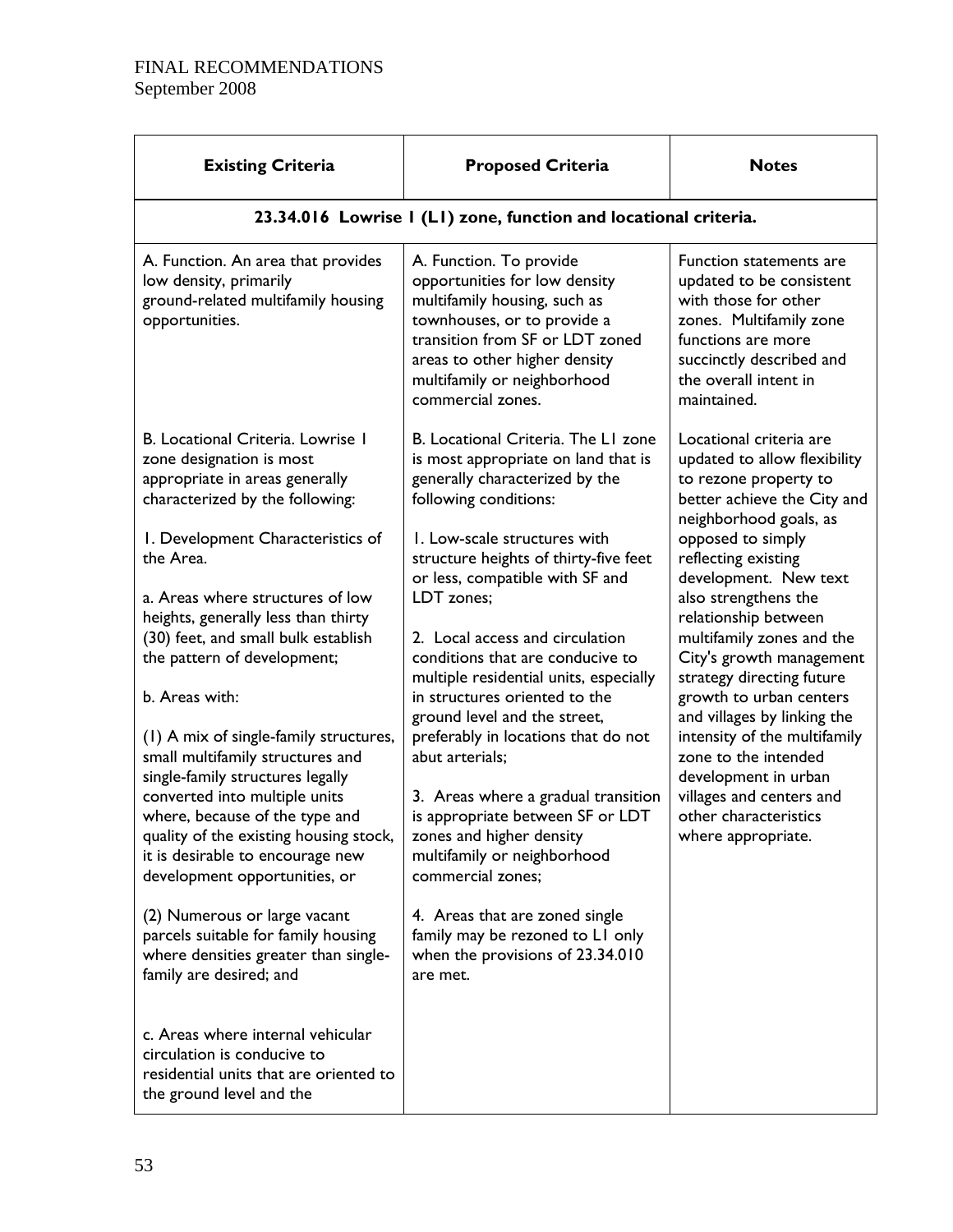| <b>Existing Criteria</b>                                                                                                                                                                                                                                            | <b>Proposed Criteria</b> | <b>Notes</b> |
|---------------------------------------------------------------------------------------------------------------------------------------------------------------------------------------------------------------------------------------------------------------------|--------------------------|--------------|
| street. Preferred locations are<br>generally separated from principal<br>arterials, as defined by the Seattle<br>Comprehensive Transportation<br>Program, which conflict with the<br>desired character of LI areas.                                                 |                          |              |
| 2. Relationship to the Surrounding<br>Areas.                                                                                                                                                                                                                        |                          |              |
| a. Properties that are definable<br>pockets within a larger, higher<br>density multifamily area, where it is<br>desirable to preserve a<br>small-scale character;                                                                                                   |                          |              |
| b. Properties generally surrounded<br>by a larger single-family area where<br>variation and replacement in<br>housing type could be<br>accommodated<br>without significant disruption of the<br>pattern, character or livability<br>of the surrounding development; |                          |              |
| c. Properties where a gradual<br>transition is appropriate between<br>single-family areas and more<br>intensive multifamily or<br>neighborhood<br>commercial zones;                                                                                                 |                          |              |
| d. Properties in areas where<br>narrow streets, on-street parking<br>congestion, local traffic congestion,<br>or irregular street patterns restrict<br>local access and circulation;                                                                                |                          |              |
| e. Properties in areas close to<br>facilities and services used by<br>households with children, including<br>schools, parks and community<br>centers.                                                                                                               |                          |              |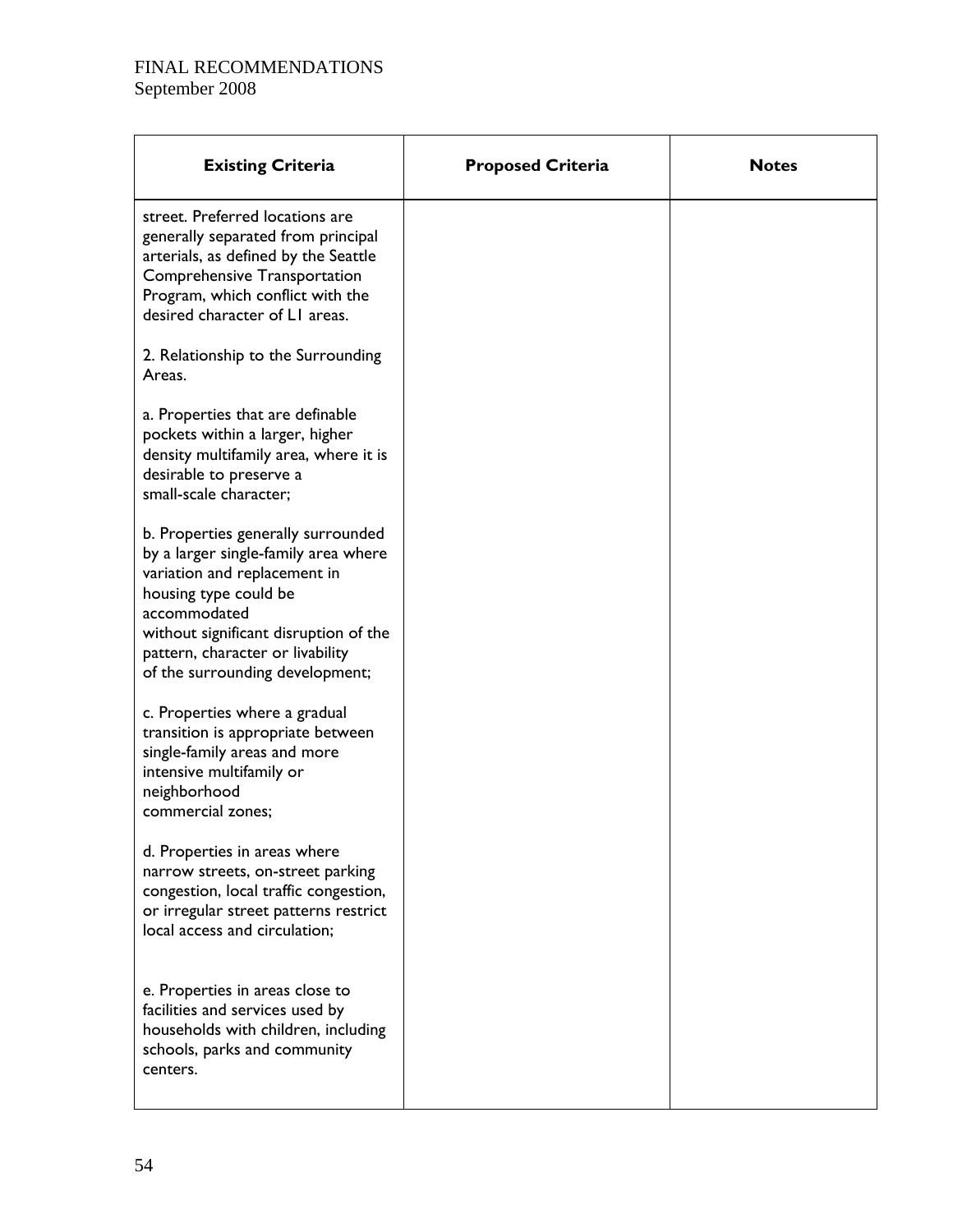| <b>Existing Criteria</b>                                                                                                                                                                                                                                                                                                                                                                                                                                                          | <b>Proposed Criteria</b>                                                                                                                                                                                                                                                                                                                                                                                                          | <b>Notes</b>                                                                                                                                                                                                                                                                                                                                                                                                                                                                         |
|-----------------------------------------------------------------------------------------------------------------------------------------------------------------------------------------------------------------------------------------------------------------------------------------------------------------------------------------------------------------------------------------------------------------------------------------------------------------------------------|-----------------------------------------------------------------------------------------------------------------------------------------------------------------------------------------------------------------------------------------------------------------------------------------------------------------------------------------------------------------------------------------------------------------------------------|--------------------------------------------------------------------------------------------------------------------------------------------------------------------------------------------------------------------------------------------------------------------------------------------------------------------------------------------------------------------------------------------------------------------------------------------------------------------------------------|
| C. Areas zoned single family<br>meeting the locational criteria for<br>single-family designation may be<br>rezoned to LI only when the<br>provisions of Section 23.34.010B<br>are met.                                                                                                                                                                                                                                                                                            |                                                                                                                                                                                                                                                                                                                                                                                                                                   |                                                                                                                                                                                                                                                                                                                                                                                                                                                                                      |
|                                                                                                                                                                                                                                                                                                                                                                                                                                                                                   | 23.34.018 Lowrise 2 (L2) zone, function and locational criteria.                                                                                                                                                                                                                                                                                                                                                                  |                                                                                                                                                                                                                                                                                                                                                                                                                                                                                      |
| A. Function. The intent of the<br>Lowrise 2 zone is to encourage a<br>variety of multifamily housing types<br>with less emphasis than the Lowrise<br>I zone on ground-related units,<br>while remaining at a scale<br>compatible with single-family<br>structures.                                                                                                                                                                                                                | A. Function. To provide<br>opportunities for moderate density<br>multifamily housing, such as<br>townhouse and stacked flat<br>developments, at a scale and<br>character compatible with other<br>lower density single family and<br>multifamily zones, that may serve<br>to provide a transition between<br>zones of different scales and<br>intensities.                                                                        | Function statements are<br>updated to be consistent<br>with those for other<br>zones. Multifamily zone<br>functions are more<br>succinctly described and<br>the overall intent in<br>maintained.                                                                                                                                                                                                                                                                                     |
| B. Locational Criteria. Lowrise 2<br>zone designation is most<br>appropriate in areas generally<br>characterized by the following:<br>I. Development Characteristics of<br>the Areas.<br>a. Areas that feature a mix of single-<br>family structures and small to<br>medium multifamily structures<br>generally occupying one (1) or two<br>(2) lots, with heights generally less<br>than thirty (30) feet;<br>b. Areas suitable for multifamily<br>development where topographic | B. Locational Criteria. The L2 zone<br>is most appropriate on land that is<br>generally characterized by the<br>following conditions:<br>1. A mix of small to medium scale<br>multifamily structures generally<br>occupying not more than one or<br>two lots;<br>2. Local access and circulation<br>conditions that can accommodate a<br>modest increase in density to that<br>permitted in L2;<br>3. Areas where a transition is | Locational criteria are<br>updated to allow flexibility<br>to rezone property to<br>better achieve City and<br>neighborhood goals, as<br>opposed to simply reflect<br>existing development.<br>New text also strengthens<br>the relationship between<br>multifamily zones and the<br>City's growth management<br>strategy directing future<br>growth to urban centers<br>and villages by linking the<br>intensity of the multifamily<br>zone to the intended<br>development in urban |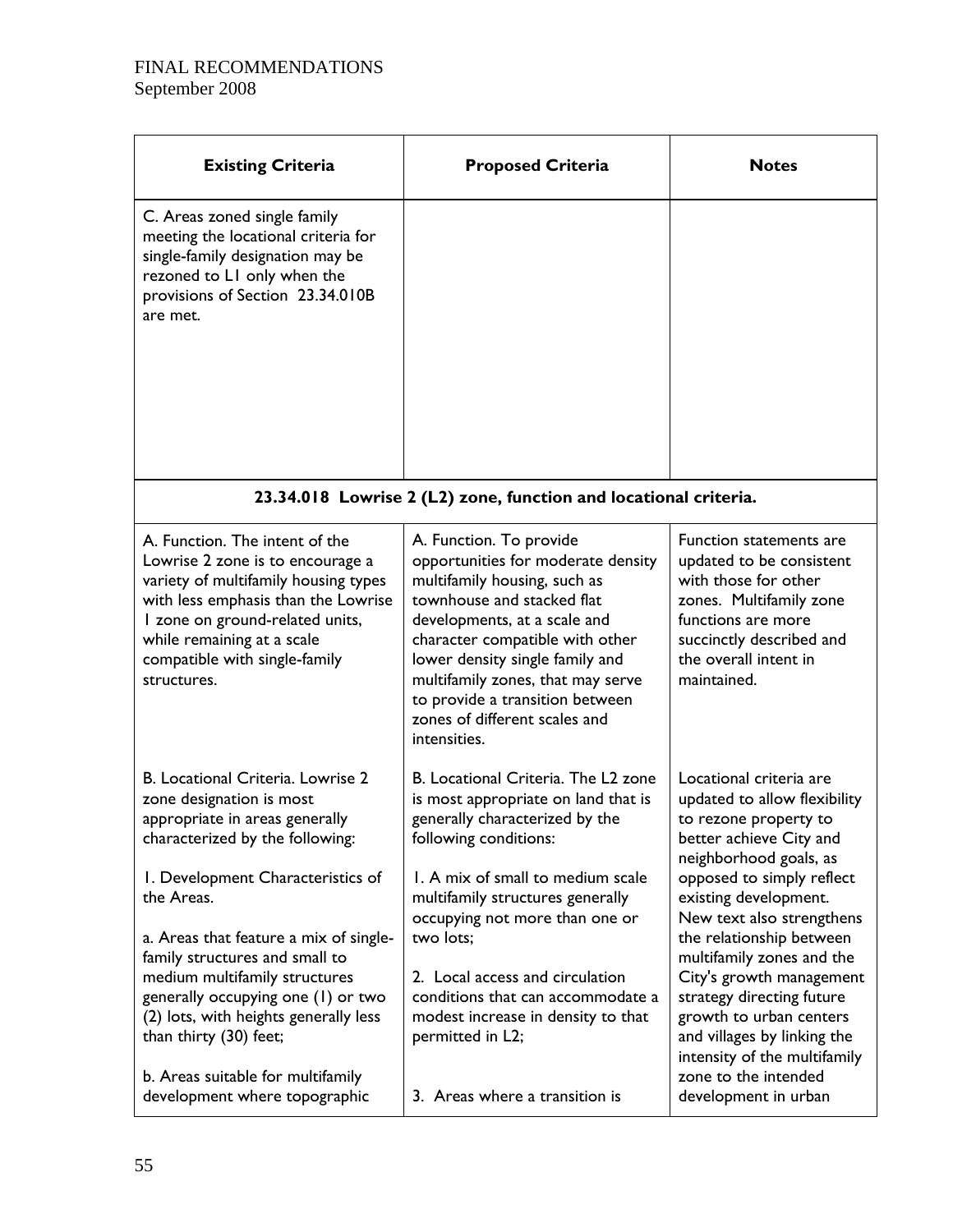| <b>Existing Criteria</b>                                                                                                                                                                                                                                                                                                                                                                                                                                                                                                                                                                                                                                                                                                                                                                                                                                                                                                                                                                                                                                                                                                                                                                                                          | <b>Proposed Criteria</b>                                                                                                                                                                                                                                                                                                                                                                                                                                                                    | <b>Notes</b>                                                            |
|-----------------------------------------------------------------------------------------------------------------------------------------------------------------------------------------------------------------------------------------------------------------------------------------------------------------------------------------------------------------------------------------------------------------------------------------------------------------------------------------------------------------------------------------------------------------------------------------------------------------------------------------------------------------------------------------------------------------------------------------------------------------------------------------------------------------------------------------------------------------------------------------------------------------------------------------------------------------------------------------------------------------------------------------------------------------------------------------------------------------------------------------------------------------------------------------------------------------------------------|---------------------------------------------------------------------------------------------------------------------------------------------------------------------------------------------------------------------------------------------------------------------------------------------------------------------------------------------------------------------------------------------------------------------------------------------------------------------------------------------|-------------------------------------------------------------------------|
| conditions and the presence of<br>views make it desirable to limit<br>height and building bulk to retain<br>views from within the zone;                                                                                                                                                                                                                                                                                                                                                                                                                                                                                                                                                                                                                                                                                                                                                                                                                                                                                                                                                                                                                                                                                           | appropriate between lower density<br>multifamily zones and higher<br>density multifamily or<br>neighborhood commercial zones;                                                                                                                                                                                                                                                                                                                                                               | villages and centers and<br>other characteristics<br>where appropriate. |
| c. Areas occupied by a substantial<br>amount of multifamily development<br>where factors such as narrow<br>streets, on-street parking<br>congestion, local traffic congestion,<br>lack of alleys and irregular street<br>patterns<br>restrict local access and circulation<br>and make an intermediate intensity<br>of development desirable.<br>2. Relationship to the Surrounding<br>Areas.<br>a. Properties that are well-suited to<br>multifamily development, but<br>where adjacent single-family areas<br>make a transitional scale of<br>development desirable. It is<br>desirable that there be a well-<br>defined edge such as an arterial,<br>open space, change in block pattern,<br>topographic change or other<br>significant feature providing physical<br>separation from the single-family<br>area. However, this is not a<br>necessary condition where existing<br>moderate scale multifamily<br>structures have already established<br>the scale relationship with abutting<br>single-family areas;<br>b. Properties that are definable<br>pockets within a more intensive<br>area, where it is desirable to<br>preserve a smaller scale character<br>and mix of densities;<br>c. Properties in areas otherwise | 4. Areas with a well-defined edge<br>such as an arterial, open space,<br>change in block pattern,<br>topographic change or other<br>significant feature that provides<br>separation from abutting single<br>family zoned areas;<br>5. Areas where narrow streets,<br>on-street parking congestion, local<br>traffic congestion, lack of alleys and<br>irregular street patterns restrict<br>local access and circulation and<br>make designations more intensive<br>than L2 less desirable. |                                                                         |
| suitable for higher density                                                                                                                                                                                                                                                                                                                                                                                                                                                                                                                                                                                                                                                                                                                                                                                                                                                                                                                                                                                                                                                                                                                                                                                                       |                                                                                                                                                                                                                                                                                                                                                                                                                                                                                             |                                                                         |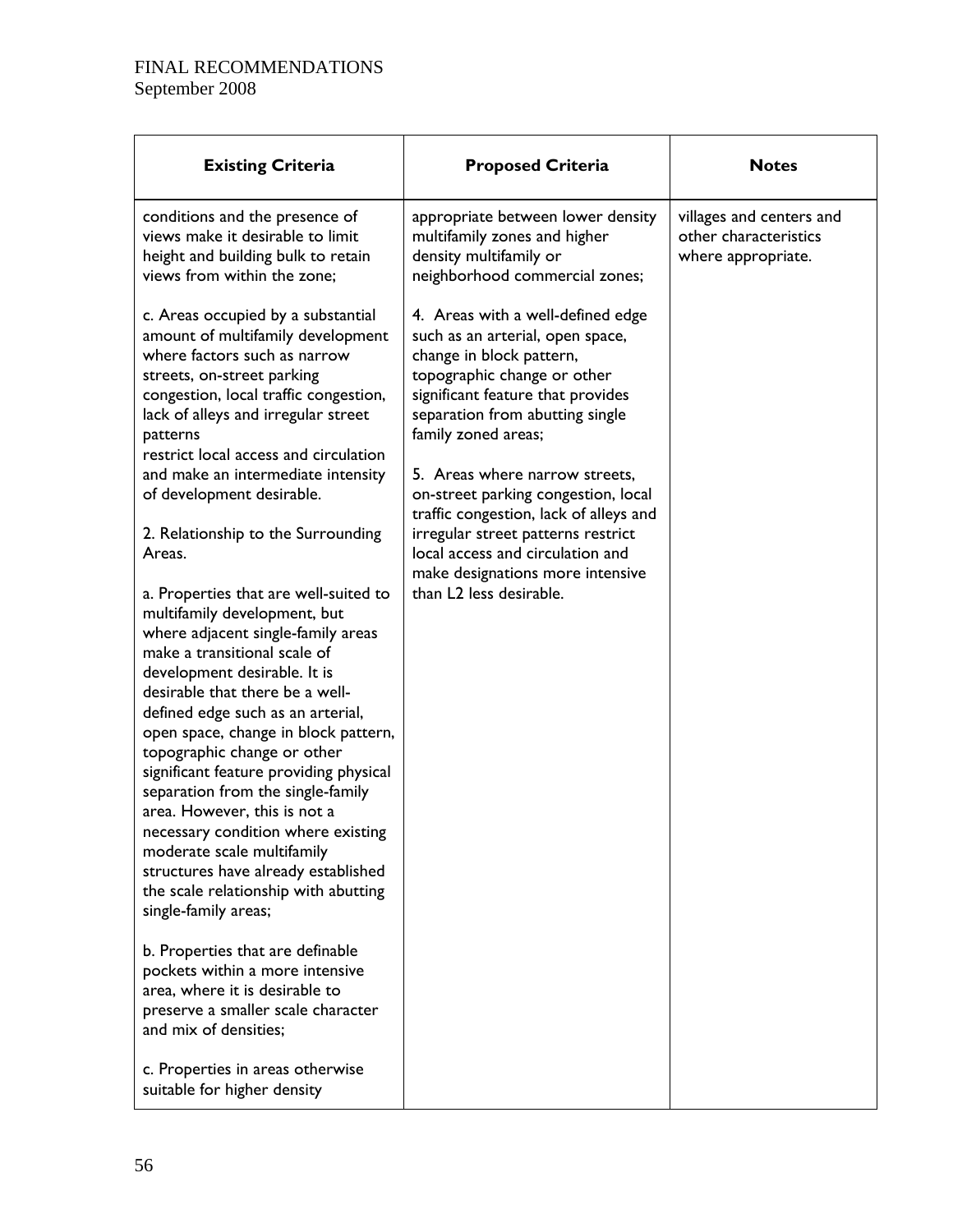| <b>Existing Criteria</b>                                                                                                                                                                                                                                                                                                                                                  | <b>Proposed Criteria</b>                                                                                                                                                                                                                                                                                                                                                                                                        | <b>Notes</b>                                                                                                                                                                                                                                                                                                                                                          |
|---------------------------------------------------------------------------------------------------------------------------------------------------------------------------------------------------------------------------------------------------------------------------------------------------------------------------------------------------------------------------|---------------------------------------------------------------------------------------------------------------------------------------------------------------------------------------------------------------------------------------------------------------------------------------------------------------------------------------------------------------------------------------------------------------------------------|-----------------------------------------------------------------------------------------------------------------------------------------------------------------------------------------------------------------------------------------------------------------------------------------------------------------------------------------------------------------------|
| multifamily development but where<br>it is desirable to limit building height<br>and bulk to protect views from<br>uphill areas or from public open<br>spaces and scenic routes;<br>d. Properties where vehicular<br>access to the area does not require<br>travel on "residential access streets"<br>in less intensive residential zones.                                |                                                                                                                                                                                                                                                                                                                                                                                                                                 |                                                                                                                                                                                                                                                                                                                                                                       |
|                                                                                                                                                                                                                                                                                                                                                                           | 23.34.020 Lowrise 3 (L3) zones, function and locational criteria.                                                                                                                                                                                                                                                                                                                                                               |                                                                                                                                                                                                                                                                                                                                                                       |
| A. Function. An area that provides<br>moderate scale multifamily housing<br>opportunities in multifamily<br>neighborhoods where it is desirable<br>to limit development to infill<br>projects and conversions<br>compatible with the existing mix of<br>houses and small to moderate scale<br>apartment structures.                                                       | A. Function. To provide<br>opportunities for a range of<br>multifamily housing types in existing<br>multifamily neighborhoods with a<br>mix of small to moderate scale<br>residential structures or to<br>accommodate redevelopment in<br>areas within urban centers and<br>urban villages where it is desirable<br>to establish multifamily<br>neighborhoods of moderate scale<br>and density.                                 | Function statements are<br>updated to be consistent<br>with those for other<br>zones. Multifamily zone<br>functions are more<br>succinctly described and<br>the overall intent in<br>maintained.                                                                                                                                                                      |
| B. Locational Criteria.<br>I. Threshold Conditions. Subject to<br>subsection B2 of this section,<br>properties that may be considered<br>for an L3 designation are limited to<br>the following:<br>a. Properties already zoned L3;<br>b. Properties in areas already<br>developed predominantly to the<br>permitted L3 density and where L3<br>scale is well established; | B. Locational Criteria. The L3 zone<br>is most appropriate on land not<br>subject to subsection C, and that is<br>generally characterized by the<br>following conditions:<br>I. Adjacency to neighborhood<br>commercial areas with comparable<br>height and scale, or where a<br>transition in scale between areas of<br>larger multifamily and/or<br>commercial structures and smaller<br>multifamily structures is desirable; | Locational criteria are<br>updated to allow flexibility<br>to rezone property to<br>better achieve City and<br>neighborhood goals, as<br>opposed to simply reflect<br>existing development.<br>New text also strengthens<br>the relationship between<br>multifamily zones and the<br>City's growth management<br>strategy directing future<br>growth to urban centers |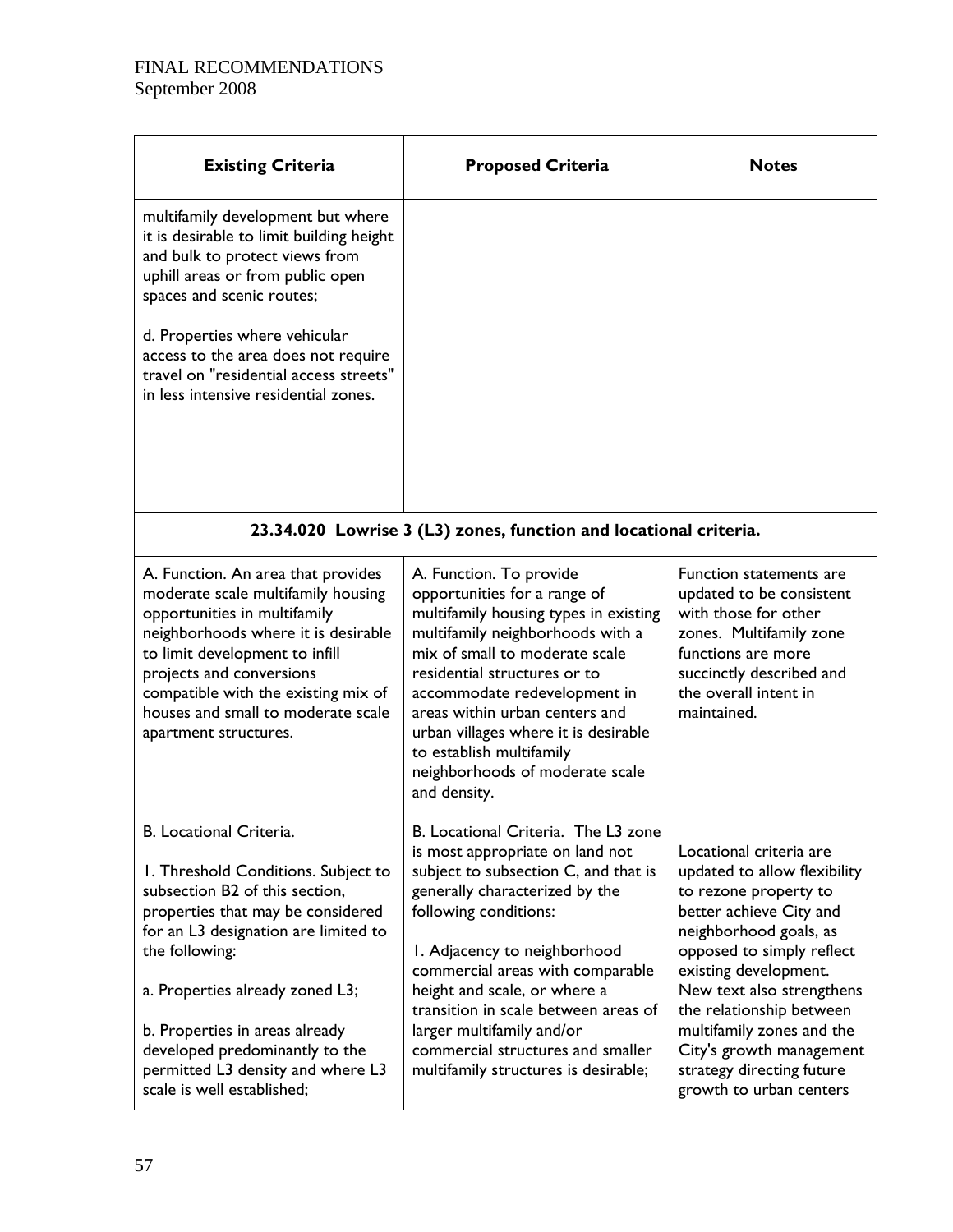| <b>Existing Criteria</b>                                                                                                                                                                                                                                                                                                                                                                                                                                                                                                                                                                                                                                                                                                                                                                                                                                                                                                                                                                                                                                                                                                                                                                                                                                                                                                | <b>Proposed Criteria</b>                                                                                                                                                                                                                                                                                                                                                                                                                                                                                                                                                                                                                                                                                                                                                                                                                                                                                                                                                                                                                                                                           | <b>Notes</b>                                                                                                                                                                           |
|-------------------------------------------------------------------------------------------------------------------------------------------------------------------------------------------------------------------------------------------------------------------------------------------------------------------------------------------------------------------------------------------------------------------------------------------------------------------------------------------------------------------------------------------------------------------------------------------------------------------------------------------------------------------------------------------------------------------------------------------------------------------------------------------------------------------------------------------------------------------------------------------------------------------------------------------------------------------------------------------------------------------------------------------------------------------------------------------------------------------------------------------------------------------------------------------------------------------------------------------------------------------------------------------------------------------------|----------------------------------------------------------------------------------------------------------------------------------------------------------------------------------------------------------------------------------------------------------------------------------------------------------------------------------------------------------------------------------------------------------------------------------------------------------------------------------------------------------------------------------------------------------------------------------------------------------------------------------------------------------------------------------------------------------------------------------------------------------------------------------------------------------------------------------------------------------------------------------------------------------------------------------------------------------------------------------------------------------------------------------------------------------------------------------------------------|----------------------------------------------------------------------------------------------------------------------------------------------------------------------------------------|
| c. Properties within an urban center<br>or village, except in the<br>Wallingford Residential Urban<br>Village, in the Eastlake Residential<br>Urban Village, in the Upper Queen<br>Anne Residential Urban Village, in<br>the Morgan Junction Residential<br>Urban Village, in the Lake City Hub<br>Urban Village, in the Bitter Lake<br>Village Hub Urban Village, or in the<br>Admiral Residential Urban Village;<br>or<br>d. Properties located in the<br>Delridge Neighborhood<br>Revitalization Area, as shown in<br>Exhibit 23.34.020 A provided that<br>the L3 zone<br>designation would facilitate a mixed-<br>income housing development<br>initiated by a public agency or the<br>Seattle Housing Authority; a<br>property use and development<br>agreement is executed subject to<br>the<br>provisions of SMC Chapter 23.76 as<br>a condition to any rezone; and the<br>development would serve a broad<br>public purpose.<br>2. Properties designated as<br>environmentally critical may not be<br>rezoned to an L3 designation, and<br>may remain L3 only in areas<br>predominantly developed to the<br>intensity of the L3 zone.<br>3. Other Criteria. The Lowrise 3<br>zone designation is most<br>appropriate in areas generally<br>characterized by the following:<br>a. Development Characteristics of | 2. Alley access to sites is preferred,<br>and street widths should be<br>sufficient for two way traffic and<br>parking along at least one curb;<br>3. Well served by public transit<br>with direct access to arterial<br>streets that can accommodate<br>anticipated vehicular circulation so<br>that traffic is not required to use<br>streets that pass through lower<br>density residential zones;<br>4. In close proximity, generally one<br>half (1/2) mile, and with pedestrian<br>connections to neighborhood<br>services.<br>C. Land zoned a less intensive<br>designation within the following<br>areas may not be rezoned to L3:<br>1. The following urban villages:<br>Admiral, Eastlake, Lake City,<br>Morgan Junction, Upper Queen<br>Anne, or Wallingford;<br>2. The Delridge Neighborhood<br>Revitalization Area, as shown in<br>Exhibit 23.34.020 A, unless the L3<br>zone would facilitate a mixed-<br>income housing development<br>initiated by a public agency and a<br>property use and a development<br>agreement is executed subject to<br>the provisions of Chapter 23.76. | and villages by linking the<br>intensity of the multifamily<br>zone to the intended<br>development in urban<br>villages and centers and<br>other characteristics<br>where appropriate. |
| the Area.                                                                                                                                                                                                                                                                                                                                                                                                                                                                                                                                                                                                                                                                                                                                                                                                                                                                                                                                                                                                                                                                                                                                                                                                                                                                                                               |                                                                                                                                                                                                                                                                                                                                                                                                                                                                                                                                                                                                                                                                                                                                                                                                                                                                                                                                                                                                                                                                                                    |                                                                                                                                                                                        |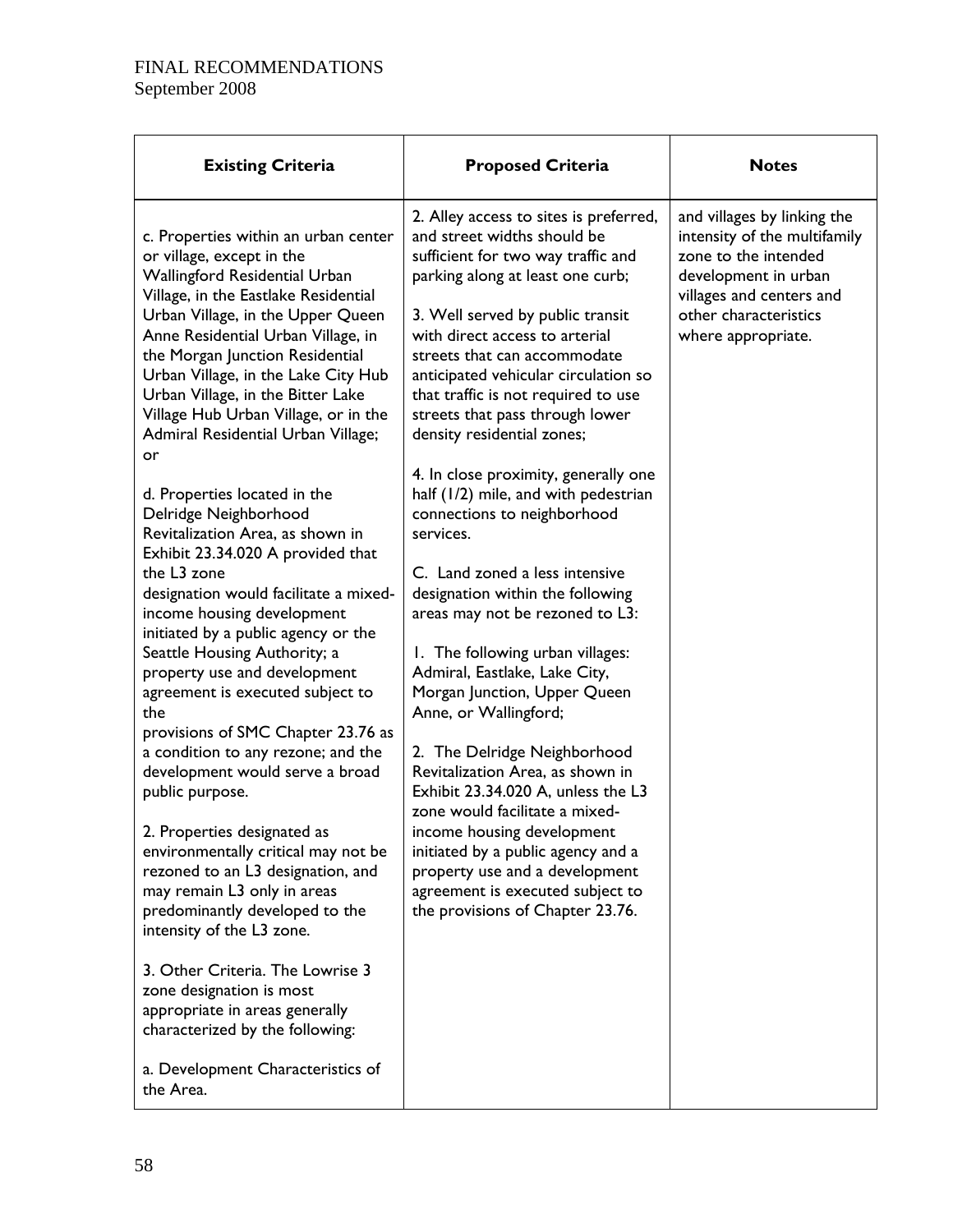| <b>Existing Criteria</b>                                                                                                                                                                                                                                                                                                                                                                                                                                                                                   | <b>Proposed Criteria</b> | <b>Notes</b> |
|------------------------------------------------------------------------------------------------------------------------------------------------------------------------------------------------------------------------------------------------------------------------------------------------------------------------------------------------------------------------------------------------------------------------------------------------------------------------------------------------------------|--------------------------|--------------|
| $(1)$ Either:                                                                                                                                                                                                                                                                                                                                                                                                                                                                                              |                          |              |
| (a) Areas that are already<br>developed predominantly to the<br>permitted L3 density and where L3<br>scale is well established,                                                                                                                                                                                                                                                                                                                                                                            |                          |              |
| (b) Areas that are within an urban<br>center or urban village, except in<br>the Wallingford Residential Urban<br>Village, in the Eastlake Residential<br>Urban Village, in the Upper Queen<br>Anne Residential Urban Village, in<br>the Morgan Junction Residential<br>Urban Village, in the Lake City Hub<br>Urban Village, in the Bitter Lake<br>Village Hub Urban Village, or in the<br>Admiral Residential Urban Village;<br>or                                                                        |                          |              |
| (c) Areas that are located within<br>the Delridge Neighborhood<br>Revitalization Area, as shown in<br>Exhibit 23.34.020 A provided that<br>the L3 zone designation would<br>facilitate a mixed-income housing<br>development initiated by a public<br>agency or the Seattle Housing<br>Authority; a property use and<br>development agreement is executed<br>subject to the provisions of SMC<br>Chapter 23.76 as a condition to any<br>rezone; and the development would<br>serve a broad public purpose. |                          |              |
| (2) Areas where the street pattern<br>provides for adequate vehicular<br>circulation and access to sites.<br>Locations with alleys are preferred.<br>Street widths should be sufficient<br>for two (2) way traffic and parking<br>along at least one (1) curbside.<br>b. Relationship to the Surrounding                                                                                                                                                                                                   |                          |              |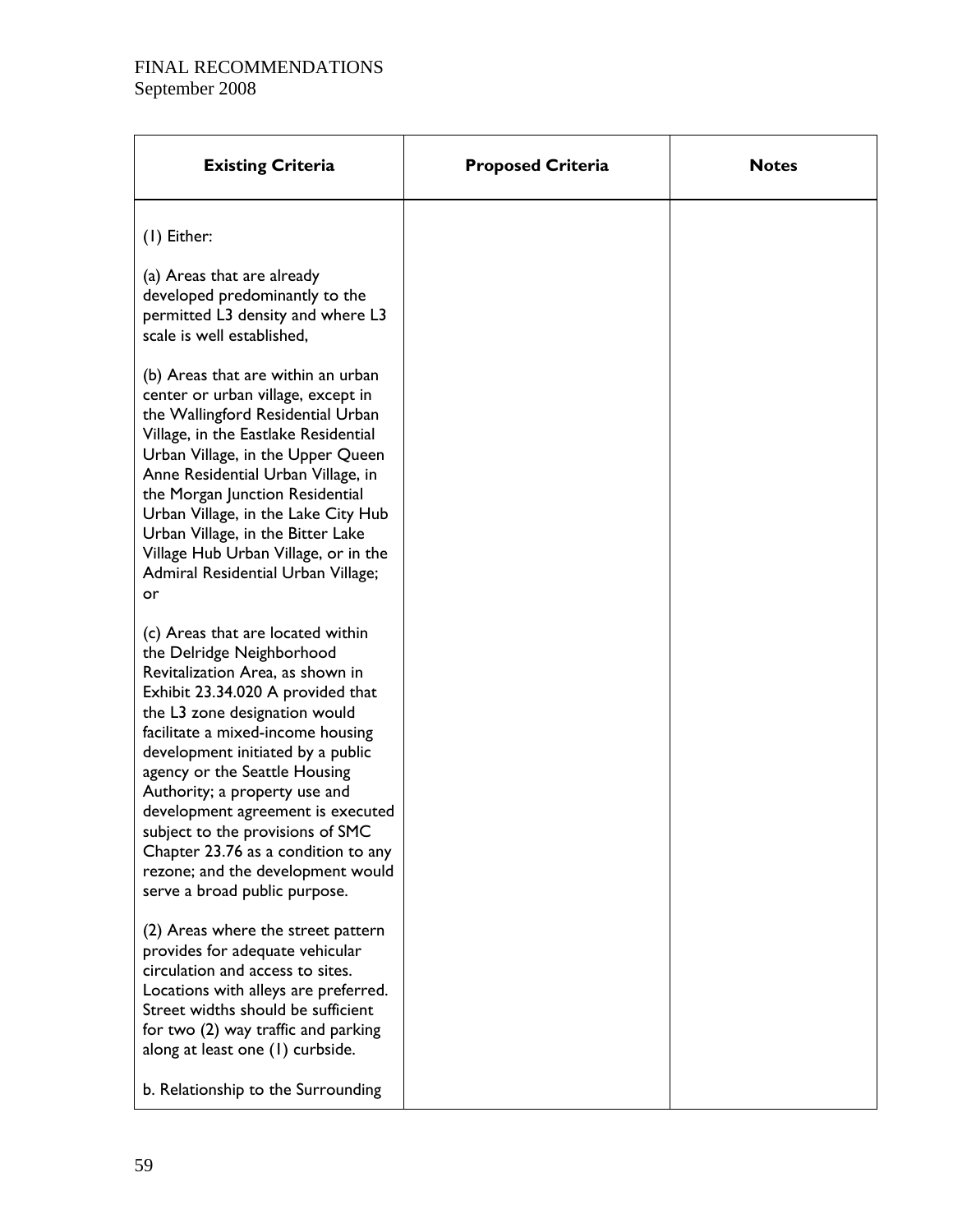| <b>Existing Criteria</b>                                                                                                                                                                                                                                                  | <b>Proposed Criteria</b> | <b>Notes</b> |
|---------------------------------------------------------------------------------------------------------------------------------------------------------------------------------------------------------------------------------------------------------------------------|--------------------------|--------------|
| Areas.                                                                                                                                                                                                                                                                    |                          |              |
| (1) Properties in areas that are well<br>served by public transit and<br>have direct access to arterials, so<br>that vehicular traffic is not<br>required to use streets that pass<br>through less intensive residential<br>zones;                                        |                          |              |
| (2) Properties in areas with<br>significant topographic breaks,<br>major arterials or open space that<br>provide sufficient transition to LDT<br>or LI multifamily development;                                                                                           |                          |              |
| (3) Properties in areas with existing<br>multifamily zoning with close<br>proximity and pedestrian<br>connections to neighborhood<br>services, public<br>open spaces, schools and other<br>residential amenities;                                                         |                          |              |
| (4) Properties that are adjacent to<br>business and commercial areas with<br>comparable height and bulk, or<br>where a transition in scale between<br>areas of larger multifamily and/or<br>commercial structures and smaller<br>multifamily development is<br>desirable. |                          |              |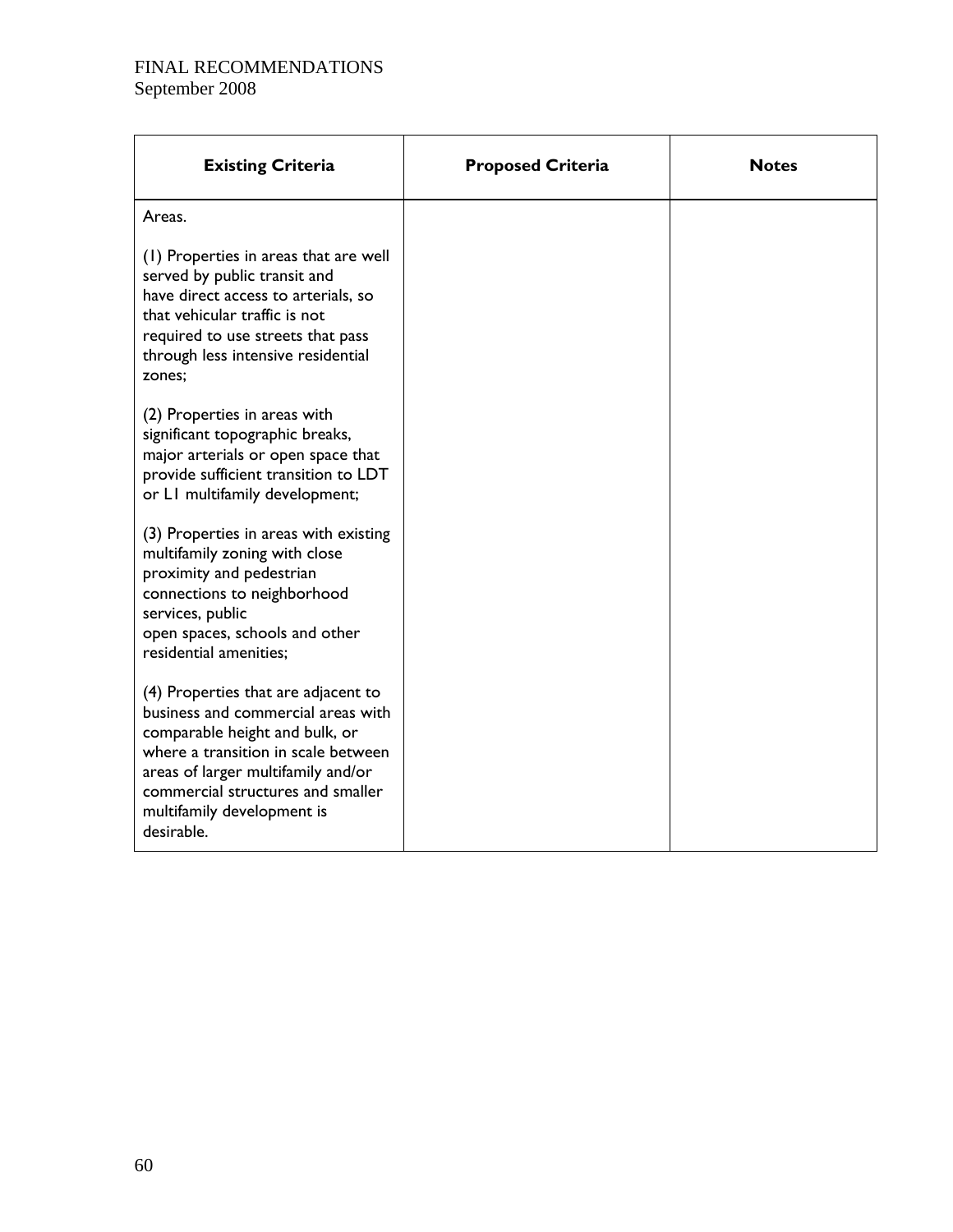| <b>Existing Criteria</b>                                                                                                                                                                                                                                                                                                                                                                                                   | <b>Proposed Criteria</b>                                                                                                                                                                                                                                                                                                                                                                                            | <b>Notes</b>                                                                                                                                                                                          |  |  |
|----------------------------------------------------------------------------------------------------------------------------------------------------------------------------------------------------------------------------------------------------------------------------------------------------------------------------------------------------------------------------------------------------------------------------|---------------------------------------------------------------------------------------------------------------------------------------------------------------------------------------------------------------------------------------------------------------------------------------------------------------------------------------------------------------------------------------------------------------------|-------------------------------------------------------------------------------------------------------------------------------------------------------------------------------------------------------|--|--|
|                                                                                                                                                                                                                                                                                                                                                                                                                            | 23.34.024 Midrise (MR) zone, function and locational criteria.                                                                                                                                                                                                                                                                                                                                                      |                                                                                                                                                                                                       |  |  |
| A. Function. An area that provides<br>concentrations of housing in<br>desirable, pedestrian-oriented urban<br>neighborhoods having convenient<br>access to regional transit stations,<br>where the mix of activity provides<br>convenient access to a full range of<br>residential services and<br>amenities, and opportunities for<br>people to live within walking<br>distance of employment.<br>B. Locational Criteria. | A. Function. To concentrate<br>higher-density housing in<br>pedestrian-oriented urban<br>neighborhoods having convenient<br>pedestrian access to regional<br>transit, a wide range of services and<br>amenities, and employment centers.<br>B. Locational Criteria. The MR<br>zone is most appropriate on land<br>within urban centers or hub urban<br>villages that is generally<br>characterized by the following | Function statements are<br>updated to be consistent<br>with those for other<br>zones. Multifamily zone<br>functions are more<br>succinctly described and<br>the overall intent in<br>maintained.      |  |  |
| I. Threshold Conditions. Subject to<br>subsection B2 of this section,<br>properties that may be considered<br>for a Midrise designation are limited<br>to the following:                                                                                                                                                                                                                                                   | conditions:<br>1. Adjacency to business and<br>commercial areas where<br>comparable height and scale is<br>allowed;                                                                                                                                                                                                                                                                                                 | Locational criteria are<br>updated to allow flexibility<br>to rezone property to<br>better achieve City and<br>neighborhood goals, as<br>opposed to simply reflect<br>existing development.           |  |  |
| a. Properties already zoned Midrise;<br>b. Properties in areas already<br>developed predominantly to the<br>intensity permitted by the Midrise<br>zone; or                                                                                                                                                                                                                                                                 | 2. Access to regional transit service<br>is good to excellent and street<br>capacity is able to accommodate<br>vehicular circulation that may result<br>from higher density multifamily<br>development;                                                                                                                                                                                                             | New text also strengthens<br>the relationship between<br>multifamily zones and the<br>City's growth management<br>strategy directing future<br>growth to urban centers<br>and villages by linking the |  |  |
| c. Properties within an urban<br>center, the village core of a hub<br>urban village, or a residential urban<br>village, where a neighborhood plan<br>adopted or amended by the City<br>Council after January 1, 1995<br>indicates<br>that the area is appropriate for a<br>Midrise zone designation.                                                                                                                       | 3. Convenient pedestrian<br>connections to major employment<br>centers and open space and<br>recreational facilities.                                                                                                                                                                                                                                                                                               | intensity of the multifamily<br>zone to the intended<br>development in urban<br>villages and centers and<br>other characteristics<br>where appropriate.                                               |  |  |
| 2. Environmentally Critical Areas.<br>Properties designated as<br>environmentally critical may not be<br>rezoned to a Midrise designation,<br>and may remain Midrise only in                                                                                                                                                                                                                                               |                                                                                                                                                                                                                                                                                                                                                                                                                     |                                                                                                                                                                                                       |  |  |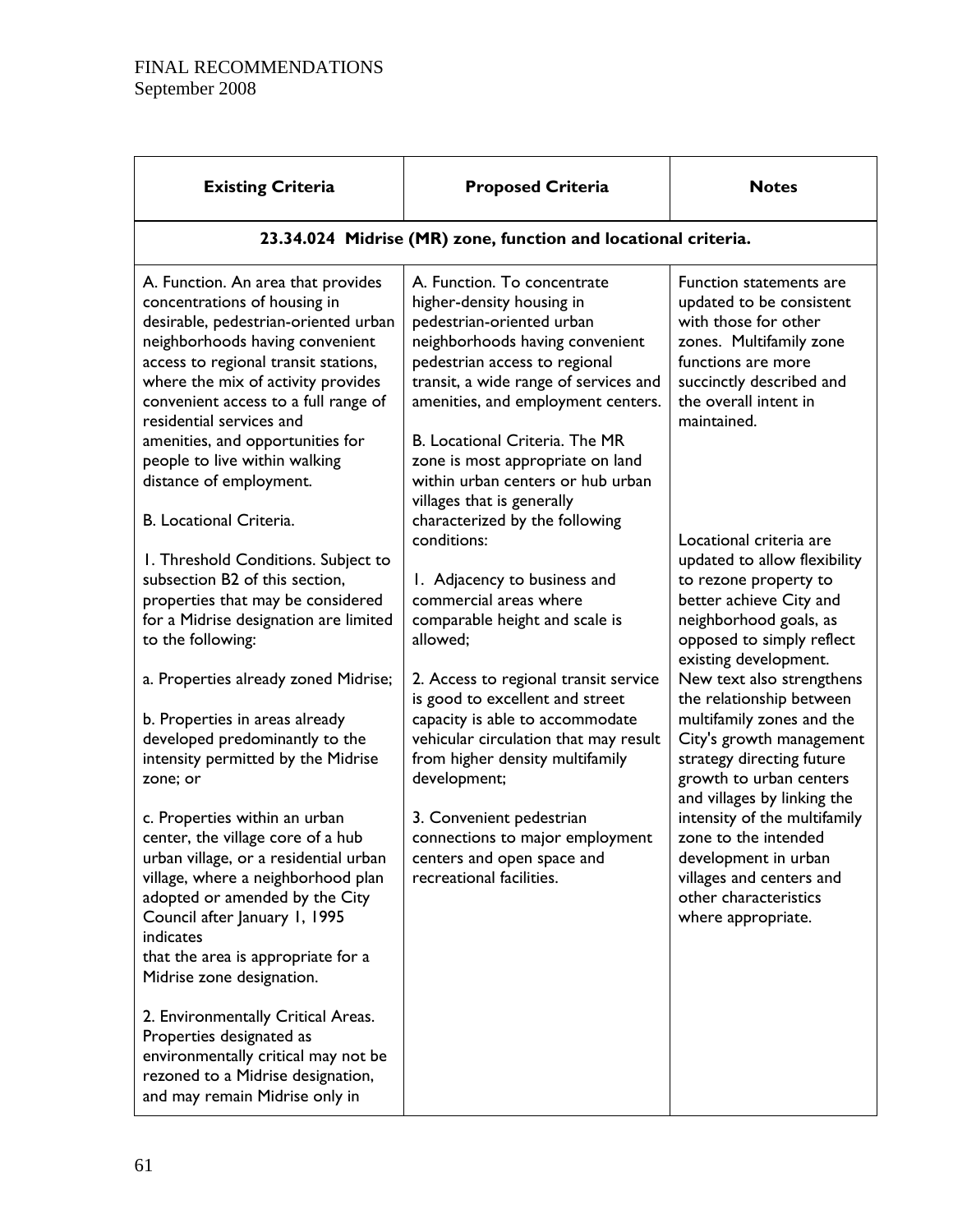| <b>Existing Criteria</b>                                                                                                                                                                                                                                                                                  | <b>Proposed Criteria</b> | <b>Notes</b> |
|-----------------------------------------------------------------------------------------------------------------------------------------------------------------------------------------------------------------------------------------------------------------------------------------------------------|--------------------------|--------------|
| areas predominantly developed to<br>the                                                                                                                                                                                                                                                                   |                          |              |
| intensity of the Midrise zone.                                                                                                                                                                                                                                                                            |                          |              |
| 3. Other Criteria. The Midrise zone<br>designation is most appropriate in<br>areas generally characterized by the<br>following:                                                                                                                                                                           |                          |              |
| a. Either:                                                                                                                                                                                                                                                                                                |                          |              |
| (1) Areas that are developed<br>predominantly to the intensity<br>permitted by the Midrise zone, or                                                                                                                                                                                                       |                          |              |
| (2) Areas that are within an urban<br>center, the village core of a hub<br>urban village, or a residential urban<br>village, where a neighborhood plan<br>adopted or amended by the City<br>Council after January 1, 1995<br>indicates that the area is<br>appropriate for a Midrise zone<br>designation; |                          |              |
| b. Properties that are adjacent to<br>business and commercial areas with<br>comparable height and bulk;                                                                                                                                                                                                   |                          |              |
| c. Properties in areas that are<br>served by major arterials and where<br>transit service is good to excellent<br>and street capacity could absorb the<br>traffic generated by midrise<br>development;                                                                                                    |                          |              |
| d. Properties in areas that are in<br>close proximity to major<br>employment centers;<br>e. Properties in areas that are in<br>close proximity to open space and<br>recreational facilities;                                                                                                              |                          |              |
| f. Properties in areas along arterials<br>where topographic changes                                                                                                                                                                                                                                       |                          |              |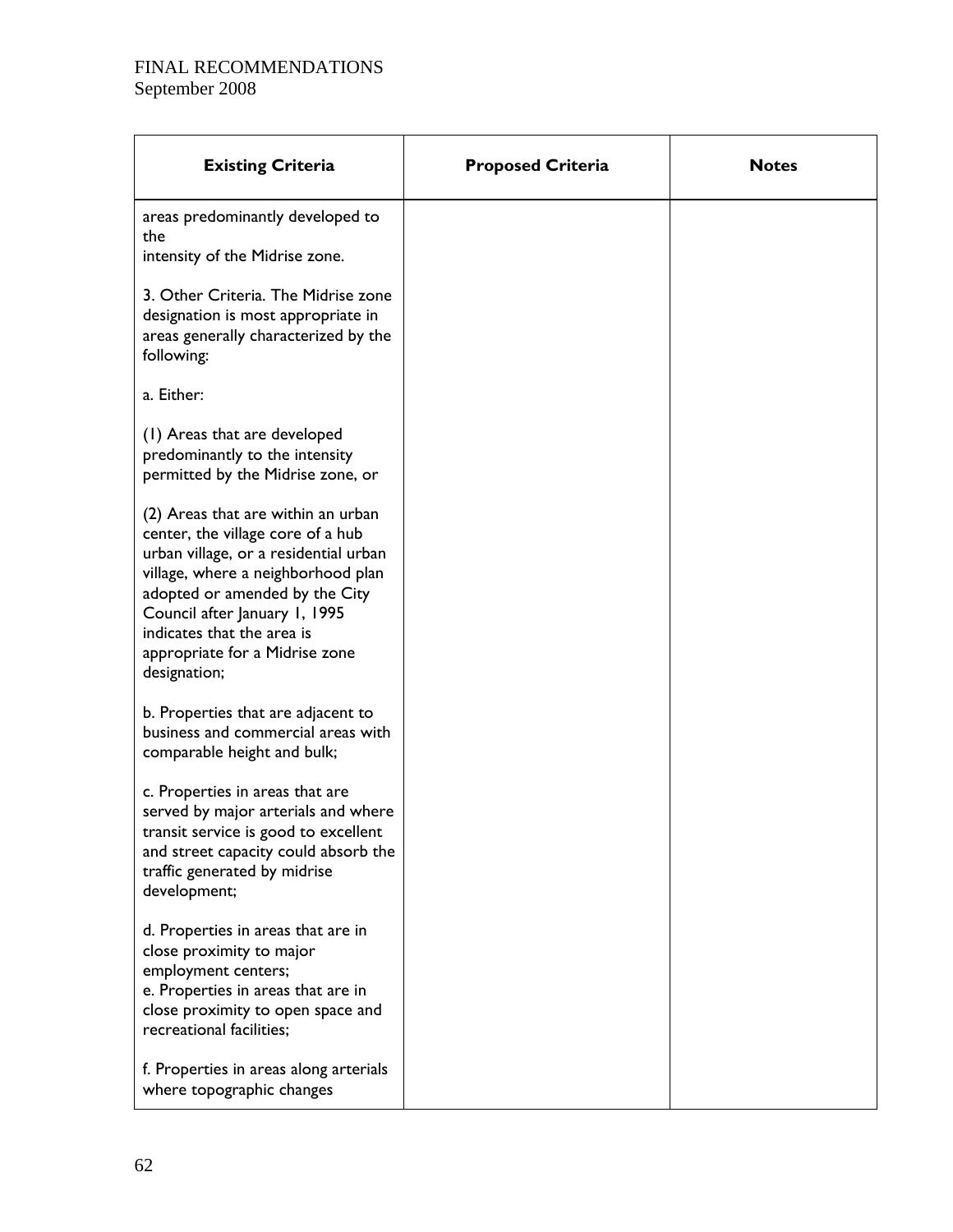| <b>Existing Criteria</b>                                                                                                                                                                                                                              | <b>Proposed Criteria</b>                                                                                                                                                                           | <b>Notes</b>                                                                                                                                             |
|-------------------------------------------------------------------------------------------------------------------------------------------------------------------------------------------------------------------------------------------------------|----------------------------------------------------------------------------------------------------------------------------------------------------------------------------------------------------|----------------------------------------------------------------------------------------------------------------------------------------------------------|
| either provide an edge or permit a<br>transition in scale with<br>surroundings;                                                                                                                                                                       |                                                                                                                                                                                                    |                                                                                                                                                          |
| g. Properties in flat areas where the<br>prevailing structure height is<br>greater than thirty-seven (37) feet<br>or where due to a mix of heights,<br>there is no established height<br>pattern;                                                     |                                                                                                                                                                                                    |                                                                                                                                                          |
| h. Properties in areas with<br>moderate slopes and views oblique<br>or parallel to the slope where the<br>height and bulk of existing<br>structures have already limited or<br>blocked views from within the<br>multifamily area<br>and upland areas; |                                                                                                                                                                                                    |                                                                                                                                                          |
| i. Properties in areas with steep<br>slopes and views perpendicular to<br>the slope where upland<br>developments are of sufficient<br>distance or height to retain their<br>views over the area designated for<br>the sixty (60) foot height limit;   |                                                                                                                                                                                                    |                                                                                                                                                          |
| j. Properties in areas where<br>topographic conditions allow the<br>bulk of the structure to be<br>obscured. Generally, these are<br>steep slopes, sixteen (16) percent<br>or more, with views perpendicular<br>to the slope.                         |                                                                                                                                                                                                    |                                                                                                                                                          |
|                                                                                                                                                                                                                                                       | 23.34.026 Midrise/85' (MR/85') zone, function and locational criteria.                                                                                                                             |                                                                                                                                                          |
| A. The Midrise/85' (MR/85') is most<br>appropriate in areas generally<br>characterized by the criteria<br>described for a rezone to Midrise in<br>Section 23.34.024.                                                                                  | A. Function. To encourage the<br>concentration of high density<br>residential development at<br>locations within easy walking<br>distance of a high capacity transit<br>station and to more easily | Function statements are<br>updated to be consistent<br>with those for other<br>zones. Multifamily zone<br>functions are more<br>succinctly described and |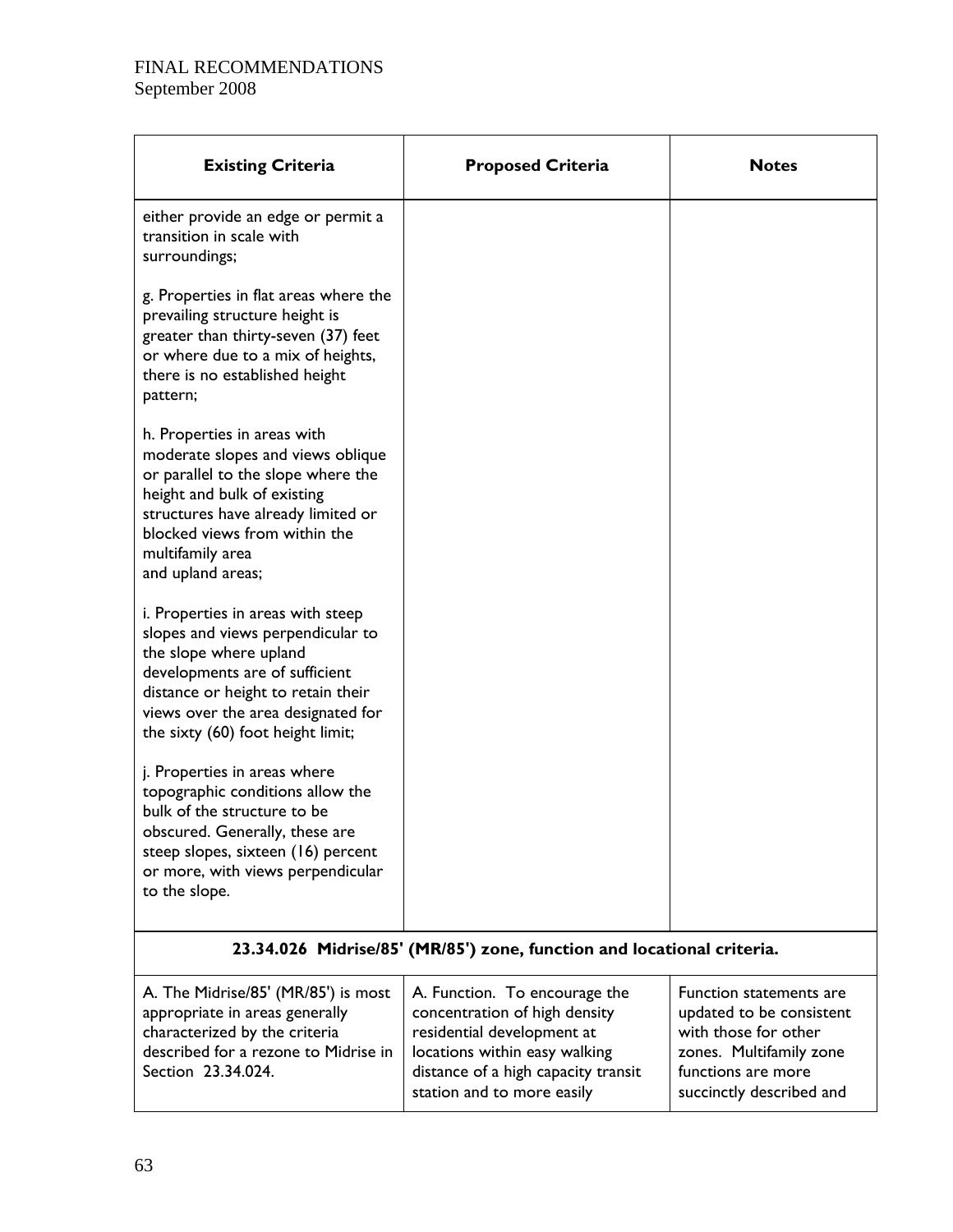| <b>Existing Criteria</b>                                                                                                                                                                                                                                                                   | <b>Proposed Criteria</b>                                                                                                                                                                                                                                                                     | <b>Notes</b>                                                                                                                                                                                |
|--------------------------------------------------------------------------------------------------------------------------------------------------------------------------------------------------------------------------------------------------------------------------------------------|----------------------------------------------------------------------------------------------------------------------------------------------------------------------------------------------------------------------------------------------------------------------------------------------|---------------------------------------------------------------------------------------------------------------------------------------------------------------------------------------------|
| B. In addition, the following shall<br>apply to designate an MR zone as<br>Midrise/85':                                                                                                                                                                                                    | accommodate street level uses by<br>providing flexibility for taller<br>multifamily structures up to eighty<br>five feet in height.                                                                                                                                                          | the overall intent in<br>maintained.                                                                                                                                                        |
| I. A neighborhood plan adopted by<br>the City Council shall have<br>designated the area as suitable for<br>Midrise zoning with an eighty-five<br>(85) foot height limit; and<br>2. A height of eighty-five (85) feet<br>could be accommodated without<br>significantly blocking views; and | B. Locational Criteria. In addition<br>to areas generally characterized by<br>the conditions applicable to MR<br>zones as provided in Section<br>23.34.024, the MR/85 zone is most<br>appropriate on land in urban<br>centers that is within 800 feet of a<br>high capacity transit station. | Locational criteria are<br>updated to allow flexibility<br>to rezone property to<br>better achieve City and<br>neighborhood goals, as<br>opposed to simply reflect<br>existing development. |
| 3. The development permitted by<br>the zone would not exceed the<br>service capacities which exist in the<br>area, including transit service,<br>parking, and sewers; and                                                                                                                  |                                                                                                                                                                                                                                                                                              | New text also strengthens<br>the relationship between<br>multifamily zones and the<br>City's growth management<br>strategy directing future<br>growth to urban centers                      |
| 4. A gradual transition in height and<br>scale and level of activity<br>between zones is provided unless<br>major physical edges are present.<br>These edges may be the following:                                                                                                         |                                                                                                                                                                                                                                                                                              | and villages by linking the<br>intensity of the multifamily<br>zone to the intended<br>development in urban<br>villages and centers and<br>other characteristics                            |
| a. Natural features such as<br>topographic breaks, water bodies<br>and ravines,                                                                                                                                                                                                            |                                                                                                                                                                                                                                                                                              | where appropriate.                                                                                                                                                                          |
| b. Freeways, expressways, and<br>other major traffic arterials, and<br>railroad tracks,                                                                                                                                                                                                    |                                                                                                                                                                                                                                                                                              |                                                                                                                                                                                             |
| c. Street grid and block orientation,<br>or                                                                                                                                                                                                                                                |                                                                                                                                                                                                                                                                                              |                                                                                                                                                                                             |
| d. Significant open space and<br>greenspaces.                                                                                                                                                                                                                                              |                                                                                                                                                                                                                                                                                              |                                                                                                                                                                                             |
|                                                                                                                                                                                                                                                                                            |                                                                                                                                                                                                                                                                                              |                                                                                                                                                                                             |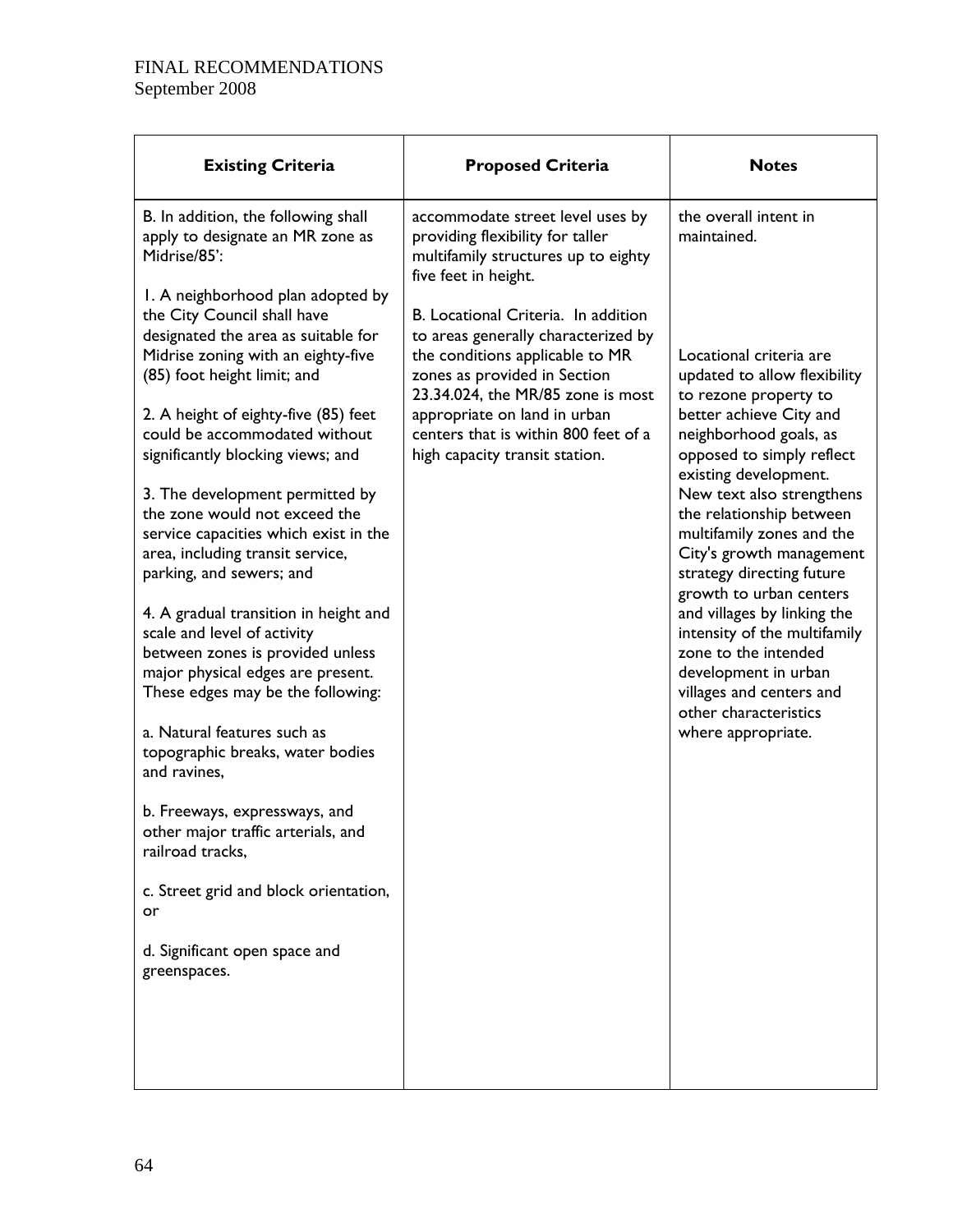| <b>Proposed Criteria</b>                                                                                                                                                                                                                                                                                                                          | <b>Notes</b>                                                                                                                                                                                                                                         |  |
|---------------------------------------------------------------------------------------------------------------------------------------------------------------------------------------------------------------------------------------------------------------------------------------------------------------------------------------------------|------------------------------------------------------------------------------------------------------------------------------------------------------------------------------------------------------------------------------------------------------|--|
| 23.34.028 Highrise (HR) zone, function and locational criteria.                                                                                                                                                                                                                                                                                   |                                                                                                                                                                                                                                                      |  |
| A. Function. To accommodate<br>residential towers that concentrate<br>the highest density multifamily<br>development in pedestrian-oriented<br>residential neighborhoods well-<br>served by regional transit and<br>within walking distance to<br>employment centers and a full<br>range of residential services and<br>amenities.                | Function statements are<br>updated to be consistent<br>with those for other<br>zones. Multifamily zone<br>functions are more<br>succinctly described and<br>the overall intent in<br>maintained.                                                     |  |
| B. Locational Criteria. The HR<br>zone is most appropriate in areas<br>generally characterized by the<br>following conditions:<br>I. Adjacent to the Downtown<br>Urban Center or centrally located<br>in other areas in close proximity to<br>major employment centers and<br>regional transit.                                                   | Locational criteria are<br>updated to allow flexibility<br>to rezone property to<br>better achieve City and<br>neighborhood goals, as<br>opposed to simply reflect<br>existing development.<br>New text also strengthens<br>the relationship between |  |
| 2. The presence of intervening MR<br>or NC zones allowing a moderating<br>scale of development that would<br>provide an appropriate transition<br>from Highrise residential tower<br>development to any lower density<br>and scale of development.                                                                                                | multifamily zones and the<br>City's growth management<br>strategy directing future<br>growth to urban centers<br>and villages by linking the<br>intensity of the multifamily<br>zone to the intended<br>development in urban                         |  |
| 3. The development pattern lacks<br>uniform scale and character,<br>allowing highrise tower<br>development to help define a high<br>density residential character;<br>4. Where possible, flat areas on the<br>tops of hills or in lowland areas<br>away from hills, where view<br>blockage from highrise tower<br>development would be minimized. | villages and centers and<br>other characteristics<br>where appropriate.                                                                                                                                                                              |  |
|                                                                                                                                                                                                                                                                                                                                                   |                                                                                                                                                                                                                                                      |  |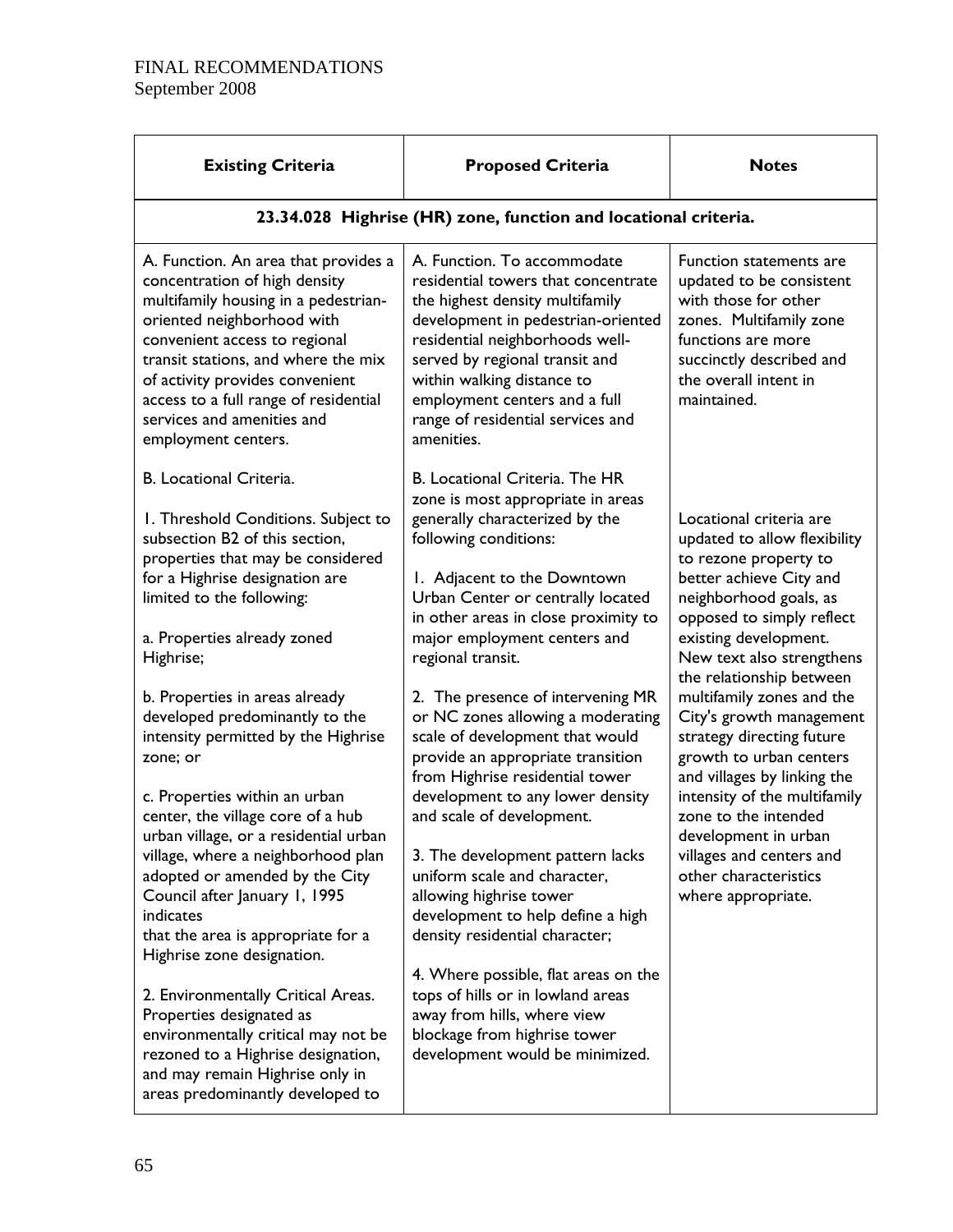| <b>Existing Criteria</b>                                                                                                                                                                                                                                                                                   | <b>Proposed Criteria</b> | <b>Notes</b> |
|------------------------------------------------------------------------------------------------------------------------------------------------------------------------------------------------------------------------------------------------------------------------------------------------------------|--------------------------|--------------|
| the intensity of the Highrise zone.                                                                                                                                                                                                                                                                        |                          |              |
| 3. Other Criteria. The Highrise<br>zone designation is most<br>appropriate in areas generally<br>characterized by the following:                                                                                                                                                                           |                          |              |
| a. Either:                                                                                                                                                                                                                                                                                                 |                          |              |
| (1) Areas that are developed<br>predominantly to the intensity<br>permitted by the Highrise zone, or                                                                                                                                                                                                       |                          |              |
| (2) Areas that are within an urban<br>center, the village core of a hub<br>urban village, or a residential urban<br>village, where a neighborhood plan<br>adopted or amended by the City<br>Council after January 1, 1995<br>indicates that the area is<br>appropriate for a Highrise zone<br>designation; |                          |              |
| b. Properties in areas that are<br>served by arterials where transit<br>service is good to excellent and<br>street capacity is sufficient to<br>accommodate traffic generated by<br>highrise development;                                                                                                  |                          |              |
| c. Properties in areas that are<br>adjacent to a concentration of<br>residential services or a major<br>employment center;<br>d. Properties in areas that have<br>excellent pedestrian or transit<br>access to downtown;                                                                                   |                          |              |
| e. Properties in areas that have<br>close proximity to open space,<br>parks<br>and recreational facilities;                                                                                                                                                                                                |                          |              |
| f. Properties in areas where no<br>uniform scale of structures                                                                                                                                                                                                                                             |                          |              |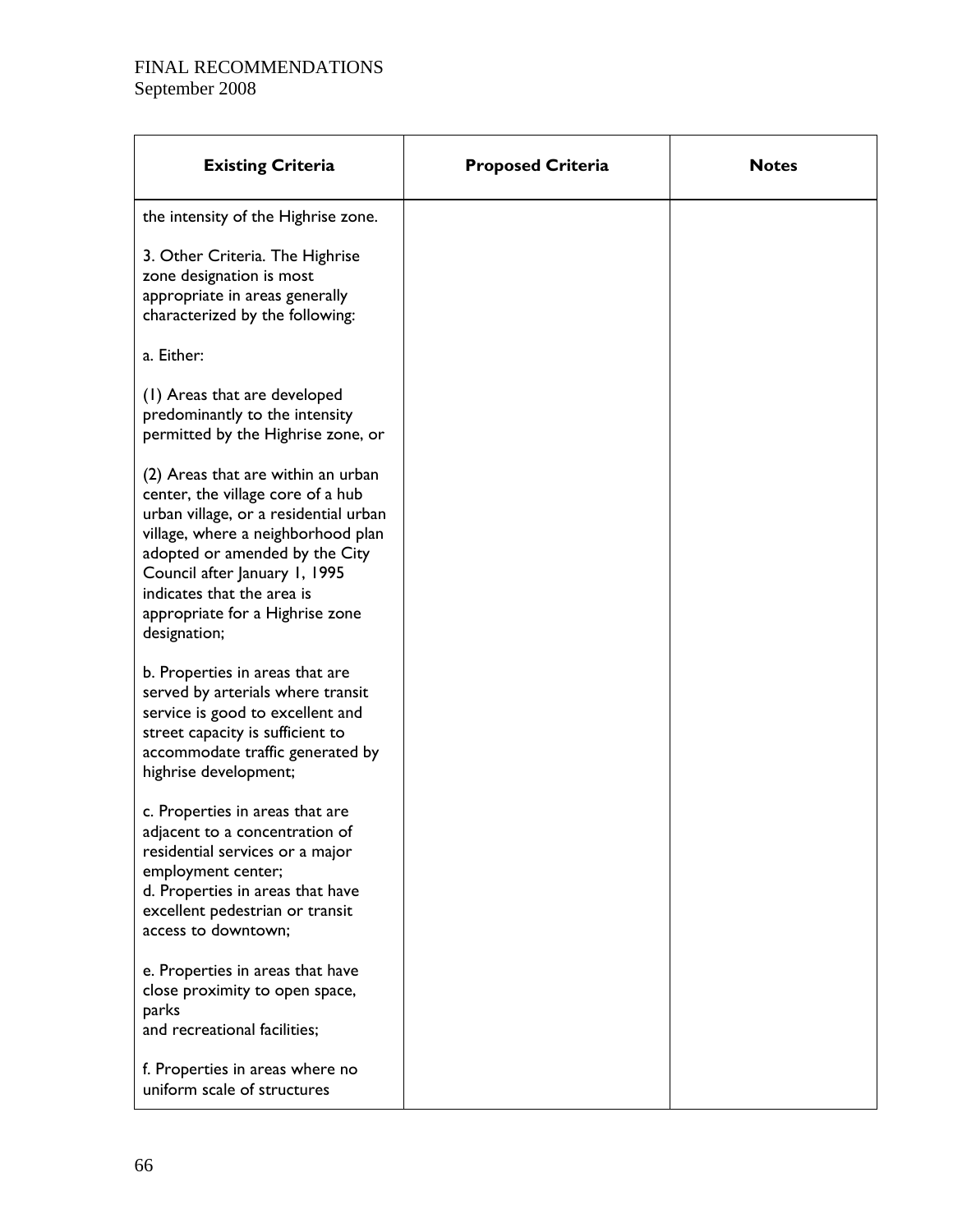| <b>Existing Criteria</b>                                                                                                                                                                                                                                                                                 | <b>Proposed Criteria</b>                                                                                                                                                       | <b>Notes</b>                                                                                                                                                                                     |
|----------------------------------------------------------------------------------------------------------------------------------------------------------------------------------------------------------------------------------------------------------------------------------------------------------|--------------------------------------------------------------------------------------------------------------------------------------------------------------------------------|--------------------------------------------------------------------------------------------------------------------------------------------------------------------------------------------------|
| establishes the character and where<br>highrise development would create<br>a point and help define the<br>character;                                                                                                                                                                                    |                                                                                                                                                                                |                                                                                                                                                                                                  |
| g. Properties in flat areas on the<br>tops of hills or in lowland areas<br>away from hills, where views would<br>not be blocked by highrise<br>structures;                                                                                                                                               |                                                                                                                                                                                |                                                                                                                                                                                                  |
| h. Properties in sloping areas with<br>views oblique or parallel to the<br>slope where the height and bulk of<br>existing buildings have already<br>limited or blocked views from<br>within the multifamily area and<br>upland areas where the hill form<br>has already been obscured by<br>development. |                                                                                                                                                                                |                                                                                                                                                                                                  |
|                                                                                                                                                                                                                                                                                                          | 23.34.070 Residential-Commercial (RC) zone, function and locational criteria.                                                                                                  |                                                                                                                                                                                                  |
| A. Function.<br>I. Purposes. Areas that serve as the<br>following:<br>a. As a means to downzone strip<br>commercial areas which have not<br>been extensively developed with<br>commercial uses;                                                                                                          | A. Function. To provide access to<br>a limited range of commercial<br>goods and services in residential<br>structures and to support activity<br>in abutting commercial areas. | Function statements are<br>updated to be consistent<br>with those for other<br>zones. Multifamily zone<br>functions are more<br>succinctly described and<br>the overall intent in<br>maintained. |
| b. As a means to downzone small<br>commercial areas which have not<br>been extensively developed with<br>commercial uses and where<br>commercial<br>services are available nearby;                                                                                                                       |                                                                                                                                                                                |                                                                                                                                                                                                  |
| c. To provide opportunities for                                                                                                                                                                                                                                                                          |                                                                                                                                                                                |                                                                                                                                                                                                  |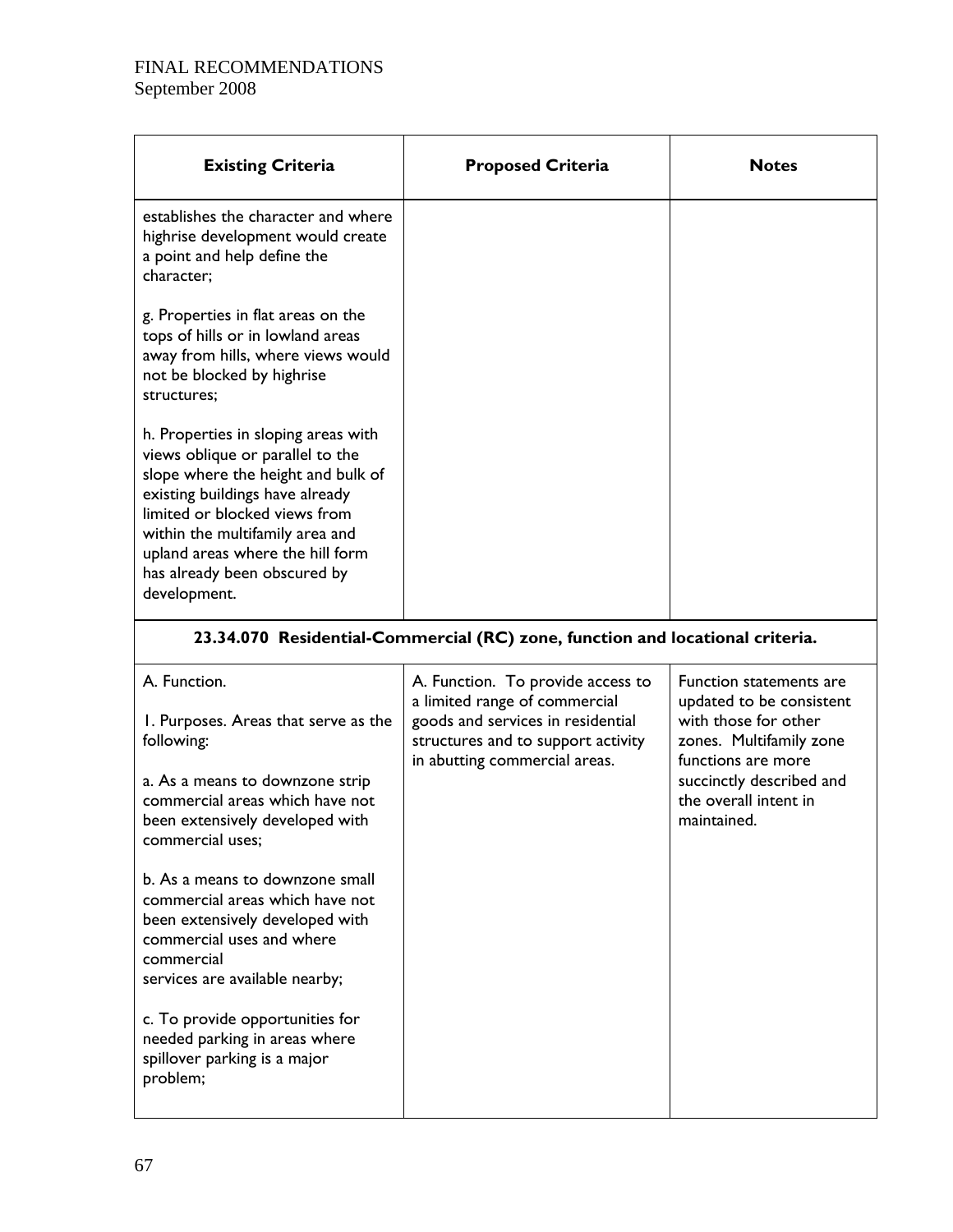| <b>Existing Criteria</b>                                                                                                                                                                                                                                                                                        | <b>Proposed Criteria</b>                                                                                                                                                                                                                                                                                   | <b>Notes</b>                                                                                                                                                                                                           |  |
|-----------------------------------------------------------------------------------------------------------------------------------------------------------------------------------------------------------------------------------------------------------------------------------------------------------------|------------------------------------------------------------------------------------------------------------------------------------------------------------------------------------------------------------------------------------------------------------------------------------------------------------|------------------------------------------------------------------------------------------------------------------------------------------------------------------------------------------------------------------------|--|
| d. As a means of supporting an<br>existing commercial node.                                                                                                                                                                                                                                                     |                                                                                                                                                                                                                                                                                                            |                                                                                                                                                                                                                        |  |
| 2. Desired Characteristics. Areas<br>that provide the following:                                                                                                                                                                                                                                                |                                                                                                                                                                                                                                                                                                            |                                                                                                                                                                                                                        |  |
| a. Physical appearance resembling<br>the appearance of adjacent<br>residential areas;                                                                                                                                                                                                                           |                                                                                                                                                                                                                                                                                                            |                                                                                                                                                                                                                        |  |
| b. Mixed use with small commercial<br>uses at street level.                                                                                                                                                                                                                                                     |                                                                                                                                                                                                                                                                                                            |                                                                                                                                                                                                                        |  |
| B. Location Criteria.                                                                                                                                                                                                                                                                                           | B. Locational Criteria. The RC zone<br>must be accompanied by a                                                                                                                                                                                                                                            | Locational criteria are<br>updated to allow flexibility                                                                                                                                                                |  |
| I. Requirement. A residential-<br>commercial designation shall be<br>combined only with a multifamily<br>designation.<br>2. Other Criteria. Residential-<br>Commercial zone designation is<br>most appropriate in areas generally                                                                               | multifamily zone classification and is<br>most appropriate on land generally<br>characterized by the following<br>conditions:<br>1. A primarily residential character,<br>but where a pattern of mixed<br>residential/commercial                                                                           | to rezone property to<br>better achieve City and<br>neighborhood goals, as<br>opposed to simply reflect<br>existing development.<br>New text also strengthens<br>the relationship between<br>multifamily zones and the |  |
| characterized by the following:<br>a. Existing Character.                                                                                                                                                                                                                                                       | development is present or<br>desirable;                                                                                                                                                                                                                                                                    | City's growth management<br>strategy directing future<br>growth to urban centers                                                                                                                                       |  |
| (1) Areas which are primarily<br>residential in character (which may<br>have either a residential or<br>commercial zone designation), but<br>where a pattern of mixed<br>residential/commercial development<br>is present; or                                                                                   | 2. Adjacent to neighborhood<br>commercial areas, where limited<br>commercial activity and accessory<br>parking would help reinforce or<br>improve the function of the<br>commercial area, and/or where<br>accessory parking would help<br>relieve spillover parking into<br>surrounding residential areas; | and villages by linking the<br>intensity of the multifamily<br>zone to the intended<br>development in urban<br>villages and centers and<br>other characteristics<br>where appropriate.                                 |  |
| (2) Areas adjacent to commercial<br>areas, where accessory parking is<br>present, where limited commercial<br>activity and accessory parking<br>would<br>help reinforce or improve the<br>functioning of the commercial areas,<br>and/or where accessory parking<br>would help relieve spillover parking<br>in. | 3. Adequate street capacity to<br>accommodate anticipated vehicular<br>access and circulation supporting<br>mixed residential and commercial<br>development.                                                                                                                                               |                                                                                                                                                                                                                        |  |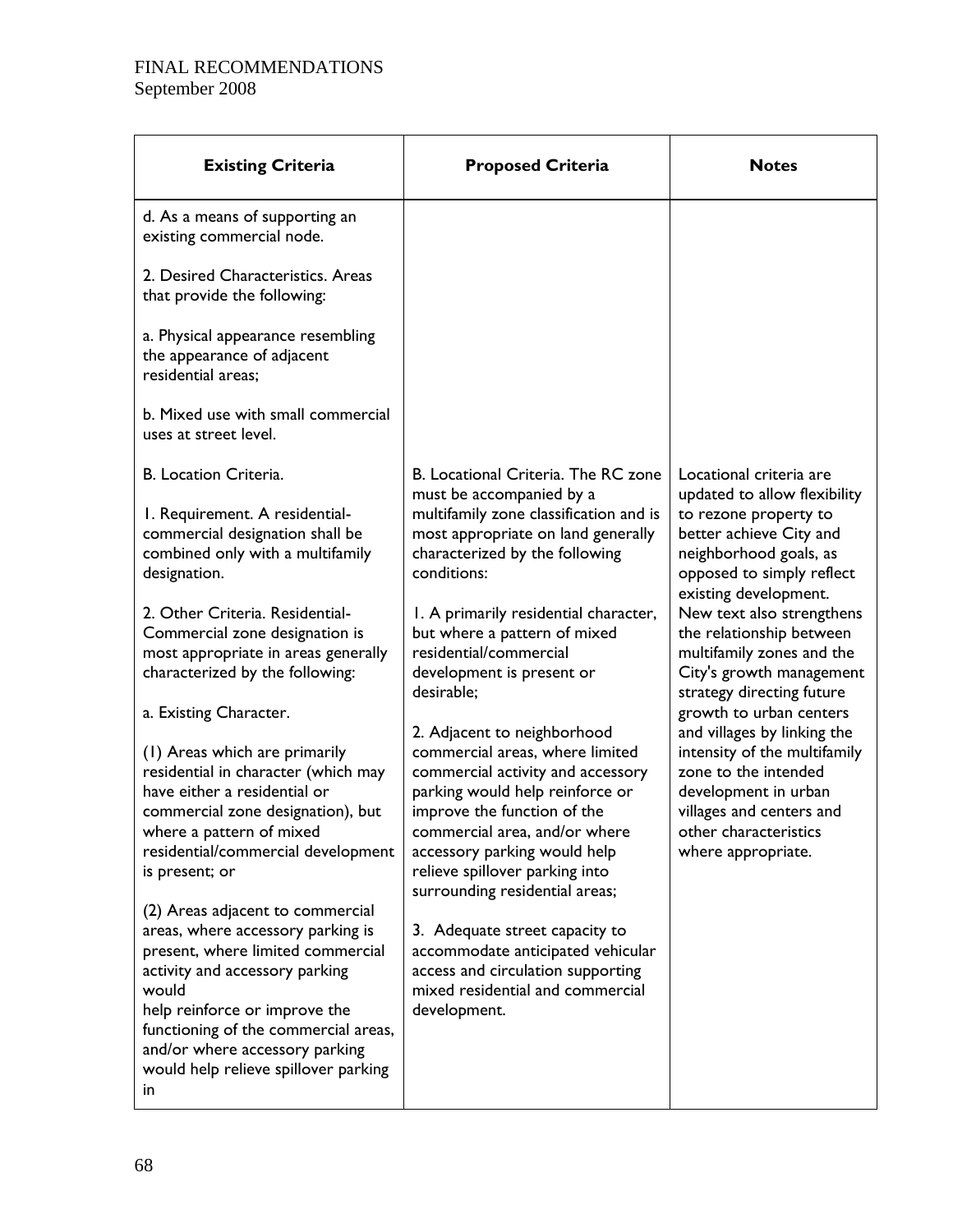| <b>Existing Criteria</b>                                                                                        | <b>Proposed Criteria</b> | <b>Notes</b> |
|-----------------------------------------------------------------------------------------------------------------|--------------------------|--------------|
| residential areas.                                                                                              |                          |              |
| b. Physical Factors Favoring RC<br>Designation.                                                                 |                          |              |
| (1) Lack of edges or buffer between<br>residential and commercial uses;                                         |                          |              |
| (2) Lack of buffer between major<br>arterial and residential uses;                                              |                          |              |
| (3) Streets with adequate access<br>and circulation;                                                            |                          |              |
| (4) Insufficient parking in adjacent<br>commercial zone results in parking<br>spillover on residential streets. |                          |              |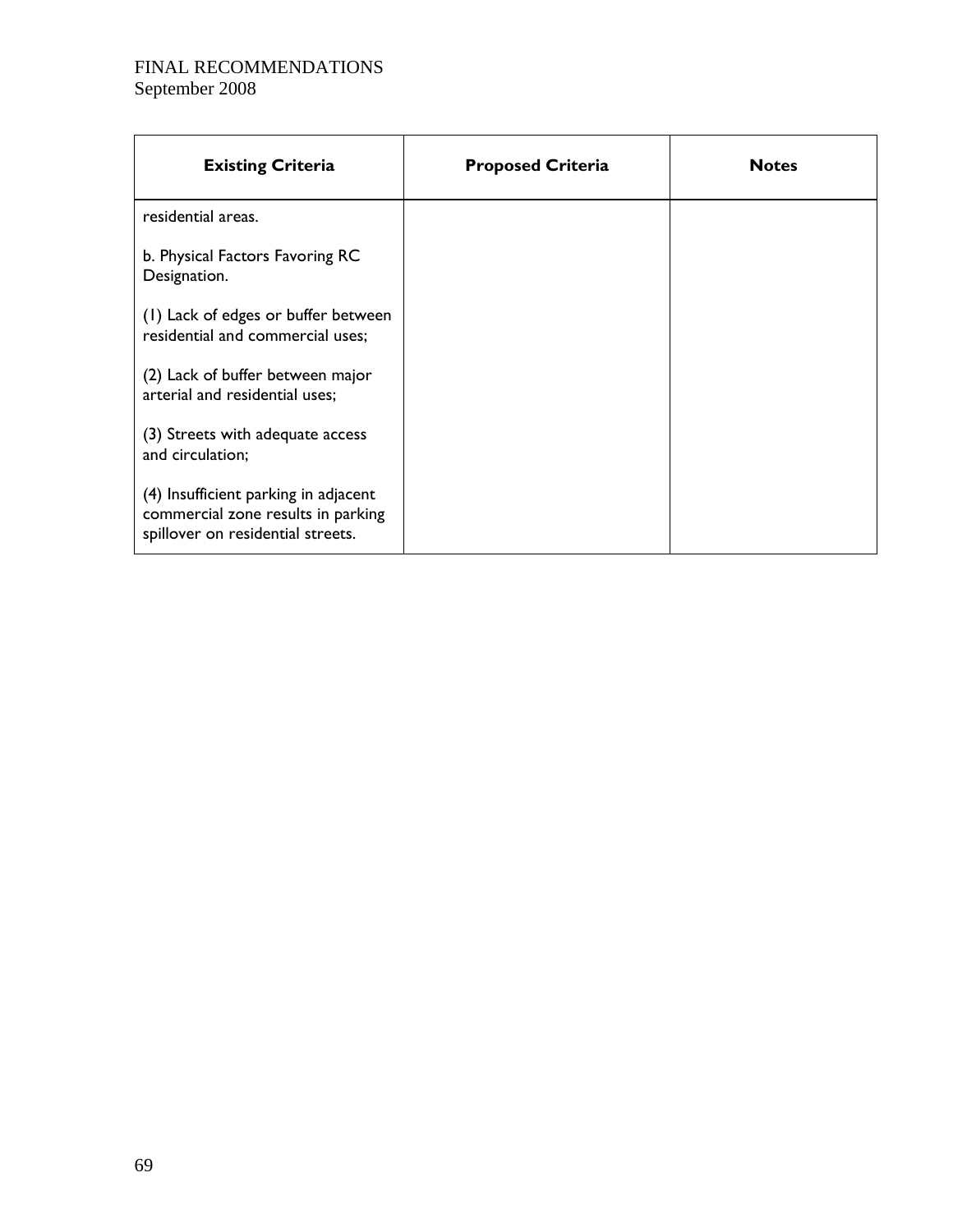# **Appendix B Charts Comparing Current Development Standards to the Proposal**

| <b>ZONES</b>          | FAR/<br><b>Density</b><br>Limit (if<br>applicable) | <b>Building</b><br>Height | <b>Building</b><br><b>Setbacks</b>                                                            | <b>Building</b><br>Width & Depth<br><b>Limits</b> | <b>Lot Coverage</b>                | <b>Residential</b><br><b>Amenities</b> | <b>Green Factor/</b><br>Landscaping | <b>Parking</b>                  | <b>Design</b><br><b>Review</b>   |
|-----------------------|----------------------------------------------------|---------------------------|-----------------------------------------------------------------------------------------------|---------------------------------------------------|------------------------------------|----------------------------------------|-------------------------------------|---------------------------------|----------------------------------|
| <b>EXISTING:</b>      | FAR: N.A.                                          | $25' + 10'$<br>w/6:12     | Front: avg. of neighboring properties up to<br>20', min. 5'                                   | <b>Applies to all</b><br>lots                     | <b>Applies to all</b><br>lots      | 400 sf/unit,<br>private space;         | Equivalent to 3<br>times the        | Apartments:<br>up to 1.5        | Voluntary:<br>Administrative     |
| <b>Lowrise</b>        | Density limit:                                     | pitched                   | Side: min. 5'                                                                                 |                                                   |                                    | or 600 sf shared                       | perimeter of                        | space/unit                      | <b>DR</b>                        |
| <b>Duplex/Triplex</b> | unit/2,000<br>sq. ft. of lot                       | roof                      | Rear: 20% of lot depth up to 20', min. 15'                                                    | Maximum width:<br>45'                             | Apartments: 35%<br>Townhouses: 45% | space accessible<br>to one unit        | the property<br>line. May or        | (depends on<br>number of        | All development                  |
| (LDT)                 | area                                               |                           | In addition, modulation of facades is                                                         |                                                   |                                    |                                        | may not count                       | units,                          | standards are                    |
|                       |                                                    |                           | required: Generally modulation must be 5'                                                     | Maximum depth:                                    |                                    |                                        | towards open                        | bedrooms and                    | eligible for                     |
|                       | Structures<br>may not                              |                           | wide with a depth of 4'.                                                                      | 60% of lot up to<br>max. 65'                      |                                    |                                        | space<br>requirement.               | size of units)<br>Townhouses:   | departure except<br>height, FAR, |
|                       | contain more                                       |                           | Projections:                                                                                  |                                                   |                                    |                                        |                                     | space/unit                      | parking quantity                 |
|                       | than 3 units                                       |                           | Eaves, gutters, etc. may extend 18"                                                           |                                                   |                                    |                                        |                                     |                                 | and Seattle                      |
|                       |                                                    |                           | into setbacks                                                                                 |                                                   |                                    |                                        |                                     | Alki and<br>portions of the     | Green Factor.                    |
|                       |                                                    |                           | Bays may extend w/in five (5) feet of<br>$\bullet$<br>any lot line & individually may make up |                                                   |                                    |                                        |                                     | U. District: 1.5                |                                  |
|                       |                                                    |                           | no more than 30% of façade                                                                    |                                                   |                                    |                                        |                                     | spaces per unit.                |                                  |
|                       |                                                    |                           |                                                                                               |                                                   |                                    |                                        |                                     | Required on                     |                                  |
|                       |                                                    |                           |                                                                                               |                                                   |                                    |                                        |                                     | side, rear or                   |                                  |
|                       |                                                    |                           |                                                                                               |                                                   |                                    |                                        |                                     | under; access                   |                                  |
|                       |                                                    |                           |                                                                                               |                                                   |                                    |                                        |                                     | from alley, if<br>present; must |                                  |
|                       |                                                    |                           |                                                                                               |                                                   |                                    |                                        |                                     | be screened                     |                                  |
|                       |                                                    |                           |                                                                                               |                                                   |                                    |                                        |                                     |                                 |                                  |
| <b>PROPOSED:</b>      | <b>FAR: 1.0</b>                                    | $25' + 5'$                | Abutting a SF zone*:                                                                          | <b>Applies to</b>                                 | <b>Applies to</b>                  | Residential                            | Must be                             | None required                   | Same as above                    |
|                       |                                                    | with 6:12                 | The average $**$ of the first<br><b>Front</b>                                                 | lots > 9,000 sf                                   | lots > 9,000 sf                    | amenities                              | landscaped to                       | in urban                        |                                  |
| Lowrise               | Density limit:                                     | pitched                   | principal structure on either                                                                 |                                                   |                                    | required @ 5%                          | satisfy a Green                     | centers and                     |                                  |
| <b>Duplex/Triplex</b> | unit/2,000<br>sq. ft. of lot                       | roof                      | side. A required front setback<br>will not be less than five (5)                              | Maximum width:<br>45'                             | 45%                                | of gfa in<br>residential use.          | Factor score of<br>.6               | station areas.                  |                                  |
| (LDT)                 | area                                               |                           | feet & an avg. of seven (7) feet                                                              |                                                   |                                    |                                        |                                     | All others: I                   |                                  |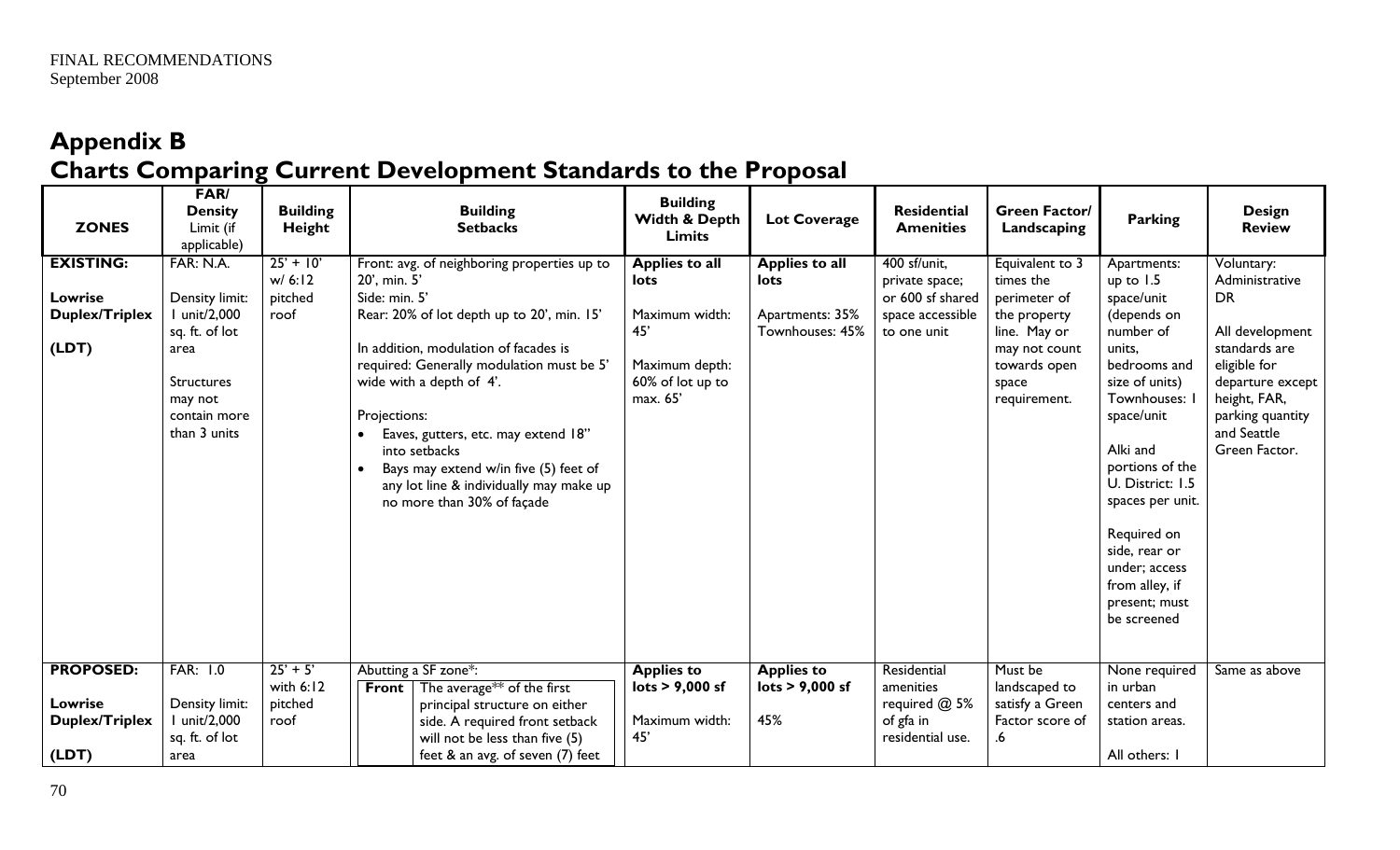| <b>ZONES</b>     | <b>FAR/</b><br><b>Density</b><br>Limit (if<br>applicable)                                                                                                           | <b>Building</b><br>Height | <b>Building</b><br><b>Setbacks</b>                                                                                                                                                                                                                                                                                                                                                                                                                                                                                                                                                                                                                                                                                                                                                                                                                                                                                                                                                                                                                        | <b>Building</b><br>Width & Depth<br><b>Limits</b> | <b>Lot Coverage</b> | <b>Residential</b><br><b>Amenities</b>                                                                                                                                                                                                                                                                    | <b>Green Factor/</b><br>Landscaping                                                                               | <b>Parking</b>                                                                                                                                                                            | <b>Design</b><br><b>Review</b> |
|------------------|---------------------------------------------------------------------------------------------------------------------------------------------------------------------|---------------------------|-----------------------------------------------------------------------------------------------------------------------------------------------------------------------------------------------------------------------------------------------------------------------------------------------------------------------------------------------------------------------------------------------------------------------------------------------------------------------------------------------------------------------------------------------------------------------------------------------------------------------------------------------------------------------------------------------------------------------------------------------------------------------------------------------------------------------------------------------------------------------------------------------------------------------------------------------------------------------------------------------------------------------------------------------------------|---------------------------------------------------|---------------------|-----------------------------------------------------------------------------------------------------------------------------------------------------------------------------------------------------------------------------------------------------------------------------------------------------------|-------------------------------------------------------------------------------------------------------------------|-------------------------------------------------------------------------------------------------------------------------------------------------------------------------------------------|--------------------------------|
|                  | <b>Structures</b><br>may not<br>contain more<br>than 3 units<br>Below grade<br>floor area and<br>parking up to<br>4' above<br>grade is<br>exempt from<br><b>FAR</b> |                           | or more than fifteen (15) feet.<br>Twenty five (25) feet or fifteen<br>Rear<br>(15) percent of lot depth,<br>whichever is less, but not less<br>than fifteen (15) feet.<br>An average of seven (7) feet<br><b>Side</b><br>and a minimum of five (5) feet<br>(facades no longer than 40'<br>must setback five (5) feet); ten<br>(10) feet on a reversed corner<br>lot from the street facing<br>property line.<br>*For the corresponding lot line that abuts<br>or is across the street from a lot zoned<br><b>SF</b><br>** For averaging, structures may be in any<br>zone.<br>All other: Avg. seven feet (7'), min. five feet<br>(5') from all lot lines (side setbacks are five<br>feet (5') for facades no longer than 40')<br>Projections:<br>Eaves, gutters, etc. may extend w/in<br>three (3) feet of any lot line;<br>Bays may extend w/in five (5) feet of<br>any lot line & individually may make up<br>no more than 30% of façade;<br>The first steps (30" in height) of a<br>$\bullet$<br>stoop may extend to front or rear<br>property lines. | Maximum depth:<br>65% of lot depth                |                     | May be<br>provided in<br>setback areas,<br>on the roof or<br>as balconies.<br>Shared space<br>must be<br>accessible to all<br>residents, w/ a<br>min area of 250<br>sf. and a min.<br>dimension of<br>$10^\circ$ .<br><b>Balconies must</b><br>be 60 sf. or<br>greater w/ a<br>min dimension<br>of $6'$ . | Green roofs,<br>planters, green<br>walls,<br>landscaping and<br>plantings in the<br>adjacent ROW<br>are eligible. | space per unit.<br>Alki and<br>portions of the<br>U. District: 1.5<br>spaces per unit.<br>Required on<br>side, rear or<br>under; access<br>from alley, if<br>present; must<br>be screened |                                |
| <b>EXISTING:</b> | FAR: N.A.                                                                                                                                                           | $25' + 10'$               | Front: avg. of neighboring properties up to                                                                                                                                                                                                                                                                                                                                                                                                                                                                                                                                                                                                                                                                                                                                                                                                                                                                                                                                                                                                               | Applies to all                                    | Applies to all      | Apts: 25% of lot   Equivalent to 3                                                                                                                                                                                                                                                                        |                                                                                                                   | Same as                                                                                                                                                                                   | Voluntary:                     |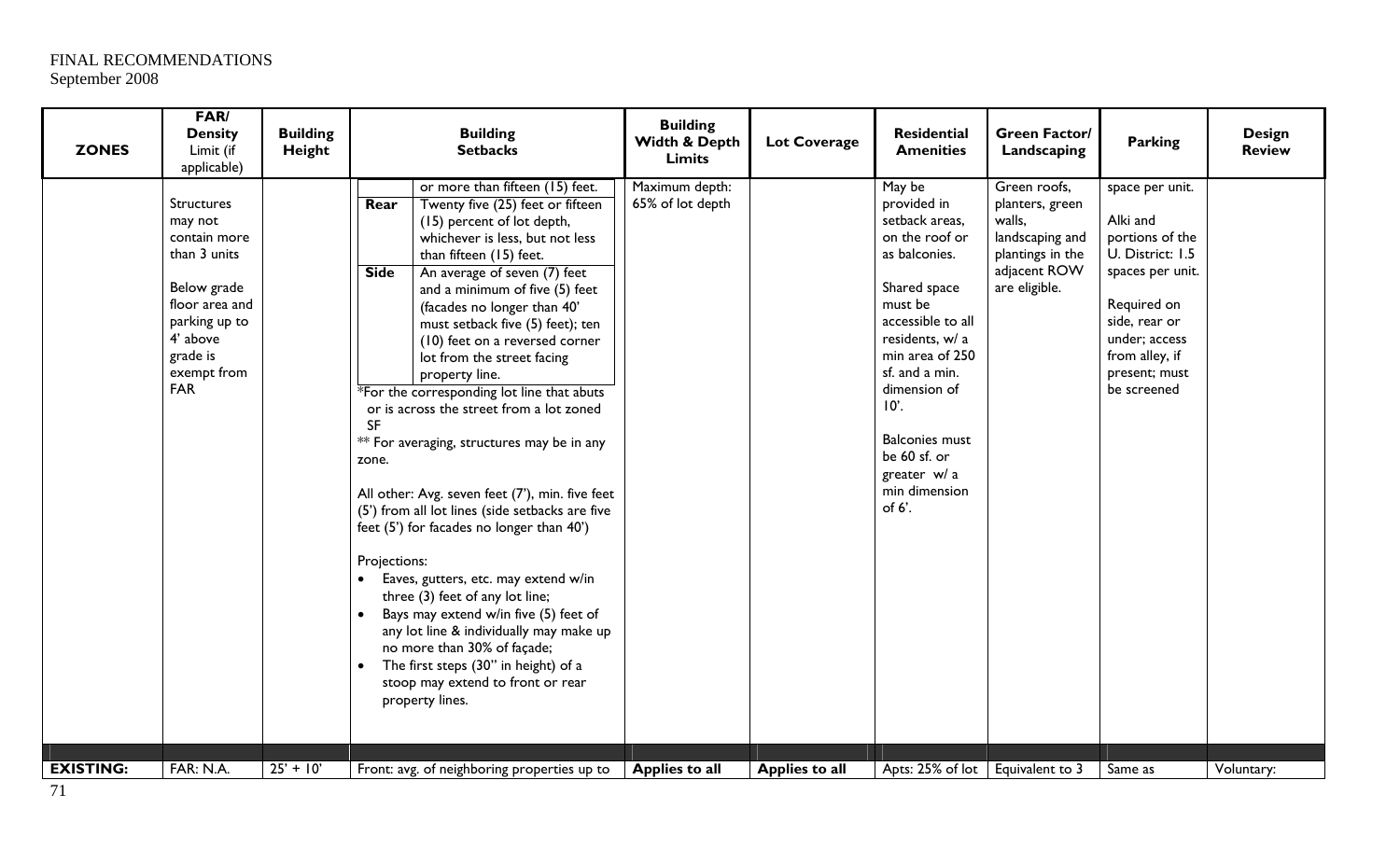| <b>ZONES</b>                                 | <b>FAR/</b><br><b>Density</b><br>Limit (if<br>applicable)                                                                                                                                  | <b>Building</b><br>Height                    | <b>Building</b><br><b>Setbacks</b>                                                                                                                                                                                          | <b>Building</b><br>Width & Depth<br><b>Limits</b>                                                   | <b>Lot Coverage</b>                                                | Residential<br><b>Amenities</b>                                                                                                                | <b>Green Factor/</b><br>Landscaping                                                                                 | <b>Parking</b>                           | <b>Design</b><br><b>Review</b>                                                                                                                                          |
|----------------------------------------------|--------------------------------------------------------------------------------------------------------------------------------------------------------------------------------------------|----------------------------------------------|-----------------------------------------------------------------------------------------------------------------------------------------------------------------------------------------------------------------------------|-----------------------------------------------------------------------------------------------------|--------------------------------------------------------------------|------------------------------------------------------------------------------------------------------------------------------------------------|---------------------------------------------------------------------------------------------------------------------|------------------------------------------|-------------------------------------------------------------------------------------------------------------------------------------------------------------------------|
| Lowrise I<br>(LI)                            | Density limit:<br>I unit/1,600<br>sq. ft. of lot<br>area<br>Only ground<br>related<br>housing<br>permitted<br>(townhouses<br>and cottages)                                                 | W/6:12<br>pitched<br>roof                    | 15', min. 5'<br>Side: min. 5', increasing w/ height & depth<br>Rear: 20% of lot depth up to 20', min. 15'<br>In addition, modulation of facades is<br>required: Generally modulation must be 5'<br>wide with a depth of 4'. | lots<br>Maximum width:<br>60'<br>Maximum depth:<br>60% of lot depth                                 | lots<br>Apartments: 40%<br>Townhouses: 50%                         | area or 30% if<br>$1/3$ is above<br>ground<br>Townhouses:<br>avg. 300sf/unit,<br>ground level &<br>directly<br>accessible; min.<br>200sf/unit. | times the<br>perimeter of<br>the property<br>line. May or<br>may not count<br>towards open<br>space<br>requirement. | <b>EXISTING</b><br><b>LDT</b>            | Administrative<br><b>DR</b><br>All development<br>standards are<br>eligible for<br>departure except<br>height, FAR,<br>parking quantity<br>and Seattle<br>Green Factor. |
| <b>PROPOSED:</b><br>Lowrise I<br>(LI)        | <b>FAR: 1.1</b><br>max.<br>Density limit:<br>I unit/1,600<br>sq. ft. of lot<br>area<br>Below grade<br>floor area and<br>parking up to<br>4' above<br>grade is<br>exempt from<br><b>FAR</b> | $25' + 5'$<br>with $6:12$<br>pitched<br>roof | Same as PROPOSED LDT                                                                                                                                                                                                        | <b>Applies to</b><br>lots > 9,000 sf<br>Maximum width:<br>60'<br>Maximum depth:<br>65% of lot depth | <b>Applies to</b><br>lots $> 9,000$ sf<br>50%                      | Same as<br><b>PROPOSED</b><br>LDT                                                                                                              | Same as<br><b>PROPOSED</b><br>LDT                                                                                   | Same as<br><b>PROPOSED</b><br><b>LDT</b> | Same as above                                                                                                                                                           |
| <b>EXISTING:</b><br><b>Lowrise 2</b><br>(L2) | FAR: N.A.<br>Density limit:<br>I unit/1,200<br>sq. ft. of lot<br>area                                                                                                                      | $25' + 10'$<br>w/6:12<br>pitched<br>roof     | Front: avg. of neighboring properties up to<br>15', min. 5'<br>Side: min. 5', increasing w/ height & depth<br>Rear: 15% of lot depth up to 25', min. 15'<br>In addition, modulation of facades is                           | <b>Applies to all</b><br>lots<br>Maximum width:<br>Apartments 50'<br>Townhouses 90'                 | <b>Applies to all</b><br>lots<br>Apartments: 40%<br>Townhouses 50% | Apts: 30% of lot<br>area<br>Townhouses:<br>300 sf/unit at<br>ground level                                                                      | Equivalent to 3<br>times the<br>perimeter of<br>the property<br>line. May count<br>towards open                     | Same as<br><b>EXISTING</b><br><b>LDT</b> | Voluntary:<br>Administrative<br><b>DR</b><br>All development<br>standards are                                                                                           |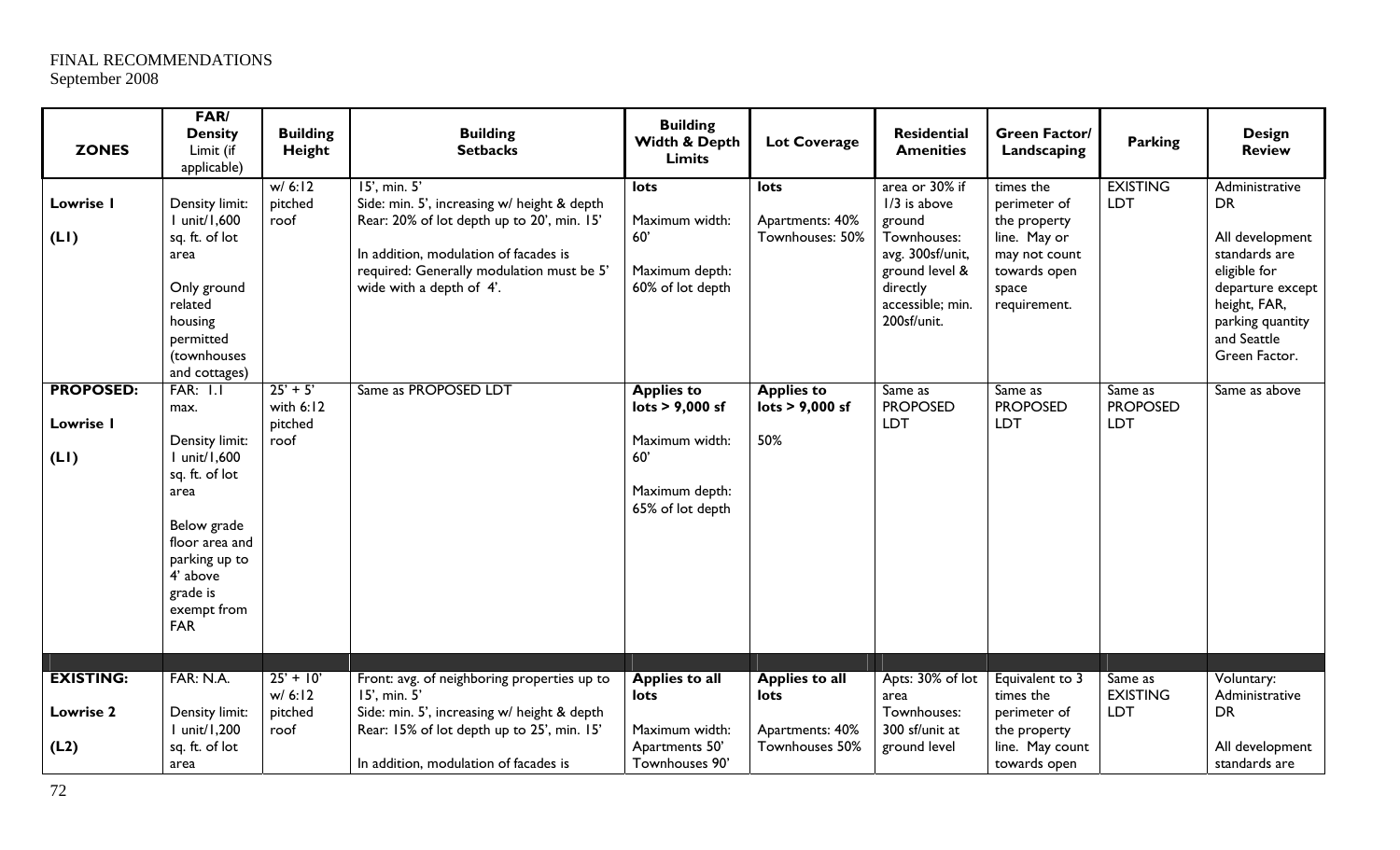| <b>ZONES</b>                                 | FAR/<br><b>Density</b><br>Limit (if<br>applicable)                                                                                                                                  | <b>Building</b><br>Height                    | <b>Building</b><br><b>Setbacks</b>                                                                                                                                                                                            | <b>Building</b><br>Width & Depth<br><b>Limits</b>                                                                       | <b>Lot Coverage</b>                                             | <b>Residential</b><br><b>Amenities</b>                                                                                                          | <b>Green Factor/</b><br>Landscaping | <b>Parking</b>                           | <b>Design</b><br><b>Review</b>                                                                          |
|----------------------------------------------|-------------------------------------------------------------------------------------------------------------------------------------------------------------------------------------|----------------------------------------------|-------------------------------------------------------------------------------------------------------------------------------------------------------------------------------------------------------------------------------|-------------------------------------------------------------------------------------------------------------------------|-----------------------------------------------------------------|-------------------------------------------------------------------------------------------------------------------------------------------------|-------------------------------------|------------------------------------------|---------------------------------------------------------------------------------------------------------|
|                                              |                                                                                                                                                                                     |                                              | required: Generally modulation must be 5'<br>wide with a depth of 4'.                                                                                                                                                         | Maximum depth:<br>Apartments:<br>60% of lot depth<br>Townhouses:<br>50% of lot depth                                    |                                                                 |                                                                                                                                                 | space<br>requirement.               |                                          | eligible for<br>departure except<br>height, FAR,<br>parking quantity<br>and Seattle<br>Green Factor.    |
| <b>PROPOSED:</b><br><b>Lowrise 2</b><br>(L2) | FAR: 1.2<br>max.<br>Density limit:<br>I unit/1,200<br>sq. ft. of lot<br>area<br>Below grade<br>floor area and<br>parking up to<br>4' above<br>grade is<br>exempt from<br><b>FAR</b> | $25' + 5'$<br>with $6:12$<br>pitched<br>roof | Same as PROPOSED LDT                                                                                                                                                                                                          | <b>Applies to</b><br>$\mathsf{lots} > 9,000 \mathsf{sf}$<br>Maximum width:<br>90'<br>Maximum depth:<br>75% of lot depth | <b>Applies to</b><br>$\overline{\text{lots}}$ > 9,000 sf<br>50% | Same as<br><b>PROPOSED</b><br><b>LDT</b>                                                                                                        | Same as<br><b>PROPOSED</b><br>LDT   | Same as<br><b>PROPOSED</b><br><b>LDT</b> | Same as above                                                                                           |
| <b>EXISTING:</b>                             | FAR: N.A.                                                                                                                                                                           | $30' + 5'$                                   | Front: avg. of neighboring properties up to                                                                                                                                                                                   | <b>Applies to all</b>                                                                                                   | <b>Applies to all</b>                                           | Apts: 25% of lot                                                                                                                                | Same as                             | Same as                                  | 9 units or more:                                                                                        |
| Lowrise 3<br>(L3)                            | Density limit:<br>I unit/800 sq.<br>ft. of lot area                                                                                                                                 | w/4:12<br>pitched<br>roof                    | 15', min. 5'<br>Side: min. 6', increasing w/ height and depth<br>Rear: 15% of lot depth up to 25', min. 15'<br>In addition, modulation of facades is<br>required: Generally modulation must be 5'<br>wide with a depth of 4'. | lots<br>Maximum width:<br>Apartments 75'<br>Townhouses 120'<br>Maximum depth:<br>65% of lot depth                       | lots<br>Apartments: 45%<br>Townhouses 50%                       | area or 30% if<br>$1/3$ is above<br>ground<br>Townhouses:<br>avg. 300 sf/unit,<br>ground level &<br>directly<br>accessible; min.<br>200sf/unit. | <b>EXISTING LDT</b>                 | <b>EXISTING</b><br><b>LDT</b>            | Design Review<br>Board<br>Voluntary:<br>Administrative<br><b>DR</b><br>All development<br>standards are |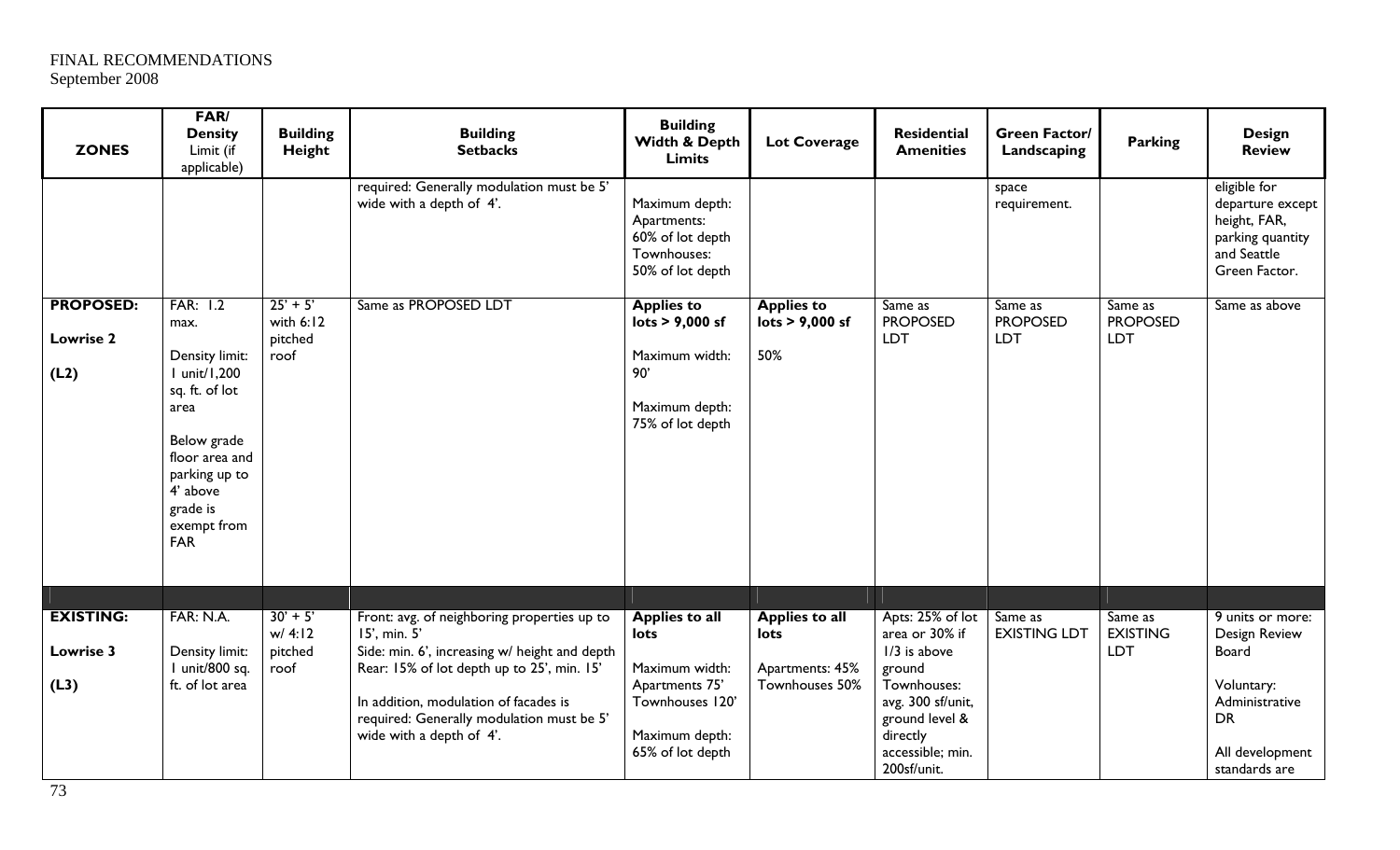| <b>ZONES</b>                       | FAR/<br><b>Density</b><br>Limit (if<br>applicable)                                                                                                           | <b>Building</b><br>Height                                                                     | <b>Building</b><br><b>Setbacks</b>                                                                                                                                                                                   | <b>Building</b><br>Width & Depth<br><b>Limits</b>                                         | <b>Lot Coverage</b>           | Residential<br><b>Amenities</b>                                                                                                | <b>Green Factor/</b><br>Landscaping      | <b>Parking</b>                           | <b>Design</b><br><b>Review</b>                                                                       |
|------------------------------------|--------------------------------------------------------------------------------------------------------------------------------------------------------------|-----------------------------------------------------------------------------------------------|----------------------------------------------------------------------------------------------------------------------------------------------------------------------------------------------------------------------|-------------------------------------------------------------------------------------------|-------------------------------|--------------------------------------------------------------------------------------------------------------------------------|------------------------------------------|------------------------------------------|------------------------------------------------------------------------------------------------------|
|                                    |                                                                                                                                                              |                                                                                               |                                                                                                                                                                                                                      |                                                                                           |                               |                                                                                                                                |                                          |                                          | eligible for<br>departure except<br>height, FAR,<br>parking quantity<br>and Seattle<br>Green Factor. |
| <b>EXISTING:</b>                   | <b>FAR: N.A.</b>                                                                                                                                             | $37' + 5'$<br>w/4:12                                                                          | Front: avg. of neighboring properties up to<br>20', min. 5'                                                                                                                                                          | <b>Applies to all</b><br>lots                                                             | <b>Applies to all</b><br>lots | Apts: 25% of lot<br>area or 30% if                                                                                             | Same as<br><b>EXISTING LDT</b>           | Same as<br><b>EXISTING</b>               | Same as above                                                                                        |
| <b>Lowrise 4</b><br>(L4)           | Density limit:<br>I unit/600 sq.<br>ft. of lot area                                                                                                          | pitched<br>roof                                                                               | Side: min. 7', increasing w/ height and depth<br>Rear: 15% of lot depth, min. 5' up to 25'<br>max.<br>In addition, modulation of facades is<br>required: Generally modulation must be 5'<br>wide with a depth of 4'. | Maximum width:<br>Apartments 90'<br>Townhouses 150'<br>Maximum depth:<br>65% of lot depth | Apartments: 50%               | 1/3 is above<br>ground<br>Townhouses:<br>min. 200 sf/unit<br>plus 15% of lot<br>area, ground<br>level & directly<br>accessible |                                          | <b>LDT</b>                               |                                                                                                      |
| <b>PROPOSED:</b>                   | Base: 1.4                                                                                                                                                    | <b>Base: 30</b>                                                                               | Same as PROPOSED LDT                                                                                                                                                                                                 | <b>Applies to</b>                                                                         | <b>Applies to</b>             | Same as                                                                                                                        | Same as                                  | Same as                                  | Same as above                                                                                        |
| Lowrise 3 (L3)                     | <b>Bonus: 2.0</b><br>(max.)<br>Density limit:<br>N.A.<br>Below grade<br>floor area and<br>parking up to<br>4' above<br>grade is<br>exempt from<br><b>FAR</b> | +5' with<br>6:12<br>pitched<br>roof<br>Bonus:<br>$37' + 5'$<br>with $6:12$<br>pitched<br>roof |                                                                                                                                                                                                                      | lots > 9,000 sf<br>Maximum width:<br>120'<br>Maximum depth:<br>75% of lot depth           | lots > 9,000 sf<br>50%        | <b>PROPOSED</b><br><b>LDT</b>                                                                                                  | <b>PROPOSED</b><br><b>LDT</b>            | <b>PROPOSED</b><br><b>LDT</b>            |                                                                                                      |
| <b>PROPOSED:</b><br>Lowrise 4 (L4) | Same as<br><b>PROPOSED</b><br>L3, except                                                                                                                     | <b>Base height</b><br>in L4 is 37'<br>+ 5' with                                               | Same as PROPOSED LDT                                                                                                                                                                                                 | Same as<br><b>PROPOSED L3</b>                                                             | Same as<br><b>PROPOSED L3</b> | Same as<br><b>PROPOSED</b><br><b>LDT</b>                                                                                       | Same as<br><b>PROPOSED</b><br><b>LDT</b> | Same as<br><b>PROPOSED</b><br><b>LDT</b> | Same as above                                                                                        |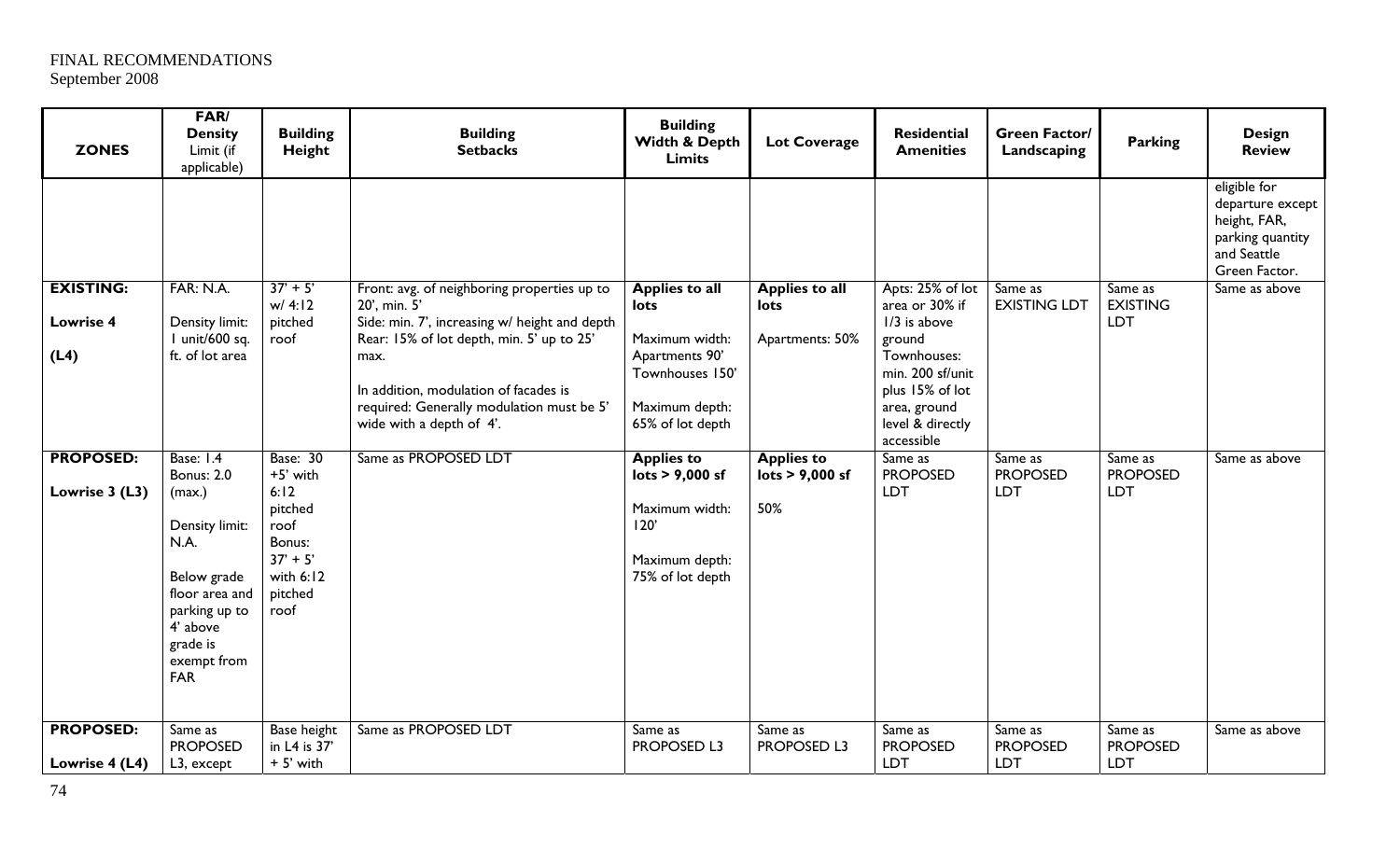| <b>ZONES</b>                                     | FAR/<br><b>Density</b><br>Limit (if<br>applicable)                                                                                                                               | <b>Building</b><br>Height                                                             |                                                                                        | <b>Building</b><br><b>Setbacks</b>                                                                                                                                                                                                                                                                                                                                                                          | <b>Building</b><br>Width & Depth<br><b>Limits</b>                                                    | <b>Lot Coverage</b>                                             | Residential<br><b>Amenities</b>                                                                                                                                    | <b>Green Factor/</b><br>Landscaping                            | <b>Parking</b>                           | <b>Design</b><br><b>Review</b>                                                                                                                                                                                                              |
|--------------------------------------------------|----------------------------------------------------------------------------------------------------------------------------------------------------------------------------------|---------------------------------------------------------------------------------------|----------------------------------------------------------------------------------------|-------------------------------------------------------------------------------------------------------------------------------------------------------------------------------------------------------------------------------------------------------------------------------------------------------------------------------------------------------------------------------------------------------------|------------------------------------------------------------------------------------------------------|-----------------------------------------------------------------|--------------------------------------------------------------------------------------------------------------------------------------------------------------------|----------------------------------------------------------------|------------------------------------------|---------------------------------------------------------------------------------------------------------------------------------------------------------------------------------------------------------------------------------------------|
|                                                  | <b>Base FAR in</b><br>L4 is 2.0                                                                                                                                                  | 6:12<br>pitched<br>roof.                                                              |                                                                                        |                                                                                                                                                                                                                                                                                                                                                                                                             |                                                                                                      |                                                                 |                                                                                                                                                                    |                                                                |                                          |                                                                                                                                                                                                                                             |
| <b>EXISTING:</b><br>Midrise (MR)                 | FAR: N.A.<br>Density limit:<br>N.A.                                                                                                                                              | $60' + 5'$<br>w/3:12<br>pitched<br>roof<br>85' max.<br>where<br>mapped<br>(Northgate) | 15', min. 5'                                                                           | Front: avg. of neighboring properties up to<br>Side: min. 8', increasing w/ height and depth<br>Rear: average of 15', min. 10'<br>In addition, modulation of facades is<br>required: Generally modulation must be 5'<br>wide with a depth of 4'.                                                                                                                                                            | <b>Applies to all</b><br>lots<br>Maximum width:<br>150'<br>Maximum depth:<br>65% of lot depth        | N.A.                                                            | Apts: 25% of lot<br>area or 30% if<br>$1/3$ is above<br>ground<br>Townhouses:<br>avg. 300sf/unit,<br>ground level &<br>directly<br>accessible; min.<br>200sf/unit. | Same as<br><b>EXISTING LDT</b>                                 | Same as<br><b>EXISTING</b><br><b>LDT</b> | 21 units or<br>more: Design<br><b>Review Board</b><br>Voluntary:<br>Administrative<br><b>DR</b><br>All development<br>standards are<br>eligible for<br>departure except<br>height, FAR,<br>parking quantity<br>and Seattle<br>Green Factor. |
| <b>PROPOSED</b><br><b>DRAFT:</b><br>Midrise (MR) | <b>Base: 3.2</b><br><b>Bonus: 4.0</b><br>(max.)<br>Density limit:<br>N.A.<br>Below grade<br>floor area and<br>parking up to<br>4' above<br>grade is<br>exempt from<br><b>FAR</b> | 60' base,<br>75' max.<br>with bonus<br>85' max.<br>where<br>mapped<br>(Northgate)     | Front &<br>side<br>with<br>street<br>frontage<br>Rear<br>Side-<br>interior<br>lot line | An average of 7 feet and a<br>minimum of 5'.<br>May reduce to 0' when a<br>courtyard is provided with:<br>a) a minimum width equal to<br>30% of the width of the<br>street frontage or 20'<br>whichever is greater, and<br>b) a minimum depth of 20'<br>15 feet, 10 feet for lots with<br>an alley<br>$\bullet$ 0 - 37' in height: average<br>of 7' and minimum of 5'<br>Above 37': average of<br>$\bullet$ | <b>Applies to</b><br>lots > 9,000 sf<br>Maximum width:<br>150'<br>Maximum depth:<br>75% of lot depth | <b>Applies to</b><br>$\mathsf{lots} > 9,000 \mathsf{sf}$<br>65% | Same as<br><b>PROPOSED</b><br><b>LDT</b>                                                                                                                           | $\overline{\mathsf{Same}}$ as<br><b>PROPOSED</b><br><b>LDT</b> | Same as<br><b>PROPOSED</b><br>LDT        | Same as above                                                                                                                                                                                                                               |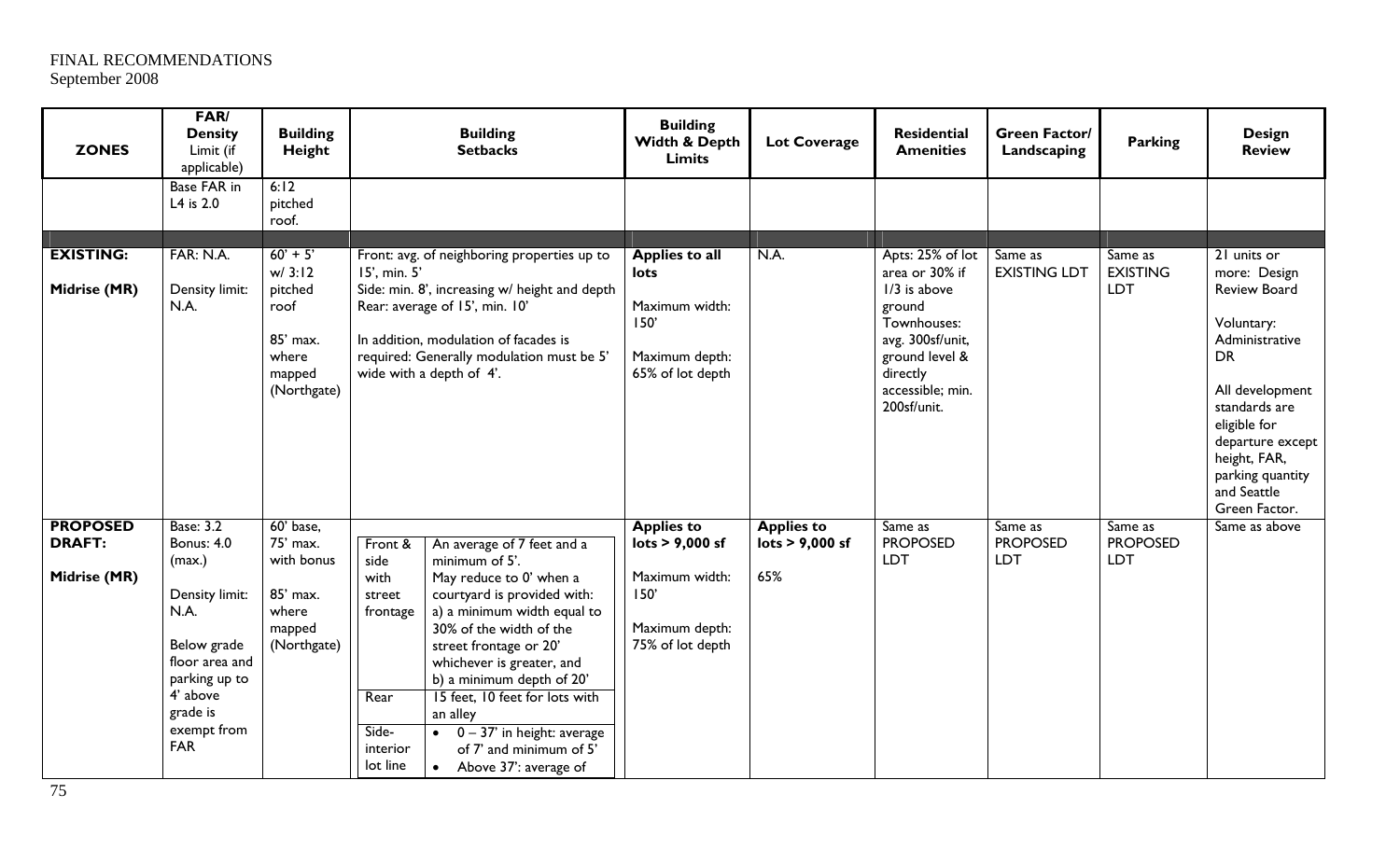| <b>ZONES</b>                     | FAR/<br><b>Density</b><br>Limit (if<br>applicable)                  | <b>Building</b><br>Height               | <b>Building</b><br><b>Setbacks</b>                                                                                                                                                                                                                                                                                                                                                                                                                                                                                                                   | <b>Building</b><br>Width & Depth<br><b>Limits</b>               | <b>Lot Coverage</b> | Residential<br><b>Amenities</b>                                                                                                                              | <b>Green Factor/</b><br>Landscaping | <b>Parking</b>                    | <b>Design</b><br><b>Review</b>                                                                                                                                                                               |
|----------------------------------|---------------------------------------------------------------------|-----------------------------------------|------------------------------------------------------------------------------------------------------------------------------------------------------------------------------------------------------------------------------------------------------------------------------------------------------------------------------------------------------------------------------------------------------------------------------------------------------------------------------------------------------------------------------------------------------|-----------------------------------------------------------------|---------------------|--------------------------------------------------------------------------------------------------------------------------------------------------------------|-------------------------------------|-----------------------------------|--------------------------------------------------------------------------------------------------------------------------------------------------------------------------------------------------------------|
|                                  |                                                                     |                                         | 10' and minimum of 7'                                                                                                                                                                                                                                                                                                                                                                                                                                                                                                                                |                                                                 |                     |                                                                                                                                                              |                                     |                                   |                                                                                                                                                                                                              |
|                                  |                                                                     |                                         |                                                                                                                                                                                                                                                                                                                                                                                                                                                                                                                                                      |                                                                 |                     |                                                                                                                                                              |                                     |                                   |                                                                                                                                                                                                              |
| <b>EXISTING:</b>                 | FAR: N.A.                                                           | 160' base,<br>240' max.                 | Front:<br>0-37' in height:                                                                                                                                                                                                                                                                                                                                                                                                                                                                                                                           | Maximum width &<br>depth:                                       | N.A.                | 50% of lot area<br>at ground level,                                                                                                                          | Same as<br><b>EXISTING LDT</b>      | Same as<br><b>EXISTING</b>        | 21 units or<br>more: Design                                                                                                                                                                                  |
| <b>Highrise (HR)</b>             | Density limit:<br>N.A.                                              | with bonus                              | avg. of neighboring properties up to 10'<br>37'-240' in height:<br>20', may be averaged<br>Side:<br>0-37' in height:<br>Max. combined total of both side setbacks<br>10'; 5' min. for either side setback.<br>37' to 240' in height:<br>increase w/ height up to a maximum total<br>combined setbacks of 40'; 16' minimum for<br>either side setback.<br>Rear:<br>0-60' in height: 10' minimum<br>above 60' in height: 20' minimum<br>In addition, modulation of facades is<br>required: Generally modulation must be 5'<br>wide with a depth of 4'. | 0-37' in height:<br>no limits<br>37' to 240' in<br>height: 100' |                     | may be reduced<br>to 25% ground<br>level open space<br>if more than<br>25% provided as<br>decks and<br>balconies<br>located at or<br>below 37' in<br>height. |                                     | <b>LDT</b>                        | <b>Review Board</b><br>Voluntary:<br>Administrative<br><b>DR</b><br>All development<br>standards are<br>eligible for<br>departure except<br>height, FAR,<br>parking quantity<br>and Seattle<br>Green Factor. |
| <b>PROPOSED</b><br><b>DRAFT:</b> | <b>Base: 7.0</b><br>Bonus: 10 w/<br>affordable                      | 160' base.<br>240' or 300'<br>max. with | <b>Front</b><br>Portions of a structure<br>&<br>between:                                                                                                                                                                                                                                                                                                                                                                                                                                                                                             | 110' maximum<br>width and depth<br>of tower facades             | N.A.                | Same as<br><b>PROPOSED</b><br>LDT, except                                                                                                                    | Same as<br><b>PROPOSED</b><br>LDT   | Same as<br><b>PROPOSED</b><br>LDT | Same as above                                                                                                                                                                                                |
| Highrise (HR)                    | housing; 13<br>(max.)<br>w/ affordable<br>housing, or<br>affordable | bonus                                   | side-<br>$\bullet$ 0 - 45' in height: 7'<br>street<br>average landscaped<br>setback; 5' minimum<br>frontag<br>setback, except that the<br>e<br>setback may be reduced                                                                                                                                                                                                                                                                                                                                                                                | above 85' in<br>height                                          |                     | that common<br>space may be<br>enclosed.                                                                                                                     |                                     |                                   |                                                                                                                                                                                                              |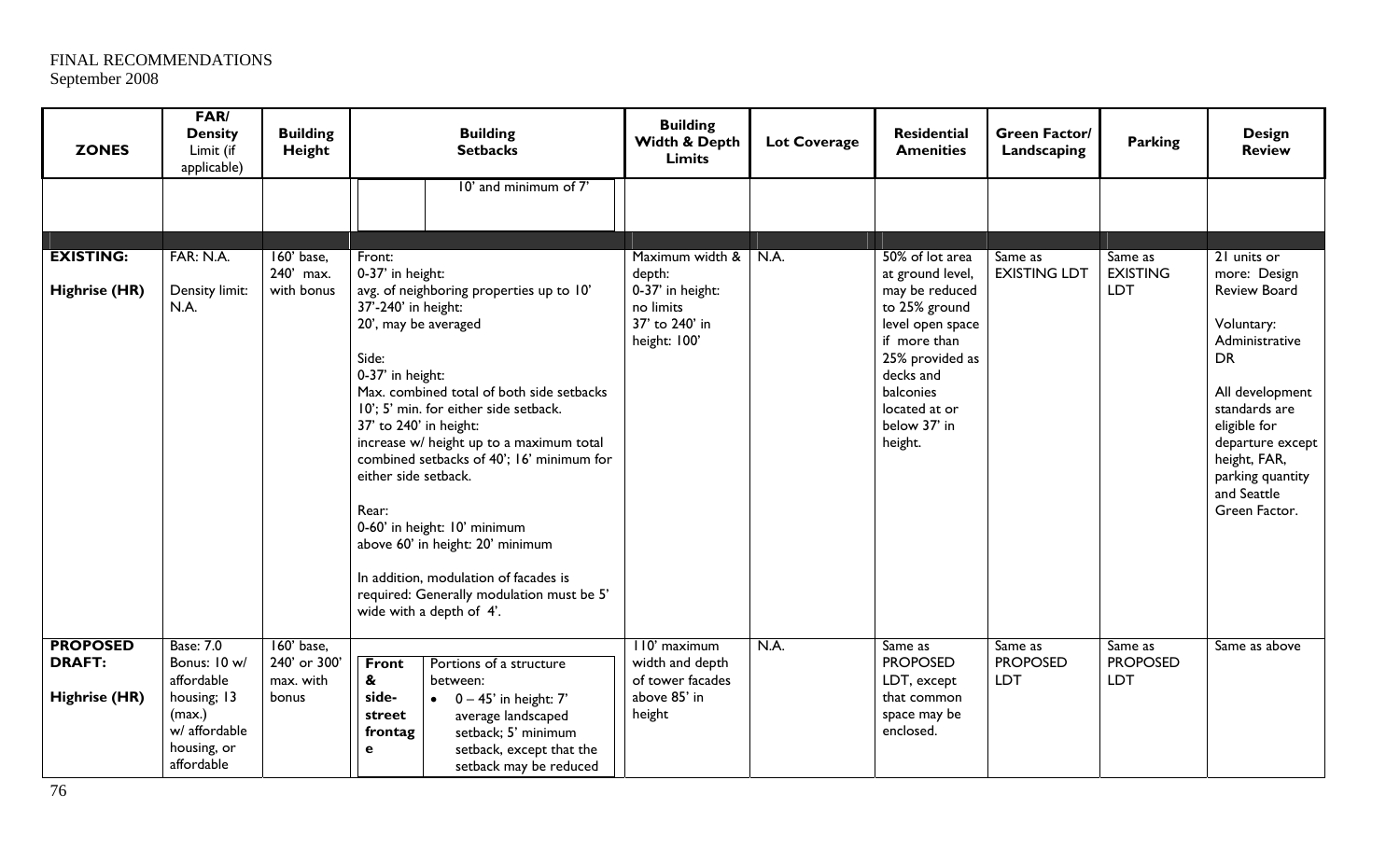| <b>ZONES</b> | FAR/<br><b>Density</b><br>Limit (if<br>applicable)                                                                                                                                                                 | <b>Building</b><br>Height | <b>Building</b><br><b>Setbacks</b>                                                                                                                                                                                                                                                                                                                                                                                                                                                                                                                                                                                       | <b>Building</b><br>Width & Depth<br><b>Limits</b> | <b>Lot Coverage</b> | <b>Residential</b><br><b>Amenities</b> | <b>Green Factor/</b><br>Landscaping | Parking | <b>Design</b><br><b>Review</b> |
|--------------|--------------------------------------------------------------------------------------------------------------------------------------------------------------------------------------------------------------------|---------------------------|--------------------------------------------------------------------------------------------------------------------------------------------------------------------------------------------------------------------------------------------------------------------------------------------------------------------------------------------------------------------------------------------------------------------------------------------------------------------------------------------------------------------------------------------------------------------------------------------------------------------------|---------------------------------------------------|---------------------|----------------------------------------|-------------------------------------|---------|--------------------------------|
|              | housing and<br>incentives for<br>open space<br>and/or<br>landmark<br>preservation<br>Density limit:<br>N.A.<br>Below grade<br>floor area and<br>parking up to<br>4' above<br>grade is<br>exempt from<br><b>FAR</b> |                           | to 0' for frontages<br>occupied by street level<br>uses or townhouse units<br>accessible form the<br>street;<br>46' - 85' in height: 10'<br>average; minimum 7'<br>Above 85' in height: 10'<br>$\bullet$<br>Portions of a structure<br>Side-<br><b>Interio</b><br>between:<br>$0 - 45'$ in height: $7'$<br>$\bullet$<br>lot line<br>average landscaped<br>setback, 5' minimum,<br>except that setback may<br>be reduced to 0' for<br>portions abutting an<br>existing structure built to<br>the abutting property<br>line);<br>46' - 85' in height:<br>average 15'; 10' minimum<br>Above 85' in height: 20'<br>$\bullet$ |                                                   |                     |                                        |                                     |         |                                |
|              |                                                                                                                                                                                                                    |                           | <b>With alley</b><br>Rear<br>For portions of structure<br>between:<br>$\bullet$ 0 - 45' in height: 0'<br>46' - 85'in height: 10'<br>Above 85' in height:<br>$\bullet$<br>15' average, 10' min.<br>No alley<br>For portions of structure<br>between:<br>$\bullet$ 0 - 45' in height: 5'<br>46' - 85'in height: 15'<br>$\bullet$                                                                                                                                                                                                                                                                                           |                                                   |                     |                                        |                                     |         |                                |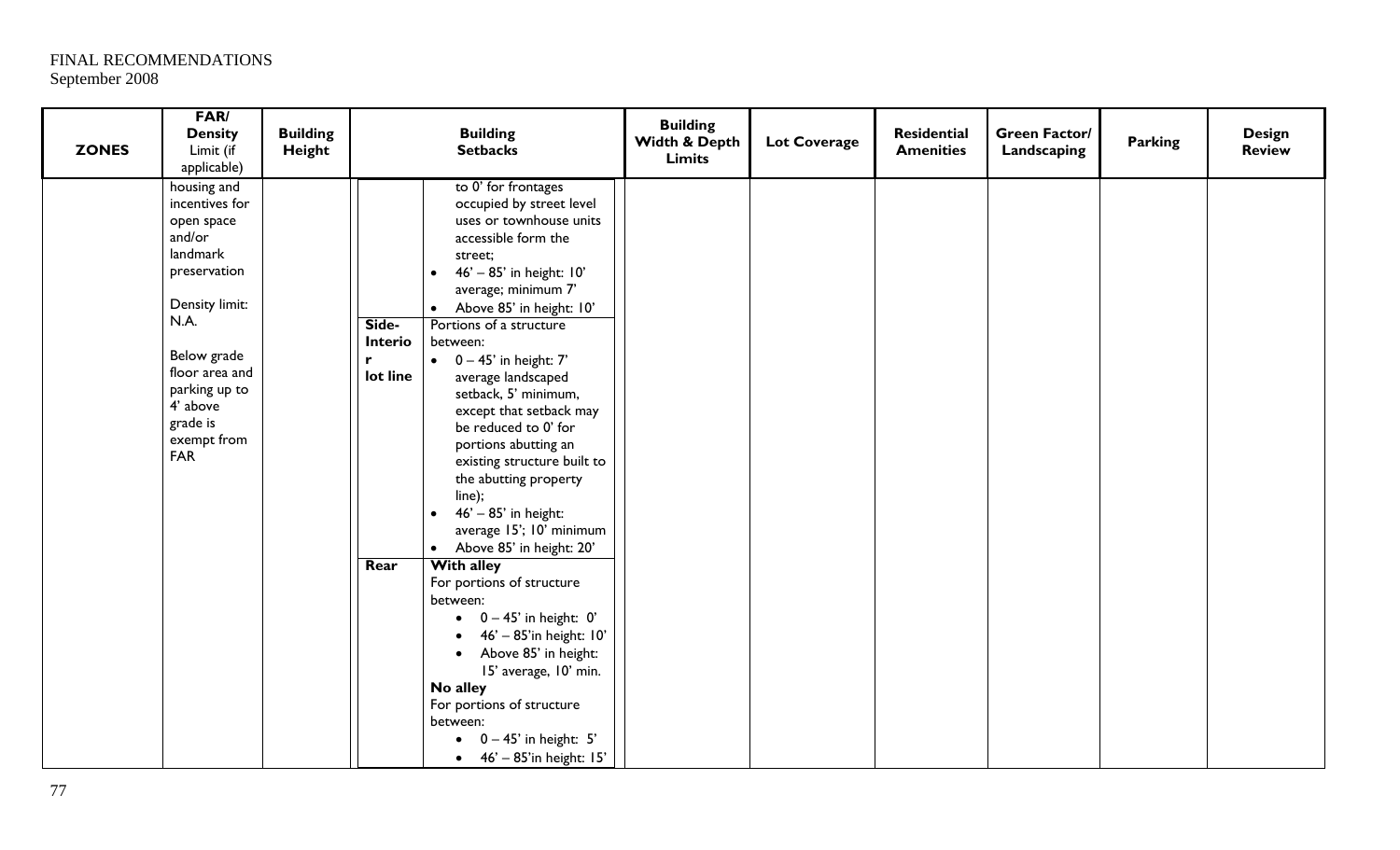| <b>ZONES</b> | FAR/<br>Density<br>Limit (if<br>applicable) | <b>Building</b><br><b>Height</b> | <b>Building</b><br><b>Setbacks</b>   | <b>Building</b><br>Width & Depth<br><b>Limits</b> | <b>Lot Coverage</b> | <b>Residential</b><br><b>Amenities</b> | <b>Green Factor/</b><br>Landscaping | <b>Parking</b> | Design<br><b>Review</b> |
|--------------|---------------------------------------------|----------------------------------|--------------------------------------|---------------------------------------------------|---------------------|----------------------------------------|-------------------------------------|----------------|-------------------------|
|              |                                             |                                  | Above 85' in height:<br>$20^{\circ}$ |                                                   |                     |                                        |                                     |                |                         |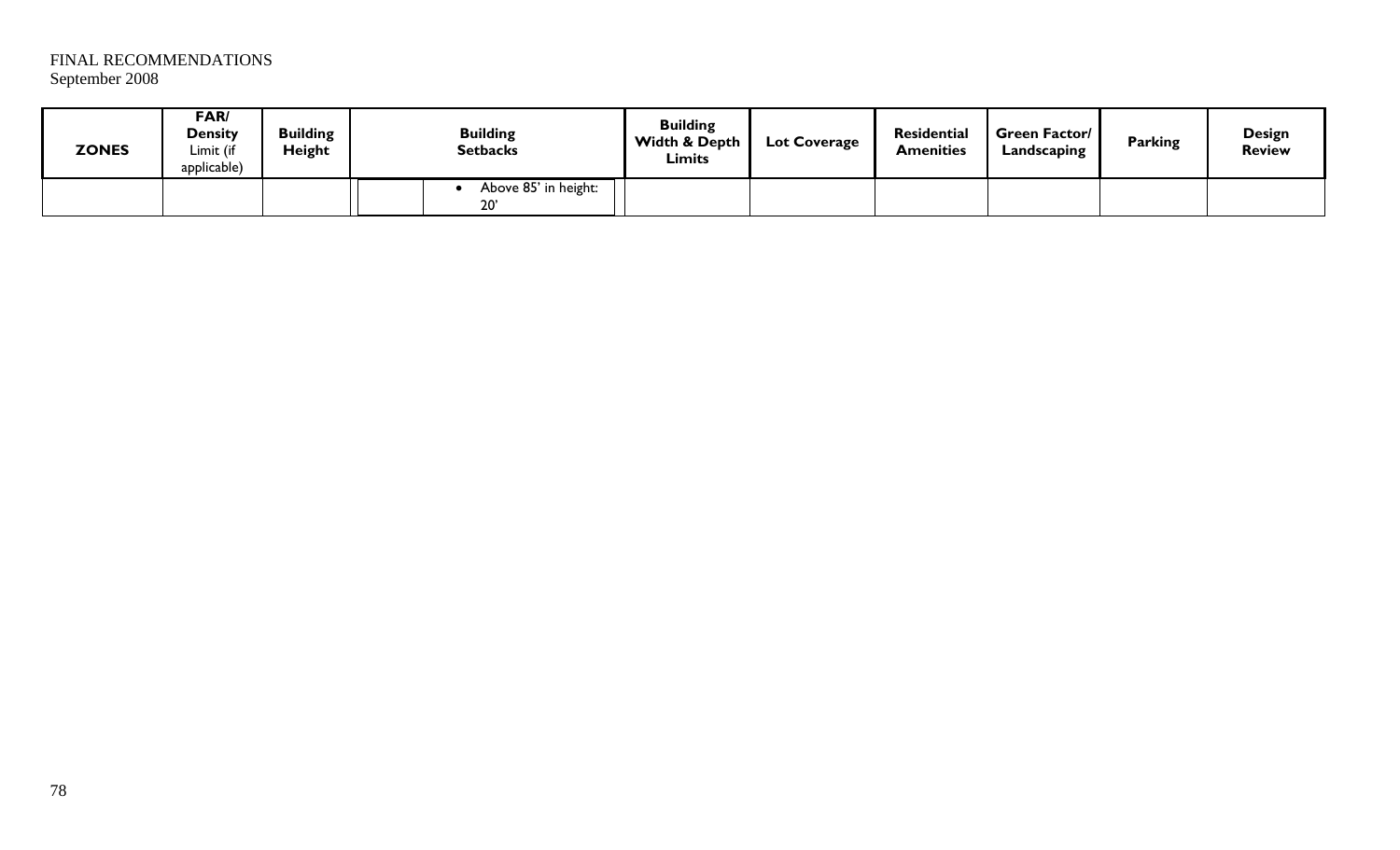# **Appendix C Neighborhood Plan Policies Applicable the to MF Code Update**

*Citations indicate Comprehensive Plan page numbers where policies cited are located.* 

# **Admiral**

 -p. 8.9 "A high quality, diverse neighborhood where developers and businesses benefit from sustaining excellence and from filling local needs."

# **Bitter Lake**

 -p. 8.21 "A community where new development is environmentally friendly and supports pedestrians, containing a range of housing types and accommodating a diverse set of businesses providing a range of products and services."

 -p. 8.21 "Seek to minimize the impacts of commercial and higher density residential uses on single family residential areas."

# **Capitol Hill**

 -p. 8.23 "A neighborhood, with distinct residential areas, active business districts, accessible transportation services, and strong institutions, which is diverse and densely populated."

 -p. 8.23 "An enhanced neighborhood with diverse land uses, a mixture of housing types including single-family and dense multifamily, and vibrant commercial districts."

"Enhance and protect the character of the diverse residential districts."

 "A community with a full range of housing types from single family homes to multifamily contributing to a diverse, densely populated neighborhood."

 "Seek tools to retain and increase housing affordable to households with incomes at and below the median income.

# **Central Area**

 -p. 8.31 "Encourage increased housing density in and around the 23rd Avenue and Jackson Street commercial area."

"Encourage increased housing density where appropriate, such as on  $12<sup>th</sup>$  Avenue and on Yesler Way, and in mid-rise zoned areas."

# **Columbia City**

 -p. 8.34 "Strive to provide the required infrastructure to support increases in housing density."

#### **Crown Hill/Ballard**

 -p. 8.37 "A community with housing types that range from single family to moderate density multifamily."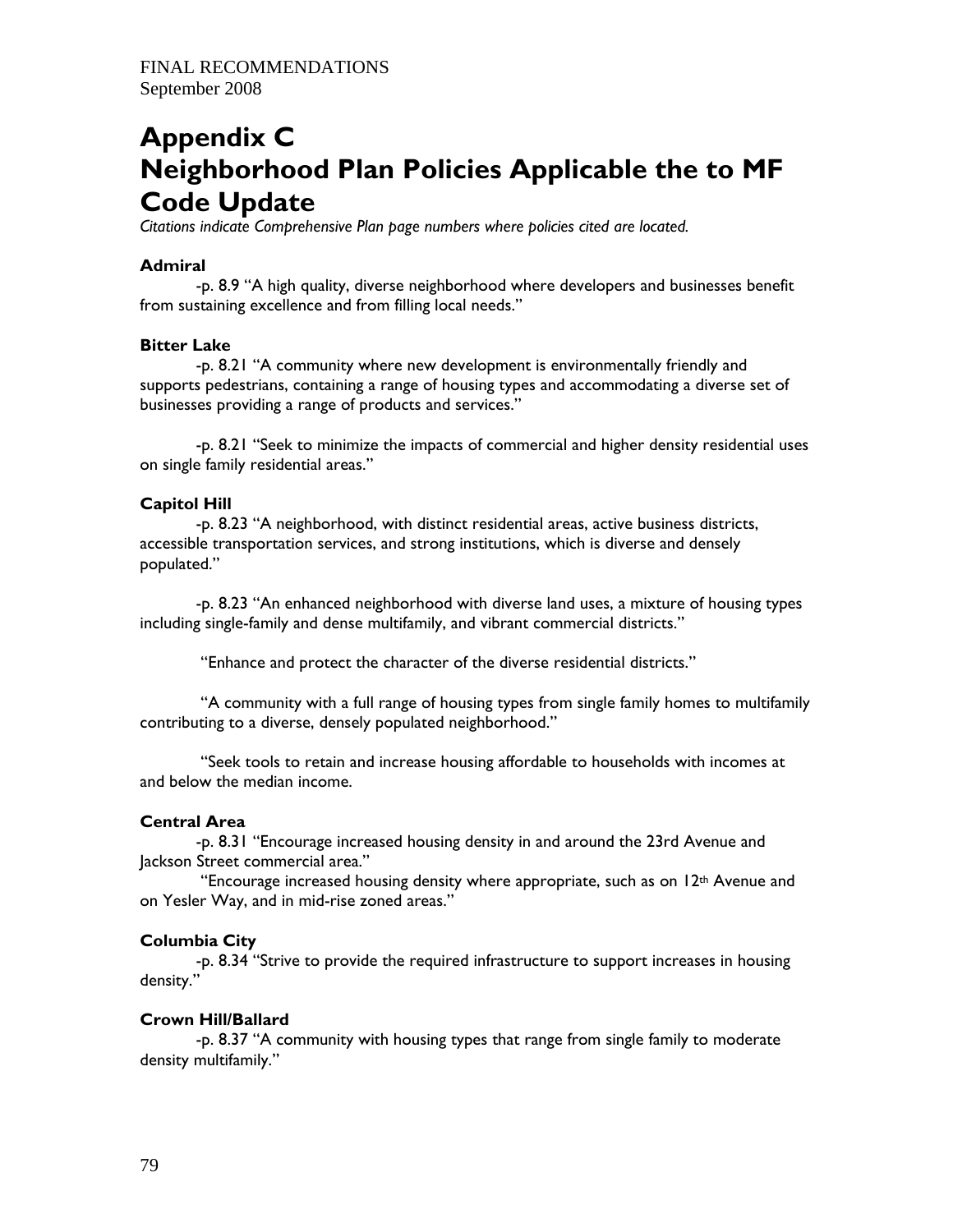"Accommodate the majority of new housing units and increases in density in the central areas of the Ballard and Crown Hill urban villages."

#### **Delridge**

 -p. 8.43 "A community that preserves and enhances the residential character of single family neighborhoods within the Delridge community while providing a range of housing types to fit the diversity of Delridge households."

#### **Eastlake**

 -p. 8.85 "A residential lakefront community primarily defined by low to moderate residential density, pedestrian-scale mixed-use development, neighborhood services, Lake Union maritime uses and compatible architectural styles."

-p. 8.85 "Buildings are an important part of Eastlake's views and residential and commercial streetscapes, and their designs should reflect the neighborhood's lowrise, finely textured scale, comparatively small development sites, and the individuality of its architectural expressions."

#### **First Hill**

 -p. 8.89 "A community with a culturally and economically diverse residential population, that is also a major employment center, home to many of the region's state-of-the-art medical centers and related facilities."

#### **Fremont**

 -p. 8.93 "Encourage high density housing to locate in mixed-use areas and in close proximity to transit corridors."

#### **Georgetown**

 -p. 8.97 "Seek to retain Georgetown's residentially zoned lands as a means of providing affordable homeownership opportunities."

#### **Green Lake**

-p. 8.106 "An urban village with affordable housing opportunities."

 "A neighborhood with housing for a range of income levels that is compatible with the existing single-family character of the neighborhood."

"To support the vision of the Green Lake residential urban village and its housing goals and to accommodate growth targets, Midrise 60 zoning is appropriate in the area bounded by Interstate 5, 5th and 6th Avenues NE, NE Maple Leaf Place, and NE 70th Street."

#### **Greenwood/ Phinney Ridge**

-p. 8.110 "A neighborhood with a varied housing stock and a wide range of affordability that serves a diverse population."

#### **MLK @ Holly**

 -p. 8.114 "A neighborhood that has a broad range of land uses to respond to the diverse needs of the community and to encourage neighborhood sustainability, including residential, commercial, retail, service, cultural, and open space uses."

 "A balance of both single family and multifamily housing that is both for rent and owneroccupied."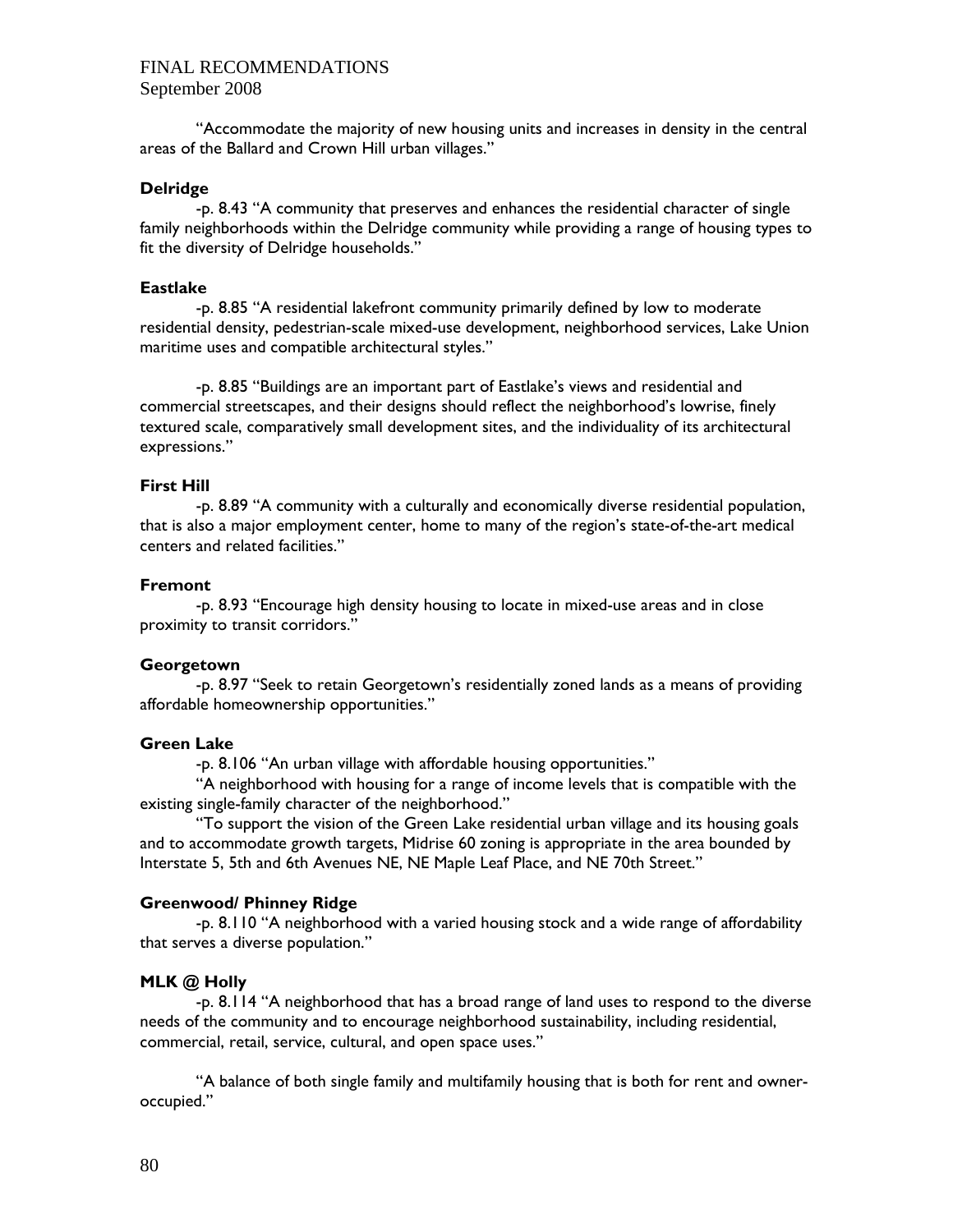"Encourage well designed multifamily development to contribute to the development of a mixed use town center development."

 "Encourage the preservation of affordable housing resources through rehabilitation of existing single family residences."

#### **Morgan Junction**

 -p. 8.119 "Explore methods to discourage increasing height limits in the commercial and multifamily zones above the currently existing levels and encourage developers of new multifamily and commercial buildings to locate mechanical, heating, ventilation and air conditioning equipment within the envelope of the building structure."

 "Maintain the character and integrity of the existing single-family zoned areas by maintaining current single family zoning both inside and outside the urban village on properties meeting the locational criteria for single-family zones."

 "Promote home ownership for people of diverse backgrounds and income levels, and encourage a wide range of building styles."

#### **North Beacon Hill**

 -p. 8.122 "Establish methods to focus future growth to areas within the urban village best served by existing and future transit and community services. As part of this effort, consider NC2/R-40 as well as less intensive commercial and multifamily zoning in areas abutting existing NC2 zones, including consideration of upzoning single-family zoned areas approximately as shown on attached Map P-1."

-p. 8.122 "Provide for a more diverse mix of housing types and densities, especially in the northern portion of the North Beacon Hill neighborhood."

 "Seek to maintain the character of low density multifamily areas in the northern portion of the urban village while providing opportunities for additional mixed-use residential development in the retail core in the southern portion of the urban village."

#### **North Neighborhoods**

 -p. 130 "Encourage development of non-single family parcels adjacent to single family zoning to provide transitions or buffers adequate to protect the single-family area from adverse impacts."

 "Encourage innovative and affordable housing types responsive to market demand and neighborhood desires, including live/work, studio, and in-home business."

 "This policy is to be considered in the review of future rezones in the area defined by 15th Ave NE on the west, NE 95th Street on the south, NE 145th Street on the north, and Lake Washington on the east. Rezones are not favored by this neighborhood plan if they would: increase the permitted density of residential or commercial use (except for rezones

from C to NC zones)…"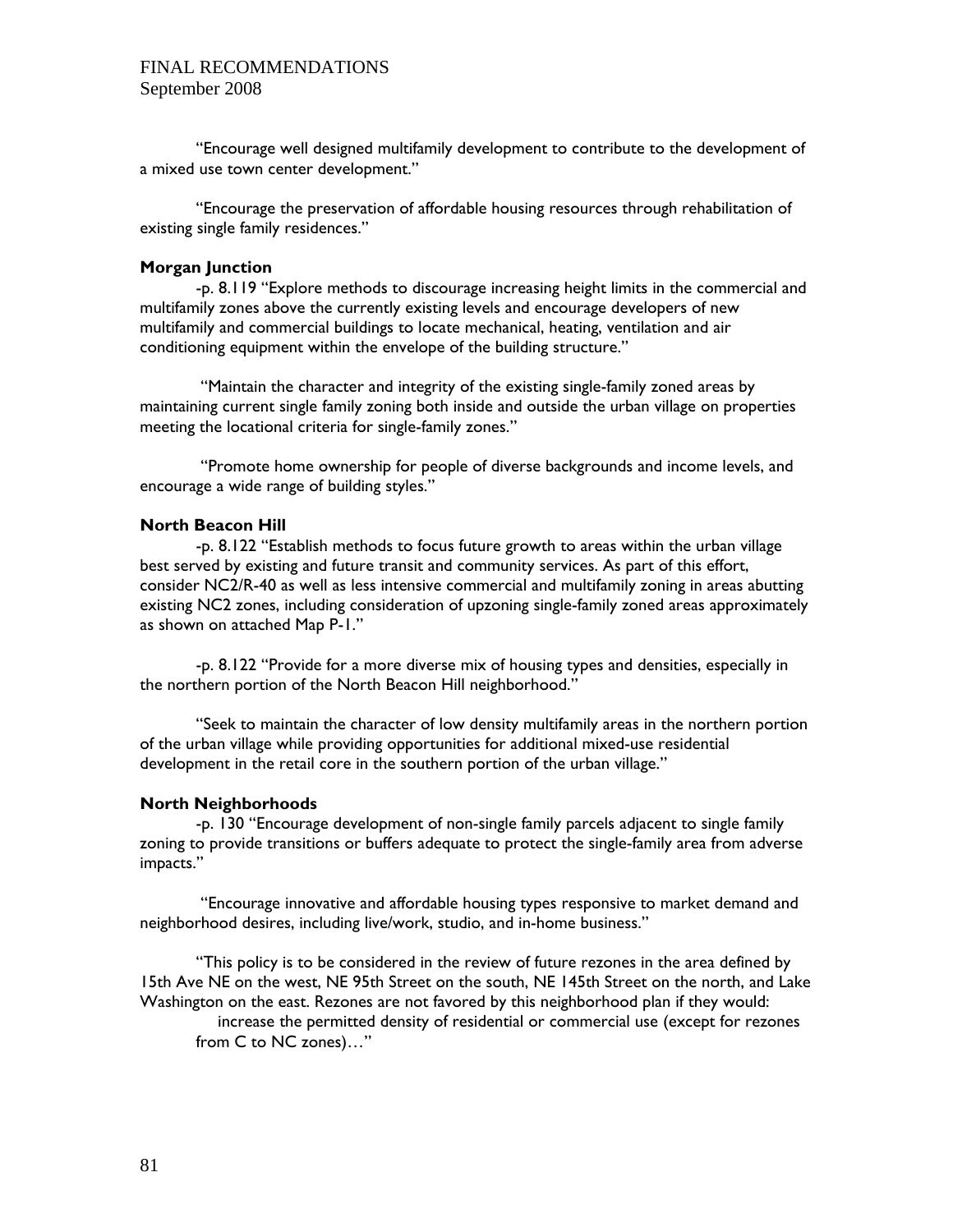#### **North Rainier**

 -p. 8.131 "Housing in the neighborhood which meets community needs and makes a compatible transition from higher-intensity mixed-use and multifamily residential to single family areas."

 -p. 8.132 "Seek to promote the highest intensity residential development in the proposed "Town Center." Encourage the "Town Center" to be the focal point of mixed-use commercial and residential development. Encourage additional multifamily or mixed-use development in the following areas: south of the Rainier/ MLK intersection within the urban village, and continue south toward Rainier Valley Square Shopping Center; and in vacant parcels located east to 23rd Avenue S and west to 17th Avenue S around the intersection of Massachusetts Street and Rainier Avenue South."

 "Seek to maintain single-family zoned areas within the urban village, but allow rezones to Residential Small Lot to encourage cluster housing developments and bungalow courts. Any single-family zoned area within the urban village is appropriate for any of the Residential Small Lot (RSL) designations, provided that the area meets other requirements of the land use code rezone evaluation criteria for rezones of single-family land. Allow for the rezone of property north of S. Holgate Street that is adjacent to both multifamily and commercially zoned areas to lowrise multifamily zones which permit residential densities that are no higher than permitted in the RSL zone."

 "Seek to use design guidelines within the North Rainier Hub Urban Village to promote mixed-use, townhomes, and higher-density development which accommodates the anticipated growth, while promoting the development of well-designed structures that respond to the physical character and environment of the neighborhood. Seek to avoid suburban "tract home style" developments that detract from the character of some North Rainier's single-family neighborhoods."

#### **Northgate**

 -p. 8.135 "Encourage development of the core as a major regional activity center for retail, commercial, office, multifamily residential, and educational uses with densities sufficient to support transit."

 "Promote additional multifamily housing opportunities for households of all income levels to the extent that a compatible scale and intensity of development can be maintained with adjacent single-family areas."

"Medium to high density residential and employment uses are concentrated within a 10 minute walk of the transit center, reducing the number and length of vehicle trips and making travel by foot and bicycle more attractive."

#### **Pike/Pine**

 p. 8.138 "A community with its own distinct identity comprised of a mix of uses including multifamily residential, small scale retail businesses, light manufacturing, auto row and local institutions."

"Encourage diversity of housing while seeking to maintain existing low income housing."

"Seek additional resources for the preservation of existing, affordable rental housing."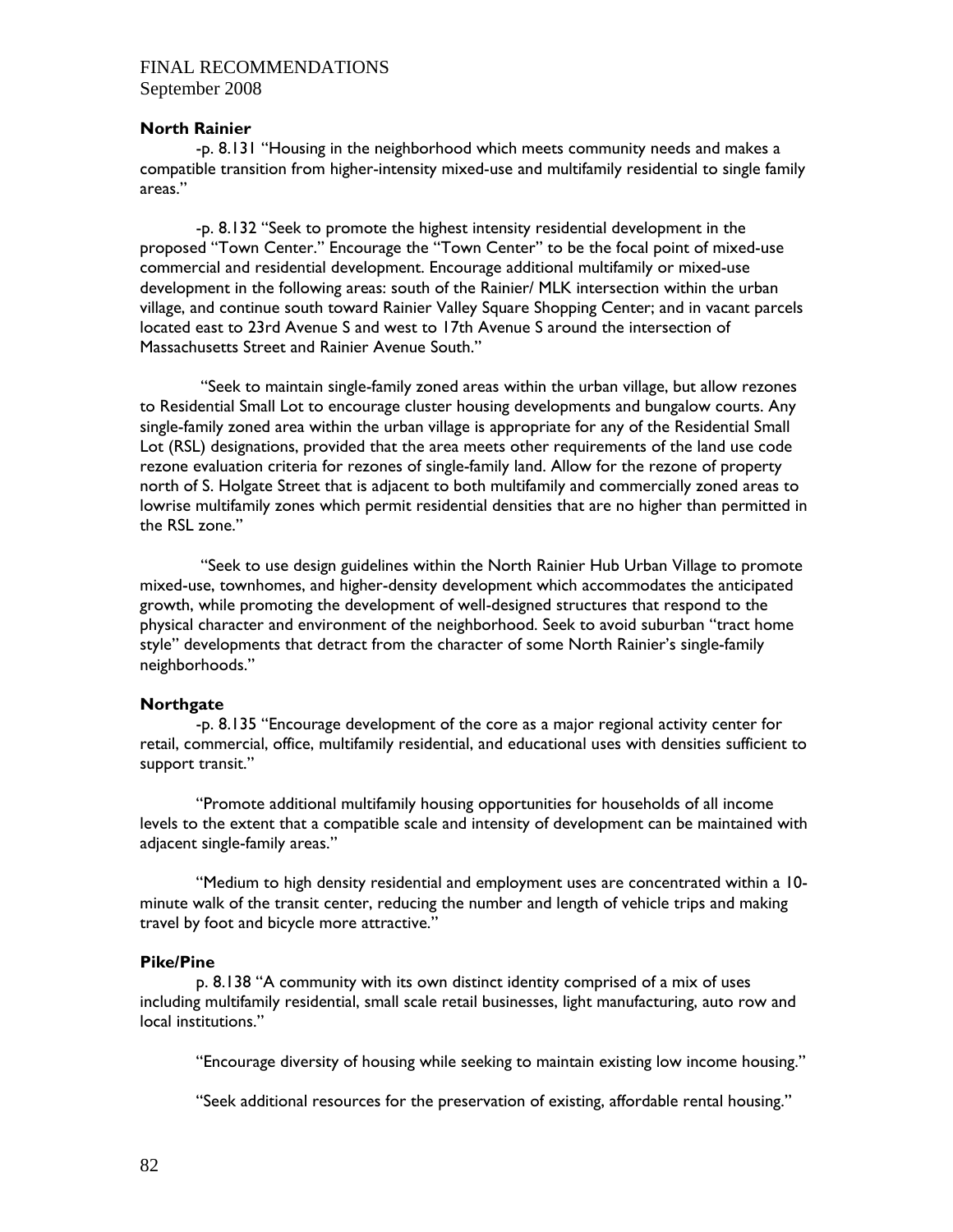"Promote opportunities for owners of existing affordable rental housing to obtain financing to make property improvements without impacting rent levels."

 "Promote the additional development of new or rehabilitated housing units, through tools such as code modifications, incentives, and providing flexibility during development review."

#### **Queen Anne**

 -p. 8.142 "Queen Anne has many single-family, multifamily, and mixed-use neighborhoods which preserve cultural and historic resources and which include affordable, subsidized, and special needs housing."

 "Encourage an attractive range of housing types and housing strategies to retain Queen Anne's eclectic residential character and to assure that housing is available to a diverse population."

-p. 8.143 "Create a unique urban identity in Queen Anne's Urban Center which includes an attractive multifamily residential neighborhood identified by its distinctive park-like character and surrounding mixed use areas."

## **Rainier Beach**

 -p. 8.147 "A diverse and vibrant neighborhood composed of pedestrian-friendly, transitconnected business districts and affordable and attractive residential areas."

 "Seek to preserve all single family zoned areas' character. Encourage residential small lot opportunities within single-family areas within the designated residential urban village, and in the area within the residential urban village west of Martin Luther King Boulevard S., permit consideration of rezones of single-family zoned land to the Lowrise Duplex Triplex (LDT), Lowrise 1 (L1), or Lowrise 2 (L2) designations.

 "A community that meets the housing needs of its economically diverse and multicultural population and provides opportunities at all economic levels."

 "Encourage affordable and attractive multifamily development, particularly along Rainier Avenue South from South Holly Street to South Cloverdale Street, and as part of South Henderson Street revitalization efforts."

 "Seek to preserve Rainier Beach's diversity and multicultural population by providing affordable housing home-ownership opportunities through programs and land use and zoning tools, including, where appropriate, rezoning."

#### **Roosevelt**

 -p. 8.150 "An attractive and diverse community that features the neighborhood's special small scale building character and a strong, vibrant business district."

 "A neighborhood with a wide range of housing and family types that support an eclectic and diverse community."

 "Encourage future housing development in multifamily structures designed to accommodate a range of incomes."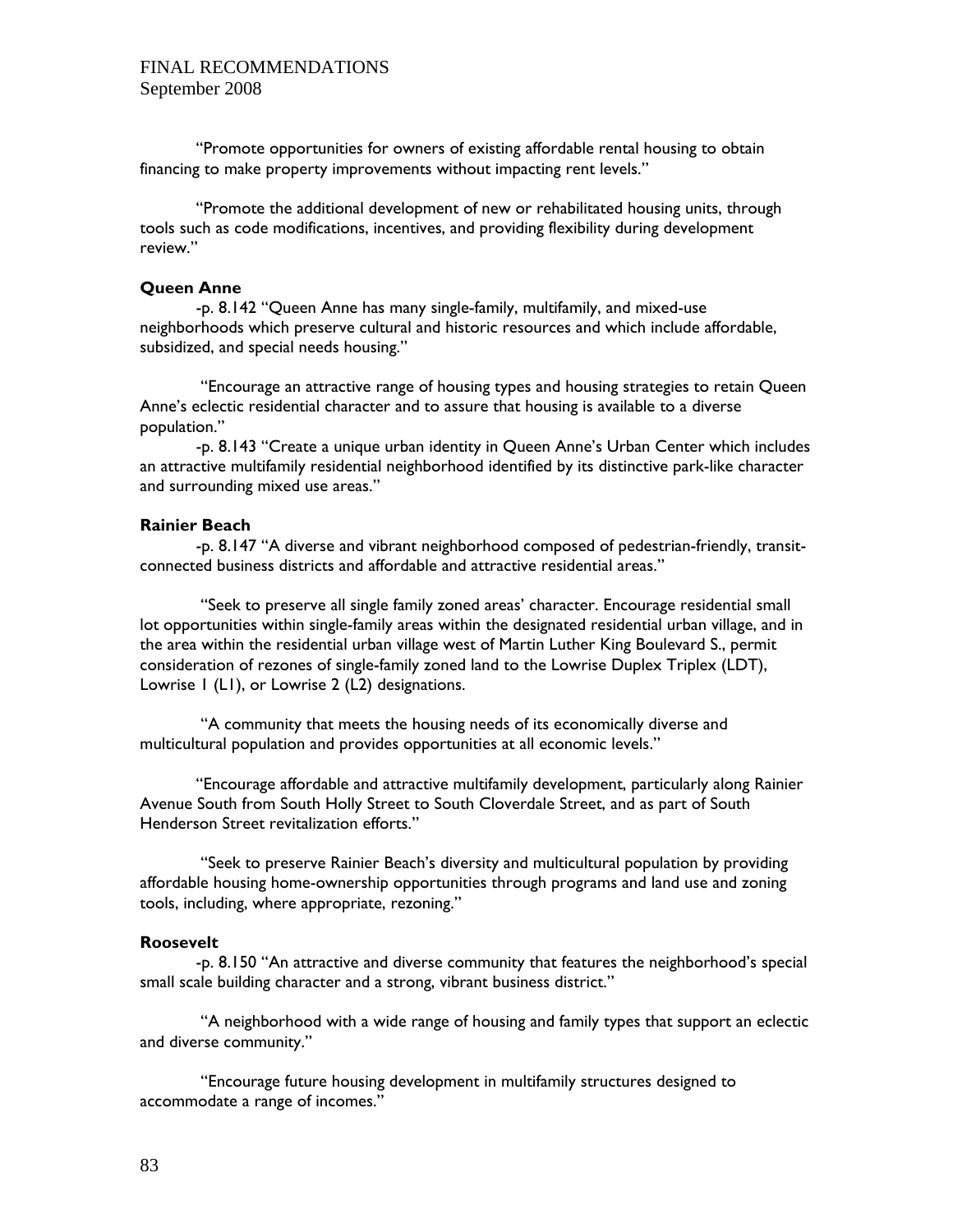## **South Park**

 -p. 8.157 "A neighborhood where residents of all cultures, incomes and ages are welcome."

"Maintain and enhance South Park's residential character."

## **University Community**

 -p, 8.161 "Encourage the development of retail businesses that serve local needs on 25th Avenue NE, and encourage the redevelopment of a diverse mix of housing and compatible retail, where appropriate, in adjacent areas."

 -p. 8.163 "Employ a variety of housing types and development strategies to effectively provide for identified needs, including existing housing preservation, code enforcement, accessory units, new ground related housing, and mixed-use mid-rise residential development."

 -p. 8.164 "Seek to preserve and enhance the following design characteristics within the community: Pedestrian orientation and visual interest to the pedestrian, high quality, humanscaled design details in larger buildings, streetscape continuity on commercial corridors, integration between the UW campus and the surrounding community, buildings with attractive open space and low rise multi-family development that fits with the design character of adjacent single family houses."

## **Wallingford**

 -p. 8.168 "A community with housing and amenities that support a population of diverse incomes, ages and other social characteristics."

 -p. 8.168 "Seek to make a wide variety of housing types available to meet the needs of diverse populations and families and explore options to provide affordable homes."

#### **West Seattle Junction**

 -p. 8.172 "A community with housing and amenities that support a population of diverse incomes, ages and other social characteristics."

#### **Westwood/ Highland Park**

 -p. 8.174 "A diverse community with two distinct areas, Westwood and Highland Park, comprised of a mix of single and multi-family residential areas, significant public facilities, regional and local commercial businesses, and natural resource opportunities that together offer a variety of choices for its residents."

 -p. 8.177 "A community with both single-family and multi-family residential areas and the amenities to support the diverse population."

 "Promote the attractiveness of higher density residential areas through the enhancement of basic infrastructure and amenities."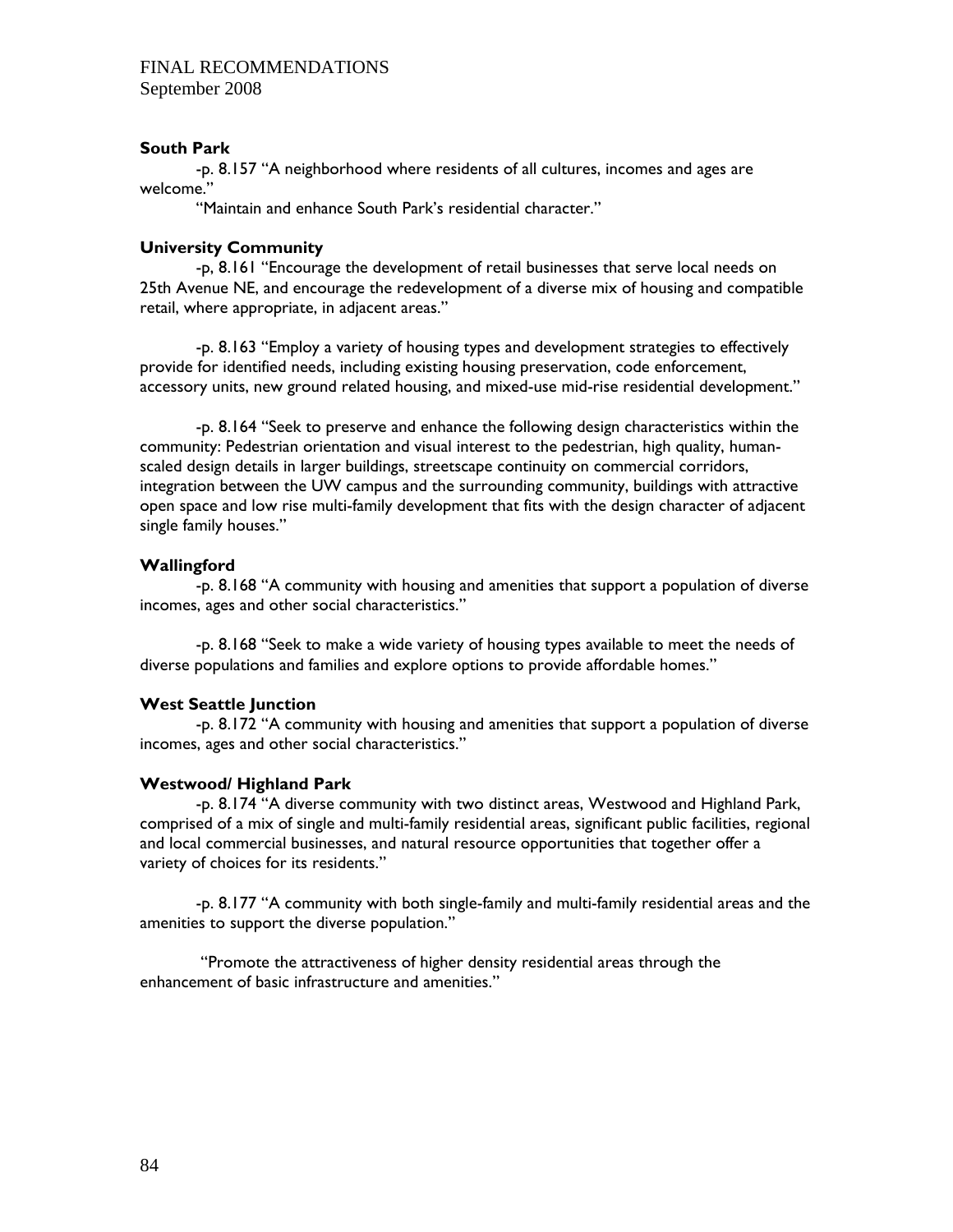# **Appendix D Comprehensive Plan Multifamily Policies**

Amendments to the Comprehensive Plan multifamily zone policies were adopted by the City Council as part of the 2007 amendment cycle. The proposed code amendments are intended to be consistent with all Comprehensive Plan policies. The recently amended policies are listed here:

## **Land Use Policy 80:**

Provide for predictability about the allowed intensity of development with appropriate development standards and density limits for each zone to accommodate a range of housing types and achieve development that meets the policy intent for each zone.

## **Land Use Policy 81:**

Limit building heights to establish predictable maximum heights, maintain scale relationships with adjacent buildings, and limit view blockage. Allow for a variety of roof forms, and allow additional height to encourage pitched roofs, where appropriate.

## **Land Use Policy 83:**

Limit bulk to ensure that buildings contribute to the desired pattern of development for the applicable multifamily zone, to maintain compatibility with the surrounding areas, and to encourage infill and single lot development where appropriate.

## **Land Use Policy 85:**

Establish building setback requirements from property lines, as appropriate for the type of multifamily development allowed in the zone. This is to help ensure access to light and air, to provide a sense of privacy, and to provide adequate transition between zones of different intensities.

## **Land Use Policy 86:**

Provide for the recreational needs of residents with standards for amenity areas that may include private or shared open space, whether in the form of rooftop decks, balconies or ground level spaces.

#### **Land Use Policy 92:**

Establish a range of low-density multifamily zones to accommodate a range of housing choices that:

• Provide opportunities for multifamily infill development compatible with surrounding zones;

• Allow for densities and building types that encourage both new construction and the conversion of existing structures; and

• Provide for multifamily development where units have direct access to residential amenities, which may include ground-level open space, to increase opportunities for families with children.

## **Land Use Policy 94:**

In order to maintain a consistent and appealing character in low-density multifamily areas, adopt development standards that help ensure new development and converted structures contribute positively to the character of multifamily neighborhoods and are